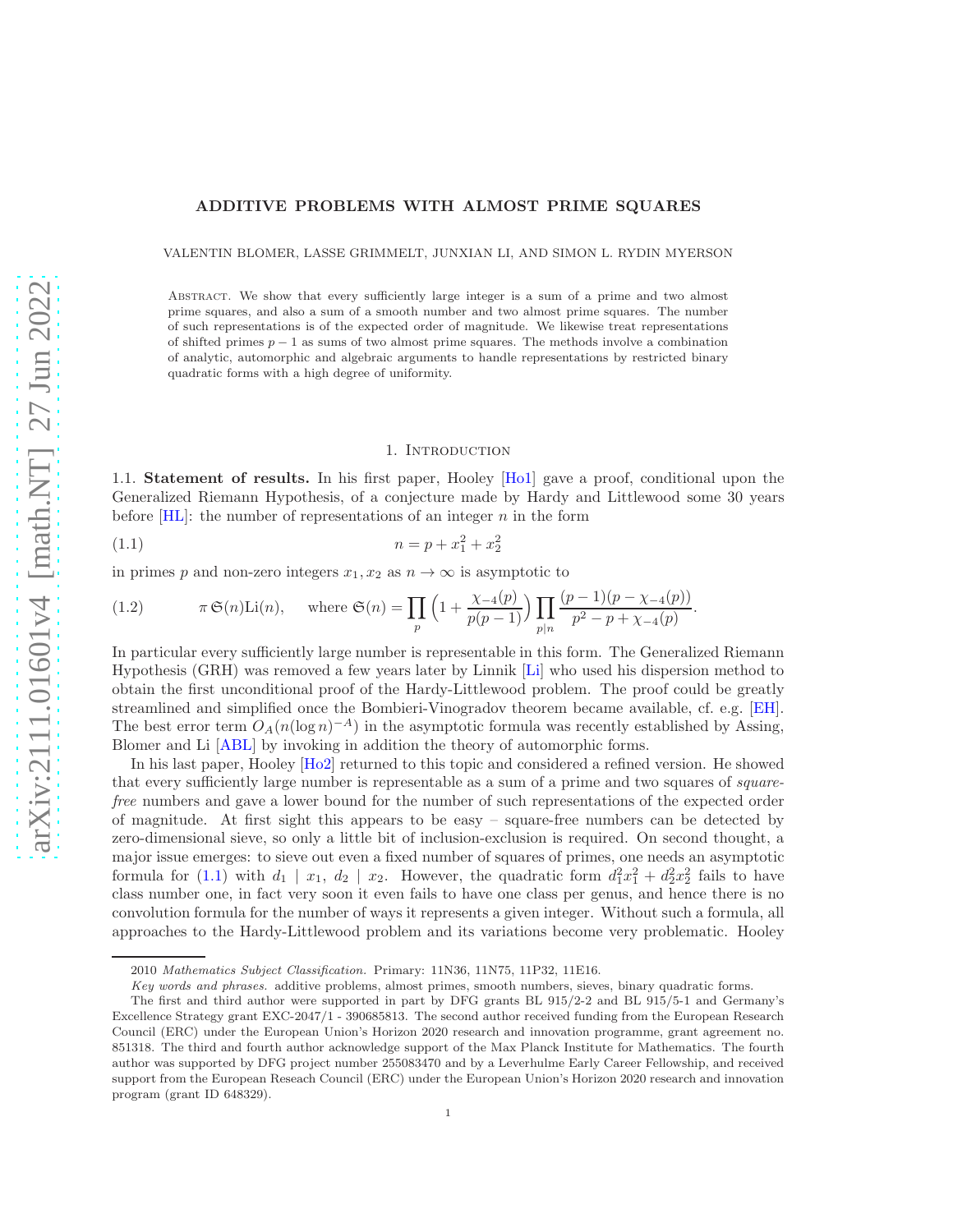finds an ingenious (but rather ad hoc) way to circumvent this issue altogether for the particular problem at hand.

In this paper, we continue on this avenue. We introduce a potentially far-reaching sieve process into the problem with the goal of showing that every sufficiently large integer is a sum of a prime and two squares of *almost primes*. The density of such representations require us to have a good error term (a saving of at least  $(\log x)^{3+\epsilon}$ ) in solutions to [\(1.1\)](#page-0-0), which ultimately requires the study of primes in arithmetic progressions to large moduli that go beyond the range that GRH could handle individually. More importantly, in stark contrast to Hooley's result, the application of a sieve to make  $x_1, x_2$  almost prime requires the coefficients  $d_1$  and  $d_2$  to be some power of n. In addition to the fact that the quadratic forms  $d_1^2x_1^2 + d_2^2x_2^2$  fail to have class number one, this large range of uniformity for individual  $d_1, d_2$  seems to require inevitably a count of solutions of [\(1.1\)](#page-0-0) with a power-saving error term, which is only obtainable under some form of GRH.

We will give more details on the combination of algebraic, automorphic and analytic methods involved in a moment, but emphasize at this point that we are nevertheless able to solve this problem unconditionally.

<span id="page-1-0"></span>**Theorem 1.1.** There exists a constant  $C > 0$  such that every sufficiently large integer  $n \equiv 1, 3 \mod 6$ can be represented in the form  $(1.1)$ , where p is a prime and  $x_1, x_2$  are integers all of whose prime factors are greater than  $n^{1/C}$ . The number of such representations is  $\gg \mathfrak{S}(n)n(\log n)^{-3}$  with  $\mathfrak{S}(n)$ as in [\(1.2\)](#page-0-1). In particular, every sufficiently large integer  $n \equiv 1, 3 \mod 6$  can be written as the sum of a prime and two squares of integers with no more than C prime factors.

Theorem [1.1](#page-1-0) gives the expected order of magnitude given the restrictions on  $x_1, x_2$ . We have made no effort to compute and optimize the value of C, although an upper bound of size  $C \leq 10^6$ , say, can easily be obtained by careful book-keeping. Note that the congruence condition on  $n$  is necessary to guarantee solutions to [\(1.1\)](#page-0-0) with  $(x_1x_2, 6) = 1$  and p a prime greater than 3. At the cost of slightly more work it is possible to remove the condition modulo 6 if  $x_1, x_2$  are permitted to have the small primes 2 and 3 as factors. Going further, our method can be generalized to deal with general fixed quadratic forms  $F(x_1, x_2)$  of fundamental discriminant, instead of  $x_1^2 + x_2^2$ , cf. the Remark after Lemma [2.2.](#page-5-0)

The technique used in the proof of Theorem [1.1](#page-1-0) also gives the following result.

<span id="page-1-2"></span><span id="page-1-1"></span>**Theorem 1.2.** There exists a constant  $C > 0$  such that the number of solutions to the equation (1.3)  $p = x_1^2 + x_2^2 + 1$ 

in primes  $p \leq x$  and  $x_1, x_2$  all of whose prime factors are greater than  $p^{1/C}$  is  $\gg x(\log x)^{-3}$ . In particular, there are infinitely many primes shifted by one that can be written as two squares of almost primes.

This should be compared with a beautiful recent result of Friedlander-Iwaniec [\[FI2\]](#page-48-3) who considered  $(1.3)$  for a prime  $x_1$  and an almost prime  $x_2$ , but without the additive shift. The multiplicativity in Gaußian primes plays a crucial rule in their proof. Adding a shift parameter ruins the multiplicative structure and so it is no surprise that our proof takes a different route, see Section [1.2.](#page-2-0) Note that Theorem [1.2](#page-1-2) is slightly easier than Theorem [1.1](#page-1-0) as the shift parameter is fixed (although of course one can prove a similar result with a more general shift f uniformly for  $|f| \ll x$ .

From a multiplicative point of view, complementary to primes are smooth numbers ("entiers friables" in French) all of whose prime factors are small. The smallness is measured in terms of a parameter y, and following the usual notation we let  $\Psi(x, y) = \#S(x, y)$  where  $S(x, y)$  denotes the set of positive integers  $m \leq x$  such that  $p \mid m$  implies  $m \leq y$  for all primes p. Smooth numbers can appear quite frequently (e.g  $\Psi(x, y) \gg x$  if  $\log x \asymp \log y$ ), yet additive problems with smooth numbers are often surprisingly difficult, see e.g. [\[Ba,](#page-48-4) [BBD,](#page-48-5) [KMS\]](#page-49-3). The present case is no exception. Here we consider the equation

<span id="page-1-3"></span>
$$
(1.4) \t\t n = m + x_1^2 + x_2^2
$$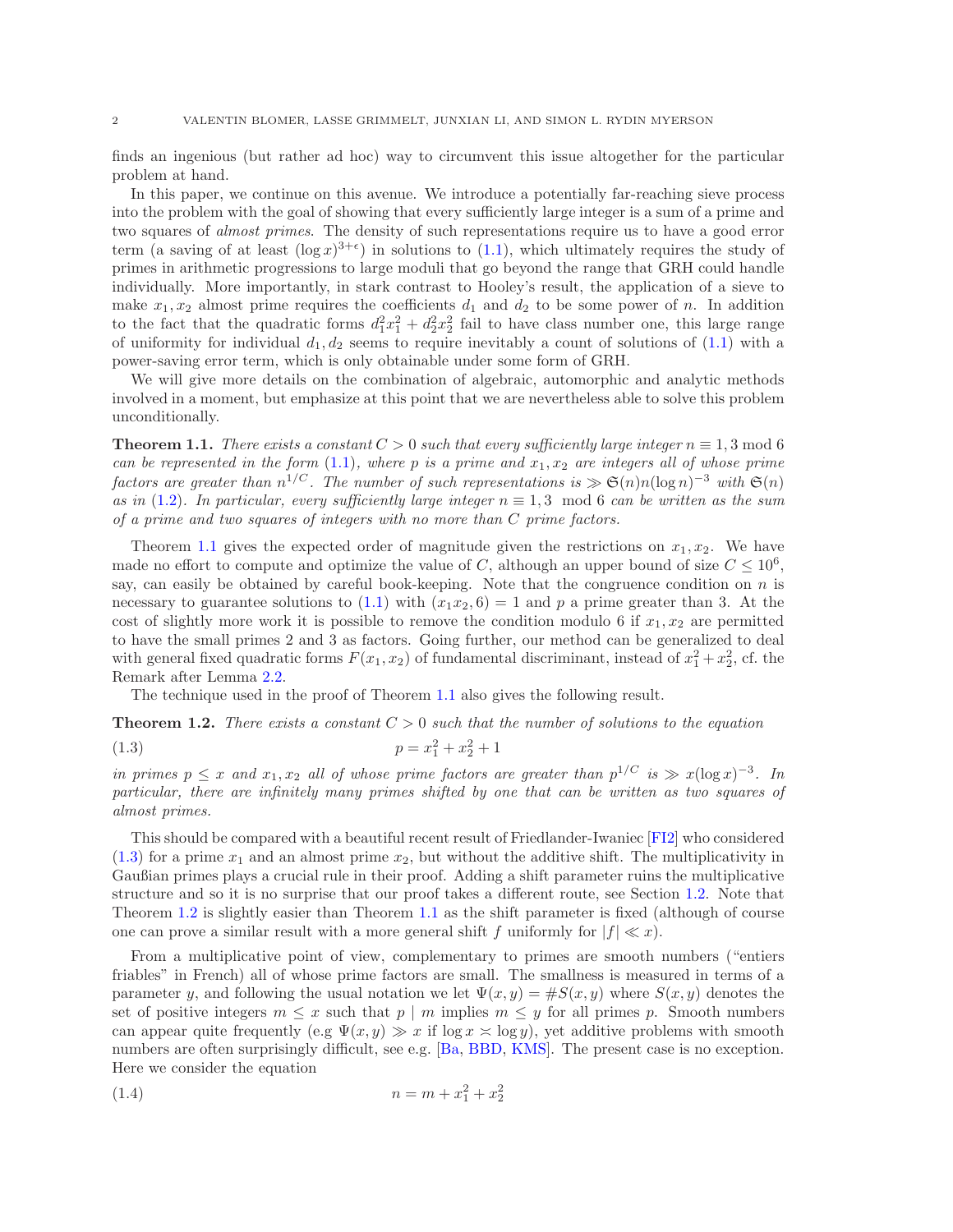where  $x_1, x_2$  are almost primes and m is y-smooth with  $y \geq \mathcal{L}(n) := (\log n)^D$  for some sufficiently large constant  $D$ . We remark that the smoothing parameter  $y$  could be much smaller than those that are admissible in [\[Ba,](#page-48-4) [BBD,](#page-48-5) [KMS\]](#page-49-3), which makes the problem quite delicate due to the sparseness of smooth numbers when  $y$  becomes such small. We have that

$$
\Psi(n, y) \asymp nu^{-(1+o(1))u}, \quad u = \frac{\log n}{\log y}.
$$

In particular, we have

$$
\Psi(n, (\log n)^D) = x^{1-1/D + o(1)}.
$$

To capture smooth numbers with such small density, we need to define the quantity

<span id="page-2-4"></span>(1.5) 
$$
\mathcal{F}(n, y) = \prod_{p|n} \left(1 - \frac{\chi_{-4}(p)}{p}\right) \prod_{\substack{p|n \\ p \le y}} \left(1 + \frac{\chi_{-4}(p)}{p^{\alpha}}\right)
$$

where  $\alpha = \alpha(n, y)$  is the unique positive solution to the equation

<span id="page-2-3"></span>(1.6) 
$$
\sum_{p\leq y} \frac{\log p}{p^{\alpha}-1} = \log n.
$$

<span id="page-2-1"></span>**Theorem 1.3.** There exist constants  $C, D > 0$  such that for any function g with  $(\log n)^D \leq g(n) \leq$ n, every sufficiently large integer n can be represented in the form  $(1.4)$  with  $m \in S(n, g(n))$  and integers  $x_1, x_2$  all of whose prime factors are greater than  $n^{1/C}$ . The number of such representations  $is \gg \mathcal{F}(n, g(n))\Psi(n, g(n))(\log n)^{-2}.$ 

In fact, in the representations we construct, the smooth number  $m$  will in addition be a square-free number times a power of 2. For orientation we remark that

$$
\alpha = 1 - \frac{\log(u \log u) + O(1)}{\log y} \gg 1 - 1/D + o(1) \asymp 1
$$

for  $y \geq \mathcal{L}(n)$ . The arithmetic factor could vary quite a lot when y is small as

$$
\exp(-(\log n)^{1/D + o(1)}) \ll \mathcal{F}(n, (\log n)^D) \ll \exp((\log n)^{1/D + o(1)})
$$

and whilst when  $\log y \ge (\log_2 n)^2$ , we have  $\mathcal{F}(n, y) \approx 1$ .

We mention one possible path for further work, namely Lagrange's four square theorem with restricted variables. That is, one seeks to solve  $N = x_1^2 + x_2^2 + x_3^2 + x_4^2$  with  $x_i$  restricted to thin subsets of the integers such as primes, almost primes, or smooth numbers. See for instance Brüdern-Fouvry [\[BF\]](#page-48-6), Heath-Brown-Tolev [\[HBT\]](#page-49-4) and Blomer-Brüdern-Dietmann [\[BBD\]](#page-48-5). It is feasible that the techniques in this paper can be helpful to study related problems.

<span id="page-2-0"></span>1.2. Methods and ideas. While the statements of Theorems [1.1](#page-1-0) and [1.3](#page-2-1) are purely arithmetic, the proofs combine a variety of different methods from different fields. We need the algebraic structure theory of orders in quadratic number fields, the full machinery of automorphic forms including some higher rank L-functions, and of course the toolbox of analytic number theory.

Starting with the latter, the obvious approach to almost primes is the application of a sieve. Thus, for the proof of both theorems we need to analyze quite accurately the quantity

<span id="page-2-2"></span>(1.7) 
$$
\sum_{\ell} r_{d_1,d_2}(n-\ell), \quad r_{d_1,d_2}(n) = \#\{(x,y) \in \mathbb{Z}^2 \mid d_1^2 x_1^2 + d_2^2 x_2^2 = n\}
$$

for square-free integers  $d_1, d_2$  where  $\ell$  runs either over primes or over smooth numbers. As mentioned above, in general there is no closed convolution formula for  $r_{d_1,d_2}$ , since there is typically more than one class per genus. For fixed  $d_1, d_2$  one can lift the necessary ingredients to analyze [\(1.7\)](#page-2-2) from [\[Iw1\]](#page-49-5) or [\[Vi\]](#page-49-6), but for almost primes we need strong uniformity where  $d_1, d_2$  can be as large as some small power of n.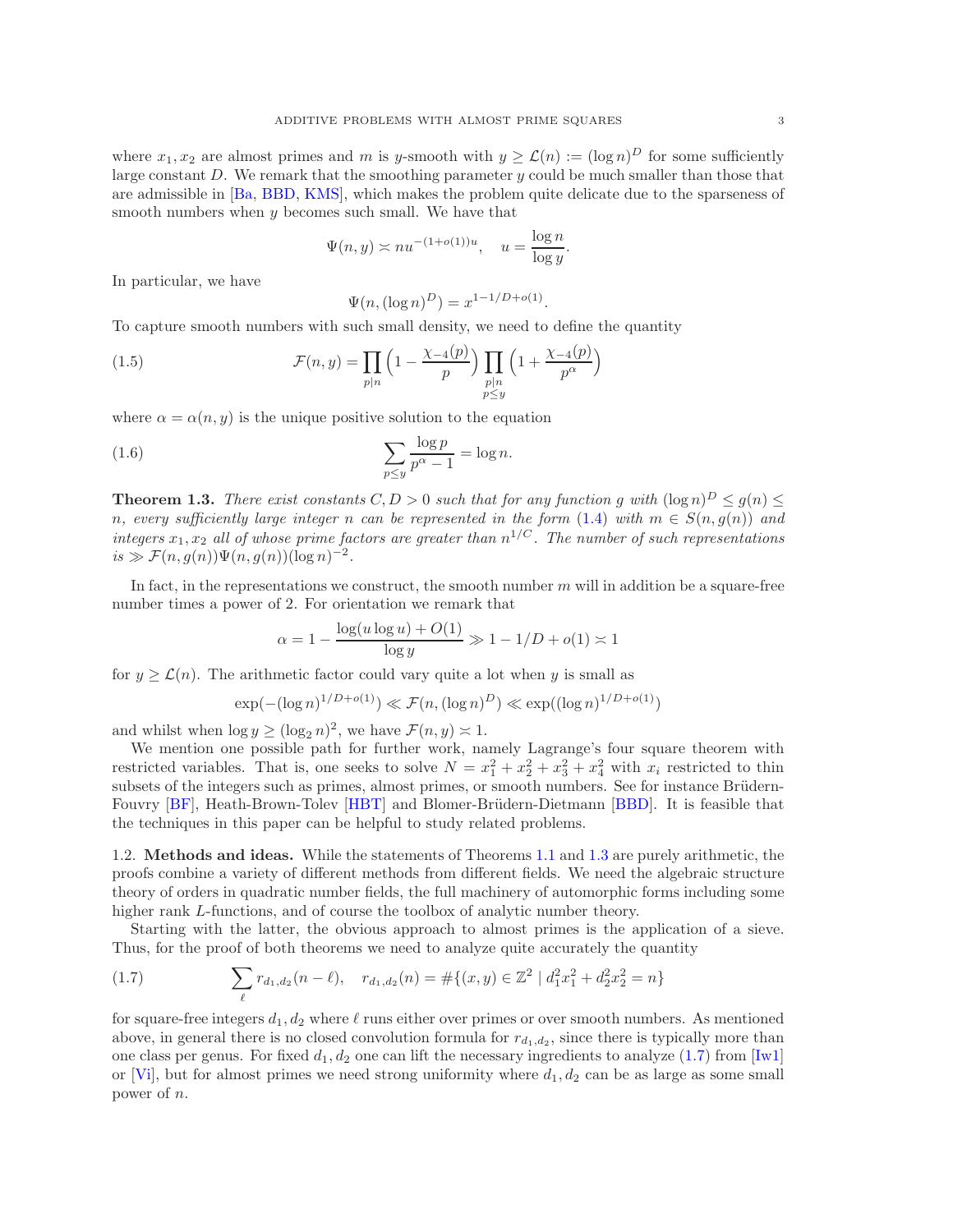A robust substitute that may also be useful in other situations is as follows. Let  $F$  be a primitive binary quadratic form of discriminant  $D = D_0 f^2 < 0$  (with  $D_0$  fundamental) and let  $\mathcal{O}_D \subseteq \mathbb{Q}(\sqrt{D})$ be the (not necessarily maximal) order of discriminant D. The set of equivalence classes of primitive forms of discriminant D is in bijection with the proper (i.e. invertible) ideal classes  $\mathcal{C}_D$  of  $\mathcal{O}_D$  (see [\[Co,](#page-48-7) Section 7]), and we denote by  $C_F \in \mathcal{C}_D$  the class corresponding to F. Then for  $(n, f) = 1$  we have the exact formula

<span id="page-3-0"></span>(1.8) 
$$
\#\{(x_1, x_2) \in \mathbb{Z}^2 \mid F(x_1, x_2) = n\} = \frac{w}{\#\widehat{\mathcal{C}}_D} \sum_{\chi \in \widehat{\mathcal{C}}_D} \bar{\chi}(C_F) \sum_{\substack{N\mathfrak{a} = n \\ \mathfrak{a} \subseteq \mathcal{O}_K}} \chi(\mathfrak{a})
$$

where w is the number of units in  $\mathcal{O}_D$ . In our application, the underlying quadratic field is fixed: for all  $d_1, d_2$  in [\(1.7\)](#page-2-2) we obtain the Gaußian number field  $\mathbb{Q}(i)$ , but the discriminant of the order increases with  $d_1, d_2$ , in particular the order is highly non-maximal. This will cause technical challenges and involved computations of the corresponding main terms.

The key point is now to split the outer sum into two parts: class group characters  $\chi$  of order at most two are genus characters and can be computed explicitly by some kind of convolution identity. For a character of order three or more, the inner sum is the *n*-th Hecke eigenvalue of a cusp form of weight 1 and level  $|D|$ . In this way, the theory of automorphic forms enters, and  $(1.8)$  can be seen as a version of Siegel's mass formula.

The upshot is that – at least morally – we need to understand a sum as in  $(1.7)$  in two cases: when the arithmetic function in question is a Fourier coefficients of some cusp form and when the arithmetic function is a Dirichlet convolution of two characters, in other words the Fourier coefficient of an Eisenstein series. In particular, this is yet another example where the originally purely arithmetic problem of representing n in the form  $(1.1)$ ,  $(1.3)$  or  $(1.4)$  is intimately linked to the theory of automorphic forms. Indeed, here we need to invoke the full power of the spectral theory of automorphic forms.

As an aside we remark that there is a different way to build a bridge to automorphic forms. Instead of applying the algebraic identity [\(1.8\)](#page-3-0), one could model the left hand side by a suitably truncated expression coming from a formal application of the circle method. More rigorously, one could apply a δ-symbol method à la Heath-Brown [\[HB\]](#page-49-7) and Duke-Friedlander-Iwaniec [\[DFI\]](#page-48-8), followed by Poisson summation. This leads to sum of Kloosterman sums which after an application of the Kuznetsov formula returns a similar expression of cuspidal and non-cuspidal Fourier coefficients. This can be seen as a double Kloosterman's refinement of the circle method. An application of [\(1.8\)](#page-3-0), however, seems more direct.

To understand  $(1.7)$  when  $r_{d_1,d_2}$  is replaced by a cuspidal Fourier coefficient, we refine methods and results established in [\[ABL,](#page-48-2) Theorem 1.3] to obtain an unconditional power saving for individual pair  $(d_1, d_2)$  with the required degree of uniformity. However, the Eisenstein contribution requires much more (or at least rather different) work. As mentioned above, if we were going to handle each pair  $(d_1, d_2)$  separately for the Eisenstein contribution, we would ultimately require a zero-free strip for the relevant Dirichlet L-functions. To avoid this use of GRH, we instead incorporate the sum over  $d_1, d_2$  from the sieve weights into the analysis of primes (or smooth numbers) in long arithmetic progressions (see Proposition [5.1](#page-14-0) below). The corresponding generalizations and extensions of [\[ABL,](#page-48-2) Theorem 2.1] are given in Propositions [6.1](#page-17-0) and [7.1](#page-24-0) below. This is of independent interest and should find applications elsewhere.

The proof of Theorem [1.3](#page-2-1) features additional difficulties. The arithmetic of smooth numbers is rather subtle, and it turns out that leading term in a suitable asymptotic formula of [\(1.7\)](#page-2-2) for  $\ell \in S(n, g(n))$  is not multiplicative in  $d_1, d_2$ . Multiplicativity does not fail by a lot, but we obtain secondary terms involving derivatives of Euler products. This makes the application of a sieve perhaps not impossible, but at least seriously problematic. There are some ways to handle nonmultiplicative main terms without developing the theory in full generality (see [\[FI1,](#page-48-9) p. 37]). But the fact that we have two variables to sieve makes the monotonicity principle, in particular [\[FI1,](#page-48-9) Corollary 5.4/5.5], not applicable. We therefore take a different route and incorporate the sieve weights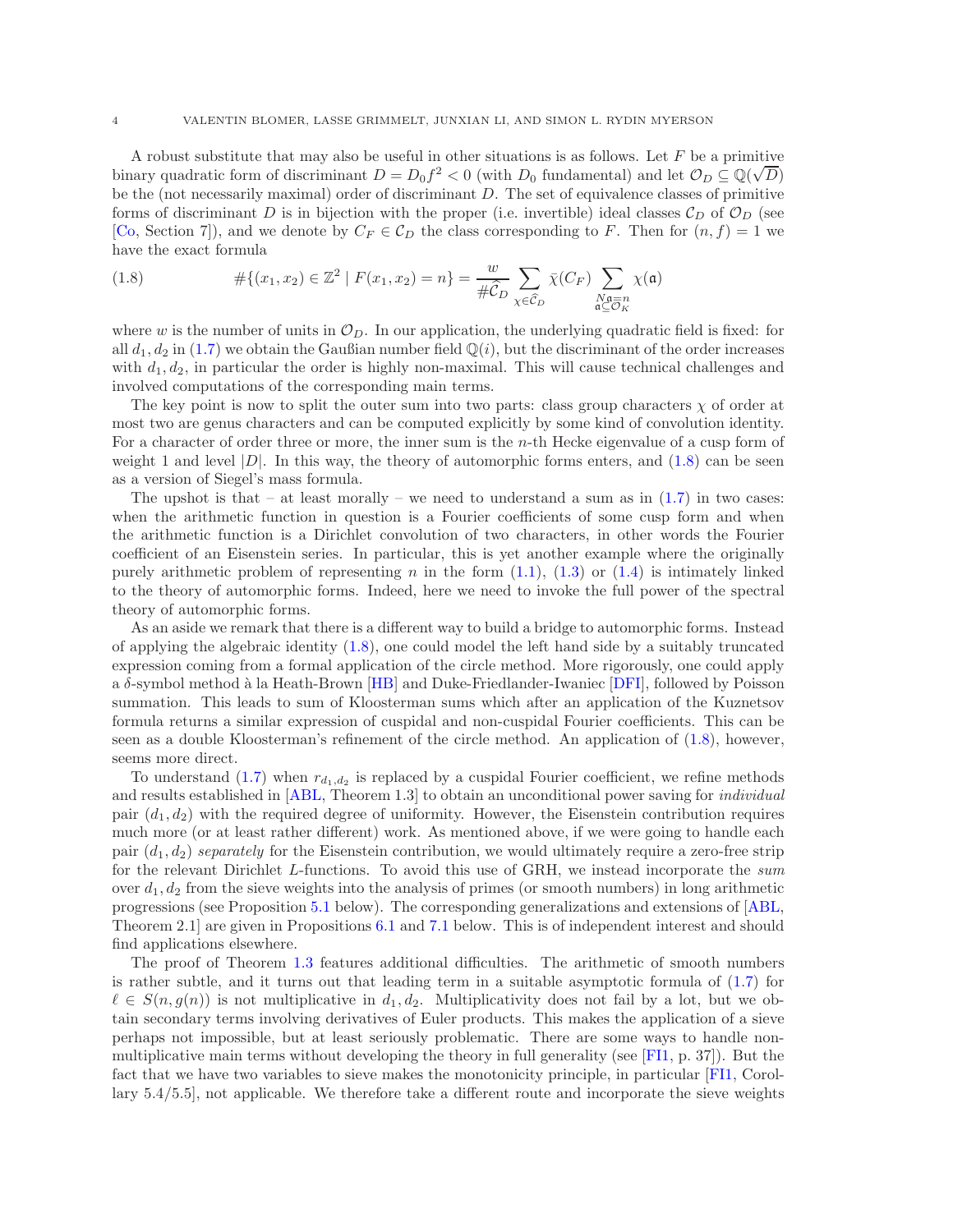directly into the analysis. A prototype of this idea can be found in the proof of [\[FT3,](#page-48-10) Theorem 4], but such a strategy in the context of additive problems seems to be new. There are a number of interesting but more technical details that we will discuss as they arise.

**Roadmap for the rest of the paper:** In Section [2,](#page-4-0) we give the explicit formula for  $r_{d_1,d_2}$  (see Lemma [2.2\)](#page-5-0), which consists of a cuspidal part and an Eisenstein part. To deal with the cuspidal part, in Section [3](#page-7-0) we prove general bounds for linear forms in Hecke eigenvalues over prime numbers (Theorem [3.3\)](#page-7-1) and smooth numbers (Theorem [3.4\)](#page-8-0) assuming a bilinear estimate (Proposition [3.1\)](#page-7-2) and a  $\tau_3$ -type estimate (Proposition [3.2\)](#page-7-3) with Hecke eigenvalues, whose proofs are given in Section [4.](#page-11-0) We then give a general averaged bilinear estimates in Section [5](#page-14-1) which will be used to handle the error terms when applying sieve methods. The proofs of Theorems [1.1/](#page-1-0)[1.2](#page-1-2) and [1.3](#page-2-1) are given in Sections [6](#page-17-1) and [7](#page-24-1) respectively. The most involved part is the rather involved analysis of the main term in the sieving process, which covers Subsections  $6.2 - 6.3$  $6.2 - 6.3$  $6.2 - 6.3$  in the prime number case and Subsections  $7.4$ [7.7](#page-43-0) in the smooth number case.

## 2. Algebraic considerations

<span id="page-4-0"></span>We recall the classical theory on binary quadratic forms. For  $f \in \mathbb{N}$  let  $\mathcal{O}_f = \mathbb{Z} + f\mathbb{Z}[i] \subseteq \mathbb{Z}[i]$  be the unique order of discriminant  $-4f^2$  (the notation is slightly different than in Section [1.2\)](#page-2-0). We have  $\mathcal{O}_f^* = \{\pm 1\}$  unless  $f = 1$  in which case  $\mathcal{O}_f^* = \{\pm 1, \pm i\}$ . We write  $w_f = \#\mathcal{O}_f^*$ . Its class group  $\mathcal{C}_f$  is the set of proper (= invertible) fractional  $\mathcal{O}_f$ -ideals  $I_f$  modulo principal ideals  $P_f$ . This is a finite group of cardinality [\[Co,](#page-48-7) Theorem 7.24]

<span id="page-4-3"></span>(2.1) 
$$
h_f = f \prod_{p \mid f} \left( 1 - \frac{\chi_{-4}(p)}{p} \right) \begin{cases} 1/2, & f > 1, \\ 1, & f = 1. \end{cases}
$$

We have a sequence of isomorphisms. Let  $\tilde{C}_f$  be the set of primitive binary quadratic forms with discriminant  $-4f^2$  modulo the action of  $SL_2(\mathbb{Z})$ . Let  $I_f^*$  be the set of fractional  $\mathcal{O}_f$ -ideals coprime to f (these are automatically proper [\[Co,](#page-48-7) Lemma 7.18(ii)]) and  $P_f^*$  the subgroup of its principal ideals. Let  $I^*$  be the set of fractional  $\mathcal{O}_1 = \mathbb{Z}[i]$ -ideals coprime to f and  $P^*$  the set of principal  $\mathbb{Z}[i]$ -ideals with a generator  $\alpha \in \mathcal{O}_f$  coprime to f. Then we have ([\[Co,](#page-48-7) Theorem 7.7(ii), Exercise 7.17(a), Propositions 7.19, 7.20, 7.22] with the convention that  $\Im(\beta/\alpha) > 0$ 

<span id="page-4-1"></span>(2.2) 
$$
\begin{array}{ccccccccc}\n\tilde{C}_f & \cong & C_f = I_f/P_f & \cong & I_f^*/P_f^* & \cong & I^*/P^*\\
\frac{N(\alpha x - \beta y)}{N\mathfrak{a}} & \leftarrow & \mathfrak{a} = [\alpha, \beta] & \leftarrow & \mathfrak{a} & \rightarrow & \mathfrak{a}\mathbb{Z}[i]\\
ax^2 + bxy + cy^2 & \rightarrow & [a, \frac{1}{2}(-b + \sqrt{-4f^2})] & \mathfrak{a} \cap \mathcal{O}_f & \leftarrow & \mathfrak{a}\n\end{array}
$$

The last isomorphism is norm-preserving ( $|Co$ , Proposition 7.20). For a positive integer m and a primitive binary form  $F$  with corresponding ideal class  $C_F$ , the first isomorphism induces a bijection  $([Co, Theorem 7.7(iii)])$  $([Co, Theorem 7.7(iii)])$  $([Co, Theorem 7.7(iii)])$  between

<span id="page-4-4"></span>(2.3) 
$$
\{(x_1, x_2) | F(x_1, x_2) = m\}/\mathcal{O}_f^* \longleftrightarrow \{\text{a integral } \mathcal{O}_f\text{-ideal in the class } C_F | N\mathfrak{a} = m\}.
$$

If  $(m, f) = 1$ , then the last isomorphism in  $(2.2)$  shows

<span id="page-4-5"></span>(2.4) 
$$
\sum_{\substack{N\mathfrak{a}=m\\ \mathfrak{a}\subseteq \mathcal{O}_f}}1=\sum_{\substack{N\mathfrak{a}=m\\ \mathfrak{a}\subseteq \mathbb{Z}[i]}}1=\sum_{d|m}\chi_{-4}(d)=r(m)
$$

where  $r(m) = 1 * \chi_{-4}$  is the usual sums-of-two-squares function.

The elements of order 2 in  $C_f$  are well-understood by genus theory. In particular, for square-free f the real characters  $\chi$  of  $\mathcal{C}_f$  are parametrized by odd divisors D | f, and for an ideal  $\mathfrak{a} \in I_f^*$  (i.e. coprime to  $f$ ) and a real character associated with the divisor  $D$  we have

<span id="page-4-2"></span>(2.5) 
$$
\chi(\mathfrak{a}) = \chi_{D^*}(N\mathfrak{a}), \quad D^* := \chi_{-4}(D)D \in \{\pm D\}.
$$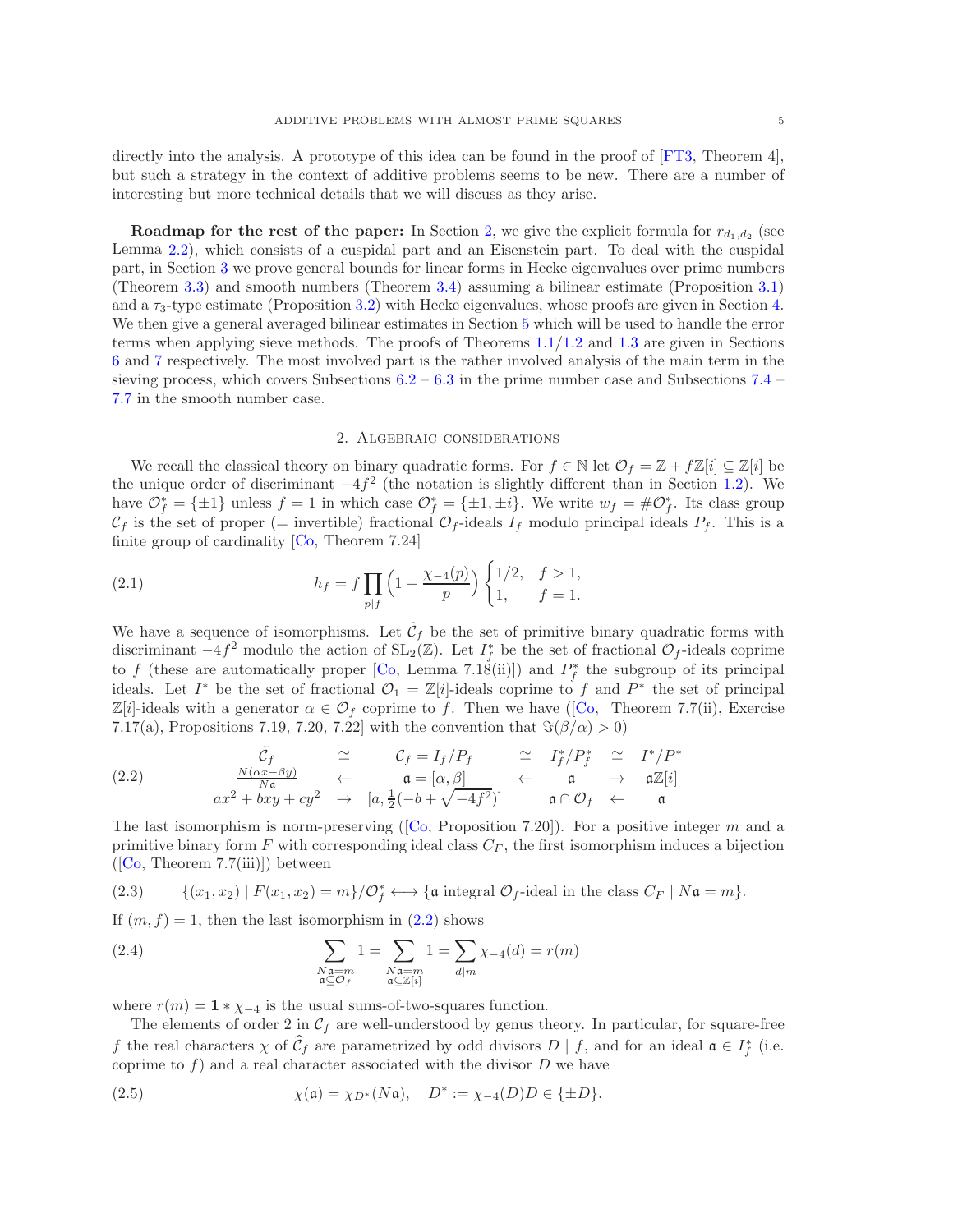We write

<span id="page-5-2"></span>
$$
(2.6) \tG_f = \tau(f/(f, 2))
$$

for the number of genera.

From now on we focus on the form  $F_{a,b} = a^2x_1^2 + b^2x_2^2$ . We write  $C_{a,b} \in \mathcal{C}_{ab}$  to denote the class corresponding to the form  $F_{a,b}$ . We will give an explicit formula for  $r_{d_1,d_2}$  defined in [\(1.7\)](#page-2-2). We first notice that we can compute the real characters of  $\tilde{\mathcal{C}}_{ab}$  explicitly for the class  $C_{a,b}$ .

<span id="page-5-1"></span>**Lemma 2.1.** Let  $a, b \in \mathbb{N}$  be coprime and square-free. Let  $F_{a,b}$  be as above and let  $\chi$  be a real character of  $\tilde{\mathcal{C}}_{ab}$ . Then  $\chi(C_{a,b}) = 1$ .

**Proof.** Then  $F_{a,b}$  is equivalent to the form  $(a^2 + b^2)x_1^2 + 2b^2x_1x_2 + b^2x_2^2$ , which under the isomorphism [\(2.2\)](#page-4-1) corresponds to an ideal of norm  $a^2 + b^2$  coprime to ab, so if  $\chi$  belongs to the divisor  $D | ab$ , then by  $(2.5)$  we have

$$
\chi(C_{a,b}) = \chi_{D^*}(a^2 + b^2) = 1.
$$

Remark: Alternatively one can explicitly compute the class group structure from the exact sequence [\[Co,](#page-48-7) (7.25), (7.27), Exercise 7.30]

$$
1 \longrightarrow {\pm 1} \longrightarrow (\mathbb{Z}/f\mathbb{Z})^* \times {\pm 1, \pm i} \longrightarrow (\mathbb{Z}[i]/f\mathbb{Z}[i])^* \longrightarrow C_f \longrightarrow 1.
$$

For instance, if f is even, one can conclude that  $\text{rk}_2(\mathcal{C}_f) = \text{rk}_4(\mathcal{C}_f)$ , so that all real characters are trivial on elements of order 2 (and hence a fortiori on diagonal forms).

From Lemma [2.1](#page-5-1) we can give the explicit formula for  $r_{d_1,d_2}$  in [\(1.7\)](#page-2-2). We recall the notation [\(2.1\)](#page-4-3) and [\(2.6\)](#page-5-2).

<span id="page-5-0"></span>**Lemma 2.2.** Let  $d_1, d_2$  be two square-free numbers, and write  $\delta = (d_1, d_2), d'_1 = d_1/\delta$ , and  $d'_2 = d_2/\delta$ . Let  $\mathcal{L} \subseteq \mathbb{N}$  be a finite set and define

$$
\mathcal{S} := \sum_{l \in \mathcal{L}} r_{d_1,d_2}(l).
$$

Then  $S = S_{\leq 2} + S_{\geq 3}$  where we have

<span id="page-5-3"></span>(2.7) 
$$
\mathcal{S}_{\leq 2} = \sum_{\delta_1 \delta_1' = d_1'} \sum_{\delta_2 \delta_2' = d_2'} \frac{w_{\delta_1' \delta_2'}}{h_{\delta_1' \delta_2'}} G_{\delta_1' \delta_2'} \sum_{w \in \mathcal{G}_{\delta_1' \delta_2'}} \sum_{\substack{l \equiv 0 \pmod{(\delta \delta_1 \delta_2)^2} \\ l \equiv w \pmod{\delta_1' \delta_2'}}} r\left(\frac{l}{\delta^2 \delta_1^2 \delta_2^2}\right).
$$

with

<span id="page-5-4"></span>(2.8) 
$$
\mathcal{G}_{\delta'_1 \delta'_2} = \{ w \in (\mathbb{Z}/\delta'_1 \delta'_2 \mathbb{Z})^* : \chi_{p^*}(w) = 1 \text{ for all } 2 \nmid p \mid \delta'_1 \delta'_2 \},
$$

and

<span id="page-5-6"></span>(2.9) 
$$
\mathcal{S}_{\geq 3} = \sum_{\delta_1 \delta_1' = d_1'} \sum_{\delta_2 \delta_2' = d_2'} \frac{w_{\delta_1'} \delta_2'}{h_{\delta_1'} \delta_2'} \sum_{\substack{\chi \in \widehat{\mathcal{C}}_{\delta_1'} \delta_2' \\ \text{ord}\chi \geq 3}} \bar{\chi}(C_{\delta_1', \delta_2'}) \sum_{\substack{l \equiv 0 \pmod{(\delta \delta_1 \delta_2)^2} \\ (l, \delta_1' \delta_2') = 1}} \lambda_{\chi} \left(\frac{l}{\delta^2 \delta_1^2 \delta_2^2}\right)
$$

with a Hecke eigenvalue  $\lambda_{\chi}$  of some holomorphic cuspidal newform of weight 1, character  $\chi_{-4}$  and level dividing  $4d_1^2d_2^2$ .

**Proof.** Since  $\delta, d'_1, d'_2$  are pairwise coprime and square-free, we have

<span id="page-5-5"></span>
$$
(2.10) \tS := \sum_{l \in \mathcal{L}} r_{d_1, d_2}(l) = \sum_{\delta^2 \mid l \in \mathcal{L}} r_{d'_1, d'_2}\left(\frac{l}{\delta^2}\right) = \sum_{\delta_1 \delta'_1 = d'_1} \sum_{\delta_2 \delta'_2 = d'_2} \sum_{\substack{(\delta \delta_1 \delta_2)^2 \mid l \in \mathcal{L} \\ (l, \delta'_1 \delta'_2) = 1}} r_{\delta'_1, \delta'_2}\left(\frac{l}{\delta^2 \delta_1^2 \delta_2^2}\right).
$$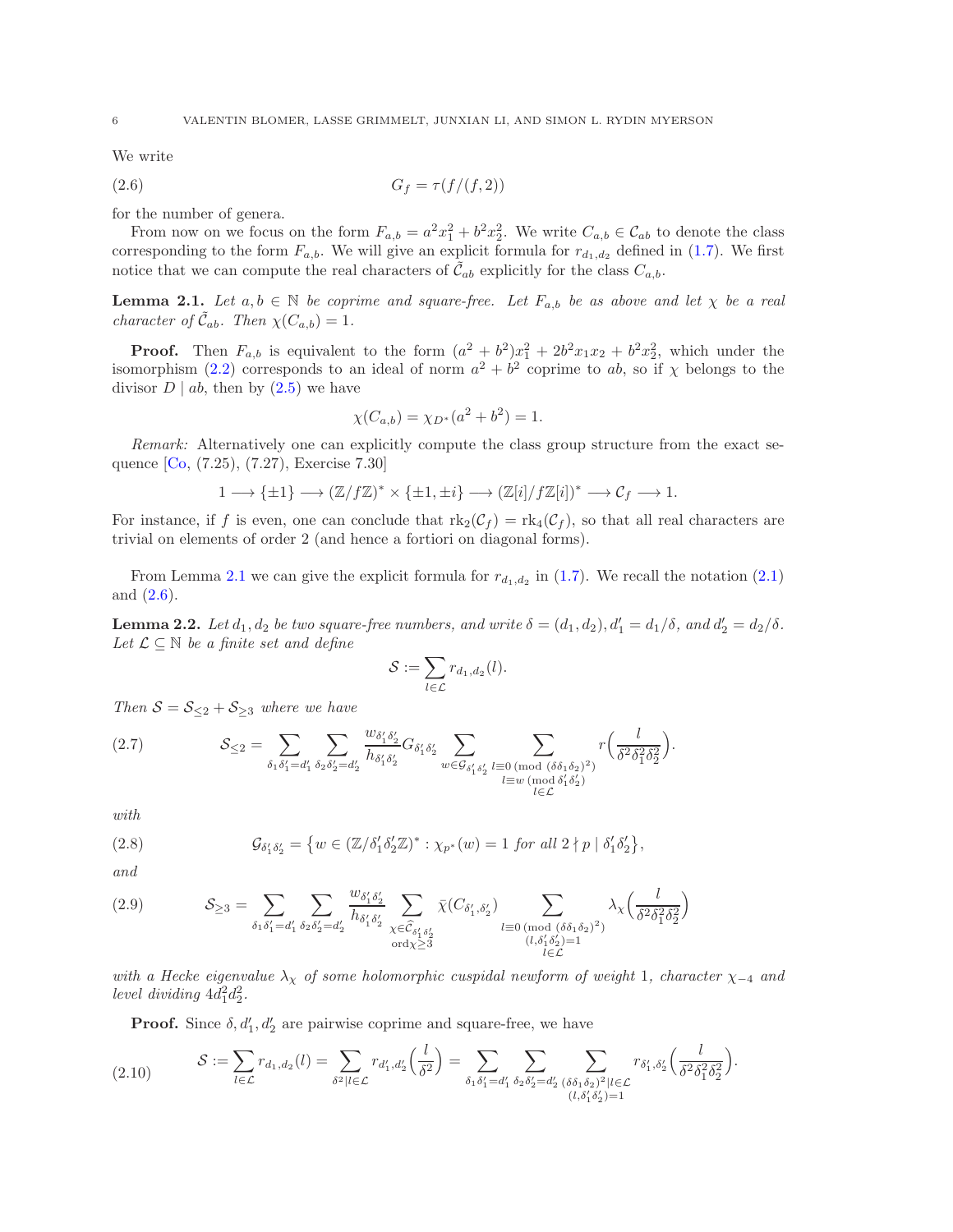Note that  $(\delta'_1, \delta'_2) = 1$ , so the form  $(\delta'_1)^2 x_1^2 + (\delta'_2)^2 x_2^2$  is primitive and  $f = \delta'_1 \delta'_2$  is square-free. Moreover, the argument of  $r_{\delta'_1,\delta'_2}$  is coprime to  $\delta'_1\delta'_2$ . We have by  $(2.3)$  and orthogonality of characters

$$
r_{a,b}(m) = \frac{w_{ab}}{h_{ab}} \sum_{\chi \in \widehat{\mathcal{C}}_{ab}} \overline{\chi}(C_{a,b}) \sigma(\chi, m), \quad \sigma(\chi, m) = \sum_{N \mathfrak{a} = m} \chi(\mathfrak{a}).
$$

If  $\chi$  is real and belongs to the odd divisor  $D | \delta'_1 \delta'_2$ , then by [\(2.5\)](#page-4-2) and [\(2.4\)](#page-4-5) for  $(m, \delta'_1 \delta'_2) = 1$  we have

$$
\sigma(\chi, m) = \chi_{D^*}(m) \# \{ N \mathfrak{a} = m \} = \chi_{D^*}(m) r(m).
$$

Combining this with Lemma [2.1,](#page-5-1) we obtain

$$
\mathcal{S}_{\leq 2} = \sum_{\delta_1\delta_1'=d_1'}\sum_{\delta_2\delta_2'=d_2'}\frac{w_{\delta_1'\delta_2'}}{h_{\delta_1'\delta_2'}}\sum_{2\nmid D|\delta_1'\delta_2'}\sum_{l\equiv 0\,(\text{mod }\,(\delta\delta_1\delta_2)^2)\atop(l,\delta_1'\delta_2'=1} \chi_{D^*}\Big(\frac{l}{\delta^2\delta_1^2\delta_2^2}\Big)r\Big(\frac{l}{\delta^2\delta_1^2\delta_2^2}\Big),
$$

which yields [\(2.7\)](#page-5-3) after summing over  $2 \nmid D \mid \delta'_1 \delta'_2$ .

If ord $(\chi) \geq 3$ , it remains to show that  $\sigma(\chi, m)$  is a normalized Hecke eigenvalue of a weight 1 newform form of level dividing  $4d_1^2d_2^2$  and character  $\chi_{-4}$ . To see this, we observe first that by splitting into ideal classes we have that

$$
f_{\chi}(z) = \sum_{\mathfrak{a} \subseteq \mathcal{O}_{d_1d_2}} \chi(\mathfrak{a}) e(N\mathfrak{a} \cdot z)
$$

is a linear combination of theta series corresponding to forms  $F \in \tilde{C}_{d_1 d_2}$  and hence by [\[Iw4,](#page-49-8) Theorem 10.9] a modular form of weight 1, character  $\chi_{-4}$  and level  $4(d_1d_2)^2$ . Since  $\text{ord}(\chi) \geq 3$ , it is a cusp form. This is a classical fact that can be proved in several ways: by the parametrization of Eisenstein series, a modular form is non-cuspidal if and only if the associated Dirichlet series factorizes into two Dirichlet L-functions, and this happens if and only if its Rankin-Selberg square L-function has a double pole at  $s = 1$ . The Rankin-Selberg square of a class group character  $\chi$  is, up to finitely many Euler factors,  $\zeta(s)L(s,\chi^2)$  which has a double pole at  $s=1$  if and only if ord $(\chi) \leq 2$ . Using  $(2.2)$ , one can check from the definition of the Hecke operators  $T_m$  that

$$
T_m f_\chi(z) = \sigma(\chi, m) f_\chi(z)
$$

for  $(m, d_1 d_2) = 1$ . Hence by strong multiplicity one,  $f_\chi$  belongs to the space generated by some newform of level dividing  $4d_1^2d_2^2$ , and for  $(m, d_1d_2) = 1$  the numbers  $\sigma(\chi, m)$  coincide with the Hecke eigenvalues. This completes the proof of the lemma.

Remark: The formula [\(2.7\)](#page-5-3) depends on Lemma [2.1.](#page-5-1) For general quadratic forms not covered by Lemma [2.1](#page-5-1) the summation over  $D$  can be carried out in the same way. This yields an expression similar to [\(2.7\)](#page-5-3) with a set  $\mathcal{G}_{\delta'_1 \delta'_2}$  which may be different from the one defined in [\(2.8\)](#page-5-4) but which has the same cardinality, namely  $\phi(\delta_1'\delta_2')/G_{\delta_1'\delta_2'}$ . This is a consequence of the fact that numbers coprime to the order can only be represented in one genus. More precisely, the Chinese Remainder Theorem induces a bijection  $\mathcal{G}_{\delta'_1 \delta'_2} \cong \prod_{p | \delta'_1 \delta'_2} \mathcal{G}_p$  where  $\mathcal{G}_p \subseteq (\mathbb{Z}/p\mathbb{Z})^*$  has cardinality  $\phi(p)/2$  for odd p and cardinality 1 for  $p = 2$ . This is all the information needed in the subsequent arguments. In this way, our main results generalize to other quadratic forms than sums of two squares, although some extra care may be necessary at the last step of [\(2.10\)](#page-5-5).

If we consider solutions to  $n = p + x_1^2 + x_2^2$  where  $x_1, x_2$  have no small prime factors other than a small square-free factor of r, then we will encounter binary quadratic forms of the shape  $x^2 + (r^2y)^2$ , which can be studied with our method while paying special attention to the real characters of  $C_f$ with non square-free  $f$  and the step in  $(2.10)$ .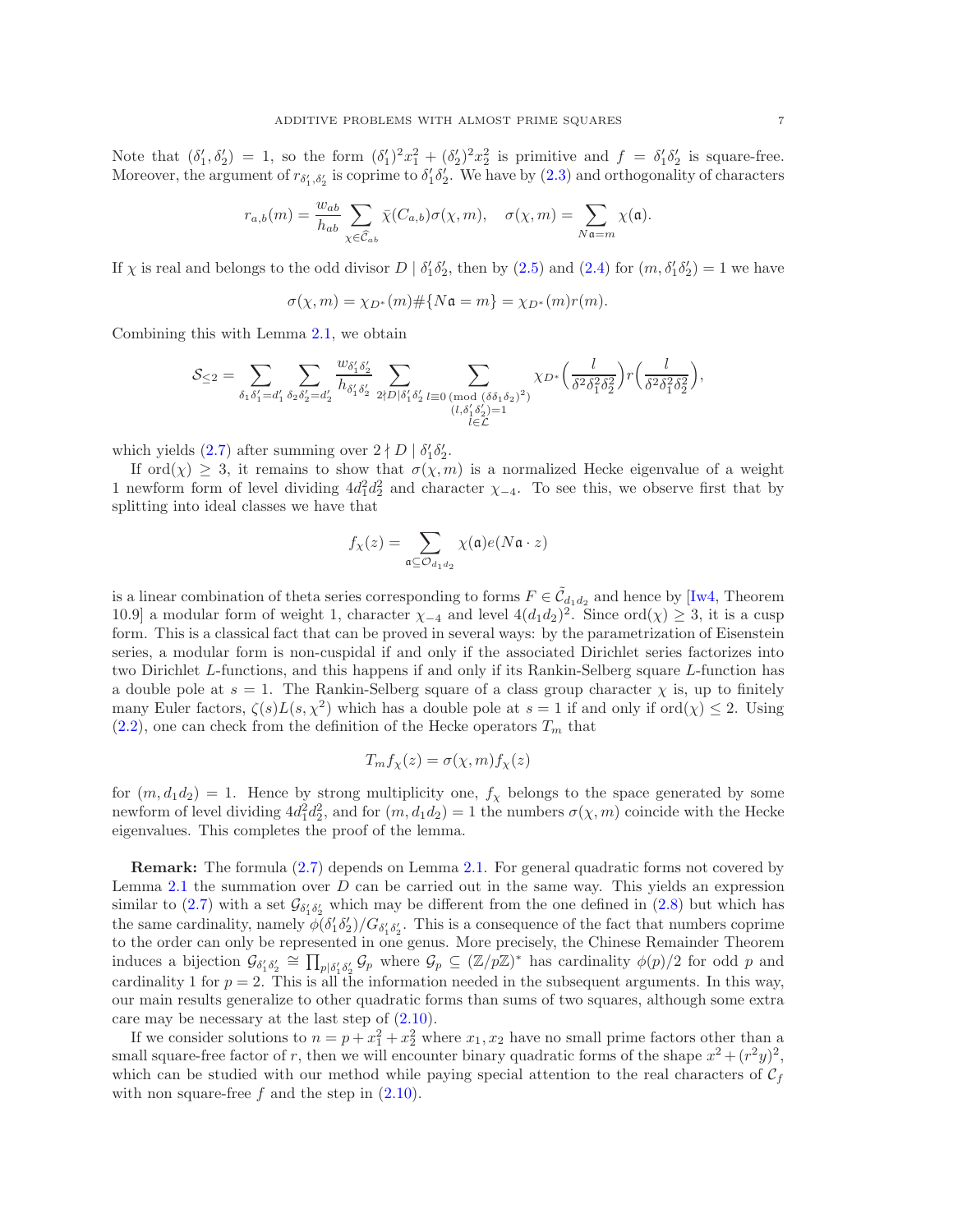## 3. Additive problems in cusp forms

<span id="page-7-0"></span>In this section we deal with the innermost sum of [\(2.9\)](#page-5-6) when the set  $\mathcal L$  consists of numbers  $n - \ell$ where  $\ell$  is either prime or smooth. We generally consider a holomorphic or Maaß cuspidal Hecke newform  $\phi$  of level 4 | N, character  $\chi_{-4}$  and Hecke eigenvalues  $\lambda(n)$  whose archimedean parameter (weight or spectral parameter) we denote by  $\mu$ . We start with two auxiliary results.

<span id="page-7-2"></span>**Proposition 3.1.** Let  $M, X, Z \geq 1, \Delta \in \mathbb{N}$ , and  $f, \sigma \in \mathbb{Z} \setminus \{0\}$ . Let  $\alpha_m, \beta_n$  be sequences supported on  $[M, 2M]$ ,  $[X, 2X]$  respectively. Suppose that  $|\alpha_m| \ll m^{\epsilon}$  for any  $\epsilon > 0$  and  $\alpha_m \beta_n$  vanishes unless  $\sigma mn + f$  is in some dyadic interval  $[\Xi, 2\Xi]$  with  $|\sigma|$ MX/Z  $\ll \Xi \ll |\sigma|$ MX + |f|. Then

$$
\sum_{\Delta \mid \sigma mn + f} \alpha_m \beta_n \lambda \left( \frac{\sigma mn + f}{\Delta} \right) \ll P^A \|\beta\| \left( M^{11/14} X^{1/2} + M^{5/4} X^{3/8} \right)^{1+\epsilon}
$$

for some absolute constant  $A > 0$  and any  $\varepsilon > 0$ , where  $P = \Delta |\sigma|(1 + |\mu|)NZ(1 + |f|/MX)$ .

<span id="page-7-3"></span>**Proposition 3.2.** Let  $\Delta, q, d \in \mathbb{N}, r, f \in \mathbb{Z} \setminus \{0\}, Z, X_1, X_2, X_3 \geq 1/2$ . Suppose  $(\Delta, q) = 1$  and that at least one of r, f is positive. Let G be a function with support on  $\chi[X_i, 2X_i]$  and  $G^{(\nu_1,\nu_2,\nu_3)} \ll \nu$  $Z^{\nu_1+\nu_2+\nu_3}X_1^{-\nu_1}X_2^{-\nu_2}X_3^{-\nu_3}$  for all  $\nu \in \mathbb{N}_0^3$ . Write  $X = |r|X_1X_2X_3$  and suppose that  $G(k, l, m)$ vanishes unless rklm + f is in some dyadic interval  $[\Xi, 2\Xi]$  with  $X/Z \ll \Xi \ll X + |f|$ . Then

$$
\sum_{\substack{k,l,m\\rklm\equiv -f\,(\text{mod }\Delta)\\rklm\equiv d\,(\text{mod }q)}}G(k,l,m)\lambda\left(\frac{rklm+f}{\Delta}\right)\ll P^AX^{1-1/54+\varepsilon}
$$

for some absolute constant A and any  $\varepsilon > 0$ , where  $P = qr\Delta(1 + |\mu|)NZ(1 + |f|/X)$ .

Better exponents could be obtained with more work, but these bounds suffice for our purpose. We postpone the proofs to the next section and state the two main results of this section. As usual, Λ denotes the von Mangoldt function.

<span id="page-7-1"></span>**Theorem 3.3.** There exist absolute constants  $A, \eta > 0$  with the following property. Let  $\sigma, f \in \mathbb{Z}\backslash\{0\}$ ,  $X, Z \geq 1$ ,  $\Delta, q, d \in \mathbb{N}$  with  $(\sigma q, \Delta) = 1$ . Let G be a smooth function supported on  $[X, 2X]$  with  $G^{(\nu)} \ll_{\nu} (X/Z)^{-\nu}$  for  $\nu \in \mathbb{N}_0$ . Suppose that  $G(n)$  vanishes unless  $\sigma n + f$  is in some dyadic interval  $[\Xi, 2\Xi]$  with  $|\sigma|X/Z \ll \Xi \ll |\sigma|X + |f|$ . Then

$$
\sum_{\substack{\sigma n \equiv -f \pmod{\Delta} \\ n \equiv d \pmod{q}}} \lambda \left( \frac{\sigma n + f}{\Delta} \right) \Lambda(n) G(n) \ll P^A X^{1-\eta}
$$

where  $P = q|\sigma|\Delta(1+|\mu|)NZ(1+|f|/|\sigma|X)$ .

Proof. Based on Propositions [3.1](#page-7-2) and [3.2,](#page-7-3) this could be proved similarly as in [\[ABL,](#page-48-2) Prop. 9.1] which in turn is the argument of [\[Pi,](#page-49-9) Section 9]. The proof in [\[Pi\]](#page-49-9) uses Vaughan's identity to decompose  $\Lambda$  iteratively three times. This is slightly cumbersome, but has the advantage that we only need  $\alpha_m$  to be supported on square-free integers in the bilinear estimate in Proposition [3.1,](#page-7-2) which could yield better error terms numerically. Here we give a shorter independent proof at the cost of slightly weaker error terms. Instead of using Vaughan's identity as in [\[Pi\]](#page-49-9), we apply Heath-Brown's identity in the form

<span id="page-7-4"></span>(3.1) 
$$
\Lambda(n) = \sum_{j=1}^{4} (-1)^{j-1} {j \choose 4} \sum_{m_1, \dots, m_j \le X^{1/4}} \prod_{i=1}^{j} \mu(m_i) \sum_{m_1 \cdots m_j n_1 \cdots n_j = n} \log n_1
$$

for  $1 \leq n \leq X$ . Next we apply a smooth partition of unity to the variables  $m_i, n_i$ . To be precise, let  $0 < \mathcal{Z} \leq 1$  be a parameter to be chosen later and let  $\psi(x)$  be a smooth function supported on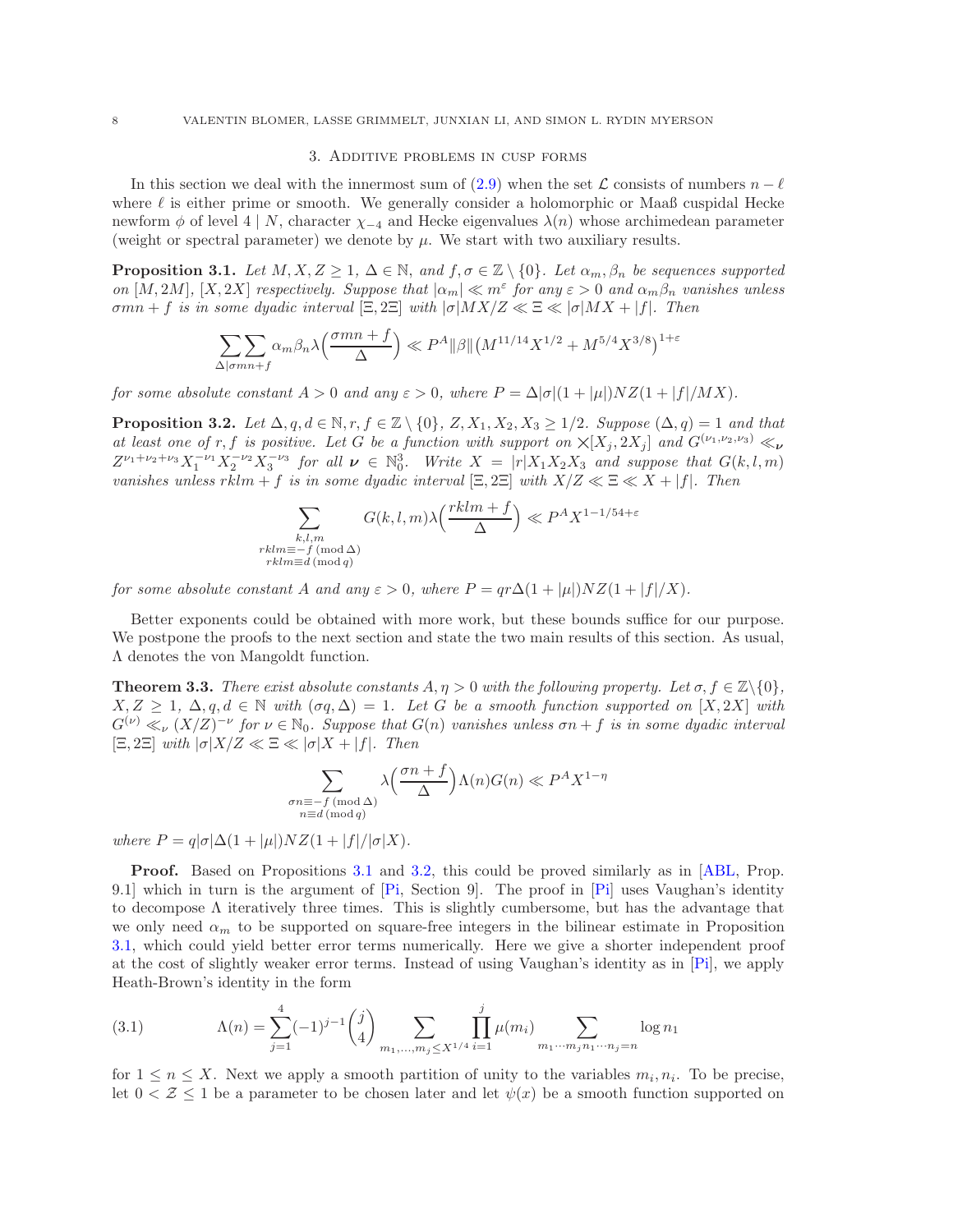$[-1-\mathcal{Z}, 1+\mathcal{Z}]$  that equals 1 on  $[-1,1]$  and satisfies  $\psi^{(j)}(t) \ll \mathcal{Z}^j$ . Let  $\mathcal{D} = \{(1+\mathcal{Z})^m, m \ge 0\}$ . Then we have the smooth partition of unity

<span id="page-8-2"></span>(3.2) 
$$
1 = \sum_{N \in \mathcal{D}} \psi_N(n)
$$

for any natural number n, where  $\psi_N(n) = \psi(n/N) - \psi((1+\mathcal{Z})n/N)$ . Here we can choose  $\mathcal{Z} = 1$ (later parts of the paper we use the same argument with different choices of  $\mathcal{Z}$ ) so that

$$
\sum_{\substack{\sigma n \equiv -f \, (\text{mod}\,\Delta) \\ n \equiv d \, (\text{mod}\,q)}} \lambda \left(\frac{\sigma n + f}{\Delta}\right) \Lambda(n) G(n) \ll \left(\log X\right)^8 \max_{\substack{M_1, \dots, M_j \\ N_1, \dots, N_j}} |S|
$$

where

$$
S = \sum_{\substack{\sigma \prod_{i=1}^j m_i n_i \equiv -f \pmod{\Delta} \\ \prod_{i=1}^j m_i n_i \equiv d \pmod{q}}} \prod_{i=1}^j \mu(m_i) \psi_{M_i}(m_i) \log(n_1) \psi_{N_1}(n_1) \prod_{i=2}^j \psi_{N_i}(n_i)
$$

$$
\times \lambda \left( \frac{\sigma \prod_{i=1}^j m_i n_i + f}{\Delta} \right) G \left( \prod_{i=1}^j m_i n_i \right).
$$

Therefore it is enough to show that there exist some absolute constants  $A, \eta > 0$  such that

<span id="page-8-1"></span>
$$
(3.3) \t\t S \ll P^A X^{1-\eta}.
$$

We distinguish two cases. If there exists some i such that  $X^{\eta_0} \leq M_i$  (or  $N_i$ )  $\leq X^{1/4+\eta_0}$  for some  $\eta_0 > 0$ , then we can split  $m_i$  or  $n_i$  into residue classes modulo q, use Mellin inversion to separate variables  $m_i, n_i$  (see e.g. [\[Pi,](#page-49-9) Section 7]) and then apply Proposition [3.1](#page-7-2) to obtain

$$
S \ll P^{A} X^{\varepsilon} (X^{1-3\eta_0/14} + X^{31/32+3\eta_0/8}).
$$

Otherwise, we must have

$$
R := \prod_{i:M_i \le X^{\eta_0}, N_i \le X^{\eta_0}} M_i N_i \le X^{8\eta_0}
$$

and

$$
\#\{1 \le i \le j : N_i \ge X^{1/4 + \eta_0}\} \le 3, \quad 1 \le j \le 4,
$$

in which case we can apply Proposition [3.2](#page-7-3) to obtain

$$
S \ll P^A X^{1-1/54+8A\eta_0+\varepsilon}.
$$

Combining the bounds in these two cases and chossing  $\eta_0$  suitably, we complete the proof of [\(3.3\)](#page-8-1).

Our second main result treats the case of smooth numbers. As usual,  $P^+(n)$  denotes the largest prime factor of *n* with the convention  $P^+(1) = 1$ .

<span id="page-8-0"></span>**Theorem 3.4.** There exist absolute constants  $A, \eta > 0$  with the following property. Let  $\sigma, f \in \mathbb{Z}\backslash\{0\}$ ,  $X, Z, y \geq 1$ ,  $\Delta, q, d \in \mathbb{N}$  with  $(\sigma q, \Delta) = 1$ . Let G be a smooth function supported on  $[X, 2X]$  with  $G^{(\nu)} \ll_{\nu} (X/Z)^{-\nu}$ . Suppose that  $G(n)$  vanishes unless  $\sigma n+f$  is in some dyadic interval  $[\Xi,2\Xi]$  with  $|\sigma|X/Z \ll \Xi \ll |\sigma|X + |f|$ . Then

$$
\sum_{\substack{\sigma n \equiv -f \, (\text{mod }\Delta) \\ n \equiv d \, (\text{mod } q) \\ P^+(n) \leq y}} \lambda \left( \frac{\sigma n + f}{\Delta} \right) G(n) \ll P^A X^{1-\eta}.
$$

where  $P = q|\sigma|\Delta(1+|\mu|)NZ(1+|f|/|\sigma|X)$ .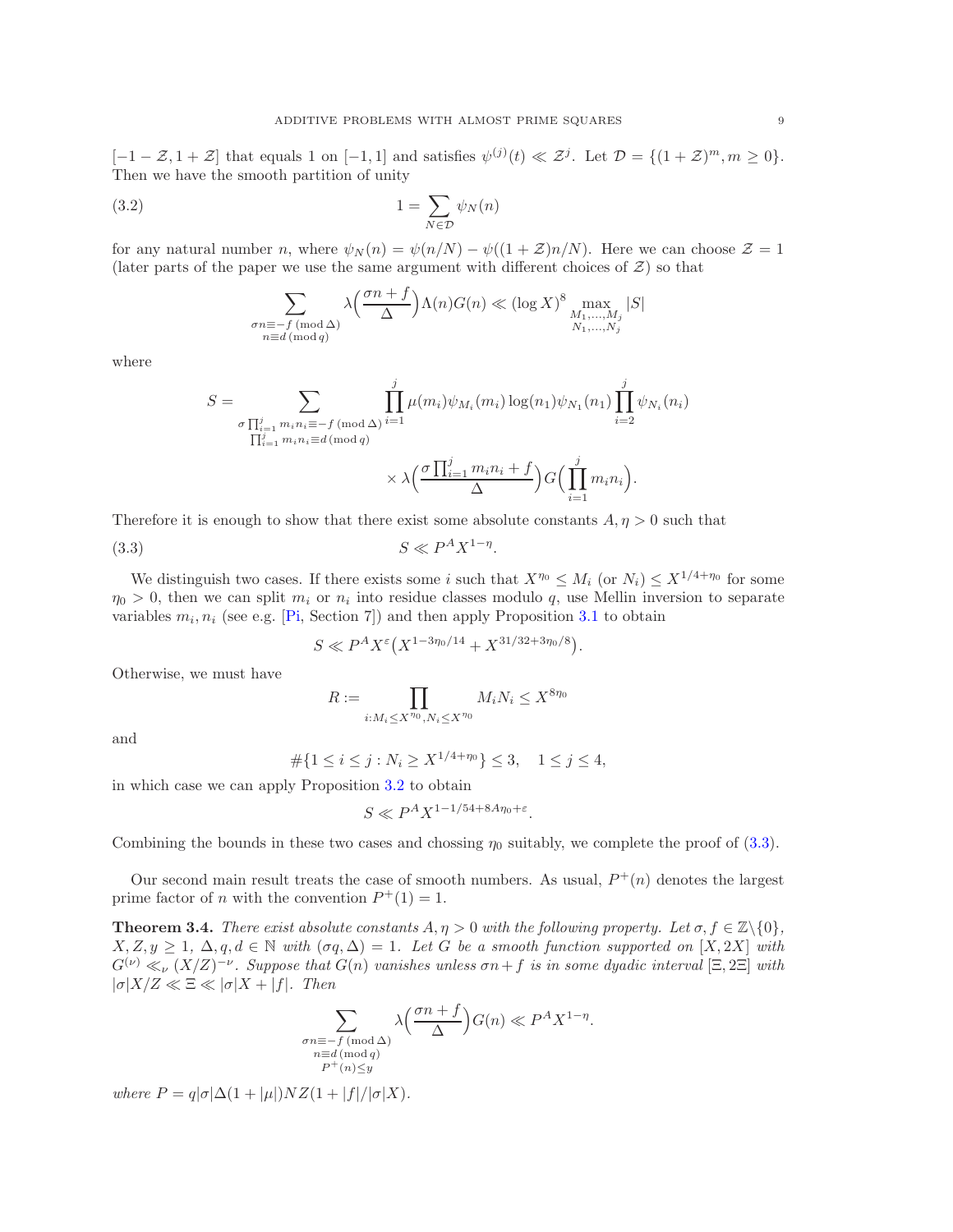**Proof.** The set-up follows along the lines in [\[FT1,](#page-48-11) Lemme 2.1] on averages of smooth numbers in arithmetic progressions to large moduli, which we also generalize (see Proposition [7.1\)](#page-24-0). Throughout the proof, we use  $A$  to denote some absolute positive constant, not necessarily the same at each occurrence. For  $t \geq 1$  let  $g_t(n)$  be the characteristic function on numbers n with  $P^+(n) \leq t$ . The starting point is Buchstab's identity that we iterate. For  $y \geq 1$  we have

<span id="page-9-2"></span>(3.4) 
$$
g_y(n) = 1 - \sum_{\substack{p|n \ p>y}} g_p\left(\frac{n}{p}\right) = 1 + \sum_{j=1}^3 (-1)^j \sum_{\substack{p_1 \cdots p_j|n \ y < p_1 < \cdots < p_j}} 1 + \sum_{\substack{p_1 \cdots p_4|n \ y < p_1 < \cdots < p_4}} g_{p_4}\left(\frac{n}{p_1 \cdots p_4}\right).
$$

Thus

$$
\sum_{\substack{\sigma n \equiv -f \pmod{\Delta} \\ n \equiv d \pmod{q} \\ P^+(n) \le y}} \lambda \left(\frac{\sigma n + f}{\Delta}\right) G(n) = \sum_{\substack{\sigma n \equiv -f \pmod{\Delta} \\ n \equiv d \pmod{q}}} \lambda \left(\frac{\sigma n + f}{\Delta}\right) g_y(n) G(n) = S_0 + \sum_{i=1}^3 (-1)^i S_i + \overline{S},
$$

say, where

$$
S_0 = \sum_{\substack{\sigma n \equiv -f \pmod{\Delta} \\ n \equiv d \pmod{q} \\ y < p_1 < \cdots < p_i \\ \sigma n \equiv -f \pmod{\Delta} \\ p_1 \cdots p_i m \equiv d \pmod{q} \\ \overline{S} = \sum_{\substack{\sigma n \equiv -f \pmod{\Delta} \\ p_1 \cdots p_i m \equiv d \pmod{q} \\ y < p_1 < \cdots < p_i \\ p_1 \cdots p_i m \equiv d \pmod{q} \\ \overline{S} = \sum_{\substack{\sigma n \equiv -f \pmod{\Delta} \\ y < p_1 < \cdots < p_4 \\ p_1 \cdots p_i m \equiv d \pmod{q} \\ \overline{S} = \pmod{\Delta} \\ p_1 \cdots p_i m \equiv d \pmod{q}} P_1 \cdots P_4 m + f \quad P_5 \cdots P_6 m \equiv d \pmod{q}}
$$

For  $S_0$ , we apply [\[ABL,](#page-48-2) Corollary 7.6] to obtain

<span id="page-9-1"></span>(3.5) 
$$
S_0 = \sum_{k \equiv \bar{\Delta}(f + \sigma d) \pmod{q}} \lambda(k) G\left(\frac{\Delta k - f}{\sigma}\right) \ll P^A.
$$

For  $\overline{S}$ , we localize  $p_i$  in intervals  $(P_j, P_{j+1}]$  where  $P_j = y(1 + \mathcal{Z})^j$  with some  $\mathcal{Z} \leq 1$  to be chosen later and  $0 \leq j \leq J = 1 + \lfloor \frac{\log(X/y)}{\log(1+\mathcal{Z})} \rfloor$  $\frac{\log(\Lambda/y)}{\log(1+\mathcal{Z})}$ . Then

<span id="page-9-0"></span>
$$
(3.6) \quad \overline{S} = \sum_{\substack{0 \le i_1 \le i_2 \le i_3 \le i_4 \le J \\ p_k \in (P_{i_k}, P_{i_k+1}] \\ \sigma p_1 \cdots p_4 m \equiv -f \pmod{\Delta} \\ p_1 \cdots p_4 m \equiv d \pmod{q}}} \lambda \left( \frac{\sigma p_1 \cdots p_4 m + f}{\Delta} \right) g_{p_4}(m) G(p_1 \cdots p_4 m) + O\left( P^A X^{1+\varepsilon} \mathcal{Z}^{1/2} \right).
$$

To justify this, we see that  $\overline{S}$  and the sum in [\(3.6\)](#page-9-0) differ only by integers n that lie in [X(1 +  $(\mathcal{Z})^{-4}, X(1+\mathcal{Z})^4$  or have at least two prime factors  $p_i, p_j$  with  $p_i < p_j < (1+\mathcal{Z})p_i$ . The contribution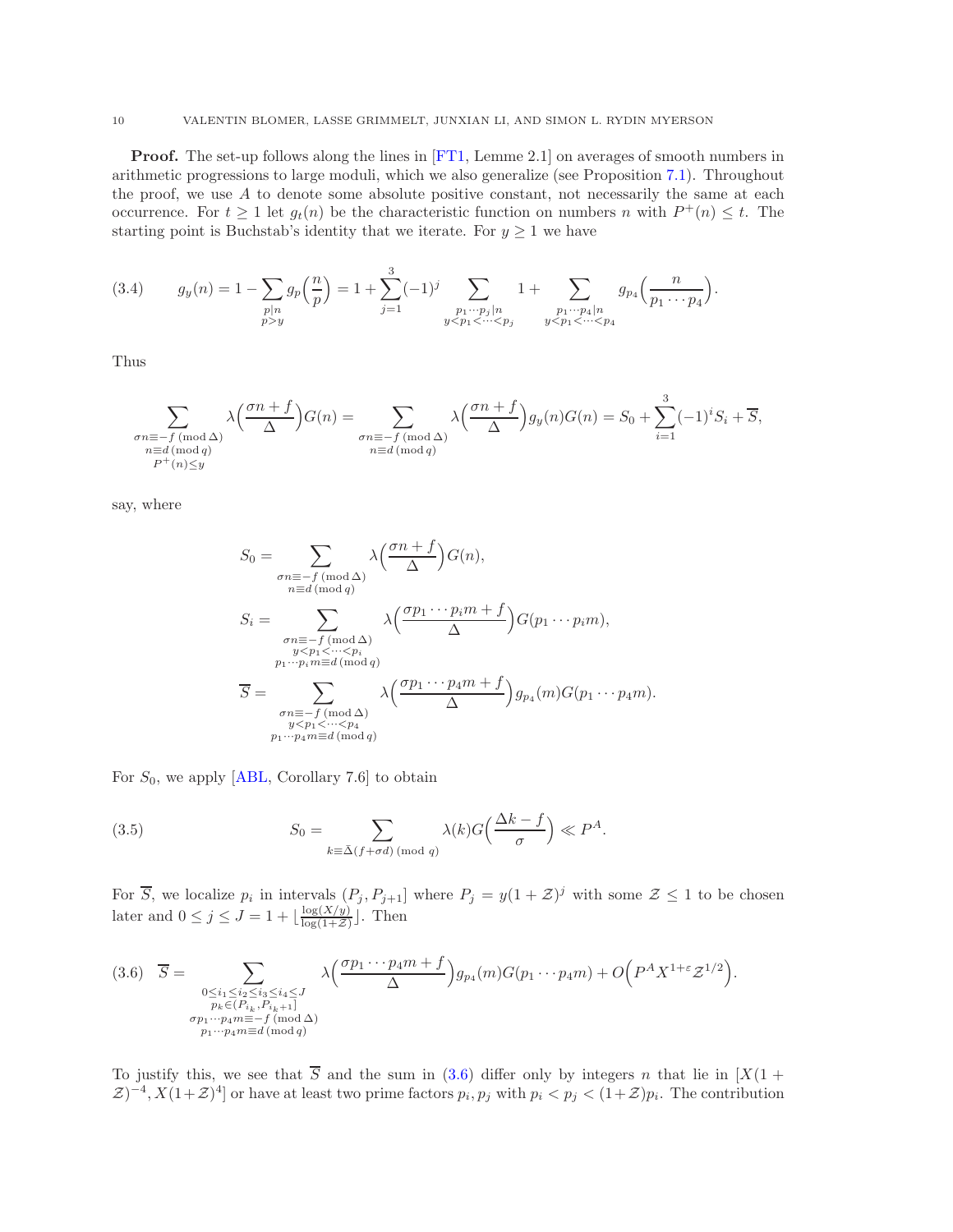from these integers can be bounded by

$$
\left(\sum_{\substack{X(1+Z)^{-4} < n \le X(1+Z)^4}} + \sum_{\substack{p_i < p_j < (1+Z)p_i \\ p_i p_j \mid n}} \right) \left| \lambda \left( \frac{\sigma n + f}{\Delta} \right) \right|
$$
\n
$$
\ll \left( \left(\sum_{\substack{X/(1+Z)^{-4} < n \le X(1+Z)^4}} 1 \right)^{1/2} + \left(\sum_{\substack{n \ll X \\ p_i p_j \mid n}} 1 \right)^{1/2} \right) \left( \sum_{\substack{n \ll X \\ p_i p_j \mid n}} \left| \lambda \left( \frac{\sigma n + f}{\Delta} \right) \right|^2 \right)^{1/2}
$$
\n
$$
\ll \left( \left( \sum_{\substack{X/(1+Z)^{-4} < n \le X(1+Z)^4 \\ p_i p_j \mid n}} 1 \right)^{1/2} + \left( \sum_{\substack{n \ll X \\ p_i p_j \le (1+Z)p_i}} 1 \right)^{1/2} \right) \left( \sum_{\substack{n \ll X \\ \sigma n \equiv -f \pmod{\Delta}}} \left| \lambda \left( \frac{\sigma n + f}{\Delta} \right) \right|^2 \right)^{1/2}
$$

 $\ll P^A X^{1+\varepsilon} \mathcal{Z}^{1/2}.$ 

Since  $y < P_{i_1} \ll X^{1/4}$ , we can apply Proposition [3.1](#page-7-2) with  $\mathbf{m} = p_1$  and  $\mathbf{n} = |\sigma| p_2 \cdots p_4 m$  to the main term in  $(3.6)$  by splitting **m**, **n** into residue classes modulo q to obtain

<span id="page-10-0"></span>
$$
(3.7) \qquad \overline{S} \ll \mathcal{Z}^{-4} X^{\varepsilon} P^A \Big( \frac{X}{y^{3/14}} + X^{31/32} \Big) + P^A X^{1+\varepsilon} \mathcal{Z}^{1/2} \ll P^A X^{1+\varepsilon} \max(y^{-1/42}, X^{-1/288})
$$

upon choosing  $\mathcal{Z} = \max(y^{-1/21}, X^{-1/144}).$ 

For  $S_k$ ,  $1 \leq k \leq 3$ , we first replace the characteristic function on primes with the von Mangoldt function  $\Lambda$ . As above, we see that the contribution of higher prime powers is at most

$$
\ll P^A X^{1+\varepsilon} y^{-1/2}
$$

which can be absorbed in the existing bounds. Now similar to the proof of Theorem [3.3,](#page-8-1) we use Heath-Brown's identity [\(3.1\)](#page-7-4) to decompose the prime variables. Again we split all variables into short intervals using the smooth partition  $(3.2)$  for some parameter  $\mathcal Z$  to be chosen later. We first bound

$$
\tilde{S} = \sum_{m} \sum_{m_i} \sum_{\substack{m_i \text{ sum} \dots m_r n_1 \cdots n_s \equiv -f \pmod{\Delta} \\ mn_1 \cdots m_r n_1 \cdots n_s \equiv d \pmod{q} \\ \lambda \left(\frac{\sigma m m_1 \cdots m_r n_1 \cdots n_s + f}{\Delta}\right) G \left(m m_1 \cdots m_r n_1 \cdots n_s\right)}
$$

where  $1 \le r, s \le 12$ ,  $M \prod_{i=1}^{r} M_i \prod_{j=1}^{s} N_j \asymp X$  and  $M_i \ll X^{1/4}$ . Again we distinguish two cases.

If there exists a subset  $\mathcal{I} \subset \{M, M_i, N_j\}$  such that  $K := \prod_{I \in \mathcal{I}} I$  such that  $X^{\eta_0} < K \leq X^{1/4 + \eta_0}$ , then we can apply Proposition [3.1](#page-7-2) to obtain

$$
\tilde{S} \ll P^A X^{\varepsilon} (X^{1-3\eta_0/14} + X^{31/32+3\eta_0/8}).
$$

If such I does not exist, then all the  $M_i$ 's and possibly some of the  $M$ ,  $N_j$ 's can be combined into  $R \ll X^{\eta_0}$  and the number of  $M, N_j$ 's of size  $\gg X^{1/4+\eta_0}$  is less than, or equal to three. So it is enough to bound

$$
\sum_{\substack{r \ll R|\sigma| \\ rklm \equiv -f \pmod{\Delta} \\ rklm \equiv d \pmod{q}}} \alpha_r \lambda\left(\frac{rklm+f}{\Delta}\right) \psi_K(k) \psi_L(l) \psi_M(m) G(rklm) \Big|
$$

which by Proposition [3.2](#page-7-3) is

$$
\ll P^A X^{1-1/54 + A\eta_0 + \varepsilon}
$$

for some absolute constant  $A > 0$ . Then by the same argument as above we see that

$$
S_i \ll P^A X^{\varepsilon} (Z^{-24} X^{1-1/54 + A\eta_0 + \varepsilon} + X Z^{1/2}), \quad 1 \le i \le 3
$$

and hence by choosing  $\mathcal{Z} = X^{\eta_1}$  for some suitable  $\eta_1 > 0$  we obtain

<span id="page-10-1"></span>(3.8) 
$$
S_i \ll P^A X^{1-\eta_2}, \quad 1 \le i \le 3
$$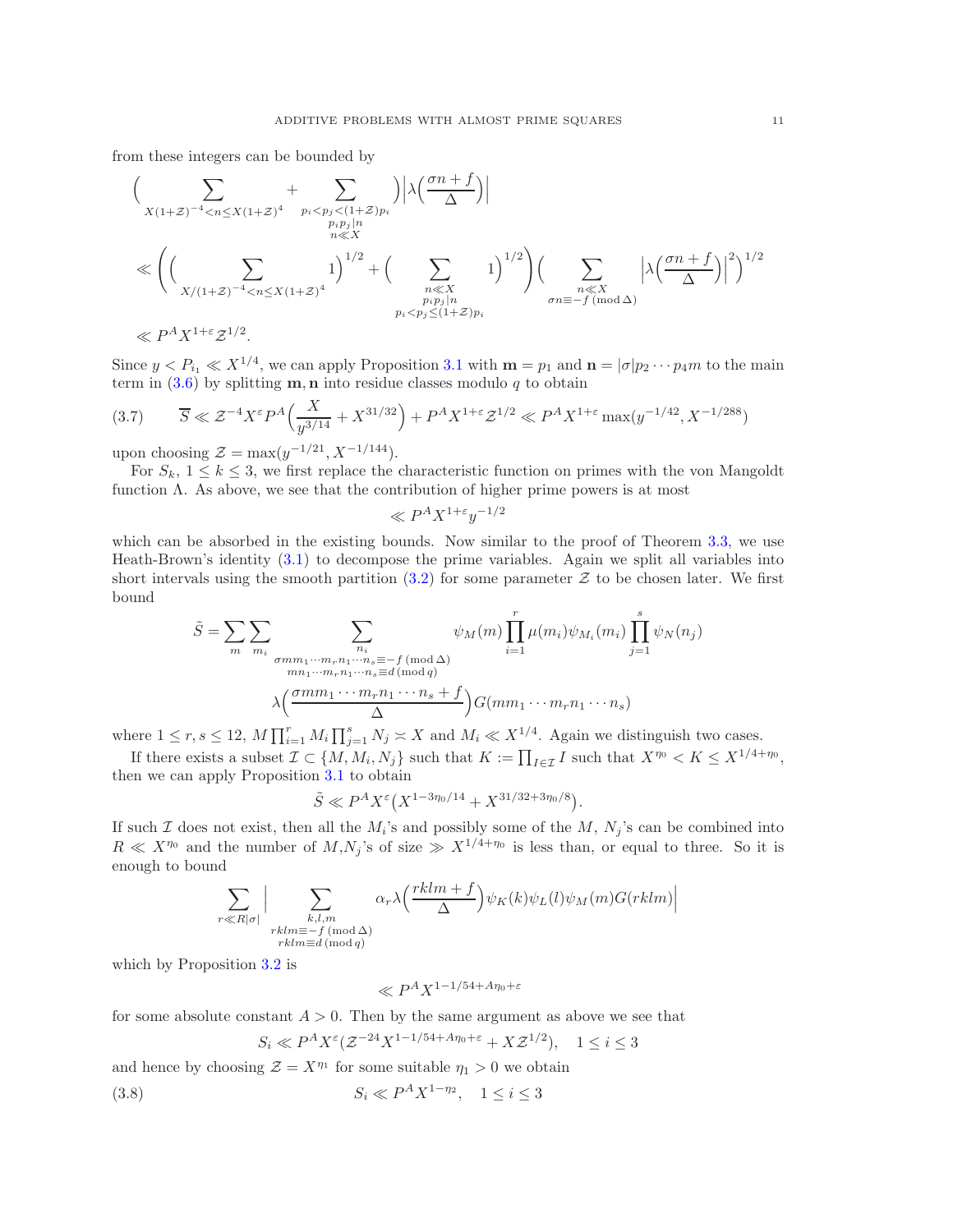for some  $\eta_2 > 0$ . Combining [\(3.5\)](#page-9-1), [\(3.7\)](#page-10-0) and [\(3.8\)](#page-10-1), we have shown that there exist some absolute constants  $A, \eta > 0$  such that

<span id="page-11-1"></span>(3.9) 
$$
\sum_{\substack{\sigma n \equiv -f \pmod{\Delta} \\ n \equiv d \pmod{q} \\ P^+(n) \le y}} \lambda \left(\frac{\sigma n + f}{\Delta}\right) G(n) \ll P^A X^{\varepsilon} \left(X^{1-\eta} + X y^{-\eta}\right).
$$

On the other hand, when  $y$  is very small we can do better using the flexible factorization of smooth numbers to create some bilinear structure so that Proposition [3.1](#page-7-2) can be applied directly. Recall [\[FT3,](#page-48-10) Lemme 3.1]: for any  $M \geq 1$ , every  $n \geq M$  with  $P^+(n) \ll y$  has a unique representation in the form

<span id="page-11-5"></span>(3.10) 
$$
n = lm, \quad P^+(l) \le P^-(m), \quad M \le m \le yM.
$$

We can separate l and m in the condition  $P^+(l) \leq P^-(m)$  using [\[Dr1,](#page-48-12) eq. (3.37)] with an acceptable error. Thus by the same argument as before, we can localize  $m$  into short intervals and apply Proposition [3.1](#page-7-2) to obtain

<span id="page-11-2"></span>
$$
(3.11) \sum_{\substack{\sigma n \equiv -f \pmod{\Delta} \\ n \equiv d \pmod{q} \\ P^+(n) \le y}} \lambda \left( \frac{\sigma n + f}{\Delta} \right) G(n) \ll P^A X^{\varepsilon} \left( \mathcal{Z}^{-1} (X M^{-3/14} + (My)^{3/8} X^{7/8}) + X \mathcal{Z}^{1/2} \right)
$$

by choosing  $M = X^{7/33}y^{-7/11}, \mathcal{Z} = X^{1/33}y^{-1/11}$ . Applying [\(3.9\)](#page-11-1) when  $y \ge X^{\eta}$  and [\(3.11\)](#page-11-2) when  $y \leq X^{\eta}$  for some suitable  $\eta > 0$  we obtain the theorem.

**Remark** Arguing similarly as in the proofs of Theorems [3.3](#page-7-1) and [3.4,](#page-8-0) we can replace  $\Lambda(n)$  or  $1_{P^+(n)\leq y}$  by  $\tau_k(n)$  and obtain a power saving bound uniformly in all parameters.

# 4. Proofs of Propositions [3.1](#page-7-2) and [3.2](#page-7-3)

<span id="page-11-0"></span>We still owe the proofs of Propositions [3.1](#page-7-2) and [3.2.](#page-7-3) Recall that  $P$  is the product of the "unimportant" parameters which has slightly different meanings in Proposition [3.1](#page-7-2) and Proposition [3.2.](#page-7-3) For notational simplicity we write

<span id="page-11-3"></span>(4.1) 
$$
R \preccurlyeq S \iff R \ll X^{\varepsilon} P^{A} S
$$

for some sufficiently small  $\varepsilon > 0$  and some sufficiently large  $A > 0$ , not necessarily the same at each occurrence.

4.1. Proof of Proposition [3.1.](#page-7-2) This is an extension of [\[ABL,](#page-48-2) Proposition 8.1] where we relax the condition  $\alpha_m$  supported on square-free numbers at the cost of slightly weaker bounds. Let  $\mathscr{B}(\alpha,\beta)$ denote the m, n-sum we want to bound. We use the notation [\(4.1\)](#page-11-3) with  $P = \Delta |\sigma|(1 + |\mu|)NZ(1 +$  $|f|/MX$ ). Note that we can assume without loss of generality that  $\sigma = {\pm 1}$  as otherwise we can set  $\tilde{\beta}_n = \beta_n \mathbb{1}_{\sigma|n}$ . When  $\alpha_m$  is supported on square-free numbers, then a straightforward extension of [\[ABL,](#page-48-2) Proposition 8.1] (replacing the F in the definition of set of moduli Q by  $[N_1, D^2] \Delta_1$ , with the notation  $\Delta = \Delta_1 \Delta_2$  and  $\Delta_2 = (\Delta, (m_3m_4)^{\infty})$  to accommodate the new parameter  $\Delta$ ) shows

<span id="page-11-4"></span>(4.2) 
$$
\mathscr{B}(\alpha,\beta) \preccurlyeq \|\beta\| \big((XM)^{1/2} + X^{1/4}M^{3/2} + X^{3/8}M^{5/4}\big).
$$

To deduce the result for general sequences, we write

$$
\mathscr{B}(\alpha,\beta) = \sum_{\Delta|\sigma^2 m n + f} \mu^2(m) \alpha_{ml^2} \beta_n \lambda \left(\frac{\sigma m l^2 n + f}{\Delta}\right).
$$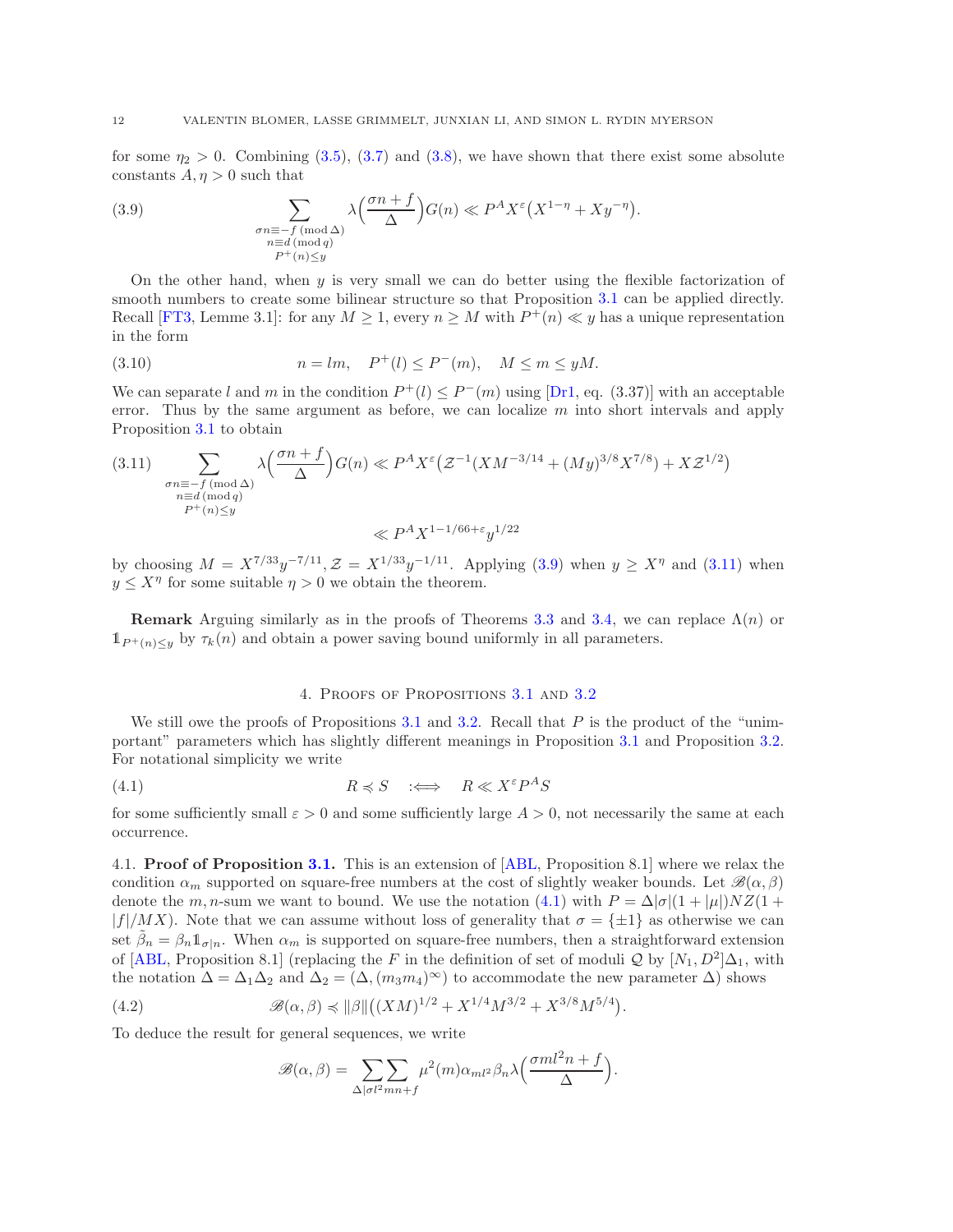We choose a parameter  $L > 1$ . By Hölder's inequality, we see that the contribution from  $l \geq L$  gives

$$
\ll \Big( \sum_{L \leq l \ll M^{1/2}} \sum_{m \ll M/l^2} \sum_{n \asymp X} |\alpha_{ml^2} \beta_n|^2 \Big)^{3/4} \Big( \sum_{L \leq l \ll M^{1/2}} \sum_{m \ll M/l^2} \sum_{n \asymp X} |\lambda \left( \frac{\sigma m l^2 n + f}{\Delta} \right)|^4 \Big)^{1/4} \nonumber \\ \lesssim \Big( \sum_{L \leq l \ll M^{1/2}} \sum_{m \ll M/l^2} \sum_{m \ll M/l^2} |\lambda \left( \sum_{n} |\beta_n|^2 \right)^{1/2} \Big( \sum_{n \asymp X} 1 \Big)^{1/4} (MX)^{1/4} \ll \|\beta\| \frac{MX^{1/2}}{L^{3/4}} \nonumber
$$

using the well-known bound for the fourth moment of Hecke eigenvalues

$$
\sum_{n\leq Y}|\lambda(n)|^4\preccurlyeq Y.
$$

Indeed, the Dirichlet series  $\sum_n \lambda_\phi(n)^4 n^{-s}$  equals  $L(s, \text{sym}^2 \phi \times \text{sym}^2 \phi) L(s, \text{sym}^2 \phi)^2 \zeta(s)$  up to an Euler product that is absolutely convergent in  $\Re s > 1/2 + 2\theta$  where  $\theta \le 7/64$  is an admissible exponent for the Ramanujan-Petersson conjecture. Hence if  $C_{\phi}$  denotes the conductor of  $\phi$ , then we conclude from the convexity bound and standard bounds for L-functions at  $s = 1$  [\[XLi\]](#page-49-10) the estimate

<span id="page-12-2"></span>(4.3) 
$$
\sum_{m \leq x} |\lambda_{\phi}(m)|^4 \ll x (x C_{\phi})^{\varepsilon} + x^{1/2 + 2\theta + \varepsilon} C_{\phi}^{O(1)}.
$$

On the other hand, for  $l \leq L$  we combine n and  $l^2$  to one variable and apply [\(4.2\)](#page-11-4) with  $\tilde{\beta}_n^{(l)} =$  $\beta_{n/l^2} \mathbb{1}_{l^2|n}$  to obtain

$$
\sum_{l \le L} \sum_{m \asymp M/l^2} \sum_{n \asymp Xl^2} \mu^2(m) \alpha_{ml^2} \tilde{\beta}_n^{(l)} \lambda\left(\frac{\sigma mn + f}{\Delta}\right)
$$
  
\$\preccurlyeq \sum\_{l \le L} ||\tilde{\beta}^{(l)}|| \left( (MX)^{1/2} + (Xl^2)^{3/4} (M/l^2)^{3/2} + (M/l^2)^{5/4} (Xl^2)^{3/8} \right)\$  
\$\ll ||\beta|| \left( L(MX)^{1/2} + X^{3/4} M^{3/2} + M^{5/4} X^{3/8} \right).

With  $L = M^{2/7}$ , we obtain

$$
\mathcal{B}(\alpha, \beta) \preccurlyeq ||\beta|| (X^{1/2} M^{11/14} + X^{1/4} M^{3/2} + M^{5/4} X^{3/8}).
$$

Here we can drop the middle term, because if it dominates the last term, then  $M > X^{1/2}$  in which case the claim is trivially true. This completes the proof.

4.2. Proof of Proposition [3.2.](#page-7-3) This result has a precursor in [\[ABL,](#page-48-2) Theorem 2.5], but it turns out that here the extra congruence conditions modulo q and  $\Delta$  are somewhat subtle and not completely straightforward to implement due to well-known difficulties in the Voronoi summation formula for general moduli. We therefore modify the proof, the biggest difference being that we replace the delta-symbol method ([\[ABL,](#page-48-2) Lemma 7.3]) of Duke-Friedlander-Iwaniec with Jutila's circle method.<sup>[1](#page-12-0)</sup>

Let us denote by  $\mathscr S$  the k, l, m-sum that we want to bound and recall that P is the product of the "unimportant" parameters (keeping in mind that the definition of  $P$  differs slightly from the previous proof). Assume without loss of generality  $X_1 \geq X_2 \geq X_3$ .

By Voronoi summation (cf. [\[ABL,](#page-48-2) Corollary 7.7]) it is easy to see that

<span id="page-12-1"></span>
$$
(4.4) \t\t \mathscr{S} \preccurlyeq (X/X_1)^{3/2}.
$$

We can also write

$$
\mathcal{S} = \sum_{\substack{k,l,m \ kklm \equiv d \pmod{q}}} \sum_{n} G(k,l,m)g(n)\lambda(n) \int_{0}^{1} e(\alpha(rklm + f - \Delta n))d\alpha.
$$

<span id="page-12-0"></span> $1<sup>1</sup>$ As an aside we remark that we could also follow Munshi's strategy [\[Mu\]](#page-49-11), but note that his Lemma 6 needs to be corrected by a factor  $q_1$  when  $q_1 = \tilde{q}_1$ .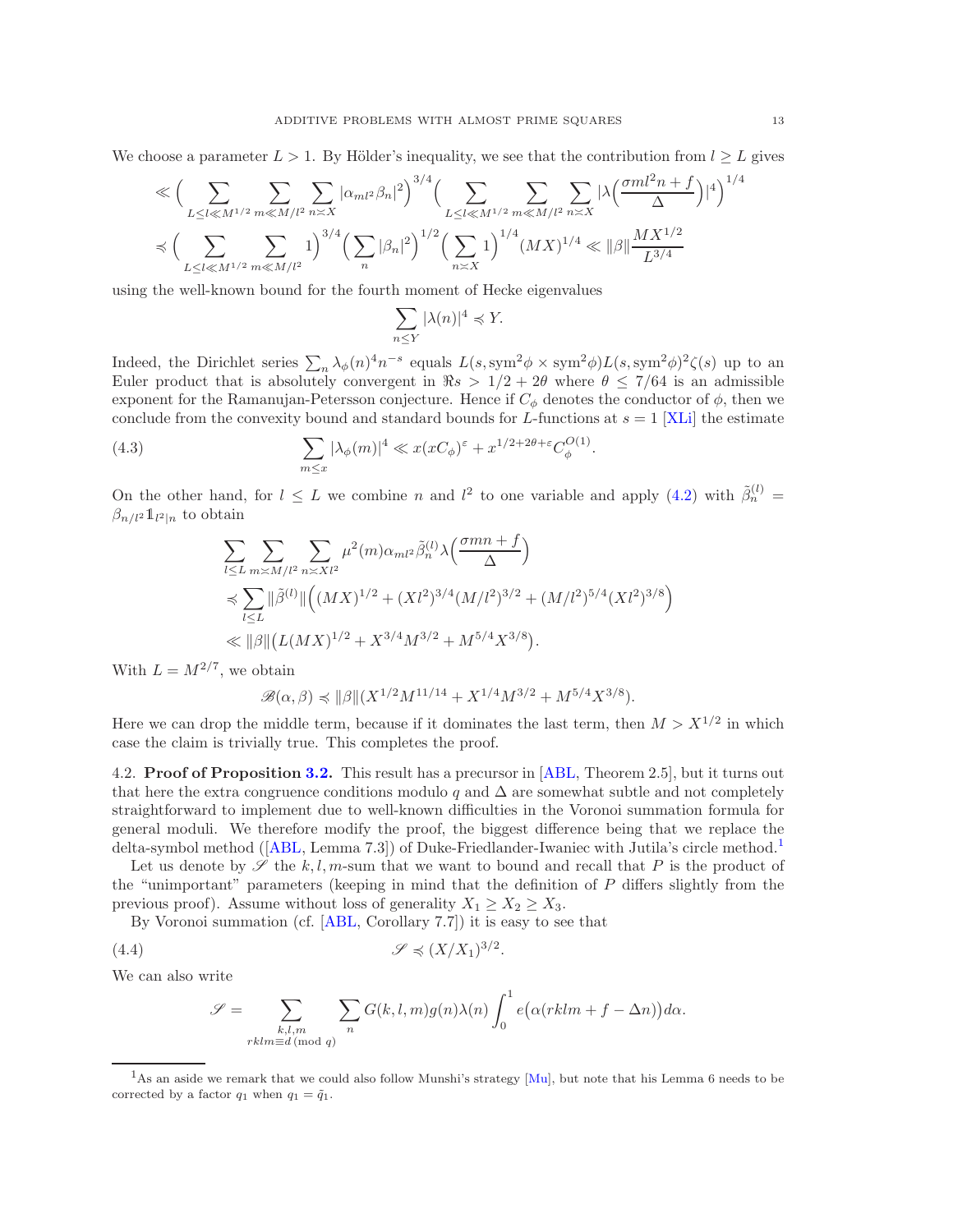where the redundant function  $g(n)$  has support on  $\frac{1}{2} \mathbb{E}/\Delta \leq n \leq 3 \mathbb{E}/\Delta$  and satisfies  $g(n) = 1$  for  $\Xi/\Delta \leq n \leq 2\Xi/\Delta$  and  $g^{(\nu)}(n) \ll (\Xi/\Delta)^{-\nu}$  for all  $\nu \in \mathbb{N}_0$ . We now employ Jutila's circle method as in the corollary to [\[Ju,](#page-49-12) Lemma 1], i.e. we insert the constant function into the  $\alpha$ -integral and approximate it by a step function of small rational intervals. This device will simplify the argument especially with respect to the extra congruence condition on q. Let  $C \gg X^{1/2}$  be a large parameter and  $\mathcal{C} \subset [C, 2C]$  be the set of moduli which are coprime to  $\Delta Nq$ . Define

$$
L = \sum_{c \in \mathcal{C}} \phi(c) \gg C^2 (\Delta N q C)^{-\varepsilon}
$$

and let  $\delta$  be a real number such that  $C^{-2} \ll \delta \ll C^{-1}$ . Then we have (bounding the error term with Cauchy-Schwarz and Rankin-Selberg)

$$
\mathcal{S} = \tilde{\mathcal{S}} + O\left(\frac{(X\Xi/\Delta)^{1/2}}{\delta^{1/2}C}(XC)^{\varepsilon}\right)
$$

where

$$
\tilde{\mathscr{S}} = \sum_{\substack{k,l,m\\rklm \equiv d \pmod{q}}} \sum_n G(k,l,m)g(n)\lambda(n) \frac{1}{L} \sum_{c \in \mathcal{C}} \sum_{a \pmod{c}}^* \frac{1}{2\delta} \int_{-\delta}^{\delta} e\Big(\Big(\frac{a}{c}+\alpha\Big)(rklm+f-\Delta n)\Big) d\alpha.
$$

We now apply Voronoi summation [\[KMV,](#page-49-13) Theorem A.4] to the *n*-sum and note that by construction  $(\Delta N, c) = 1$  (this flexibility is the main advantage of the present set-up). We obtain

$$
\sum_{n} g(n)e(\alpha \Delta n)\lambda(n)e\left(\frac{a\Delta}{c}n\right) = \frac{\xi}{c\sqrt{N}}\sum_{\pm}\chi_{-4}(\mp c)\sum_{n}\lambda(n)e\left(\mp \frac{\overline{a\Delta N}}{c}n\right)\mathcal{G}^{\pm}\left(\frac{n}{c^2N}\right)
$$

for  $(a, c) = 1$ , some constant  $\xi \in S^1$  depending only on the cusp form  $\phi$  and functions  $\mathcal{G}^{\pm}$  which by [\[ABL,](#page-48-2) Lemma 7.5] satisfy uniformly in  $|\alpha| \leq \delta$  the bound

$$
y^{\nu} \frac{d^{\nu} \mathcal{G}^{\pm}(y)}{dy^{\nu}} \ll_{A,\nu} \frac{\Xi}{\Delta} \Big( 1 + \frac{1}{(y \Xi/\Delta)^{2\tau + \varepsilon}} \Big) \Big( (1 + |\mu|) \Big( 1 + \sqrt{\frac{y \Xi}{\Delta}} \Big) \Big)^{\nu} \Big( 1 + \frac{y \Xi/\Delta}{(\delta \Xi/\Delta + 1)^2} + \frac{y \Xi/\Delta}{(1 + |\mu|)^2} \Big)^{-A}
$$

where  $\tau = 0$  if  $\phi$  is holomorphic and  $\tau = \Im t_{\phi}$  if  $\phi$  is Maaß with spectral parameter  $t_{\phi}$ . We choose  $\delta = 1/X.$ 

With this choice we can truncate the *n*-sum at  $\leq C^2/X$  and obtain

$$
\mathscr{S} \preccurlyeq \frac{X^{3/2}}{C} + \frac{X}{L} \sup_{|\alpha| \le \delta} \sum_{\pm} \sum_{c \in \mathcal{C}} \sum_{n \preccurlyeq C^2/X} \frac{|\lambda(n)|}{c} \left(1 + \frac{C^2}{nX}\right)^{2\tau} \Big| \sum_{k,l,m} G(k,l,m) e\left(\left(\alpha + \frac{b}{q}\right) r k l m\right) S(r k l m + f, \pm \overline{\Delta} n, c)\Big|.
$$

The factor  $e(\alpha r k l m)$  can be incorporated into G at essentially no cost, since  $\alpha r k l m \ll \delta X = 1$ . When  $X_1 \ll C$ , we can bound the k, l, m-sum using [\[ABL,](#page-48-2) Lemma 7.2] to obtain

$$
\preccurlyeq \frac{X(c, f, n)^{1/2}}{c^{1/2}} + \left( (c, f)^{1/2} c^{7/4} + X_1^{1/2} c^{3/2} + (X_2 X_3)^{1/2} c^{5/4} + X_1 (X_2 X_3)^{1/2} c^{1/2} \right) c_{\Box}^{1/4}
$$

where  $c_{\Box}$  is the squarefull part of c. We can now evaluate the sums over n (cf. [\[ABL,](#page-48-2) (7.1)]) and c (with Rankin's trick, cf. two displays after [\[ABL,](#page-48-2) (8.3)]) getting

$$
\mathcal{S} \preccurlyeq \frac{X}{C^{1/2}} + C^{7/4} + X_1^{1/2} C^{3/2} + X^{1/3} C^{5/4} + X_1^{1/2} X^{1/2} C^{1/2} + \frac{X^{3/2}}{C}
$$

<span id="page-13-0"></span>(recall that  $X_1 \ge X_2 \ge X_3$ ). At this point we make the admissible choice  $C = X^{1/2+1/54}$  getting (4.5)  $\mathscr{S} \preccurlyeq X^{53/54} + X_1^{1/2} X^{7/9}.$ 

Then the claim follows from  $(4.5)$  when  $X^{1/3} \le X_1 \le X^{2/5}$  and from  $(4.4)$  when  $X_1 \ge X^{2/5}$ .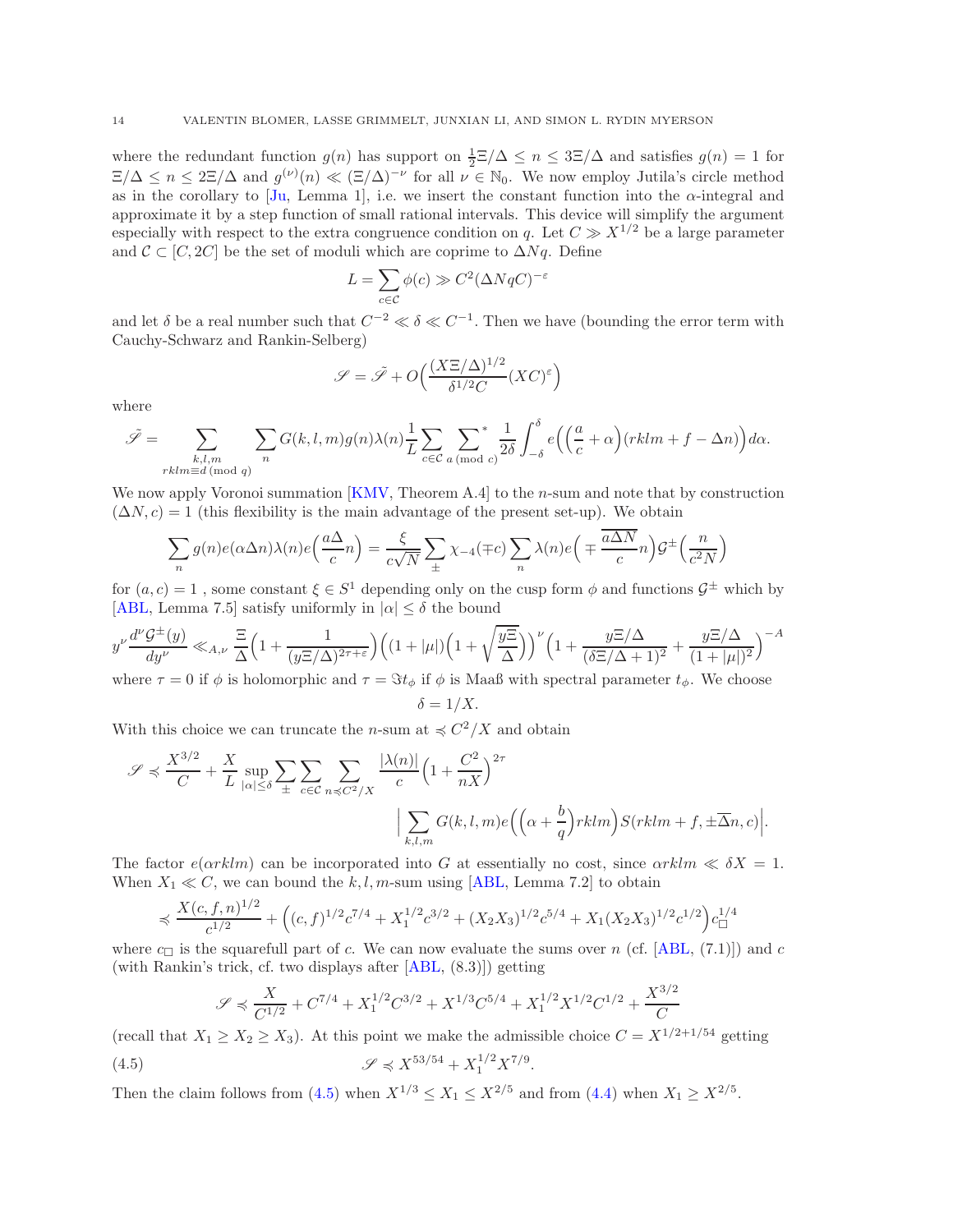## 5. Averaged bilinear estimates

<span id="page-14-1"></span>The main result of this section is an averaged bilinear estimate which will be used later to handle the error terms when applying sieve methods. Define

<span id="page-14-2"></span>(5.1) 
$$
\mathfrak{u}_R(n;q,a,d,w) = \mathbb{1}_{\substack{n \equiv a \pmod{q} \\ n \equiv w \pmod{d}}} - \frac{1}{\phi(q)\phi(d)} \sum_{\substack{\chi \pmod{q}, \psi \pmod{d} \\ \text{cond}(\chi\psi) \leq R}} \chi(n\bar{a})\psi(n\overline{w}).
$$

Note that  $u_R(n; q, a, 1, *)$  equals  $u_R(n\bar{a}, q)$  as defined in [\[ABL,](#page-48-2) Section 4]. Here we only use  $\psi \pmod{d}$ with cond $(\psi) \leq R$  so that GRH can be avoided when estimating contributions from the second term in  $(5.1)$ . However, we could not treat the contribution from each d individually as in [\[ABL,](#page-48-2) Proposition 4.1 and thus we make use of the *sum* over d as the following result indicates.

<span id="page-14-0"></span>**Proposition 5.1.** Let  $M, N, Q, R \geq 1$ ,  $a_1 \in \mathbb{Z}\backslash\{0\}$ , write  $x = MN$ . Let  $c \in \mathbb{N}$ ,  $c_0 \in \mathbb{Z}$  with  $(c_0, c) = 1$ . Let  $\alpha_m$  and  $\beta_n$  be two sequences supported in  $m \in (M, 2M]$  and  $n \in (N, 2N]$  such that for some  $A \geq 1$  we have  $\alpha_m \leq \tau(m)^A$ ,  $\beta_n \leq \tau(n)^A$ , and suppose  $\lambda_d \ll \tau(d)^A$ .

Let  $\eta > 0$  be any sufficiently small number. Then there exist  $\delta = \delta(\eta) > 0$  and  $D = D(\eta, A)$  with the following property. If

$$
x^{\eta} \le N \le x^{1/4 + \eta}, \quad Q \le x^{1/2 + \delta}, \quad c, R \le x^{\delta}, \quad |a_1| \le x^{1 + \delta}, \quad |a_2| \le x^{\delta}
$$

then

$$
\sum_{d\leq x^{\delta}}\lambda_d \sup_{\substack{w \pmod{d}^{\times} \\ a_3|d}} \sum_{\substack{Q\leq q \leq 2Q \\ (q, a_1a_2d)=1}} \sum_{\substack{m,n \\ (n,a_2)=1 \\ n \equiv c_0 \pmod{c}}} \alpha_m \beta_n u_R(mn;q,a_1\overline{a_2a_3},d,w) \ll_{\eta,A} cx(\log x)^D R^{-1/3}.
$$

We remark that the condition  $(n, a_2) = 1$  is important in this proposition for a few reasons: it is used by  $[Dr2, around eq. (5.11)]$  to reduce to the case of n being square-free as well as the modulo 1 reduction of the exponential phase in  $[Dr2, (5.24)]$ . More importantly, it is required in the application of the Kuznetsov formula when estimating sum of Kloosterman sums (e.g. [\[Dr2,](#page-48-13) the condition  $(q, s) = 1$  in Proposition 4.12.].

**Proof.** Following the proof of [\[ABL,](#page-48-2) Proposition 4.1], it is enough to prove for any smooth function  $\gamma : \mathbb{R}_+ \to [0,1]$  with

$$
1_{Q \le q \le 2Q} \le \gamma(q) \le 1_{Q/2 \le q \le 3Q/2}, \quad \|\gamma^{(j)}\|_{\infty} \ll_j Q^{-j+B\delta j} \text{ for some } B \ge 0 \text{ and for all } j \ge 0
$$

that under the assumptions in Proposition [5.1](#page-14-0) as well the additional condition that  $\beta_n$  is supported on square-free integers we have

<span id="page-14-3"></span>
$$
(5.2)\mathcal{S} := \sum_{d \asymp D} \lambda_d \sup_{\substack{w \, (\text{mod } d)^\times \\ a_3 | d}} \sum_{\substack{q \le Q \\ (q, a_1 a_2 d) = 1 \\ q \equiv c_0 \, (\text{mod } c)}} \gamma(q) \sum_{\substack{m, n \\ (n, a_2) = 1}} \alpha_m \beta_n \mathfrak{u}_R(mn; q, a_1 \overline{a_2 a_3}, d, w) \ll \frac{cx(\log x)^{O(1)}}{R^{1/3}}
$$

for  $D \ll x^{\delta}$ . The proof of [\(5.2\)](#page-14-3) is similar to that in [\[ABL,](#page-48-2) Proposition 4.2] with some modifications. Here we have a sum over  $d$  which will only influence the application of the large sieve inequalities, as we obtain power saving error terms in all other parts of the argument for each d. Note that we also have an additional condition  $(q, d) = 1$  compared to that in [\[ABL,](#page-48-2) Proposition 4.2], which can be incorporated following the proof. The sup over  $w \pmod{d}$  and  $a_3 \mid d$  cause no issue as the main expressions will be independent of  $w, a_3$ .

To start with, we also assume  $\beta_n$  is supported on  $n \equiv b_0 \pmod{c}$  as in the second display of the proof of Proposition 4.2 of [\[ABL\]](#page-48-2), which makes certain coprime conditions easier to verify when applying  $[ABL, Theorem 2.1]$  (and costs a factor c in the final bound).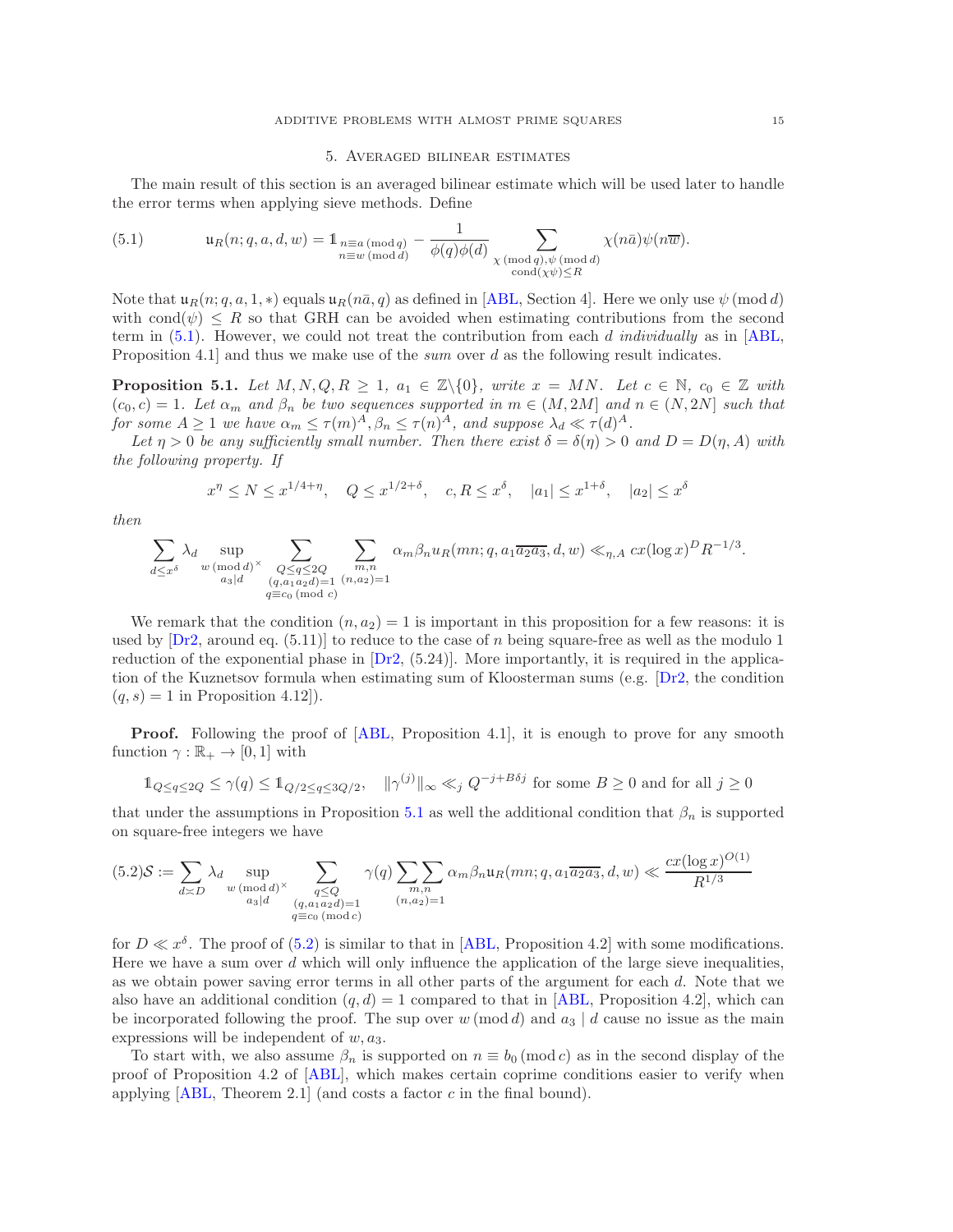We now apply the Cauchy-Schwarz inequality in d, m with the bounds for  $\lambda_d$  and  $\alpha_m$ . After majorizing the summation over m with the help of a suitable smooth weight  $\alpha(m)$  we get

$$
S \ll (\log x)^{O(1)} (DM)^{1/2} \Big( \sum_{d \asymp D} \sup_{\substack{w \pmod{d} \\ a_3 | d}} \sum_{m} \alpha(m) \Big| \sum_{\substack{q \\ (q, a_1 a_2 d) = 1 \\ q \equiv c_0 \pmod{c}}} \gamma(q) \sum_{\substack{n \\ (n, a_2) = 1}} \beta_n \mathfrak{u}_R(mn; q, a_1 \overline{a_2 a_3}, d, w) \Big|^2 \Big)^{1/2}
$$

$$
=:(\log x)^{O(1)}(DM)^{1/2}\Big(\sum_{d\asymp D}\sup_{\substack{w \pmod{d}\\\text{as }|d}}\mathcal{S}_1(w,a_3)-2\Re(\mathcal{S}_2(w,a_3))+\mathcal{S}_3(w,a_3)\Big)^{1/2},
$$

where (if  $(n, qd) \neq 1$  the above sum is empty)

$$
S_1(w, a_3) = \sum_{\substack{(q_i, a_1 a_2 d) = 1 \ q_i \equiv c_0 \, (\text{mod } c)}} \gamma(q_1) \gamma(q_2) \sum_{\substack{n_i \asymp N \ n_i q_i q_2 d} \ge 1} \beta_{n_1} \overline{\beta_{n_2}} \sum_{\substack{mn_i \equiv w \, (\text{mod } d) \ n_i q_i \equiv a_1 \overline{a_2 a_3} \, (\text{mod } q_i)}} \alpha(m),
$$
  

$$
S_2(w, a_3) = \sum_{\substack{(q_i, a_1 a_2 d) = 1 \ q_i \equiv c_0 \, (\text{mod } c)}} \frac{\gamma(q_1) \gamma(q_2)}{\phi(q_2) \phi(d)} \sum_{\substack{n_i \asymp N \ n_i q_i a_2 d} \ge 1} \beta_{n_1} \overline{\beta_{n_2}}
$$
  

$$
\times \sum_{\substack{\chi_2 \, (\text{mod } q_2) \ \psi_2 \, (\text{mod } d) \ \psi_2 \, (\text{mod } d)}} \chi_2(n_2 \overline{a_1} a_2 a_3) \psi_2(\overline{w}) \sum_{\substack{mn_1 \equiv a_1 \overline{a_2 a_3} \, (\text{mod } q_1) \ n_i q_1 \equiv w \, (\text{mod } d)}} \chi_2 \psi_2(m) \alpha(m),
$$

and

$$
S_3(w, a_3) = \sum_{\substack{(q_i, a_1 a_2 d) = 1 \ q_i \equiv c_0 \pmod{c}}} \frac{\gamma(q_1)\gamma(q_2)}{\phi(q_1)\phi(q_2)\phi(d)^2} \sum_{\substack{n_i \asymp N \ n_i, q_i a_2 d) = 1}} \beta_{n_1} \overline{\beta_{n_2}}
$$
  
 
$$
\times \sum_{\substack{\chi_i \pmod{q_i} \ \psi_i \pmod{d} \ \text{cond}(\chi_i \psi_i) \le R}} \chi_1(n_1 \overline{a_1} a_2 a_3) \overline{\chi_2(n_2 \overline{a_1} a_2 a_3)} \psi_1 \overline{\psi_2}(\bar{w}) \sum_m \chi_1 \psi_1 \overline{\chi_2 \psi_2}(m) \alpha(m).
$$

It is then enough to show (recall  $MN = x$ )

<span id="page-15-0"></span>
$$
(5.3) \quad \sum_{d \asymp D} \sup_{\substack{w \pmod{d}^{\times} \\ a_3 | d}} \left( \mathcal{S}_1(w, a_3) - 2\Re \mathcal{S}_2(w, a_3) + \mathcal{S}_3(w, a_3) \right) \ll MN^2 D^{-1} R^{-2/3} (\log x)^{O(1)}.
$$

We can evaluate  $S_3$  as in [\[Dr2,](#page-48-13) Section 5.3.1] so that the *m*-sum becomes

$$
\frac{\hat{\alpha}(0)}{[q_1, q_2]d} \sum_{h \, (\text{mod } W)^\times} \chi_1 \psi_1 \overline{\chi_2 \psi_2}(h) + O(W^{\varepsilon} R^{1/2})
$$

where  $W = [q_1, q_2]d$ , and thus for  $D, R \leq x^{\delta}$  and uniformly for  $|a_2| \leq x^{\delta}$  we have

$$
S_3(w, a_3) = \hat{\alpha}(0)X_3 + O(x^{\varepsilon} R^{5/2} N^2 / D^2)
$$

where

$$
X_3 = \sum_{\substack{(q_i, a_1 a_2 d) = 1 \ q_i \equiv c_0 \, (\text{mod } c)}} \frac{\gamma(q_1)\gamma(q_2)}{[q_1, q_2]d\phi((q_1, q_2))\phi(d)} \sum_{\substack{\chi \, (\text{mod } (q_1, q_2) d) \ \text{cond}(\chi) \leq R}} \sum_{\substack{n_i \asymp N \\ (n_i, q_i a_2 d) = 1}} \beta_{n_1} \overline{\beta_{n_2}} \chi(n_1 \overline{n_2}).
$$

Note that  $X_3$  is independent of  $w, a_3$ , and the error term is acceptable for  $(5.3)$  (in fact much better than required).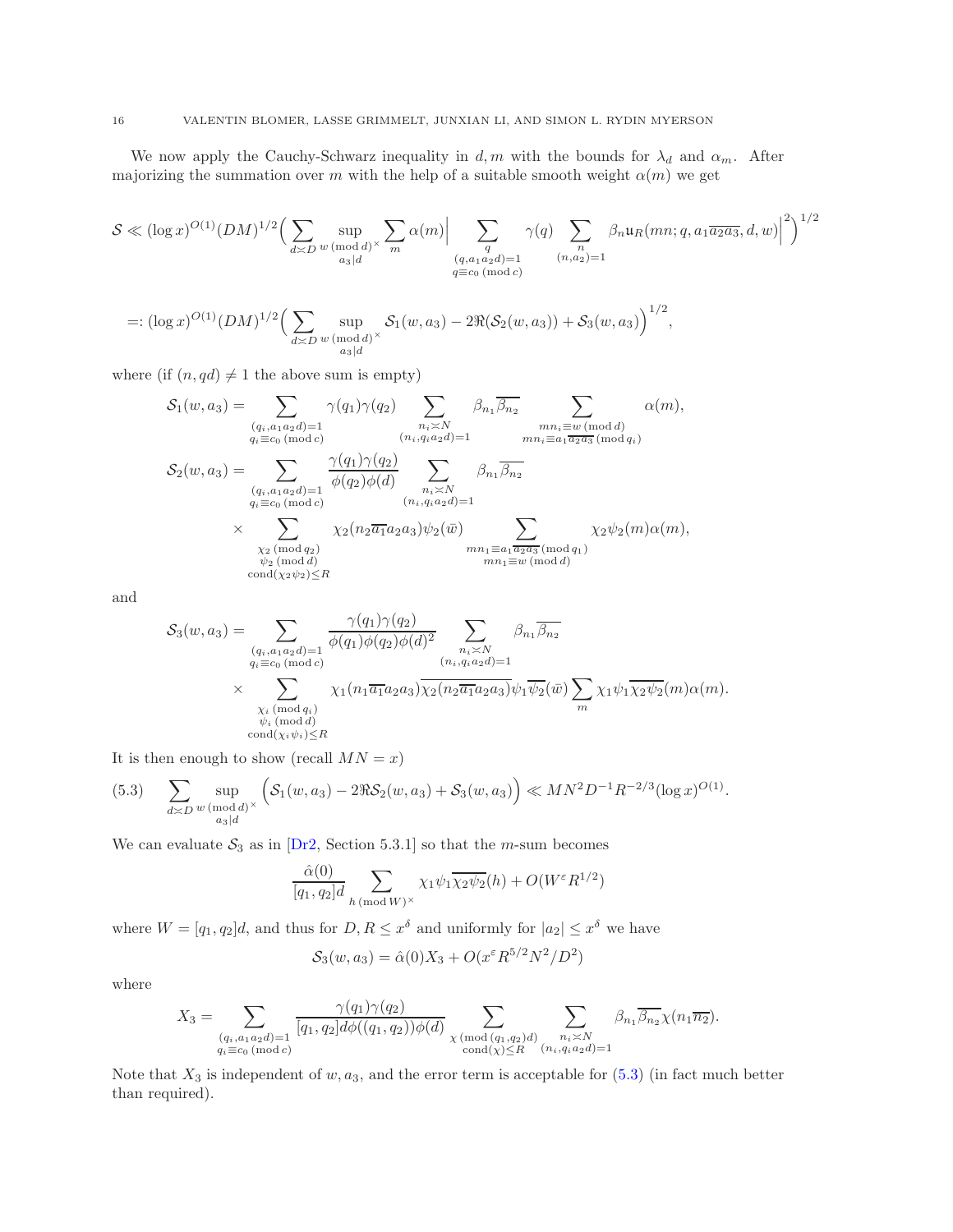Similarly we can evaluate  $S_2$  as in [\[Dr2,](#page-48-13) Section 5.3.2] so that for  $D, R \leq x^{\delta}$  and uniformly for  $|a_2| \leq x^{\delta}$  we have

$$
S_2(w, a_3) = \hat{\alpha}(0)X_3 + O(MN^2D^{-2}x^{-2\delta}).
$$

We next evaluate  $S_1(w, a_3)$ . After Poisson summation in m, we get the expected main term as  $\hat{\alpha}(0)X_1$ , where

$$
X_1 = \sum_{\substack{(q_i, a_1 a_2 d) = 1 \ q_i \equiv c_0 \pmod{c}}} \frac{\gamma(q_1)\gamma(q_2)}{[q_1, q_2]d} \sum_{\substack{n_i \asymp N \ n_i, q_i d) = 1 \ n_1 \equiv n_2 \pmod{d(q_1, q_2)}}} \beta_{n_1} \overline{\beta_{n_2}},
$$

which is also independent of w, a<sub>3</sub>. The rest of the evaluation of  $S_1$  is similar to that in [\[ABL,](#page-48-2) Proposition 4.2 (with  $a_2$  replaced by  $a_2a_3$ ). The condition  $(q_i, a_2d) = 1$  is equivalent to  $(q_i, a_2a_3) = 1$ and  $(q_i, \tilde{d}) = 1$  where  $\tilde{d} = d/(d, (a_2a_3c)^{\infty})$ . Thus the additional condition  $(q_i, \tilde{d}) = 1$  can be incorporated by following the proof of  $[\overline{ABL},]$  Proposition 4.2] using Möbius inversion. To be precise, we replace the condition  $\delta_i \mid a_1$  by the condition that  $\delta_i \mid a_1 \tilde{d}$  so that the condition  $(\delta_2, n_0 a_2 a_3 c) = 1$ is still satisfied when applying [\[ABL,](#page-48-2) Theorem 2.3] since  $(n_i, d) = 1$ . In conclusion, we have for  $\delta = \delta(\eta), \kappa = \kappa(\eta)$  small enough,  $D, R \leq x^{\delta}$  and uniformly for  $|a_2| \leq x^{\delta}$  that

$$
S_1(w, a_3) = \hat{\alpha}(0)X_1 + O(MN^2D^{-2}x^{-2\delta}).
$$

It remains show that

$$
\mathcal{X} := \sum_{d \asymp D} \sup_{\substack{w \pmod{d} \\ a_3 | d}} X_1 - X_3 \ll N^2 D^{-1} R^{-2/3} (\log x)^{O(1)}.
$$

(Note that  $X_1, X_3$  are independent of  $w, a_3$ .) The proof follows along the lines of [\[Dr2,](#page-48-13) Section 5.6]. We have

$$
\mathcal{X} = \sum_{d \asymp D} \sum_{\substack{(q_i, a_1 a_2 d) = 1 \ q_i \equiv c_0 \, (\text{mod } c)}} \frac{\gamma(q_1)\gamma(q_2)}{[q_1, q_2]d\phi((q_1, q_2)d)\phi(d)} \sum_{\substack{\chi \, (\text{mod } (q_1, q_2)d) \, n_i \asymp N \, \text{cond}(\chi) > R \, (\text{mod } (q_1, q_2)d) = 1}} \sum_{\substack{n_i \asymp N \, \text{cond}(\chi) > R \, (\text{mod } (\chi) > R \, (\text{mod } (\chi) > R) \, (\text{mod } (\chi) > R)}} \beta_{n_1} \overline{\beta_{n_2}} \chi(n_1 \overline{n_2})
$$
\n
$$
\ll \log_2 x \sum_{d \asymp D} \sum_{\substack{q_i \asymp Q \, \text{cond}(\chi) > R \, (\text{mod } (\chi) > R \, (\text{mod } (\chi) > R) \, (\text{mod } (\chi) > R) \, (\text{mod } (\chi) > R) \, (\text{mod } (\chi) > \chi) \, (\text{mod } (\chi) > \chi) \, (\text{mod } (\chi) > \chi) \, (\text{mod } (\chi) > \chi) \, (\text{mod } (\chi) > \chi) \, (\text{mod } (\chi) > \chi) \, (\text{mod } (\chi) > \chi) \, (\text{mod } (\chi) > \chi) \, (\text{mod } (\chi) > \chi) \, (\text{mod } (\chi) > \chi) \, (\text{mod } (\chi) > \chi) \, (\text{mod } (\chi) > \chi) \, (\text{mod } (\chi) > \chi) \, (\text{mod } (\chi) > \chi) \, (\text{mod } (\chi) > \chi) \, (\text{mod } (\chi) > \chi) \, (\text{mod } (\chi) > \chi) \, (\text{mod } (\chi) > \chi) \, (\text{mod } (\chi) > \chi) \, (\text{mod } (\chi) > \chi) \, (\text{mod } (\chi) > \chi) \, (\text{mod } (\chi) > \chi) \, (\text{mod } (\chi) > \chi) \, (\text{mod } (\chi) > \chi) \, (\text{
$$

Before we can estimate this with the large-sieve, we need to uncouple the variables. To do so, we write cond $(\chi) = ql$  and detect the conditions  $(n_i, q_i d) = 1$  by Möbius inversion. We thus estimate the above

$$
\ll \log_2 x \sum_{\substack{\ell \ll D \\ q \ll Q \\ l(q)=1}} \sum_{\substack{r_1, r_2, s \\ r_i \ll Q \\ l(q)=1}} \sum_{\substack{q_1, r_2, r_3 \\ q_1 \ll Q \\ r_i \ll Q \\ r_i \ll Q}} \sum_{\substack{q_1, q_2 \ll Q \\ q_1 q_2 \ll Q \\ q_2 \ll Q \\ q_3 \ll Q}} \frac{1}{q_1 q_2 d^2} \sum_{\substack{\chi \text{ primitive} \\ \chi \text{ (mod } q\ell) \\ \chi \text{ (mod } q\ell)}} \Big| \sum_{\substack{n_i \\ (n_i, a_2) = 1 \\ (n_i, a_2) = 1}} \beta_{r_1 s n_1} \overline{\beta_{r_2 s n_2}} \chi(n_1 \overline{n_2}) \Big|
$$
  

$$
\ll \frac{(\log x)^3}{D} \sum_{\substack{r_1, r_2, s \\ r_i \ll Q \\ r_i \ll Q \\ r_i \ll Q}} \frac{1}{q^2 l} \sum_{\substack{\chi \text{ primitive} \\ \chi \text{ (mod } q\ell) \\ \chi \text{ (mod } q\ell) }} \Big| \sum_{\substack{n_i \\ (n_i, a_2) = 1}} \beta_{r_1 s n_1} \overline{\beta_{r_2 s n_2}} \chi(n_1 \overline{n_2}) \Big|.
$$

By Cauchy-Schwarz and the symmetry between  $n_1$  and  $n_2$ , we arrive at

$$
\mathcal{X} \ll \frac{(\log x)^{O(1)}}{D} \sum_{r \ll x} \frac{\tau(r)}{r} \sum_{\substack{\ell \ll D \\ q \ll Q \\ lq > R}} \frac{1}{q^2 \ell} \sum_{\substack{\chi \text{ primitive} \\ \chi \pmod{q\ell} \\ (\ell, q) = 1}} \Big| \sum_{\substack{n \asymp N \\ (n, a_2) = 1}} \beta_{rn} \chi(n) \Big|^2.
$$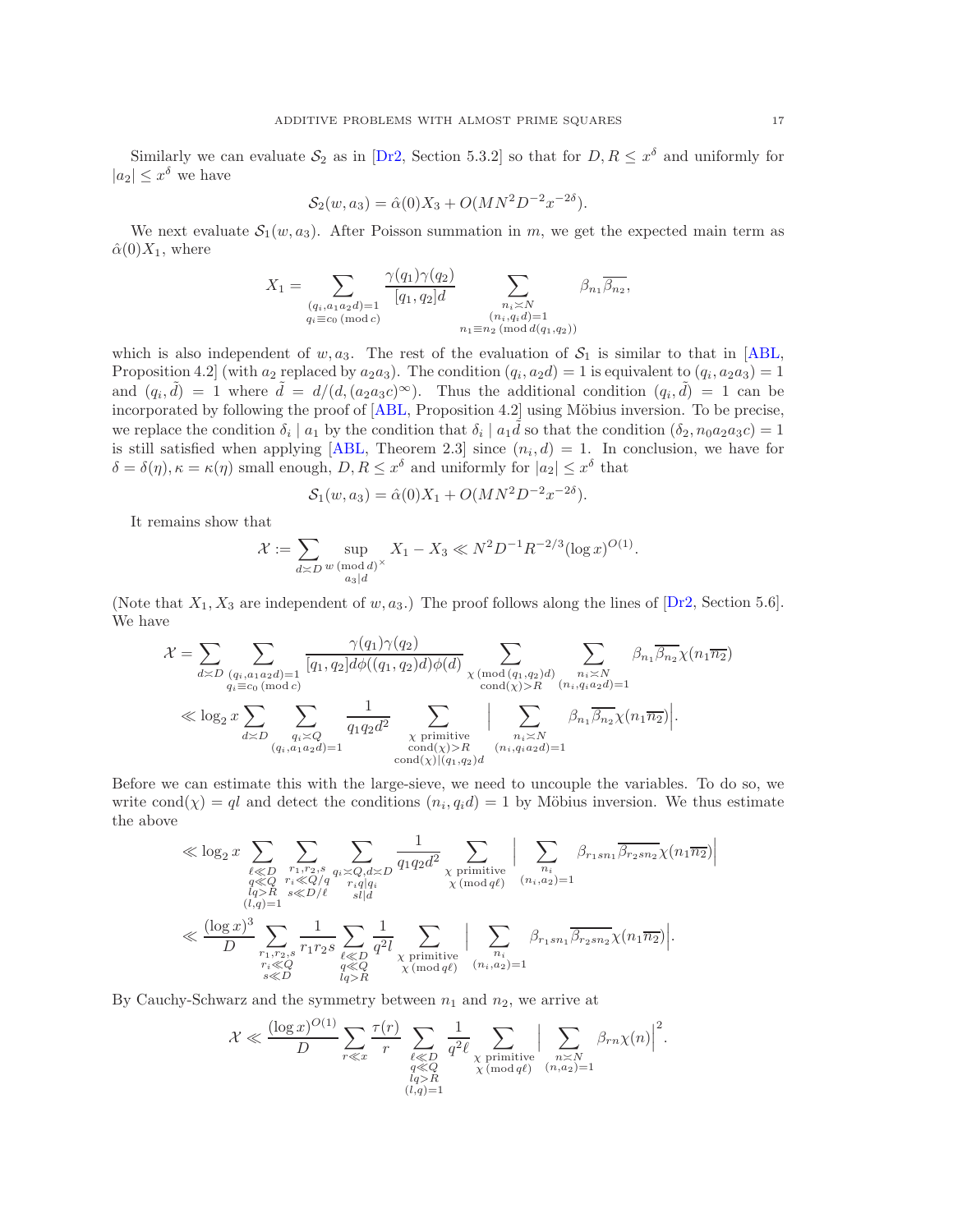By the large sieve inequality for Dirichlet characters ([\[Dr2,](#page-48-13) Lemma 3.3]) and partial summation, the contribution from  $q > R^{1/3}$  can be bounded by

$$
\ll (\log x)^{O(1)} \frac{1}{D} \Big( \frac{(D^2 Q^2 + N)N}{Q^2} + \int_{R^{1/3}}^{2Q} \frac{(D^2 t^2 + N)N}{t^3} dt \Big) \ll (\log x)^{O(1)} \Big( ND + \frac{N^2}{DR^{2/3}} \Big).
$$

Similarly the contribution from  $\ell \geq R^{2/3}, q \leq R^{1/3}$  can be bounded by

$$
\ll (\log x)^{O(1)} \frac{1}{D} \left( \frac{(R^{2/3}t^2 + N)N}{t} \Big|_{R^{2/3}}^D + \int_{R^{2/3}}^{2D} \frac{(R^{2/3}t^2 + N)N}{t^2} dt \right)
$$
  

$$
\ll (\log x)^{O(1)} \left( R^{2/3}N + \frac{N^2}{DR^{2/3}} \right).
$$

Therefore, we have

$$
\sum_{d \asymp D} \sup_{\substack{w \pmod{d}^{\times} \\ a_3 | d}} X_1 - X_3 \ll (\log x)^{O(1)} \frac{N^2}{DR^{2/3}}
$$

<span id="page-17-1"></span>if  $D \ll N/R^{1/3}$ . Since  $N \gg x^{\eta}$ , we conclude that for  $\delta$  small enough (in terms of  $\eta$ ) equation [\(5.3\)](#page-15-0) holds and so  $(5.2)$  follows. This completes the proof of Proposition [5.1.](#page-14-0)

# 6. Proofs of Theorems [1.1](#page-1-0) and [1.2](#page-1-2)

6.1. Primes in arithmetic progressions. Before we start with the analysis of the main term, we give a result on averaged equidistribution of primes in long arithmetic progressions, which will be used to handle the error terms in the sieving process.

<span id="page-17-0"></span>**Proposition 6.1.** There exists some absolute constant  $\varpi > 0$  such that the following holds. Let  $x \geq 2$ ,  $c_0, c, d, C \in \mathbb{N}$ ,  $(c_0, c) = 1, a_1, a_2 \in \mathbb{Z} \setminus \{0\}$  such that for

$$
Q \leq x^{1/2 + \varpi}
$$
,  $|a_1| \leq x^{1 + \varpi}$ ,  $|a_2| \leq x^{\varpi}$ ,  $|\lambda_d| \ll \tau(d)^C$ 

we have

$$
\sum_{d \le x^{\varpi}} \lambda_d \sup_{\substack{w \pmod{d}^{\times} \\ w \pmod{d}^{\times}}} \sum_{\substack{q \le Q \\ (q, a_1 a_2 d) = 1 \\ q \equiv c_0 \pmod{c}}} \Big( \sum_{\substack{n \le x \\ n \equiv a_1 \overline{a_2} \pmod{q} \\ n \equiv w \pmod{d}}} \Lambda(n) - \frac{1}{\phi(qd)} \sum_{\substack{n \le x \\ (n, qd) = 1}} \Lambda(n) \Big) \ll_{C, A} cx(\log x)^{-A}.
$$

Proof. This is the analogue of [\[ABL,](#page-48-2) Theorem 2.1] and can be proved in the exact same way as at the end of [\[ABL,](#page-48-2) Section 4]. We only need to replace [\[ABL,](#page-48-2) Proposition 4.1] with Proposition [5.1](#page-14-0) with the choice  $R = (\log x)^B$  for some large B depending on C, A. The contribution from  $\tau_3$ -type sums is negligible by choosing  $\varpi$  small enough since [\[BFI,](#page-48-14) Lemma 2] saves a small power of x. Using  $\sum_{d\leq x^{k}} \lambda_{d}/\phi(d) \ll (\log x)^{O(1)}$  and the Siegel-Walfisz Theorem we also have that the contribution from  $\chi \pmod{qd}$  with  $\text{cond}(\chi) \leq R$  can be bounded by  $xR(\log x)^{O(1)} \exp(-b\sqrt{\log x}),$ which is negligible by the choice of R.

For future reference we remark that we can replace the von Mangoldt function by the characteristic function on primes.

<span id="page-17-2"></span>6.2. Preparing for the sieve. In this section, we use  $\kappa$  to denote a sufficiently small (depending on  $\bar{\varpi}$  in Proposition [6.1](#page-17-0) and A,  $\eta$  as in Theorem [3.3\)](#page-7-1) positive constant. We use  $\varepsilon$  to denote an arbitrarily small positive constant.

Let  $\mathbf{d} = (d_1, d_2)$  denote a pair of two square-free numbers with  $d_1, d_2 \leq n^{\kappa}$ . In preparation for a sieve we define

$$
\mathcal{A}_{\mathbf{d}}(n) = \{ (p, x_1, x_2) \mid p + d_1^2 x_1^2 + d_2^2 x_2^2 = n \}
$$

(where of course p denotes a prime). As usual, we denote by  $c_p(n)$  the Ramanujan sum. The key input for the sieve is the following: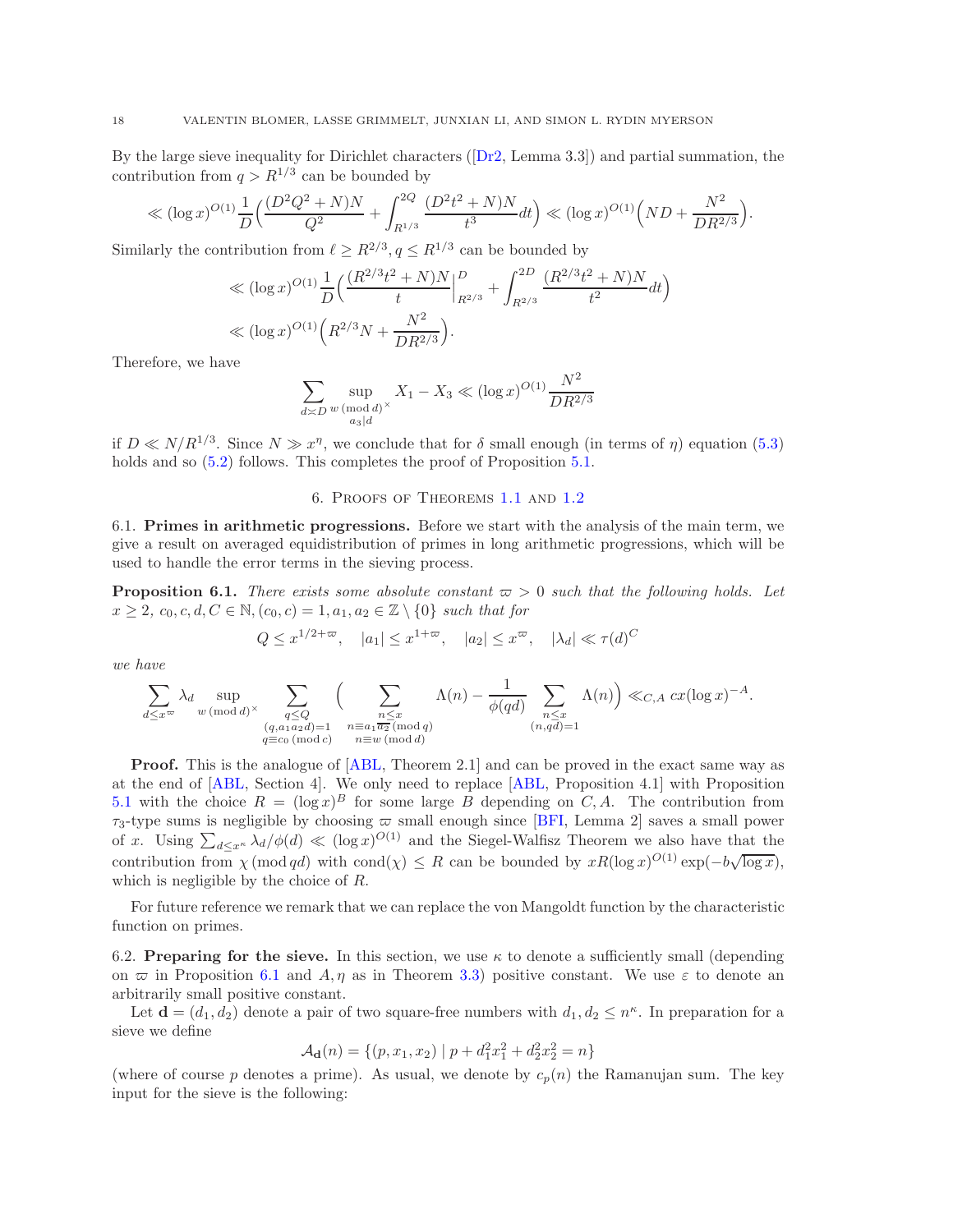<span id="page-18-3"></span>**Proposition 6.2.** With the above notation, there exists some absolute constant  $\kappa > 0$  such that uniformly for  $d_1, d_2 \leq n^{\kappa}$  and  $\lambda_d \ll (\tau(d_1 d_2))^C$  we have

<span id="page-18-1"></span>(6.1) 
$$
\sum_{d_1, d_2 \leq n^{\kappa}} \lambda_{\mathbf{d}} \left| \# \mathcal{A}_{\mathbf{d}}(n) - \text{Li}(n) \mathfrak{S}_{\mathbf{d}}(n) \right| \ll_{C, A} n (\log n)^{-A},
$$

where the singular series  $\mathfrak{S}_d(n)$  is given by

<span id="page-18-2"></span>
$$
(6.2) \quad \frac{\pi}{d_1 d_2} \prod_{\substack{p|(d_1, d_2) \\ p\nmid (d_1, d_2)}} \left(1 - \frac{c_p(n)}{p-1}\right) \prod_{\substack{p|d_1 d_2 \\ p\nmid (d_1, d_2)}} \left(1 - \frac{\left(\frac{n}{p}\right)}{p-1}\right) \prod_{\substack{p\nmid d_1 d_2 n \\ p\nmid d_1 d_2 n}} \left(1 + \frac{\chi_{-4}(p)}{p(p-1)}\right) \prod_{\substack{p|n \\ p\nmid 2d_1 d_2}} \left(1 - \frac{\chi_{-4}(p)}{p}\right).
$$

Remark: One can check that this matches the main term coming from a formal application of the circle method. In particular, we see that  $\mathfrak{S}_{d}(n) = 0$  if  $(d_1, d_2, n) > 1$  as it should.

**Proof.** Let  $\delta = (d_1, d_2), d'_1 = d_1/\delta, d'_2 = d_2/\delta$  as in Lemma [2.2.](#page-5-0) By Lemma [2.2](#page-5-0) and Theorem [3.3](#page-7-1) (with  $\kappa$  sufficiently small depending on the constants  $A, \eta$ ) we have

<span id="page-18-0"></span>(6.3) 
$$
\# \mathcal{A}_{\mathbf{d}}(n) = \sum_{\delta_1 \delta_1' = d_1'} \sum_{\delta_2 \delta_2' = d_2'} \frac{w_{\delta_1'} \delta_2'}{h_{\delta_1' \delta_2'}} G_{\delta_1' \delta_2'} \sum_{w \in \mathcal{G}_{\delta_1' \delta_2'} \sum_{\substack{p \equiv n \pmod{(\delta \delta_1' \delta_2')^2} \\ n-p \equiv w \pmod{\delta_1' \delta_2'}}} r \left( \frac{n-p}{\delta^2 \delta_1^2 \delta_2^2} \right) + O(n^{1-\kappa}),
$$

where  $\mathcal{G}_{\delta'_1 \delta'_2} \subseteq (\mathbb{Z}/\delta'_1 \delta'_2 \mathbb{Z})^*$  is as in [\(2.8\)](#page-5-4) and  $r = 1 * \chi_{-4}$  as before. From [\(2.1\)](#page-4-3) we obtain

$$
\frac{w_{\delta'_1\delta'_2}}{h_{\delta'_1\delta'_2}} = \frac{4}{\delta'_1\delta'_2} \prod_{p|\delta'_1\delta'_2} \left(1 - \frac{\chi_{-4}(p)}{p}\right)^{-1}
$$

in all cases, including  $\delta'_1 \delta'_2 = 1$ . Note that we have

$$
\frac{w_{\delta'_1\delta'_2}}{h_{\delta'_1\delta'_2}}G_{\delta'_1\delta'_2}\#\mathcal{G}_{\delta'_1\delta'_2}\ll(\tau(\delta'_1\delta'_2))^{O(1)}.
$$

We apply the Dirichlet's hyperbola method to the r-function so that the innermost  $p$ -sum in  $(6.3)$ can for some parameter  $Y > 0$  be written as

$$
\sum_{Y\leq p\leq n}\sum_{\substack{ab=(n-p)/\delta^2\delta_1^2\delta_2^2\\ n-p\equiv w\, (\text{mod }\delta_1'\delta_2'),}}\chi_{-4}(b)+O(Y^{1+\varepsilon})=S_1+S_2+O(Y^{1+\varepsilon}),
$$

say, where

$$
S_1 = \sum_{\substack{a \le \sqrt{n} \\ (a, \delta'_1 \delta'_2) = 1}} \sum_{\substack{Y \le p \le n \\ n - p \equiv w \pmod{\delta^2 \delta_1^2 \delta_2^2}}} \chi_{-4}\left(\frac{n - p}{a \delta^2 \delta_1^2 \delta_2^2}\right),
$$
  

$$
S_2 = \sum_{\substack{n - Y \\ b \le \frac{n - Y}{\sqrt{n} \delta^2 \delta_1^2 \delta_2^2}} \sum_{\substack{Y \le p \le n - b\sqrt{n} \delta^2 \delta_1^2 \delta_2^2 \\ p \equiv n \pmod{b^2 \delta_1^2 \delta_2^2}}} \chi_{-4}(b).
$$
  

$$
(b, \delta'_1 \delta'_2) = 1 \sum_{\substack{n - Y \\ n - p \equiv w \pmod{\delta^2 \delta_1^2 \delta_2^2}}} \chi_{-8} \chi_{-9} \chi_{-1}(b).
$$

We choose  $Y = n^{1-3\kappa}$  so that the error term is acceptable after summing over  $d_1, d_2 \leq n^{\kappa}$ . We will evaluate  $S_1$  and  $S_2$  on average over  $d_1, d_2$  by Proposition [6.1.](#page-17-0) This requires some preparation. It turns out that the contribution from  $S_1$  will not appear in the main term  $\text{Li}(n)\mathfrak{S}_{\mathbf{d}}(n)$ , but as there are some complications from the powers of two, we start with a detailed treatment for  $S_1$ .

We use the notation

$$
r_2 = (\delta \delta_1 \delta_2, 2^{\infty}), \quad d = \frac{\delta \delta_1 \delta_2}{r_2}, \quad d' = \frac{\delta'_1 \delta'_2}{(\delta'_1 \delta'_2, 2)}, \quad a_2 = (a, 2^{\infty}), \quad a_d = (a, d^{\infty}).
$$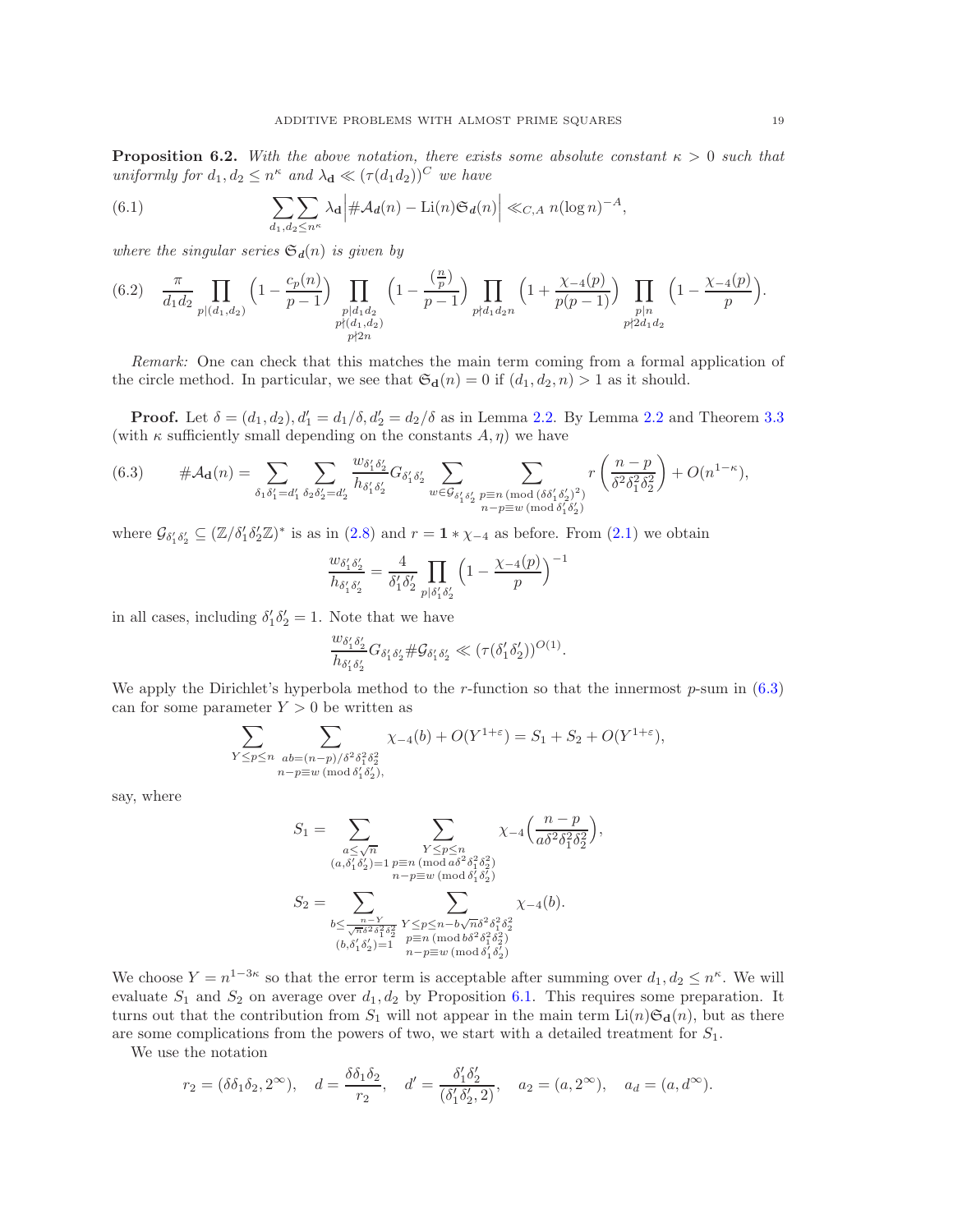We see that  $S_1$  equals

$$
\sum_{\substack{a_2 \mid 2^{\infty} \\ (a_2, \delta'_1 \delta'_2) = 1}} \sum_{\substack{a \le \sqrt{n}/a_2 \\ (a_2, \delta'_1 \delta'_2) = 1}} \sum_{\substack{Y \le p \le n \\ n - p \equiv w \pmod{\delta'_1 \delta'_2} \\ n - p \equiv w \pmod{\delta'_1 \delta'_2} \\ u \pmod{4}}} \chi_{-4}(a) \chi_{-4}\left(\frac{n - p}{a_2 r_2^2}\right)
$$
\n
$$
= \sum_{\substack{a_2 \mid 2^{\infty} \\ (a_2, \delta'_1 \delta'_2) = 1}} \sum_{\substack{a_d \mid d^{\infty} \\ (a_2, \delta'_1 \delta'_2) = 1}} \chi_{-4}(a_d) \sum_{\substack{w \pmod{4} \\ w \pmod{4}}} \chi_{-4}(w) \sum_{\substack{a \le \sqrt{n}/a_2 a_d \\ (a, 2d_1 d_2) = 1}} \sum_{\substack{p \equiv n \pmod{a_2 a_d r_2^2 d^2} \\ n - p \equiv w \pmod{d^2} \\ n - p \equiv w \pmod{d^2}}} 1.
$$

Here we have used the fact that if  $2 | \delta'_1 \delta'_2$  then we must have  $a_2 r_2 = 1$  and  $(w, 2) = 1$ . The contribution when one of  $a_2$ ,  $a_d$  is at least  $n^{4\kappa}$  can be bounded by

$$
\sum_{\substack{a|(2d)^\infty\\ a\geq n^{4\kappa}}} \sum_{q\leq \sqrt{n}/a} \frac{n}{\phi(a)\phi(q)} \ll n^{1-3\kappa+\varepsilon},
$$

which is negligible after summing over  $d_1, d_2 \leq n^{\kappa}$ . So from now on we restrict to  $a_2, a_d \leq n^{4\kappa}$  (note that  $r_2, d', d$  are automatically at most  $n^{2\kappa}$ ). We see that the  $a, p$ -sum equals

$$
\sum_{\substack{a \le \sqrt{n}/a_2a_d \\ (a,ndd')=1 \\ a \equiv u \, (\text{mod } 4)}} \sum_{\substack{Y \le p \le n \\ p \equiv n \, (\text{mod } a) \\ p \equiv n - w \, (\text{mod } d') \\ p \equiv n - v \, (\text{mod } d \, d)^2 \\ p \equiv n \, (\text{mod } a_d d^2)}} 1 + O(n^{1/2+\varepsilon})
$$

where the error term comes from the artificially added condition  $(a, n) = 1$ . For the same reason we can restrict to  $(n, d) = (n - w, d') = 1$ . After combining the last three congruence conditions modulo  $4a_2r_2^2d'a_d d^2$  to a single condition and noting  $d_1d_2 \mid 4a_2r_2^2d'a_d d^2$  and  $\lambda_d \ll \tau(d_1d_2)^C$ , we are in a position to apply Proposition [6.1](#page-17-0) (since  $\kappa$  is sufficiently small in terms of  $\varpi$ ) together with the prime number theorem to the two innermost sums and recast the previous display as

$$
\mathbb{1}_{(n-w,d')=(n,d)=1} \sum_{\substack{a \le \sqrt{n}/a_2 a_d \\ a \equiv u \pmod{4} \\ (a,2d_1d_2n)=1}} \frac{\text{Li}(n)}{\phi(a)\phi(d')\phi(4a_2a_d r_2^2 d^2)} + r_d
$$

where the error terms  $r_{\rm d}$  satisfy

$$
\sum_{d_1,d_2\le n^\kappa}\lambda_{\mathbf{d}} \sum_{\delta_1\delta_1'=d_1'}\sum_{\delta_1\delta_2'=d_2'}\frac{w_{\delta_1'\delta_2'}}{h_{\delta_1'\delta_2'}}G_{\delta_1'\delta_2'}\sum_{w\in \mathcal{G}_{\delta_1'\delta_2'}}|r_{\mathbf{d}}|\ll x(\log x)^{-A}.
$$

Plugging back, we obtain

$$
S_1 = 1_{(n-w,d')=(n,d)=1} \sum_{\substack{a_2 \mid 2^{\infty} \\ a_2 \le n^{4\kappa}}} \sum_{\substack{a_d \mid d^{\infty} \\ a_d \le n^{4\kappa}}} \sum_{\substack{v \pmod{4} \\ (n-wa_2r_2^2, 4)=1}} \chi_{-4}(v) \sum_{u \pmod{4}}^* \chi_{-4}(u)
$$
  
 
$$
\times \sum_{\substack{a \le \sqrt{n}/a_2a_d \\ a \equiv u \pmod{4} \\ (a,2d_1d_2n)=1}} \frac{\text{Li}(n)}{\phi(a)\phi(d')\phi(4a_2a_dr_2^2d^2)} + r_d.
$$

But now the *v*-sum vanishes: with  $h = a_2 r_2^2 \mid 2^{\infty}$  we have

$$
\sum_{\substack{v \pmod{4} \\ (n-vh,4)=1}} \chi_{-4}(v) = \sum_{\ell \mid 4} \mu(\ell) \sum_{\substack{v \pmod{4} \\ vb \equiv n \pmod{\ell}}} \chi_{-4}(v).
$$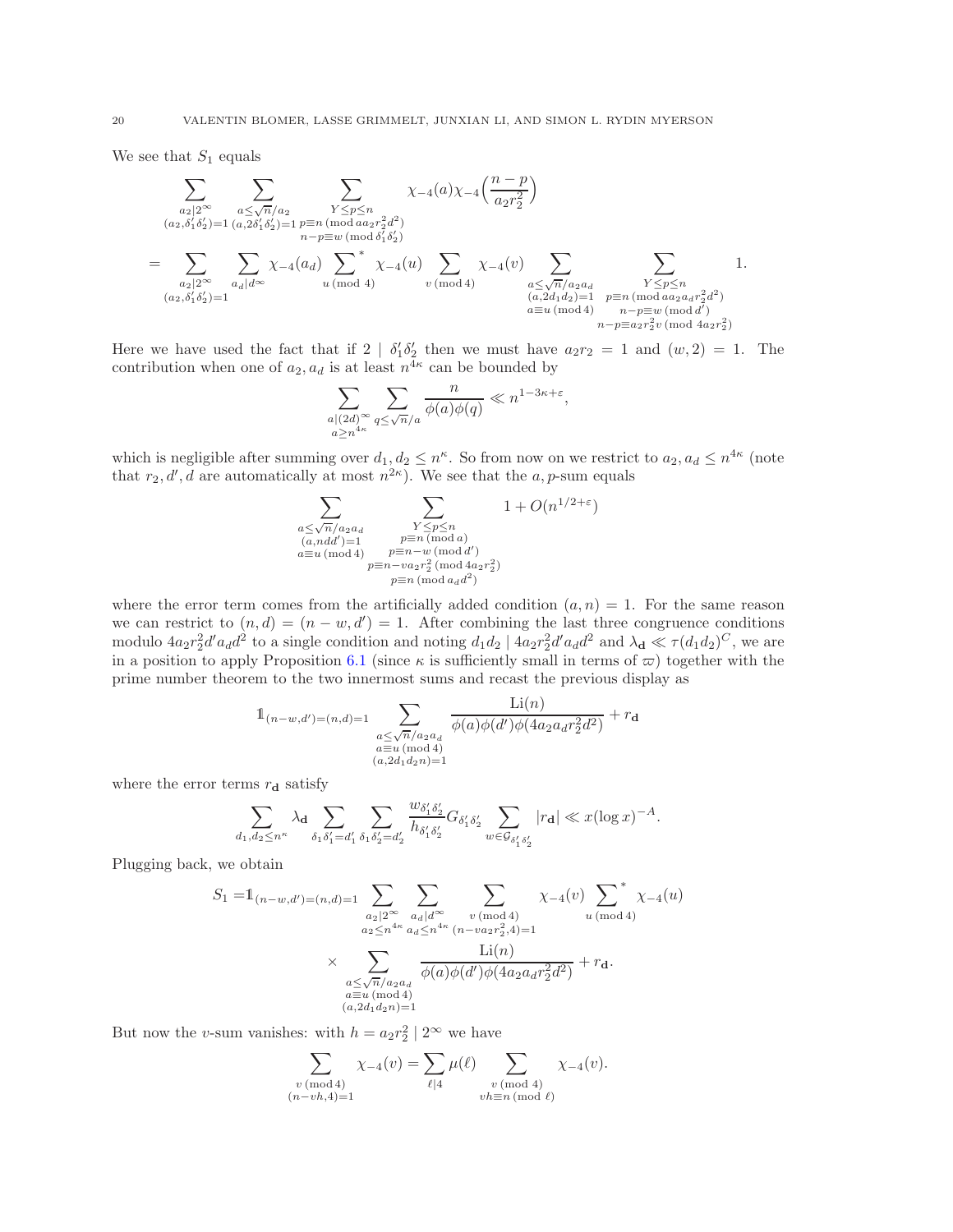Since  $\chi_{-4}$  is primitive, by [\[IK,](#page-49-14) (3.9)] the inner sum vanishes, unless 4 |  $\ell/(\ell, h)$  (which can only happen if  $h = 1$ ), but then the Möbius function vanishes. We conclude the contribution from  $S_1$  in [\(6.1\)](#page-18-1) is acceptable.

We now turn to  $S_2$  where the calculation is similar, and we obtain

$$
S_2 = \sum_{b_d | (\delta \delta_1 \delta_2)^\infty} \chi_{-4}(b_d) \sum_{\substack{b \le \frac{n-Y}{\sqrt{n}(\delta \delta_1 \delta_2)^{2}b_d}}} \chi_{-4}(b) \sum_{\substack{Y \le p \le n - bb_d \sqrt{n} \delta^2 \delta_1^2 \delta_2^2 \ p \equiv n \pmod{b_d \delta^2 \delta_1^2 \delta_2^2}}} 1
$$
  
\n
$$
= \sum_{u \pmod{4}}^* \chi_{-4}(u) \sum_{\substack{b_d | (\delta \delta_1 \delta_2)^\infty}} \chi_{-4}(b_d) \sum_{\substack{n - p \equiv w \pmod{b_d \delta^2 \delta_1^2 \delta_2^2}}} \sum_{\substack{p \equiv n \pmod{b_d \delta^2 \delta_1^2 \delta_2^2} \\ b \le \frac{n - Y}{\sqrt{n}(\delta \delta_1 \delta_2)^{2}b_d}}} 1.
$$
  
\n
$$
= \sum_{\substack{b \equiv u \pmod{4} \\ (b, d_1 d_2) = 1}}^* \chi_{-4}(u) \sum_{\substack{b \le \frac{n - Y}{\sqrt{n}(\delta \delta_1 \delta_2)^{2}b_d}}} \chi_{-4}(b_d) \sum_{\substack{p \equiv n \pmod{b_d \delta^2 \delta_1^2 \delta_2^2} \\ p \equiv n \pmod{b_p}}} 1.
$$

As before we restrict to  $b_d \leq n^{4\kappa}$  at the cost of an error of  $O(x^{1-\kappa})$  (after summing over  $d_1, d_2 \leq n^{\kappa}$ ). The contribution from  $(\delta \delta_1 \delta_2, n) > 1$  is also negligible, so let us from now on assume  $(\delta \delta_1 \delta_2, n) = 1$ . We cannot apply Proposition [6.1](#page-17-0) to evaluate the  $b, p$ -sum on average over  $d_1, d_2$  directly due to the dependence of the length of the intervals. To remedy this, we split the p-sum into intervals of the form  $((1 - \Delta)P, P]$  with  $\Delta = (\log n)^{-K}$  for some sufficiently large  $K = K(C)$ . The condition  $p \leq n - \overrightarrow{bb}_{d}\sqrt{n}\delta^{2}\delta_{1}^{2}\delta_{2}^{2}$  interferes in at most one of such intervals, whose contribution we estimate by the Brun-Titchmarsh inequality at the cost of an admissible error  $O(n\Delta(\log x)^{O(1)})$  which is negligible by choosing  $K$  large enough in terms of  $C$ . For all other intervals we can split the  $b$ -sum in to intervals of the shape  $((1 - \Delta)P, P]$ . The condition  $b \leq (n - Y)/\sqrt{n}(\delta \delta_1 \delta_2)^2 b_d$  interferes in one of such intervals, whose contribution we can be bound by  $O(nR(\log x)^{O(1)}\Delta)$  using the trivial bound for  $\mathfrak{u}_R(n, q, a, d, w) \ll \frac{R\tau(q)\tau(d)}{\phi(q)\phi(d)}$ . Here R is chosen to be some large power of log x in the proof of Proposition [6.1](#page-17-0) and so the error term from separating the b-variable is negligible when  $K$  is sufficiently large. For the rest of the intervals, we can apply Proposition [6.1.](#page-17-0) Assembling the main term, we recast  $S_2$  as

$$
\sum_{u \, (\text{mod } 4)}^{*} \chi_{-4}(u) \sum_{\substack{b_{d} \mid (\delta \delta_{1} \delta_{2})^{\infty} \\ b_{d} \leq n^{4\kappa}}} \chi_{-4}(b_{d}) \sum_{\substack{b \leq \frac{n-r}{\sqrt{n}(\delta \delta_{1} \delta_{2})^{2}b_{d} \\ b \equiv u \, (\text{mod } 4)}} \sum_{\substack{V \leq p \leq n - b b_{d} \sqrt{n} \delta^{2} \delta_{1}^{2} \delta_{2}^{2} \\ (p, b_{d} \delta^{2} \delta_{1}^{2} \delta_{2}^{2}) = 1}} \frac{\mathbb{1}_{(n-w, \delta'_{1}\delta'_{2}) = (n, \delta \delta_{1} \delta_{2}) = 1}}{\phi(b) \phi(b_{d} \delta^{2} \delta_{1}^{2} \delta_{2}^{2}) \phi(\delta'_{1}\delta'_{2})} + r'_{\mathbf{d}} \sum_{\substack{b \equiv u \, (\text{mod } 4) \\ (b, d_{1} d_{2} n) = 1}} \frac{\chi_{-4}(b_{d})}{(p, b_{d} \delta^{2} \delta_{1}^{2} \delta_{2}^{2}) = 1}}{\phi(b)} \frac{\chi_{-4}(b)}{\phi(b)} \frac{\mathbb{1}_{(n-w, \delta'_{1}\delta'_{2}) = (n, \delta \delta_{1} \delta_{2}) = 1}}{\phi(\delta'_{1}\delta'_{2})} + r'_{\mathbf{d}},
$$

where the error terms  $r'_{\mathbf{d}}$  satisfy

$$
\sum_{d_1,d_2\le n^\kappa}\lambda_{\mathbf{d}} \sum_{\delta_1\delta_1'=d_1'}\sum_{\delta_1\delta_2'=d_2'}\frac{w_{\delta_1'\delta_2'}}{h_{\delta_1'\delta_2'}}G_{\delta_1'\delta_2'}\sum_{w\in \mathcal{G}_{\delta_1'\delta_2'}}|r'_{\mathbf{d}}|\ll x(\log x)^{-A}.
$$

As a last step, we compute the b-sum in the main term in  $S_2$  using [\[ABL,](#page-48-2) Lemma 5.2] and complete the sum over  $b_d$ , and recast the previous display up to an admissible error as

$$
\mathrm{Li}(n) L(1, \chi_{-4}) \prod_p \Big(1+\frac{\chi_{-4}(p)}{p(p-1)}\Big) \mathfrak{c}(d_1 d_2 n) \sum_{b_d \mid (\delta \delta_1 \delta_2)^\infty} \frac{\chi_{-4}(b_d)}{\phi(b_d \delta^2 \delta_1^2 \delta_2^2)} \frac{1\!\!1_{(n-w,d')=(n,\delta \delta_1 \delta_2)=1}}{\phi(\delta_1' \delta_2')} ,
$$

where

<span id="page-20-0"></span>(6.4) 
$$
\mathfrak{c}(f) = \prod_{p \mid f} \left( 1 + \frac{\chi_{-4}(p)}{p(p-1)} \right)^{-1} \left( 1 - \frac{\chi_{-4}(p)}{p} \right).
$$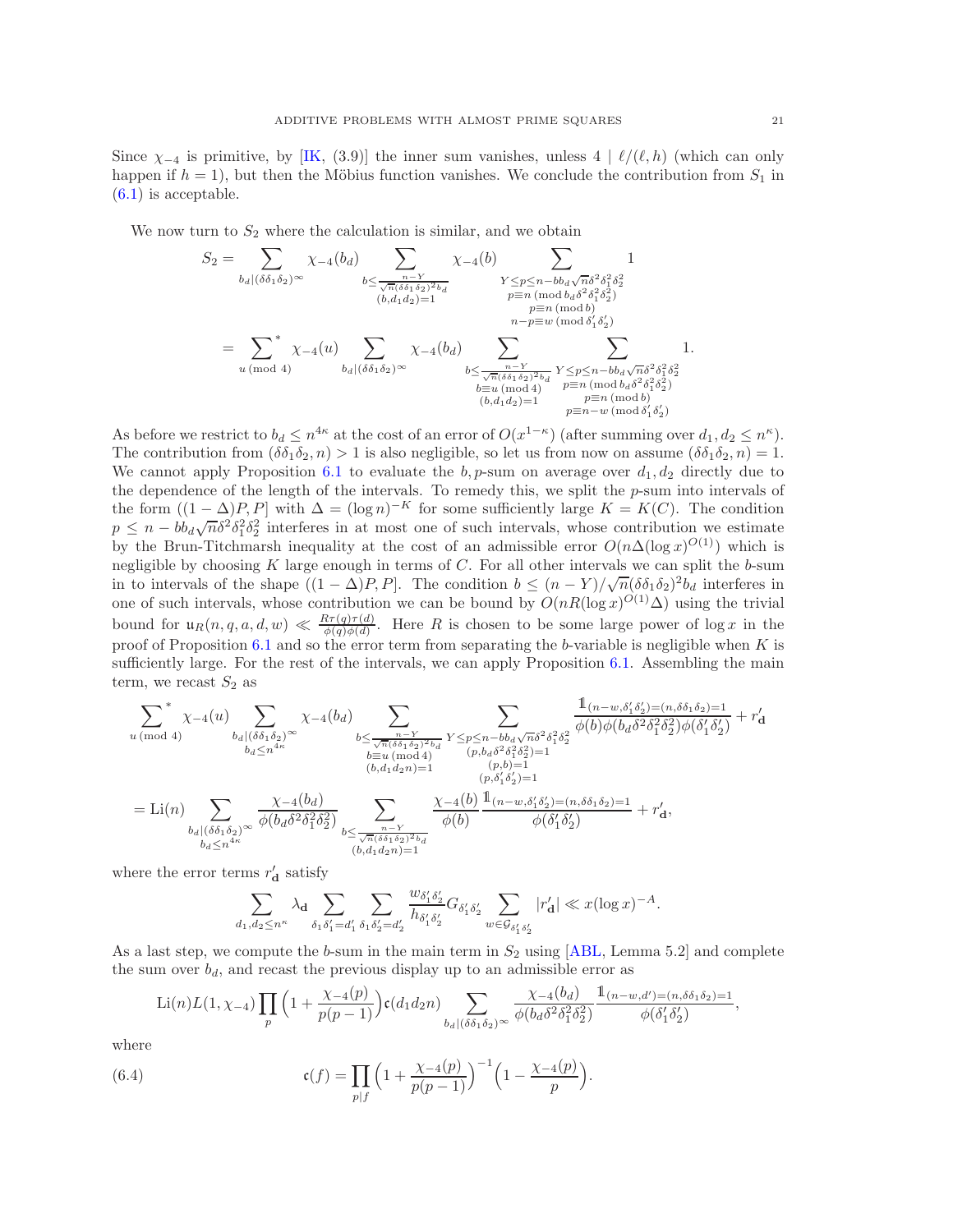This finishes the analysis of  $S_2$ .

We now return to [\(6.3\)](#page-18-0) and summarize that there exists some absolute constant  $\kappa > 0$  such that

$$
\sum_{d_1, d_2 \le n^{\kappa}} \lambda_{\mathbf{d}} \Big| \# \mathcal{A}_{\mathbf{d}}(n) - \mathrm{Li}(n) \mathfrak{S}_{\mathbf{d}}(n) \Big| \ll_{C, A} n (\log n)^{-A}
$$

where the singular series  $\mathfrak{S}_{d}(n)$  is given by

$$
\begin{split} \mathfrak{S}_{\mathbf{d}}(n) &= \sum_{\delta_1\delta_1'=d_1'\delta_2\delta_2'=d_2'}\frac{4}{\delta_1'\delta_2'} \prod_{p|\delta_1'\delta_2'}\Big(1-\frac{\chi_{-4}(p)}{p}\Big)^{-1} \frac{G_{\delta_1'\delta_2'}}{\phi(\delta_1'\delta_2')} \sum_{\substack{w \, (\text{mod}\,\delta_1'\delta_2')\\(n-w,\delta_1'\delta_2')=1}}1\\ &\times \sum_{b_d|(\delta\delta_1\delta_2)\infty}\frac{\chi_{-4}(b_d)}{\phi(b_d\delta^2\delta_1^2\delta_2^2)}L(1,\chi_{-4})\prod_p\Big(1+\frac{\chi_{-4}(p)}{p(p-1)}\Big)\mathfrak{c}(d_1d_2n). \end{split}
$$

The sum over  $w \pmod{\delta'_1 \delta'_2}$  can be computed using  $(2.8)$  as

$$
\prod_{\substack{p|\delta_1'\delta_2'\\p\nmid 2n}}\Big(\frac{p-1}{2}-\frac{\chi_{p^*}(n)+1}{2}\Big)\prod_{\substack{p|\delta_1'\delta_2'\\p|n}}\Big(\frac{p-1}{2}\Big)1\hspace{0.03cm}(n-1,\delta_1'\delta_2',2)=1.
$$

It is now a straightforward exercise with Euler products, noting that  $\chi_{p^*}(n) = (n/p)$  for odd p and  $L(1, \chi_{-4}) = \pi/4$ , to obtain the expression [\(6.2\)](#page-18-2). This completes the proof.

<span id="page-21-0"></span>6.3. Completion of the proof of Theorem [1.1.](#page-1-0) With Proposition [6.2](#page-18-3) available, Theorem [1.1](#page-1-0) follows now easily from application of a sieve. Let  $\mathcal{A} = (a_k)$  be a finite sequence of non-negative real numbers. We introduce the notation

<span id="page-21-4"></span>(6.5) 
$$
S(\mathcal{A}, z) = \sum_{(k, P_1(z)) = 1} a_k, \quad P_q(z) = \prod_{p \le z, p \nmid q} p, \quad A_c = \sum_{k \equiv 0 \pmod{c}} a_k, \quad A = A_1.
$$

With these notations, we recall the following lemma from sieve theory (see e.g. [\[Iw2,](#page-49-15) Theorem 1]).

<span id="page-21-3"></span>**Lemma 6.3.** Let  $\gamma, L > 0$  be some fixed constants. Let  $\Omega(c)$  be a multiplicative function satisfying  $0 \leq \Omega(p) < p$  and

<span id="page-21-2"></span>(6.6) 
$$
\prod_{w \le p \le w'} \left(1 - \frac{\Omega(p)}{p}\right)^{-1} \le \left(\frac{\log w'}{\log w}\right)^{\gamma} \left(1 + \frac{L}{\log w}\right)
$$

for all  $2 \leq w \leq w'$ . Then we have

$$
S(\mathcal{A}, z) \ge A \prod_{p \le z} \left(1 - \frac{\Omega(p)}{p}\right) \left(f_\gamma(s) - \frac{e^{\sqrt{L}} Q(s)}{(\log \mathcal{D})^{1/3}}\right) - \sum_{\substack{c \le \mathcal{D} \\ c|P_1(z)}} \left|A_c - \frac{\Omega(c)}{c} A\right|,
$$

where  $s = \log \mathcal{D}/\log z$ ,  $Q(s) < \exp(-s \log s + s \log \log 3s + O(s))$ , and  $f_{\gamma}(s)$  is some continuous function such that  $0 < f_{\gamma}(s) < 1$  and  $f(s) = 1 + O(e^{-s})$  as  $s \to \infty$ .

We are going to sieve the sequence  $\mathcal{A} = \mathcal{A}(n) = (a_k)$  where  $a_k = \#\{k = x_1x_2 : p + x_1^2 + x_2^2 = n\}.$ Then from Proposition [6.2,](#page-18-3) there exists some  $\kappa > 0$  such that for  $c \leq n^{\kappa}$  with  $\mu^2(c) = 1$  we have

<span id="page-21-1"></span>(6.7) 
$$
A_c = \mu(c) \sum_{\substack{\mathbf{d} \\ p|d_1d_2 \Leftrightarrow p|c}} \mu(d_1)\mu(d_2) \frac{\omega(\mathbf{d}; n)}{d_1d_2} \mathfrak{S}(n) \operatorname{Li}(n) + r_c,
$$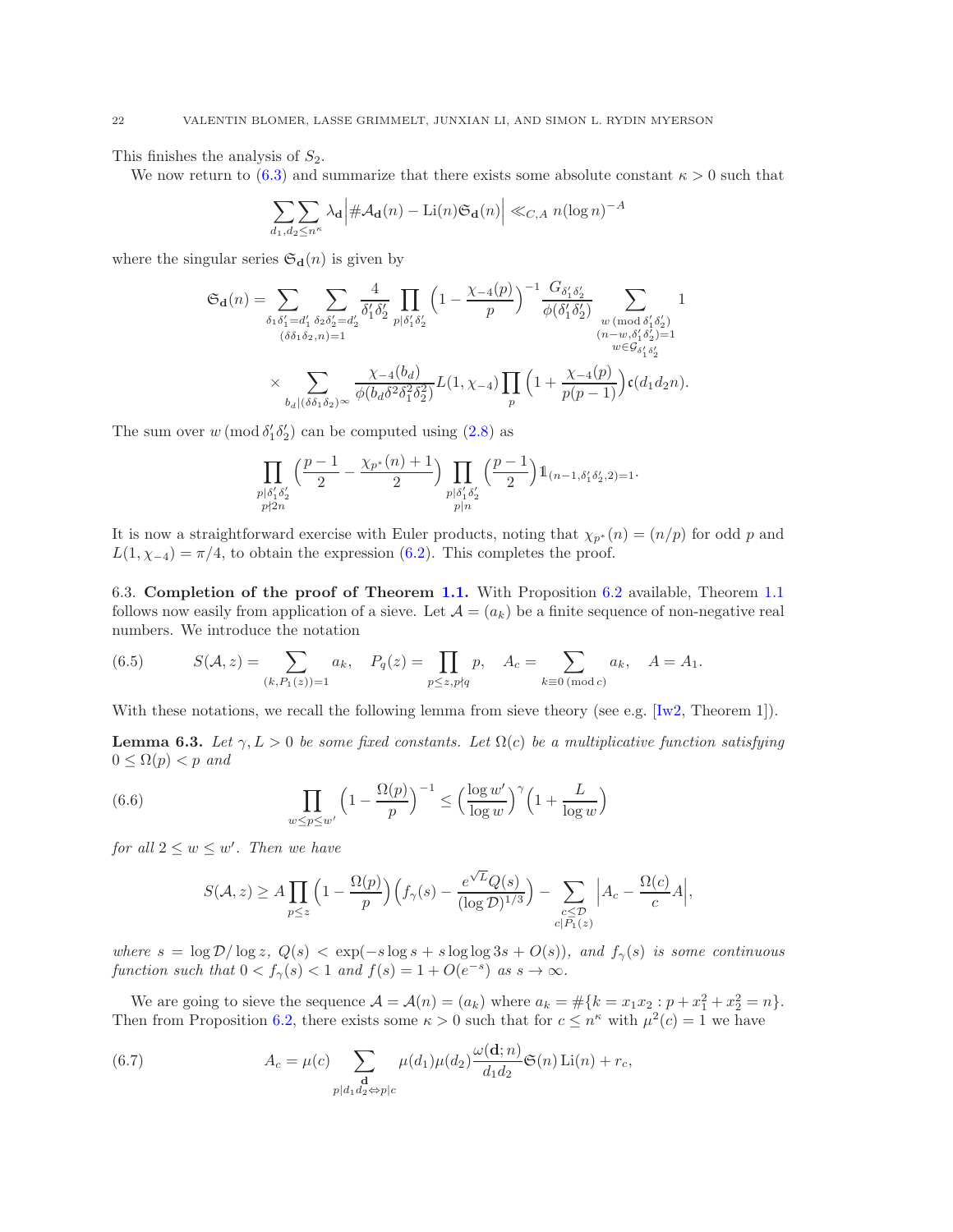where

$$
\mathfrak{S}(n) = \pi \prod_{p \nmid n} \left( 1 + \frac{\chi_{-4}(p)}{p(p-1)} \right) \prod_{p \mid n} \left( 1 - \frac{\chi_{-4}(p)}{p} \right),
$$
\n
$$
\omega(\mathbf{d}; n) = \prod_{\substack{p \mid (d_1, d_2) \\ p \nmid (d_1, d_2)}} \left( 1 - \frac{c_p(n)}{p-1} \right) \prod_{\substack{p \mid d_1 d_2 \\ p \nmid (d_1, d_2)}} \left( 1 - \frac{\left(\frac{n}{p}\right)}{p-1} \right) \prod_{\substack{p \nmid n \\ p \nmid d_1 d_2}} \left( 1 + \frac{\chi_{-4}(p)}{p(p-1)} \right)^{-1} \prod_{\substack{p \mid n \\ p \mid 2 d_1 d_2}} \left( 1 - \frac{\chi_{-4}(p)}{p} \right)^{-1}
$$
\n
$$
:= \prod_{\substack{p \mid n \\ p \nmid d_1 d_2}} \omega_{\nu}(p; n),
$$
\nand

<span id="page-22-0"></span>(6.8) 
$$
\sum_{c \leq n^{\kappa}} \left| A_c - \mu(c) \sum_{\substack{\mathbf{d} \\ p | d_1 d_2 \Leftrightarrow p | c}} \mu(d_1) \mu(d_2) \frac{\omega(\mathbf{d}; n)}{d_1 d_2} \mathfrak{S}(n) \operatorname{Li}(n) \right| \ll_K n (\log n)^{-K}
$$

for any  $K > 0$ . We next examine the multiplicative function  $\omega_{\nu}(\bullet; n)$ . For odd p we compute explicitly

$$
\omega_1(p;n) = \begin{cases} \left(1 - \frac{(n/p)}{p-1}\right) \left(1 + \frac{\chi_{-4}(p)}{p(p-1)}\right)^{-1}, & p \nmid n, \\ \left(1 - \frac{\chi_{-4}(p)}{p}\right)^{-1}, & p \mid n, \end{cases}
$$

and

$$
\omega_2(p;n) = \begin{cases} \left(1 - \frac{c_p(n)}{p-1}\right) \left(1 + \frac{\chi_{-4}(p)}{p(p-1)}\right)^{-1}, & p \nmid n, \\ \left(1 - \frac{\chi_{-4}(p)}{p}\right)^{-1}, & p \mid n, \end{cases}
$$

and for  $p = 2$  we have

$$
\omega_1(2; n) = 1, \quad \omega_2(2; n) = 1 - \frac{c_2(n)}{p-1}.
$$

Let  $\Omega(\bullet; n)$  be the multiplicative function defined by

$$
\Omega(p;n) = 2\omega_1(p;n) - \omega_2(p;n)p^{-1}
$$

so that we have from [\(6.7\)](#page-21-1) and [\(6.8\)](#page-22-0) that for any  $\mathcal{D} \leq n^{\kappa}$ 

$$
\sum_{c \le \mathcal{D}} \mu^2(c) \left| A_c - \frac{\Omega(c; n)}{c} A \right| \ll n(\log n)^{-K}
$$

where  $A = \mathfrak{S}(n) \text{Li}(n)$ . Note that we have

$$
0 \le \Omega(p; n) < 3, \quad \Omega(p; n) = 2 + O(1/p).
$$

Thus there exists some absolute constant L such that  $(6.6)$  holds for  $\gamma = 2$ . We choose  $\mathcal{D} = n^{\kappa_0}$  for some absolute small constant  $\kappa_0$  (e.g.  $\kappa_0 = \kappa/3$ ) and choose  $C = C(\kappa_0)$  sufficiently large such that  $f_2(C\kappa_0) > 0$  holds. Since  $\Omega(2; n) = 2$  if and only if  $n \equiv 0 \pmod{2}$  and  $\Omega(3; n) = 3$  if and only if  $n \equiv 2 \pmod{3}$ , it follows that  $0 \leq \Omega(p) < p$  if  $n \equiv 1, 3 \pmod{6}$ . Then, on taking  $s = C\kappa_0$ , it follows from Lemma [6.3](#page-21-3) that for  $n \equiv 1, 3 \pmod{6}$  we have

$$
S(\mathcal{A}, n^{1/C}) \ge \mathfrak{S}(n) \operatorname{Li}(n) \prod_{p \le n^{1/C}} \left(1 - \frac{\Omega(p; n)}{p}\right) \left(f_2(C\kappa_0) - \frac{e^{\sqrt{L}}Q(C\kappa_0)}{(\log \mathcal{D})^{1/3}}\right) - O(n(\log n)^{-A})
$$
  

$$
\gg \mathfrak{S}(n) \operatorname{Li}(n) (\log n)^{-2}.
$$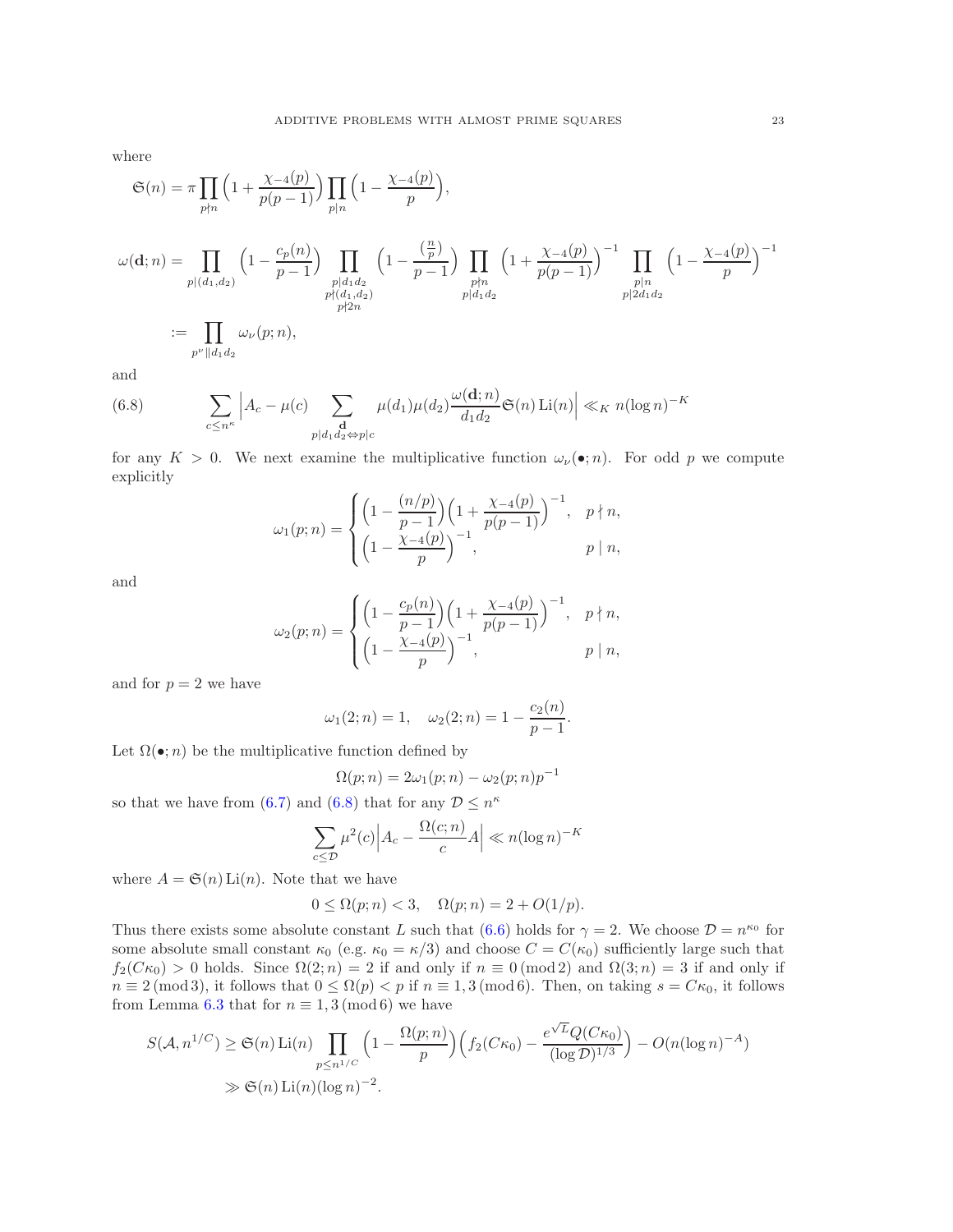This completes the proof of Theorem [1.1.](#page-1-0)

#### 6.4. Proof of Theorem [1.2.](#page-1-2) Denote

$$
\mathcal{B} = \mathcal{B}(x) = (b_k), \quad b_k = \#\{k = x_1x_2 : p = x_1^2 + x_2^2 + 1, p \le x\}
$$

Then we have

$$
#\{(p, x_1, x_2) : p = x_1^2 + x_2^2 + 1, P^-(x_1 x_2) \ge p^{1/C}, p \le x\} \ge S(\mathcal{B}, x^{1/C}),
$$

and thus it is enough to prove

<span id="page-23-0"></span>
$$
(6.9) \tS(\mathcal{B}, x^{1/C}) \gg x(\log x)^{-3}
$$

for some sufficiently large C. We can follow the proof of Theorem [1.1](#page-1-0) to obtain  $(6.9)$ . To be more precise, let  $B_c = B_c(x) = \sum_{k \equiv 0 \pmod{c}} b_k$ . Then for  $\mu^2(c) = 1$  we have

$$
B_c = \mu(c) \sum_{\substack{\mathbf{d} = (d_1, d_2) \\ p|d_1d_2 \Leftarrow p|c}} \mu(d_1)\mu(d_2) \# \mathcal{B}_{\mathbf{d}}(x),
$$

where

$$
\mathcal{B}_{\mathbf{d}}(x) = \{ (p, x_1, x_2) : p = d_1^2 x_1^2 + d_2^2 x_2^2 + 1, p \le x \}.
$$

After an application of Lemma [2.1](#page-5-1) and Theorem [3.3,](#page-7-1) we see that uniformly for  $d_1, d_2 \leq x^{\kappa}$  with  $\kappa$ sufficiently small we have

$$
\#\mathcal{B}_{\mathbf{d}}(x) = \sum_{\delta_1\delta_1'=d_1'}\sum_{\delta_2\delta_2'=d_2'}\frac{w_{\delta_1'\delta_2'}}{h_{\delta_1'\delta_2'}}G_{\delta_1'\delta_2'}\sum_{\substack{w\in\mathcal{G}_{\delta_1'\delta_2'}}\\ \substack{x^{1-\kappa}\leq p\leq x\\ p\equiv 1\;(\mathrm{mod}\,(\delta\delta_1'\delta_2')^2)\\ p-1\equiv w\;(\mathrm{mod}\,\delta_1'\delta_2')} }r\left(\frac{p-1}{\delta^2\delta_1^2\delta_2^2}\right)+O(x^{1-\kappa+\epsilon}).
$$

Then we can follow the proof of Proposition [6.2](#page-18-3) to evaluate the main term and obtain that there exists some absolute constant  $\kappa > 0$  such that uniformly for  $d_1, d_2 \leq n^{\kappa}$  and  $\lambda_d \ll \tau(d_1 d_2)^{C'}$  we have

<span id="page-23-1"></span>(6.10) 
$$
\sum_{d_1,d_2\leq x^{\kappa}} \lambda_{\mathbf{d}} \big| \# \mathcal{B}_{\mathbf{d}}(x) - \mathrm{Li}(x) \mathfrak{S}_{\mathbf{d}}(1) \big| \ll_{C',A} x(\log x)^{-A},
$$

where  $\mathfrak{S}_{d}(n)$  is as in [\(6.2\)](#page-18-2). With [\(6.10\)](#page-23-1), we can follow the proof and notation in Subsection [6.3](#page-21-0) with  $n$  replaced by 1 in the singular series calculations to see that

<span id="page-23-2"></span>(6.11) 
$$
\sum_{c \leq n^{\kappa}} \left| B_c - \frac{\Omega(c;1)}{c} \mathfrak{S}(1) \operatorname{Li}(x) \right| \ll_A x (\log x)^{-A}
$$

for any  $A > 0$ . Note that have  $\Omega(p; 1) < p$  for all p and  $\mathfrak{S}(1) > 0$ . Lemma [6.3](#page-21-3) together with [\(6.11\)](#page-23-2) then yields  $(6.9)$  for C sufficiently large. For the second claim in Theorem [1.2,](#page-1-2) we write

$$
R_C(n) = \# \{ (x_1, x_2) : n = x_1^2 + x_2^2 + 1, P^-(x_1 x_2) \ge n^{1/C} \}.
$$

Since  $R_C(n) \le r(n-1) \ll n^{\epsilon}$ , we see that

$$
\sum_{p \le x} 1_{R_C(p) > 0} \gg x^{-\epsilon} \# \{ (p, x_1, x_2) : p = x_1^2 + x_2^2 + 1, P^-(x_1 x_2) \ge p^{1/C}, p \le x \}
$$
\n
$$
\gg x^{-\epsilon} S(\mathcal{B}, x^{1/C}) \gg x^{1-\epsilon'},
$$

which shows that there are infinitely many primes that can be written as one plus the sum of two squares of integers having no more than  $C/2$ .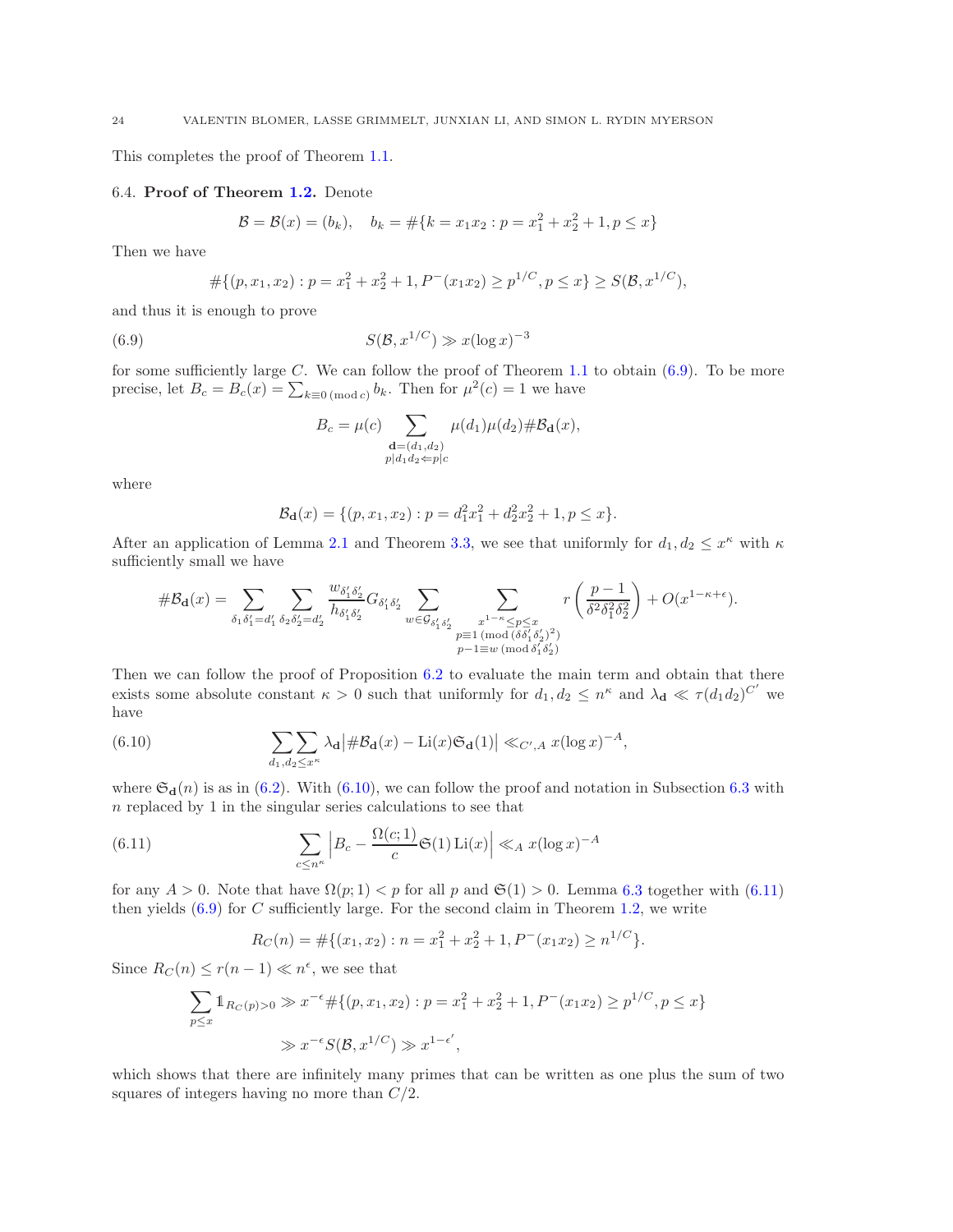### 7. Proof of Theorem [1.3](#page-2-1)

<span id="page-24-1"></span>The rest of the paper is devoted to the proof of Theorem [1.3.](#page-2-1) The basic idea is similar to the proof of Theorem [1.1,](#page-1-0) but it is technically and structurally substantially more involved. Again we start with the distribution of smooth numbers in arithmetic progressions to large moduli.

# 7.1. Smooth numbers in arithmetic progressions. Denote

$$
\Psi(x,y) = \sum_{m \in S(x,y)} 1, \quad \Psi_q(x,y) = \sum_{\substack{m \in S(x,y) \\ (m,q)=1}} 1.
$$

We also use the usual notation

$$
u = \frac{\log x}{\log y}, \quad H(u) = \exp\left(\frac{u}{\log^2(u+1)}\right), \quad u \ge 1.
$$

For an integer *n* we set  $n_y = \prod_{\substack{p^{\nu} \parallel n \\ p \leq y}}$  $p^{\nu}$  and  $n_o = \frac{n}{(n,2^{\infty})}$ . We have the following analogue of Proposition [6.1](#page-17-0) for smooth numbers.

<span id="page-24-0"></span>**Proposition 7.1.** Suppose  $|\lambda_d| \ll \tau(d)^C$  for some fixed  $C > 0$ . Then there exist some constants  $\varpi, \delta, D > 0$  such that the following holds. Let  $x \geq 2$ ,  $c_0, c, d \in \mathbb{N}$ ,  $(c_0, c) = 1, a_1, \ell \in \mathbb{Z} \setminus \{0\}$  such that for

$$
Q \le x^{1/2 + \varpi}, \quad |a_1| \le x^{1 + \varpi}, \quad |a_2| \le x^{\varpi}, \quad (\log x)^D \le y \le x, \quad a_2 \mid \ell, \quad \omega(\ell_y) \ll \log x
$$

we have

$$
\sum_{d \leq x^{\varpi}} \lambda_d \sup_{\substack{w \pmod{d}^{\times} \\ a_3 | d}} \sum_{\substack{q \leq Q \\ (q, a_1 a_2 d) = 1 \\ q \equiv c_0 \, (\text{mod } c)}} \Big( \sum_{\substack{m \in S(x, y) \\ \mu^2(m_o) = (m, \ell) = 1 \\ m \equiv a_1 \overline{a_2 a_3} \, (\text{mod } q)}} 1 - \frac{1}{\phi(qd)} \sum_{\substack{m \in S(x, y) \\ \mu^2(m_o) = (m, qd\ell) = 1 \\ \mu^2(m_o) = (m, qd\ell) = 1}} 1 \Big) \ll_{C, A} c\Psi_{\ell}(x, y) (\log x)^{-A}
$$

for any  $A > 0$ .

Remark. One of the important features of Proposition [7.1](#page-24-0) is that we make the dependence on  $\ell$  explicit. This is necessary for our application since  $\Psi_{\ell}(x,y) \asymp \prod_{p|\ell_y}(1-p^{-\alpha})\Psi(x,y)$  with  $\alpha = \alpha(x, y)$  as in [\(1.6\)](#page-2-3), which could be much smaller than  $\Psi(x, y)$ (log x)<sup>-A</sup> when y is small. Furthermore, the condition  $a_2 | l$  ensures that  $(n, a_2) = 1$  in an application of Proposition [5.1.](#page-14-0)

As a preparation for the proof we recall the following result that is a variation of the result in [\[Ha,](#page-48-15) Section 3.3] or [\[Dr1,](#page-48-12) Lemme 5].

<span id="page-24-2"></span>**Lemma 7.2.** Suppose  $|\lambda_q| \ll \tau(q)^C$  for some fixed  $C > 0$  and  $\ell \in \mathbb{Z}\backslash\{0\}$ . There exist some constants  $D, \eta, \delta > 0$  such that the following is true. If  $(\log x)^D \leq y \leq x$ ,  $q \leq Q \leq x$  and  $\omega(\ell_y) \ll \log x$ , we have

$$
\sum_{q\leq Q}\frac{\lambda_q}{\phi(q)}\sum_{\substack{\chi \pmod q \\ 1<\mathrm{cond}(\chi)\leq x^{\eta}}} \Big|\sum_{\substack{m\in S(x,y) \\ (m,\ell)=1}}\chi(m)\Big| \ll_{C,A} \Psi_\ell(x,y)(H(u)^{-\delta}(\log x)^{-A} + y^{-\delta}).
$$

for any  $A > 0$ .

**Proof.** When  $\lambda_q = 1$ ,  $\ell = 1$ , this can be found in [\[Ha,](#page-48-15) Section 3.3]. For general coefficients  $\lambda_q$ we can follow the same argument using that

$$
\sum_{q \le Q} \frac{|\lambda_q|}{\phi(q)} \ll (\log x)^{O(1)} \quad \text{and} \quad \lambda_q \ll q^{\varepsilon} \text{ for any } \varepsilon > 0.
$$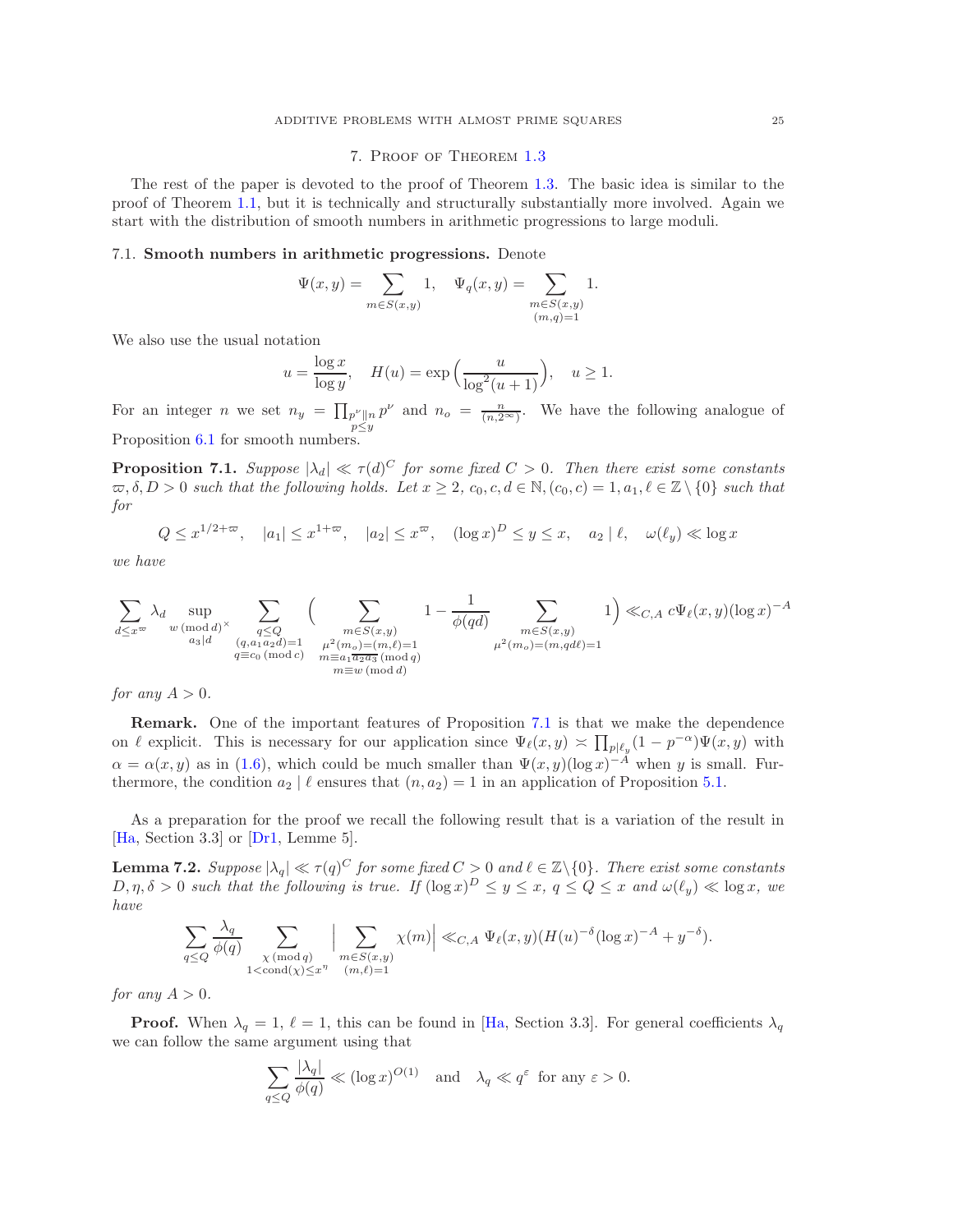We now deal with general values for  $\ell$ . We recall [IBT, Theorem 2.4, Lemme 3.1, eq (2.8)]: we have uniformly in  $\mathcal{L}(x) \leq y \leq x$ ,  $1 \leq d \leq x/y$   $P^+(\ell) \leq y$  and  $\omega(\ell) \leq \sqrt{y}$  the estimate

<span id="page-25-0"></span>(7.1) 
$$
\Psi_{\ell}(x/d, y) \ll \prod_{p|\ell} (1 - p^{-\alpha}) \frac{\Psi(x, y)}{d^{\alpha}}
$$

where  $\alpha$  is as in [\(1.6\)](#page-2-3) satisfying

<span id="page-25-2"></span>(7.2) 
$$
\alpha = \alpha(x, y) = 1 - \frac{\xi(u) + O(1)}{\log y}, \quad u = \frac{\log x}{\log y}
$$

and  $\xi(t)$  is defined implicitly by

 $e^{\xi(t)} = 1 + t\xi(t).$ 

It is easy to see that  $\xi(u) = \log(u \log u) + O(1)$ . When  $\exp((\log x)^{2/5}) < y \leq x$ , we have

$$
\prod_{p|\ell_y} \left(1 - \frac{1}{p^{\alpha}}\right) \gg \exp\left(-\sum_{p\leq y} p^{-\alpha}\right) \gg \exp\left(-\frac{u \log u}{\log y}\right) \gg 1,
$$

which implies that  $\Psi_{\ell}(x, y) \simeq \Psi(x, y)$ . Thus, assuming without loss of generality that  $p | \ell \Rightarrow p \leq y$ , and after using Möbius inversion to detect the condition  $(m, \ell) = 1$ , it is enough to prove that

<span id="page-25-1"></span>(7.3) 
$$
\sum_{q \leq Q} \frac{\lambda_q}{\phi(q)} \sum_{\substack{\chi \pmod{q} \\ 1 < \text{cond}(\chi) \leq x^{\eta}}} \sum_{d \mid \ell} \left| \sum_{m \leq x/d} \chi(m) \right| \ll \Psi(x, y) \left( H(u)^{-\delta} (\log x)^{-A} + y^{\delta} \right).
$$

The contribution from  $d \geq x^{c_0}$  can be bounded trivially by  $x^{1-c_0+\eta+\epsilon}$ . The contribution from  $d \leq x^{c_0}$  can be bounded individually using the result for  $\ell = 1$  (and adjusting the constant  $\eta$ ) so that together with [\(7.1\)](#page-25-0) we obtain the left hand side of [\(7.3\)](#page-25-1) can be bounded by

$$
\sum_{d|\ell} \sum_{q \leq Q} \frac{\lambda_q}{\phi(q)} \sum_{\substack{\chi \pmod{q} \\ 1 < \text{cond}(\chi) \leq x^{\eta}}} \Big| \sum_{m \leq x/d} \chi(m) \Big|
$$
  

$$
\ll \sum_{\substack{d|\ell \\ d \leq x^{c_0}}} \Psi\left(\frac{x}{d}, y\right) \left( H\left(u - \frac{\log d}{\log y}\right)^{-\delta} (\log x)^{-A} + y^{-\delta} \right) + O(x^{1 - c_0 + \eta + \epsilon})
$$
  

$$
\ll \sum_{d|\ell} \frac{1}{d^{\alpha}} d^{\frac{2\delta}{\log y(\log u)^2}} \Psi(x, y) \left( H(u)^{-\delta} (\log x)^{-A} + y^{-\delta} \right) + O(x^{1 - c_0 + \eta + \epsilon})
$$
  

$$
\ll \Psi(x, y) \left( H(u)^{-\delta} (\log x)^{-A} + y^{-\delta} \right),
$$

where we used the the assumption of  $\ell$  and the range of y in the last step.

It remains to incorporate the condition  $(m, \ell) = 1$  for  $(\log x)^D \leq y \leq \exp((\log x)^{2/5})$ . To this end, we first generalize [\[Ha,](#page-48-15) Proposition 1, Theorem 3] with  $\Psi(x, y)$  replaced by  $\Psi_{\ell}(x, y)$ . This  $\prod_{p\leq y}(1-\chi(p)p^{-s})^{-1}$  by can be done by following the proof of [\[Ha,](#page-48-15) Proposition 1, Theorem 3] and replacing  $L(s, \chi; y)$ 

$$
L_{\ell}(s, \chi; y) := \prod_{p \nmid \ell, p \le y} (1 - \chi(p)p^{-s})^{-1}.
$$

Using  $\omega(\ell_y) \ll \log x$  we see that the contribution from  $\sum_{(n,\ell)>1} \Lambda(n) \chi(n) n^{-\sigma}$  can be bounded by

$$
\sum_{\log x \log_2 x} \Lambda(n) n^{-\sigma} \ll \frac{(\log x \log_2 x)^{1-\sigma}}{1-\sigma},
$$

which is  $o(\log x)$  when  $\sigma \in [\alpha - 1/300, \alpha]$  using [\(7.2\)](#page-25-2). Thus we still have the bound

 $n \ll$ 

$$
|\log L_{\ell}(\sigma + it, \chi; y) - \log L_{\ell}(\alpha + it, \chi; y)| \leq \frac{(\alpha - \sigma) \log x}{2},
$$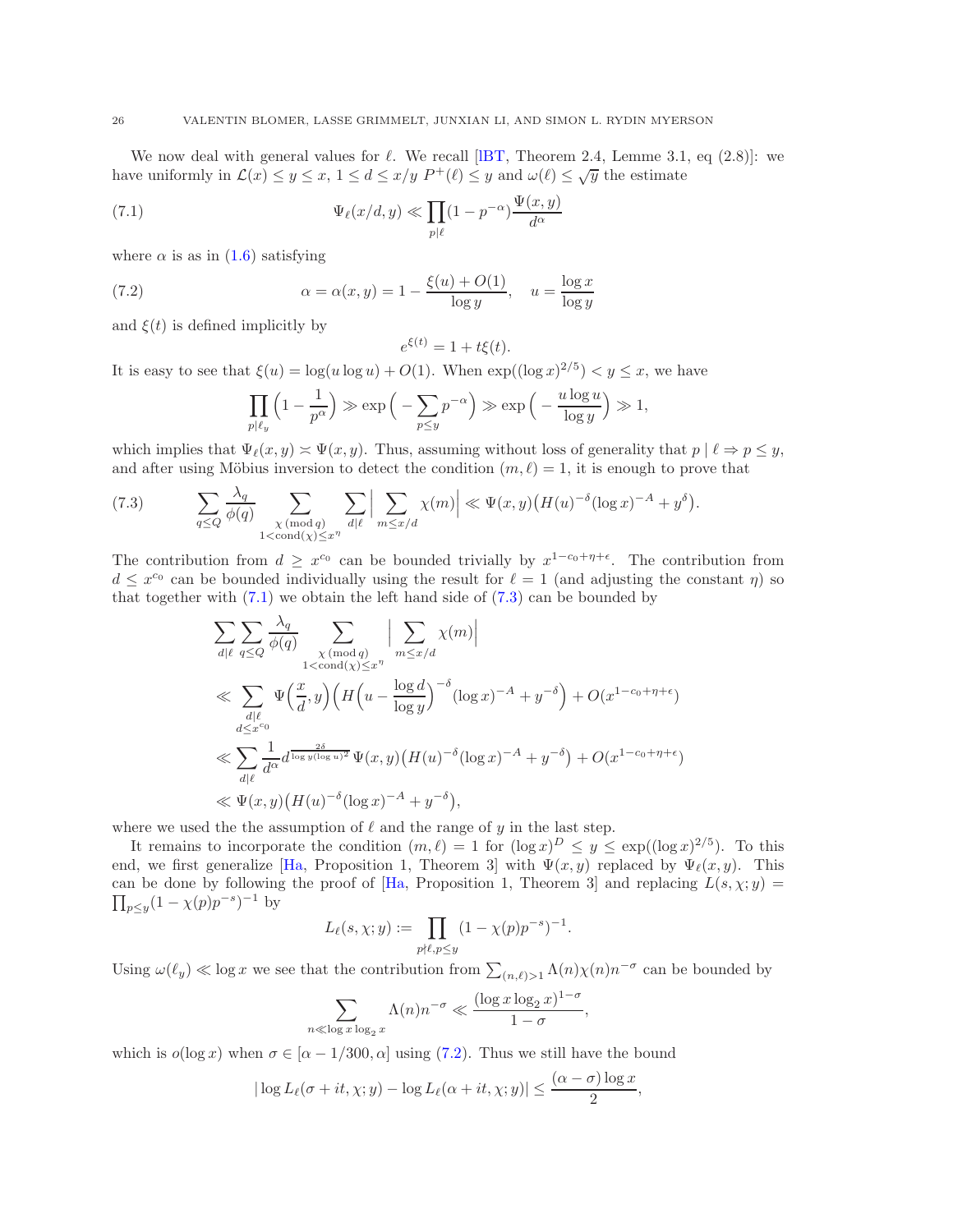which is enough to prove the analogue of [\[Ha,](#page-48-15) Theorem 3] with  $\Psi(x, y)$  replaced by  $\Psi_{\ell}(x, y)$  when the summand is restricted to  $(m, \ell) = 1$ . We can also replace [\[Ha,](#page-48-15) Smooth Numbers Result 1, 3] by [IBT, Theorem 2.1, 2.4]. Then we can follow the proof in [\[Ha,](#page-48-15) Section 3.3] in the case  $\ell = 1$ and replace  $\Psi(x, y)$  by  $\Psi_{\ell}(x, y)$  so that condition  $(m, \ell) = 1$  is preserved. On the way we need the estimate

<span id="page-26-0"></span>(7.4) 
$$
\sum_{\substack{p \le y \\ p \nmid q\ell}} \frac{1 - \Re(\chi(p)p^{-it})}{p^{\alpha}} \gg \frac{u}{\log^2(u+1)}
$$

which was proved on [\[Ha,](#page-48-15) pp. 16-17] when  $\ell = 1$ . For general  $\ell$ , we simply note that the contribution from  $p \mid \ell$  can be trivially bounded by

$$
\sum_{p \mid \ell} \frac{1}{p^{\alpha}} \ll \frac{(\sqrt{y} \log \sqrt{y})^{1-\alpha}}{(1-\alpha) \log y} \ll \sqrt{u}
$$

so that [\(7.4\)](#page-26-0) still holds since  $u \gg (\log_2 x)^2$  by our current assumption on y.

Proof of Proposition [7.1:](#page-24-0) The proof follows by combining the proofs of [\[FT1,](#page-48-11) Lemme 2.1] and [\[ABL,](#page-48-2) Theorem 2.1]. We use  $\varepsilon$  as an arbitrary positive constant, not necessarily the same at each occurrence. Let  $R = x^{\eta}$  for some sufficiently small  $\eta$  to be determined later. We use the notation  $\mathfrak{u}_R(n; q, a, d, w)$  as defined in  $(5.1)$  to write

$$
\sum_{d\leq x^{\varpi}}\lambda_d\sup_{\substack{w \pmod{d}\\ a_3|d}}\sum_{\substack{q\leq Q\\(q,a_1a_2d)=1\\ q\equiv c_0 \pmod{c}}}\Big(\sum_{\substack{m\in S(x,y)\\ \mu^2(m_o)=(m,\ell)=1\\ m\equiv a_1\overline{a_2a_3}\pmod{q}\\ m\equiv w \pmod{d}}}\Big(1-\frac{1}{\phi(qd)}\sum_{\substack{m\in S(x,y)\\ \mu^2(m_o)=(m,qd\ell)=1}}1\Big)=\mathcal{S}_1+\mathcal{S}_2,
$$

where

$$
\mathcal{S}_1 = \sum_{d \leq x^{\varpi}} \lambda_d \sup_{\substack{w \, (\text{mod } d)^\times \\ a_3 | d}} \sum_{\substack{q \leq Q \\ (q, a_1 a_2 d) = 1 \\ q \equiv c_0 \, (\text{mod } c)}} \sum_{\substack{m \in S(x, y) \\ \mu^2(m_o) = (m, \ell) = 1}} \frac{1}{\phi(q)\phi(d)} \sum_{\substack{\chi \, (\text{mod } q) \\ \psi \, (\text{mod } d) \\ \chi^2(m \text{mod } d) \\ 1 < \text{cond}(\chi\psi) \leq R}} \chi(m\overline{a_1}a_2 a_3) \psi(m\overline{w}),
$$
\n
$$
\mathcal{S}_2 = \sum_{d \leq x^{\varpi}} \lambda_d \sup_{\substack{w \, (\text{mod } d)^\times \\ a_3 | d}} \sum_{\substack{q \leq Q \\ (q, a_1 a_2 d) = 1 \\ q \equiv c_0 \, (\text{mod } c)}} \frac{1}{\phi(d)} \sum_{\substack{m \in S(x, y) \\ m \in S(x, y) \\ \mu^2(m_o) = (m, \ell) = 1}} u_R(m; q, a_1 \overline{a_2 a_3}, d, q).
$$

For  $S_1$ , we use Lemma [7.2](#page-24-2) and  $(q, d) = 1$  to conclude that for  $\eta$  small enough,

$$
S_1 \ll \sum_{d \leq x^{\varpi}} \lambda_d \sup_{\substack{w \pmod{d} \atop a_3|d}} \sum_{\substack{q \leq Q \text{ (mod } q) \\ (q, a_2a_2d) = 1}} \frac{1}{\phi(qd)} \sum_{\substack{\chi \pmod{q} \\ \psi \pmod{d} \\ \psi \pmod{d} \\ 1 < \text{cond}(\chi\psi) \leq R}} \sum_{m \in S(x,y)} \chi(m\overline{a_1}a_2a_3)\psi(m\overline{w})
$$

$$
\ll \sum_{k \leq x^{\eta}} \sum_{q \leq Qx^{\varpi}} \frac{\tilde{\lambda}_q}{\phi(q)} \sum_{\substack{\chi \pmod{q} \\ 1 < \text{cond}(\chi) \leq R \\ 1 < \text{cond}(\chi) \leq R}} \left| \sum_{m \in S(x/k^2, y)} \chi(m) \right| + O(x^{1-\eta+\epsilon})
$$

$$
\ll \sum_{k \leq x^{\eta}} \Psi_{\ell}(x/k^2, y) (H(u - \frac{2 \log k}{\log y})^{-\delta} (\log x)^{-A} + y^{-\delta}) \ll \Psi_{\ell}(x, y) (\log x)^{-A'}
$$

for some large constant A' depending on y,  $\delta$ . Here we used  $(7.1)$ ,  $y \ge (\log x)^D$  and  $\alpha \ge 1 - 1/D + o(1)$ in the last step. Using ideas as in the proof of Theorem [3.4,](#page-8-0) we now complete the argument by showing that there exists some  $\varpi, \delta_0 > 0$  such that

<span id="page-26-1"></span>
$$
(7.5) \tS_2 \ll cx(\log x)^{O(1)}R^{-\delta_0}.
$$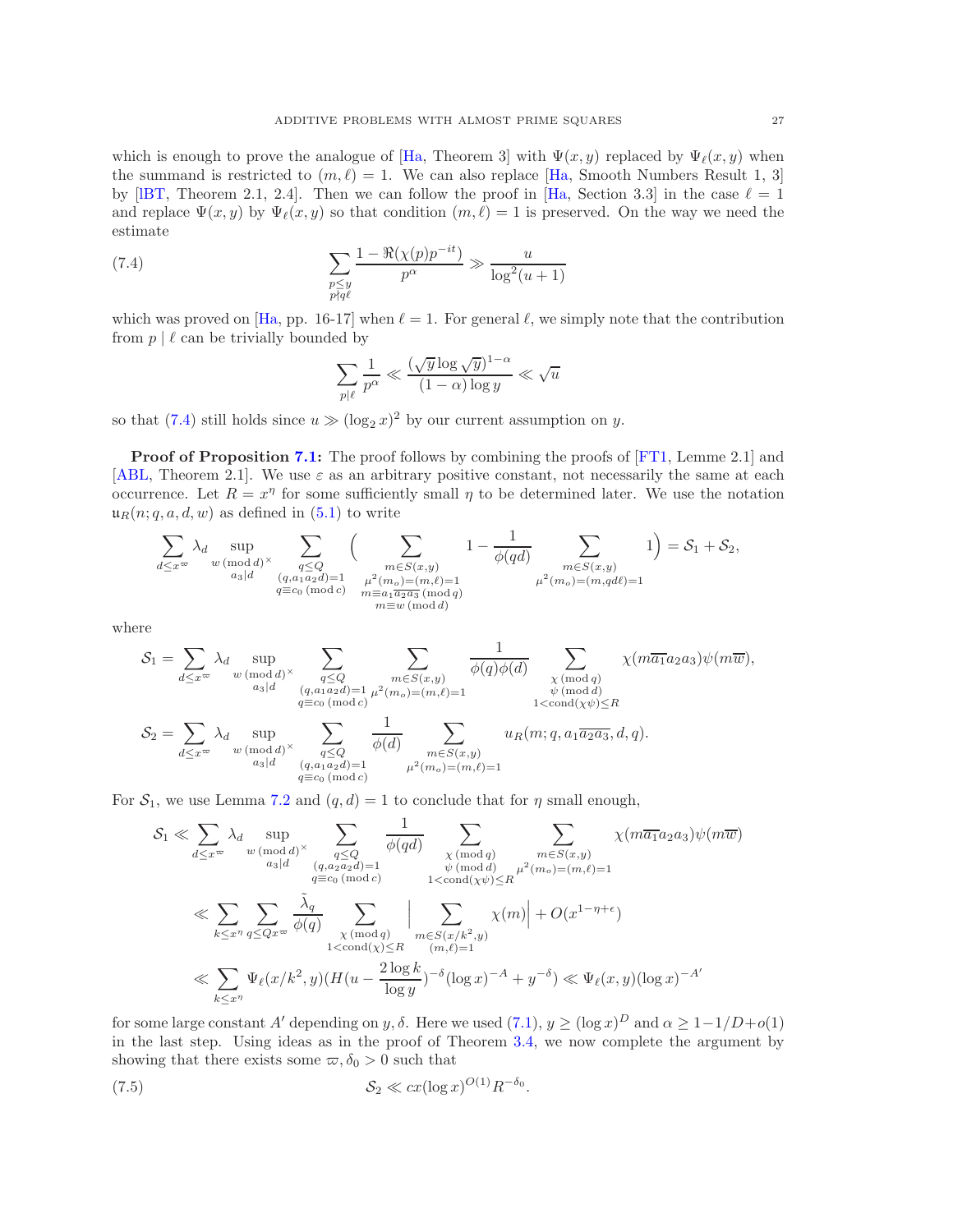To prove [\(7.5\)](#page-26-1), we consider separately the cases  $y \geq x^{\eta}$  and  $y < x^{\eta}$  for some sufficiently small  $\eta > 0$ . When  $y \geq x^{\eta}$ , we use Buchstab's identity [\(3.4\)](#page-9-2) to write

$$
S_2 = S_0 + \sum_{i=1}^{3} (-1)^i S_i + \overline{S},
$$

where

$$
S_0 = \sum_{d \leq x^{\infty}} \lambda_d \sup_{\substack{w \pmod{d} \times \text{diag} \\ a_3|d}} \sum_{\substack{q \leq Q \\ (q, a_1 a_2 d) = 1}} \left( \sum_{\substack{m \equiv a_1 a_2 a_3 \\ \mu^2(m_o) = (m, \ell) = 1}} 1 - \frac{1}{\phi(qd)} \sum_{\substack{\chi \pmod{q} \\ \psi \pmod{d} \\ \psi \pmod{d} \\ \text{cond}(x) = 1}} \chi(m\overline{a_1}a_2 a_3) \psi(m\overline{w}) \right),
$$
  

$$
S_j = \sum_{d \leq x^{\infty}} \lambda_d \sup_{\substack{w \pmod{d} \\ \mu^2(\text{mod } e)}} \sum_{\substack{q \leq Q \\ q \leq Q \\ \text{diag}(p, a_1 a_2 d) = 1}} \sum_{\substack{\mu^2(m_o) = (m, \ell) = 1 \\ \mu^2(m_o p_1 \cdots p_j) = 1 \\ \text{proj}(x) = 1}} u_R(mp_1 \cdots p_j; q, a_1 \overline{a_2 a_3}, d, w),
$$
  

$$
\overline{S} = \sum_{d \leq x^{\infty}} \lambda_d \sup_{\substack{w \pmod{d} \\ w \pmod{d} \\ \mu^2(\text{mod } e)}} \sum_{\substack{q \leq Q \\ q \leq Q \\ \text{diag}(p, a_1 a_2 d) = 1}} \sum_{\substack{\mu^2(m_o) = (m, \ell) = 1 \\ \mu^2(m_o p_1 \cdots p_j) = 1 \\ \text{proj}(x) = 1}} u_R(mp_1 \cdots p_4; q, a_1 \overline{a_2 a_3}, d, w) g_{p_4}(m).
$$

Consider  $\overline{S}$  first. Note that we can assume  $y < p_1 \ll x^{1/4}$  since otherwise the sum is empty. The condition  $\mu^2(m_0p_1\cdots p_4)=1$  is equivalent to  $\mu^2(m_0)=(m,p_1\cdots p_4)=1$ . We use Möbius inversion to detect  $(m, p_1 \cdots p_4) = 1$ . Since we have that the primes  $p_i > y \geq x^{\eta}$ , the contribution from  $k | p_1 \cdots p_4$  with  $k < x^{\eta/2}$  comes only from the term  $k = 1$ . Similar to the proof of Theorem [3.4,](#page-8-0) we localize m and  $p_i$  into intervals  $m \in (M, M(1+\mathcal{Z})]$  and  $p_i \in (P_j, P_{j+1}]$  with  $P_j = y(1+\mathcal{Z})^j$  and with  $\mathcal{Z} = R^{-\eta_0}$  for some  $\eta_0 > 0$  so that

$$
\overline{S} \ll \mathcal{Z}^{-4} (\log x)^{O(1)} \sup_{M, P_{j_i}} |\tilde{\mathcal{S}}| + x (\log x)^{O(1)} \mathcal{Z} + O(x^{1 - \eta/2 + \epsilon})
$$

where

$$
\tilde{S} = \sum_{d \leq x^{\varpi}} \lambda_d \sup_{\substack{w \, (\text{mod } d)^{\times} \\ a_3 | d}} \sum_{\substack{q \leq Q \\ (q, a_1 a_2 d) = 1 \\ q \equiv c_0 \, (\text{mod } c)}} \sum_{\substack{p_i \in (P_{j_i}, (1 + \mathcal{Z})P_{j_i}] \\ m \in (M, M(1 + \mathcal{Z})] \\ (mp_1 \cdots p_4, \ell) = 1 \\ 1 \leq i \leq 4}} g_{p_4}(m) \mu^2(m_o) u_R(mp_1 \cdots p_4; q, a_1 \overline{a_2}, d, w).
$$

If  $M \prod_{i=1}^4 P_{j_i} \leq x^{1-\eta/2}$ , we can bound  $\tilde{S} \ll x^{1-\eta/2+\varepsilon}$  trivially. Otherwise, we can apply the bilinear estimate Proposition [5.1](#page-14-0) with  $m = p_1$  to  $\tilde{S}$  since  $x^{\eta} \leq y \leq P_{j_1} \ll x^{1/4} \ll (M \prod_{i=1}^4 P_{j_i})^{1/4+\eta}$ . We obtain

$$
\overline{S} \ll \mathcal{Z}^{-4} c x (\log x)^{O(1)} R^{-1/3} + x (\log x)^{O(1)} \mathcal{Z} + O(x^{1 - \eta/2 + \epsilon})
$$

as long as

<span id="page-27-0"></span>(7.6) 
$$
Q \le x^{1/2 + \varpi_0}, \quad c, R, |a_2| \le x^{\varpi_0}, \quad a_1 \le x^{1 + \varpi_0}
$$

for some constant  $\overline{\omega}_0 > 0$ . This suffices for the bound in [\(7.5\)](#page-26-1) by choosing a suitable  $\eta_0$ .

For  $S_k$ ,  $1 \leq k \leq 3$ , we can use Möbius to detect  $(m, p_1 \cdots p_j) = 1$  as before, replace the characteristic function of the primes by the von Mangoldt function, apply Heath-Brown's identity [\(3.1\)](#page-7-4) to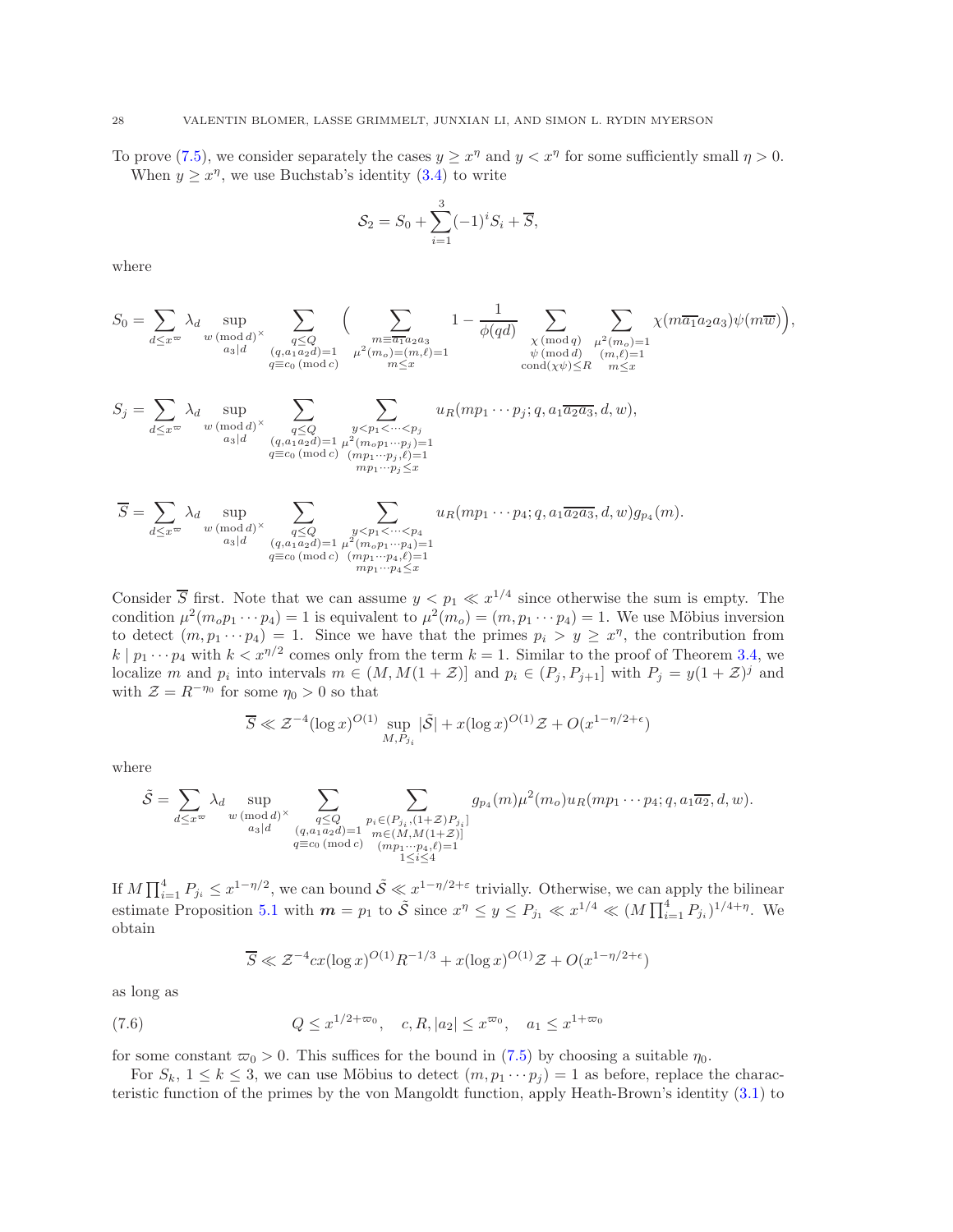each prime variable  $p_i$  and then localize the new variables so that we have

$$
S_k \ll \mathcal{Z}^{-24} (\log x)^{O(1)} \sup_{\substack{M,M_i,N_j \\ 1 \le r \le 12 \\ 1 \le s \le 12}} |\dot{\mathcal{S}}| + x(\log x)^{(1)} \mathcal{Z} + O(x^{1-\eta/2+\epsilon}),
$$

where

$$
\dot{\mathcal{S}} = \sum_{d \leq x^{\varpi}} \sup_{\substack{w \, (\text{mod } d)^{\times} \\ a_3 | d}} \sum_{\substack{q \leq Q \\ (q, a_1 a_2 d) = 1 \\ q \equiv c_0 \, (\text{mod } c)}} \sum_{\substack{m \in (M, (1 + \mathcal{Z})M] \\ m_i \in (M_i, (1 + \mathcal{Z})M_i] \\ m_i \in (N_j, (1 + \mathcal{Z})N_j] \\ (mm_i n_j, \ell) = 1 \forall i,j}} \mu^2(m_o) \prod_{i=1}^r \mu(m_i) u_R\left(m \prod_{i=1}^r m_i \prod_{j=1}^s n_j; q, a_1 \overline{a_2 a_3}, d, w\right)
$$

with

$$
M \prod_{i=1}^{r} M_i \prod_{j=1}^{s} N_j \ll x, \quad M_i \leq x^{1/4}.
$$

As before, we can assume  $M\prod_{i=1}^r M_i \prod_{j=1}^s N_j \geq x^{1-\eta/2}$  since otherwise we can bound  $\dot{S} \ll x^{1-\eta/2+\varepsilon}$ trivially. Now we argue similarly as in the proof of Theorem [3.4.](#page-8-0) If there is a subset  $\mathcal{I} \subseteq \{M, M_i, N_j\}$ such that  $K := \prod_{I \in \mathcal{I}} I$  such that  $x^{\eta} \leq K \leq x^{1/4 + \eta}$ , then we can apply Proposition [5.1](#page-14-0) to obtain

$$
\dot{S} \ll cx(\log x)^{O(1)}R^{-1/3}
$$

as long as  $(7.6)$  is satisfied. Otherwise, we can use Möbius inversion to detect  $\mu^2(m_o) = 1$  if necessary, and it is enough to show there exists some constant  $\varpi > 0$  such that

<span id="page-28-0"></span>(7.7) 
$$
\sum_{\substack{q \leq Q \\ (q, a_1 a_2 d) = 1 \\ q \equiv c_0 \pmod{c}}} \sup_{\substack{w \pmod{d}^{\times} \\ a_3 | d}} \sum_{\substack{m \asymp M, k \asymp K, l \asymp L \\ (mkl, \ell) = 1}} \sum_{\substack{\alpha_r u_R(rmkl; q, a_1 \overline{a_2 a_3}, d, w) \\ \ll x^{1 - \varpi}}
$$

for  $r \leq x^{\eta}, x^{1-\eta/2} \ll rMKL \leq x$  and  $\alpha_r \ll r^{\varepsilon}$ . After an application of Möbius inversion to detect the condition  $(mkl, l) = 1$ , we are left with

$$
\sum_{\substack{\lambda|\ell}} \mu(d) \sum_{\substack{q \leq Q \\ (q, a_1 a_2 d) = 1 \\ q \equiv c_0 \, (\text{mod } c)}} \sup_{\substack{w \, (\text{mod } d)^\times \\ a_3 | d}} \sum_{m \asymp M, k \asymp K, l \asymp L} \sum_{\substack{\alpha_r u_R(r\lambda m k l; q, a_1 \overline{a_2 a_3}, d, w) \\ \ll x^{1 - \varpi}}
$$

for  $r \leq x^{\eta}, x^{1-\eta/2} \ll r\lambda MKL \leq x$  and  $\alpha_r \ll r^{\varepsilon}$ . The contribution from  $\lambda > x^{\eta'}$  can be bounded trivially by  $x^{1-\eta'/2}$ . The contribution for any fixed  $\lambda < x^{\eta'}$  can be rewritten and then estimated in the same way as in [\[ABL,](#page-48-2) eq. (4.5)], where ultimately Deligne's estimates for exponential sums over algebraic varieties over finite fields are used. By choosing  $\mathcal{Z}, \eta'$  suitably, we see that there exists some  $\varpi, \delta_0 > 0$  such that  $S_k \ll cx(\log x)^{O(1)} R^{-\delta_0}$  for  $1 \leq k \leq 3$ .

We can also treat  $S_0$  by [\(7.7\)](#page-28-0), which completes the proof of [\(7.5\)](#page-26-1) when  $y \geq x^{\eta}$ .

When  $y \leq x^{\eta}$ , we can apply [\[FT3,](#page-48-10) Lemme 3.1] in the form of [\(3.10\)](#page-11-5) so that it is enough to show that there exists some absolute constant  $\varpi, \delta_0 > 0$  such that (7.8)

<span id="page-28-1"></span>
$$
\sum_{d\leq x^{\varpi}}\lambda_d \sup_{\substack{w \pmod{d}^{\times} \\ a_3|d}} \sum_{\substack{q\leq Q \\ (q, a_1a_2d) \\ q \equiv c_0 \pmod{c}}} \sum_{\substack{lm\leq x, (lm,\ell)=1 \\ \mu^2((lm)_o)=1 \\ P^+(l)\leq P^-(m)}} g_y(l)g_y(m)u_R(lm;q,a_1\overline{a_2a_3},d,w) \ll cx(\log x)^{O(1)}R^{-\delta_0}.
$$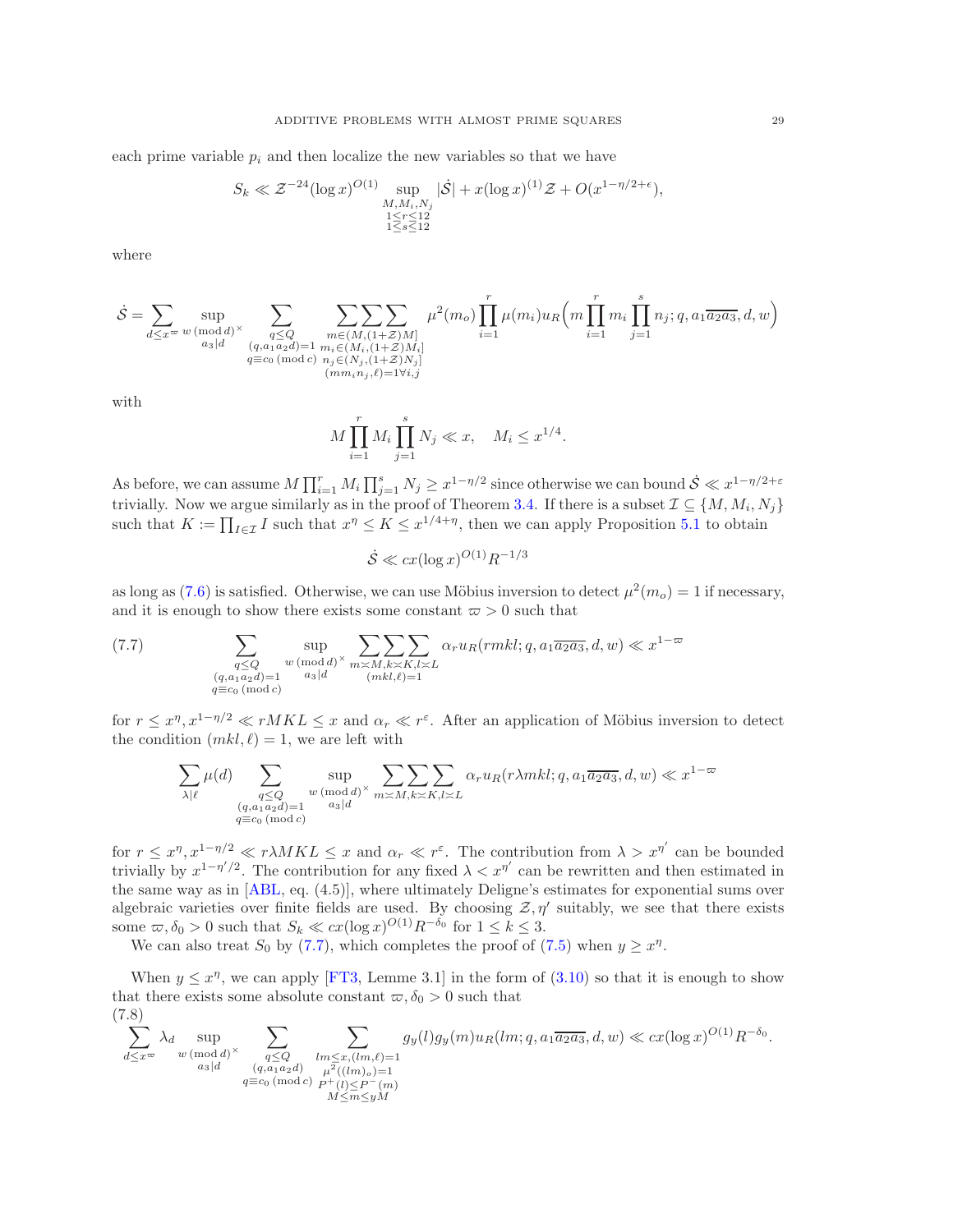Since  $P^+(\ell) \leq P^-(m)$  we see that

$$
\sum_{d \leq x^{\infty}} \lambda_d \sup_{w \, (\text{mod } d)^{\times}} \sum_{\substack{q \leq Q \\ (q, a_1 a_2 d)}} \sum_{\substack{l m \leq x, (lm, \ell) = 1 \\ \mu^2((lm_0) = 1)}} g(y(l)g(y(m)u_R(lm; q, a_1 \overline{a_2 a_3}, d, w)
$$
\n
$$
\ll \sum_{d \leq x^{\infty}} \lambda_d \sup_{\substack{w \, (\text{mod } d)^{\times} \\ w \, (\text{mod } d)^{\times}}} \sum_{\substack{q \leq Q \\ q \leq Q \\ q \equiv c_0 \, (\text{mod } c)}} \sum_{\substack{l m \leq x, (lm, \ell) = 1 \\ \mu^2(l_0)g(y(l)\mu^2(m_0)g(y(m))u_R(lm; q, a_1 \overline{a_2 a_3}, d, w)}} \mu^2(l_0)g_y(l)\mu^2(m_0)g_y(m)u_R(lm; q, a_1 \overline{a_2 a_3}, d, w)
$$
\n
$$
+ \sum_{d \leq x^{\infty}} \lambda_d \sup_{w \, (\text{mod } d)^{\times}} \sum_{\substack{q \leq Q \\ w \, (\text{mod } d)^{\times}}} \sum_{\substack{q \leq Q \\ q \leq Q \\ q \equiv c_0 \, (\text{mod } c)}} \sum_{\substack{p \leq y \, \ln \leq x/p^2, (lm, \ell) = 1 \\ p^+(l) < p < P^-(m) \\ p^+(l) < p < P^-(m) \\ M \leq m p \leq yM}} \mu^2(l_0)g_y(l)\mu^2(m_0)g_y(m)u_R(lm; q, a_1 \overline{a_2 a_3 p^2}, d, w).
$$

After separating variables l and m as in  $[Dr1, eq. (3.37)]$  and localizing l, m into short intervals  $l \approx L$  and  $m \approx M$ , we can apply Proposition [5.1](#page-14-0) for the first sum above to obtain [\(7.8\)](#page-28-1), as long as  $x^{\eta_1} \leq M$  and  $My \leq (LM)^{1/4+\eta_1}$ , which can be satisfied by choosing  $M = x^{\eta_2}$  for some suitable  $\eta_2 > 0$  when  $LM \geq x^{1-\eta_3}$ . If  $LM \leq x^{1-\eta_3}$ , we can obtain [\(7.8\)](#page-28-1) trivially. For the second sum, we move the summation of  $p \leq y$  outside so that contribution from  $p \leq x^{\eta_4}$  can be estimated using Proposition [5.1](#page-14-0) similarly as above and the contribution from  $y \geq x^{\eta_4}$  can be bounded trivially. This complete the proof of  $(7.5)$  when  $y \leq x^{\eta}$ .

7.2. Implementing sieve weights. The most straightforward approach to Theorem [1.3](#page-2-1) would be to use Proposition [7.1](#page-24-0) to evaluate

$$
\sum_{m \in S(x,y)} r_{d_1,d_2}(n-m)
$$

for square-free numbers  $d_1, d_2$ , and then apply a sieve. Unfortunately the main term in the asymptotic formula is not a multiplicative function of  $d_1d_2$ . As mentioned in the introduction, this makes it problematic to implement a sieve, so instead we will work with the sieve weights directly. We recall [\[Iw3,](#page-49-16) Lemma 3].

<span id="page-29-0"></span>**Lemma 7.3.** Let  $\gamma, L > 0$  be some fixed constants. Then there exists a sequence  $\lambda_c^-$  supported on square-free integers less than D such that

$$
\lambda_1^- = 1, \quad |\lambda_c^-| \le 1, \quad \mu * 1 \ge \lambda^- * 1
$$

and that for all multiplicative functions w satisfying  $0 \leq w(p) < 1$  and

$$
\prod_{w \le p \le w'} (1 - w(p))^{-1} \le \left(\frac{\log w'}{\log w}\right)^{\gamma} \left(1 + \frac{L}{\log w}\right)
$$

for all  $2 \leq w \leq w'$  we have

$$
\sum_{c|P(z)} \lambda_c^- w(c) \ge \prod_{p \le z} (1 - w(p)) \Big( f_\gamma(s) + O\Big(\frac{e^{\sqrt{L} - s}}{(\log \mathcal{D})^{1/3}} \Big) \Big), \quad s = \frac{\log \mathcal{D}}{\log z} \ge 2,
$$

where  $f_{\gamma}(s)$  is some continuous function such that  $0 < f_{\gamma}(s) < 1$  and  $f_{\gamma}(s) = 1 + O(e^{-s})$  as  $s \to \infty$ .

The idea is to estimate the sieve weights  $\lambda_c^-$  with multiplicative factors  $w(c)$  first to get a lower bound using Lemma [7.3,](#page-29-0) and then sum over the smooth numbers m. In order to avoid major technical difficulties, we need to prepare the set-up very carefully.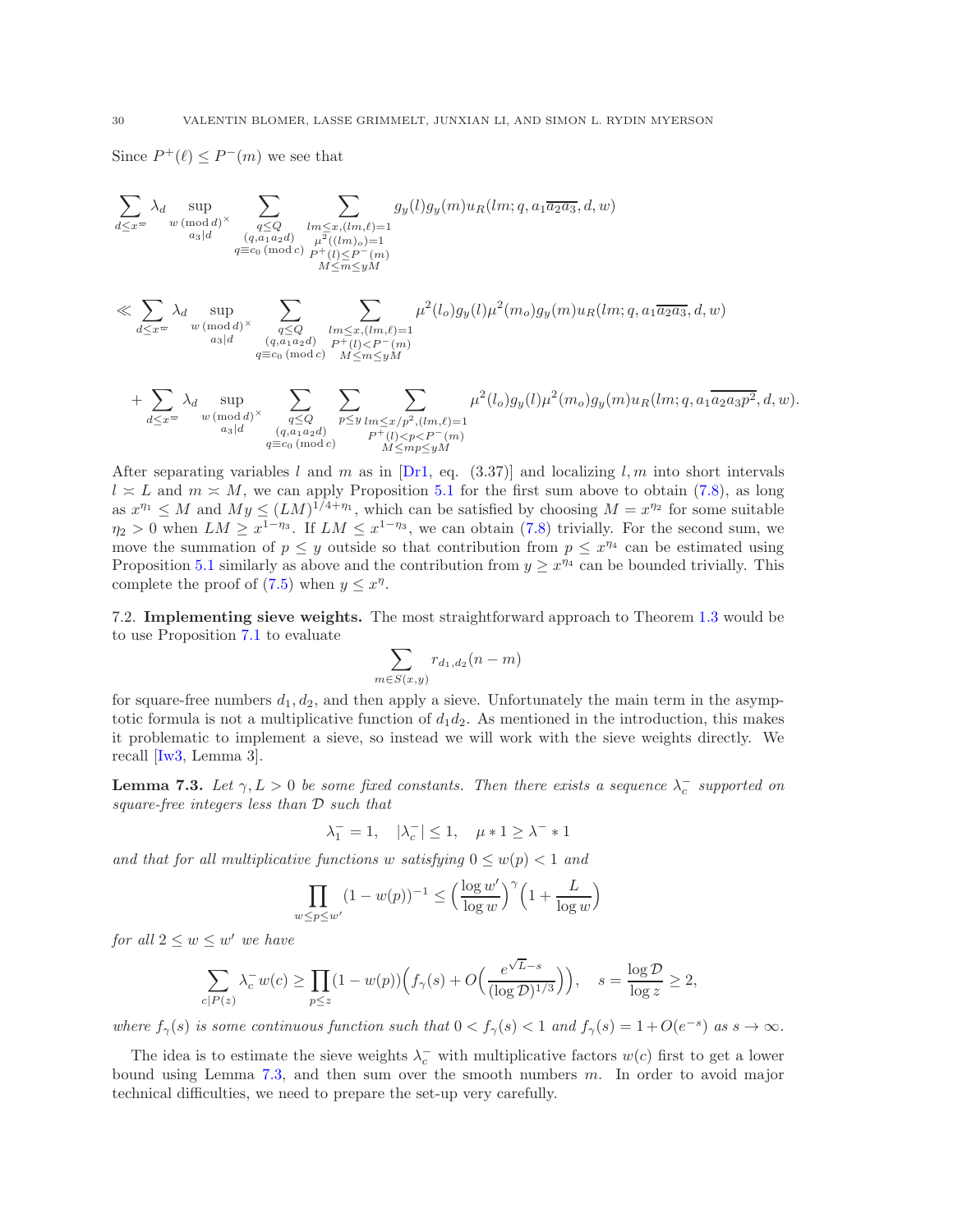- Many estimates are sensitive to the prime factorization of  $m$ , and it simplifies our life to restrict m to be square-free. On the other hand, if  $n \equiv 2 \pmod{4}$ , we will need  $4 \mid m$  in order to represent n by m and two odd integer squares. Thus we only restrict m to have an odd square-free part. This restriction will not change the order of the number of solutions, but the fact that square-free numbers are not equidistributed among all residue classes will leads to different constants for different n.
- It turns out that a factor  $\chi_{-4}(h)$  with  $h \mid (n,m)$  appears in the main term. It is convenient to force  $\chi_{-4}(h) > 0$  (so that a lower bound suffices), and thus we also restrict m to be coprime to all primes  $p \equiv 3 \pmod{4}$  dividing n. Since  $n - m$  is a sum of two squares, this is a harmless maneuver and affects only square factors, but it makes an important difference for the computation if we implement this. Note that we could simplify the computations by restricting  $m$  to be coprime to  $n$ , but this could lose some order of magnitude for certain cases of n, e.g. when n is the product of the first few primes that are  $1 \pmod{4}$ .
- Finally, the sieve weights behave a bit erratically for small primes, so we sieve them out directly by Möbius inversion.

With these general remarks in mind, we fix the following notation. We write

$$
\mathfrak{N}=\prod_{\substack{p\mid n\\p\equiv 3\,(\text{mod}\,4)}}p,\quad m_o=\prod_{\substack{p^\nu\mid\mid m\\p>2}}p^\nu=\frac{m}{(m,2^\infty)}.
$$

Recall the notation [\(6.5\)](#page-21-4). Let

$$
\mathcal{A} = \mathcal{A}(n) = (a_k), \quad a_k = \# \Big\{ k = x_1 x_2 : \begin{array}{c} m + x_1^2 + x_2^2 = n, & \mu^2(m_o) = 1, \\ P^+(m) \le y, & (m, \mathfrak{N}) = 1 \end{array} \Big\}.
$$

Then for c square-free, we have

$$
A_c = \mu(c) \sum_{\substack{\mathbf{d} \\ p \mid d_1 d_2 \Leftrightarrow p \mid c}} \mu(d_1) \mu(d_2) \sum_{\substack{m \le x \\ p^+(m) \le y \\ \mu^2(m_o) = (m, \mathfrak{N}) = 1}} r_{d_1, d_2}(n - m).
$$

Let Q be some fixed absolute constant (we will later choose  $\mathcal{Q} = 30$ ). Let  $\lambda_c^-$  be some lower bound sieve weights as in Lemma [7.3](#page-29-0) of dimension  $\gamma$ , level  $\mathcal{D} = n^{\kappa_0}$  for some sufficiently small  $\kappa_0$  and  $z = n^{1/C}$  for some sufficiently large C so that  $f_{\gamma}(C\kappa_0) > 0$ . Then we have the following lower bound for  $S(A, z)$ :

<span id="page-30-0"></span>
$$
(7.9) \quad S(\mathcal{A}, z) = \sum_{\substack{m \le n \\ P^+(m) \le y \\ \mu^2(m_o) = (m, \mathfrak{N}) = 1}} \sum_{\substack{x_1^2 + x_2^2 = n - m \\ (x_1 x_2, Q) = 1}} \mu(c)
$$
  

$$
\ge \sum_{\substack{m \le n \\ P^+(m) \le y \\ \mu^2(m_o) = (m, \mathfrak{N}) = 1}} \sum_{\substack{x_1^2 + x_2^2 = n - m \\ u_1, u_2 | Q}} \sum_{\substack{u_1 | u_1 \\ u_2 | u_2}} \mu(u_1) \mu(u_2) \sum_{\substack{c | (x_1 x_2, P_{\mathcal{Q}}(z)) \\ c | (x_1 x_2, P_{\mathcal{Q}}(z))}} \lambda_c^-
$$
  

$$
= \sum_{u | Q} \sum_{c | P_{\mathcal{Q}}(z)} \lambda_c^- \mu(c) \sum_{\substack{d_1, d_2 \\ p | d_1 d_2 \Leftrightarrow p | uc}} \mu(d_1) \mu(d_2) \sum_{\substack{m \le n \\ P^+(m) \le y \\ \mu^2(m_o) = (m, \mathfrak{N}) = 1}} r_{d_1, d_2} (n - m).
$$

Our next goal is to evaluate the innermost sum using Lemma [2.2.](#page-5-0)

7.3. The cuspidal contribution. We first treat the contribution to the  $m$ -sum in [\(7.9\)](#page-30-0) that corre-sponds to [\(2.9\)](#page-5-6). To this end we need to show that there exists some absolute constant  $\eta > 0$  (which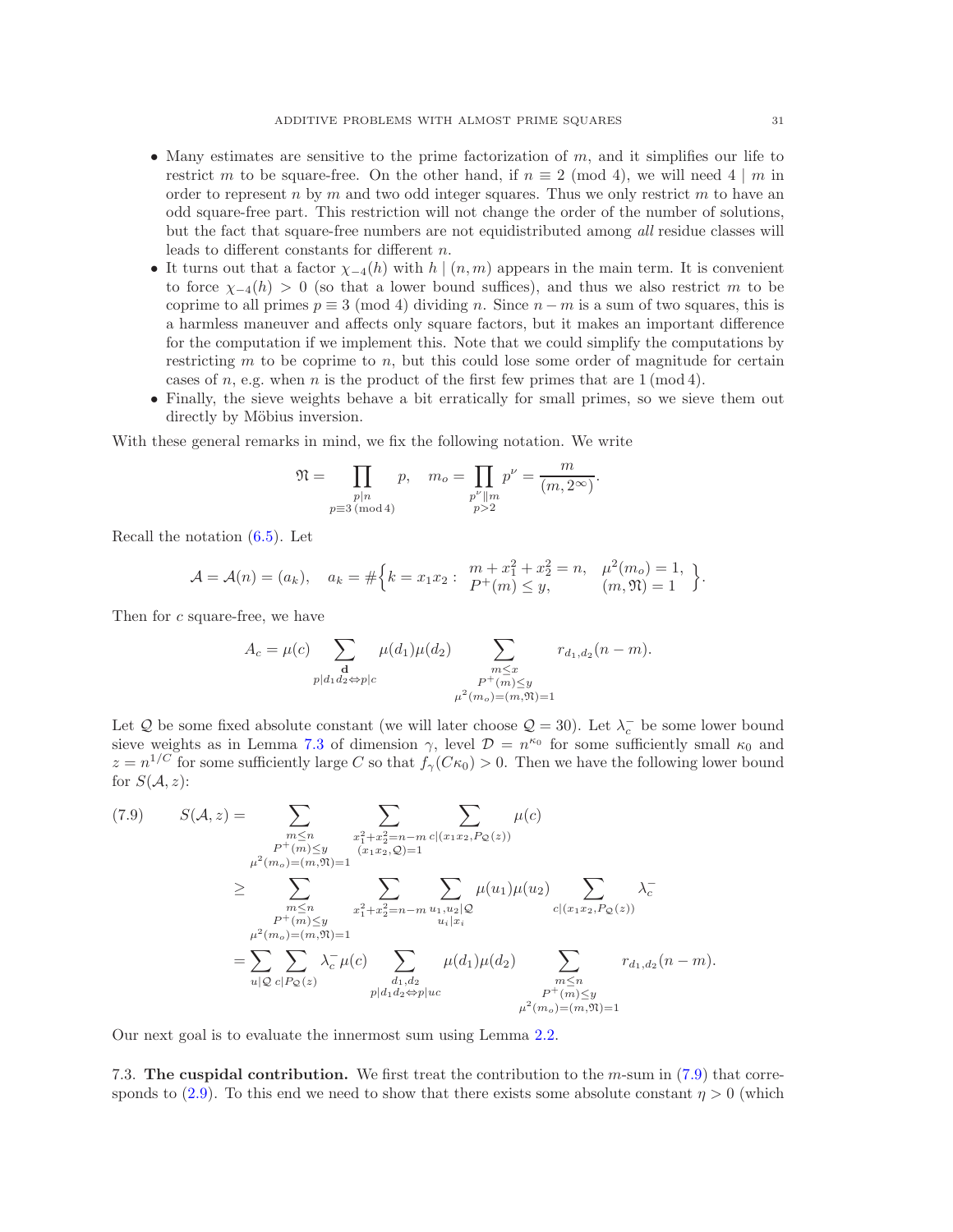eventually will depend on the constants in Theorem [3.4\)](#page-8-0) such that

<span id="page-31-1"></span>(7.10) 
$$
\sum_{\substack{m \le n \\ m \equiv n \pmod{\Delta} \\ m \equiv w \pmod{q} \\ \mu^2(m_o) = (m, \mathfrak{N}) = 1}} \lambda\left(\frac{n - m}{\Delta}\right) \ll n^{1 - \eta}
$$

uniformly for  $\Delta, q \leq n^{\eta}$  with  $(\Delta w, q) = 1$  (specifically, in the notation of  $(2.9)$  we have  $\Delta = (\delta \delta_1 \delta_2)^2$ ,  $q = \delta'_1 \delta'_2$  and Hecke eigenvalues of a cusp form  $\phi$  whose conductor is less than  $n^{\eta}$ . By Möbius inversion, the previous display equals

$$
\sum_{\substack{d \le \sqrt{n} \\ (d, 2\mathfrak{N}) = 1 \\ P^+(d) \le y}} \mu(d) \sum_{\substack{m \le n/d^2 \\ d^2 m \equiv n \pmod{\Delta} \\ d^2 m \equiv w \pmod{q} \\ (m, \mathfrak{N}) = 1 \\ P^+(m) \le y}} \lambda\left(\frac{n - d^2 m}{\Delta}\right).
$$

The contribution from  $d \geq n^{4\eta}$  can be bounded by

$$
\sum_{d\geq n^{4\eta}}\Big(\sum_{m\leq n/d^2}1\Big)^{3/4}\Big(\sum_{m\leq n/d^2}\Big|\lambda\Big(\frac{n-d^2m}{\Delta}\Big)\Big|^4\Big)^{1/4}\ll n^{\varepsilon}\sum_{d\geq n^{4\eta}}\frac{n}{d^{3/2}}\ll n^{1+\varepsilon-2\eta},
$$

using the bound [\(4.3\)](#page-12-2) for the fourth moment of Hecke eigenvalues and recalling that presently the conductor  $C_{\phi} \leq n^{\eta}$ .

For  $d \leq n^{4\eta}$ , we detect the condition  $(m, \mathfrak{N}) = 1$  using Möbius inversion to write

$$
\sum_{\substack{m \le n/d^2 \\ d^2m \equiv n \, (\text{mod } \Delta) \\ d^2m \equiv w \, (\text{mod } q) \\ (m, \mathfrak{N}) = 1}} \lambda\left(\frac{n - d^2m}{\Delta}\right) = \sum_{\substack{\tau \mid \mathfrak{N} \\ P^+(\tau) \le y}} \mu(\tau) \sum_{\substack{m \le n/d^2\tau \\ d^2\tau m \equiv n \, (\text{mod } \Delta) \\ d^2\tau m \equiv w \, (\text{mod } q) \\ P^+(m) \le y}} \lambda\left(\frac{n - d^2\tau m}{\Delta}\right).
$$

The contribution from  $\tau \geq n^{4\eta}$  can be bounded by

$$
n^{1+\varepsilon}\sum_{\substack{\tau|n\\ \tau\geq n^{4\eta}}} \frac{1}{\tau} \ll \frac{n^{1+\varepsilon}\tau(n)}{n^{4\eta}} \ll n^{1+2\varepsilon-4\eta}.
$$

Both error terms are acceptable. Thus, for  $d, \tau \leq n^{4\eta}$  and automatically  $(d\tau, q) = 1$  and  $d_0 :=$  $(d^2\tau, \Delta) \mid n$ , we are left with bounding

$$
\sum_{\substack{m \le n/d^2 \tau \\ m \equiv \frac{n}{d_0} \frac{d^2 \tau}{d_0} \pmod{\frac{\Delta}{d_0}} \\ m \equiv w d^2 \tau \pmod{q} \\ P^+(m) \le y}} \lambda\left(\frac{n - d^2 \tau m}{\Delta}\right),
$$

and the desired power saving as in [\(7.10\)](#page-31-1) follows (after obvious smoothing) from Theorem [3.4.](#page-8-0)

<span id="page-31-0"></span>7.4. Computing the main term I – summing over arithmetic progressions. We now return to  $(7.9)$  and insert the contribution corresponding to  $(2.7)$ . In view of the bounds in the previous subsection, we have for  $\mathcal{D} = n^{\kappa_0}$  for sufficiently small  $\kappa_0$  (depending on the constants  $\varpi$  in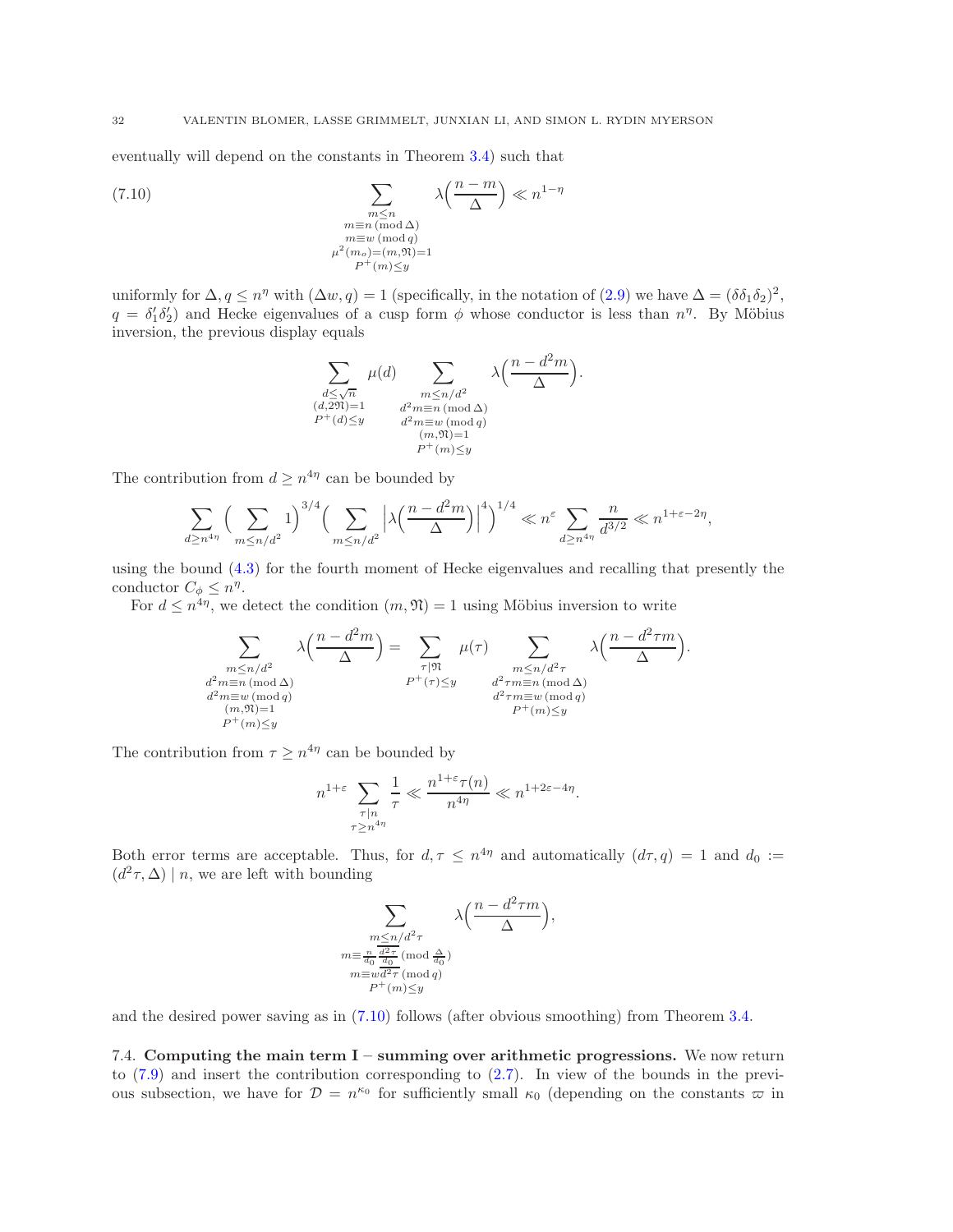Proposition [7.1](#page-24-0) and  $\eta$  is as in [\(7.10\)](#page-31-1))

<span id="page-32-1"></span>(7.11) 
$$
S(\mathcal{A}, z) \geq \sum_{u | \mathcal{Q}} \sum_{c | P_{\mathcal{Q}}(z)} \lambda_c^-(\mu(c) \sum_{\substack{d_1, d_2 \\ p | d_1 d_2 \Leftrightarrow p | uc}} \mu(d_1) \mu(d_2) S_{d_1, d_2} + O(n^{1 - \kappa_0})
$$

where

$$
S_{d_1,d_2} = \sum_{\substack{\delta = (d_1,d_2) \\ d'_i = d_i/\delta \\ \delta_1 \delta'_1 = d'_1}} \frac{4}{\delta'_1 \delta'_2} \prod_{p | \delta'_1 \delta'_2} (1 - \frac{\chi_{-4}(p)}{p})^{-1} G_{\delta'_1 \delta'_2} \sum_{w \in \mathcal{G}_{\delta'_1 \delta'_2}} \sum_{\substack{m \equiv n \, (\text{mod} \, \delta^2 \delta_1^2 \delta_2^2) \\ n - m \equiv w \, (\text{mod} \, \delta'_1 \delta'_2) \\ p^+(m) \leq y \\ \mu^2(m_o) = (m, \mathfrak{N}) = 1}} r \Big( \frac{n - m}{\delta^2 \delta_1^2 \delta_2^2} \Big).
$$

As in the proof of Proposition [6.2,](#page-18-3) we apply Dirichlet's hyperbola method to the r-function. Let  $\eta_0$ be some small positive constant that will be chosen appropriately later. Let

$$
x = n(1 - 1/Z), \quad Z = n^{\eta_0}
$$

for some  $\eta_0 > 0$  to be chosen later. In particular, in terms of orders of magnitude, n and x can (and will) be used interchangeably. Note that the contribution from  $m \geq x$  or  $m \leq n-x$  can be bounded by  $Z^{-1}n^{1+\varepsilon} \ll n^{1-\eta_0/2}$ . Thus we can write

$$
S_{d_1,d_2} =: S_1 + S_2 + O(n^{1-\eta_0/2}),
$$

where

$$
\begin{split} S_1 &= \sum_{\substack{\delta=(d_1,d_2) \\ d'_i=d_i/\delta \\ d'_i=d'_i \\ \delta_1\delta'_1=d'_i}} \frac{4}{\delta'_1\delta'_2} \prod_{p|\delta'_1\delta'_2} \Big(1-\frac{\chi_{-4}(p)}{p}\Big)^{-1} G_{\delta'_1\delta'_2} \sum_{w\in\mathcal{G}_{\delta'_1\delta'_2}} \sum_{\substack{a\leq \sqrt{n} \\ (a,\delta'_1\delta'_2)=1}} \sum_{\substack{n-x\leq m\leq x \\ p^+(m)\leq y \\ n\equiv n \,(\text{mod}\,a\delta^2\delta_1^2\delta_2^2}} \chi_{-4} \Big(\frac{n-m}{a\delta^2\delta_1^2\delta_2^2}\Big),\\ S_2&=\sum_{\substack{\delta=(d_1,d_2) \\ d'_i=d'_i \\ d'_i=d'_i \\ \delta_1\delta'_1=d'_i}} \frac{4}{\delta_1\delta'_2} \prod_{p|\delta'_1\delta'_2} \Big(1-\frac{\chi_{-4}(p)}{p}\Big)^{-1} G_{\delta'_1\delta'_2} \sum_{w\in\mathcal{G}_{\delta'_1\delta'_2}} \sum_{\substack{b\leq \frac{x}{(\delta\delta_1\delta_2)^2\sqrt{n} \\ (b,\delta'_1\delta'_2)=1}} \sum_{\substack{n-x\leq m\leq x \\ m\leq n-b(\delta\delta_1\delta_2)^2\sqrt{n} \\ \delta_1\delta'_1=d'_1 \\ p^+(m)\leq y \\ \delta_2\delta'_2=d'_2}} \chi_{-4}(b).\\ \delta_2\delta'_2&=d'_2} \sum_{\substack{b\leq \frac{x}{(\delta\delta_1\delta_2)^2\sqrt{n} \\ b\equiv n \,(\text{mod}\,b\delta^2\delta_1^2\delta_2^2)}} \sum_{\substack{n-x\leq m\leq x \\ (b,\delta'_1\delta'_2)=1}} \sum_{\substack{n-x\leq m\leq x \\ p^+(m)\leq y \\ n-m\equiv w \,(\text{mod}\,b\delta^2\delta_1^2\delta_2^2)}} \chi_{-4}(b). \end{split}
$$

Again we expect that  $S_1$  gives a negligible contribution, as in the proof of Proposition [6.2,](#page-18-3) due to a particular behaviour at the prime 2 which makes the main term disappear, but this is not so easy to see in the present situation. We will carry out the computation for both  $S_1$  and  $S_2$  and combine them to a joint main term for which we obtain the desired lower bound. As before, the computation of  $S_1$  is slightly harder, so we focus on this part in detail, while the computation of  $S_2$  is similar, but technically slightly easier. Our first step is to establish the asymptotic evaluations [\(7.17\)](#page-35-0) and [\(7.21\)](#page-37-0) below.

We would like to choose  $\eta_0$  sufficiently small so that we can evaluate the sums by Proposition [7.1](#page-24-0) on average of  $d_1, d_2$ , but this requires some preparation. We consider  $S_1$  first. As before we write

$$
r_2 = (\delta \delta_1 \delta_2, 2^{\infty}), \quad d = \delta \delta_1 \delta_2 / r_2, \quad a_2 = (a, 2^{\infty}), \quad a_d = (a, d^{\infty}), \quad d' = \delta_1' \delta_2' / (\delta_1' \delta_2', 2),
$$

so that  $a, m$ -sum in  $S_1$  becomes

<span id="page-32-0"></span>
$$
(7.12) \sum_{\substack{a_2 \mid 2^{\infty} \\ (a_2, \delta'_1 \delta'_2) = 1}} \sum_{\substack{a_d \mid d^{\infty} \\ a_d \mid d^{\infty}}} \chi_{-4}(a_d) \sum_{\substack{u \pmod{4} \\ u \pmod{4}}}^* \chi_{-4}(u) \sum_{\substack{a \le \sqrt{n}/a_2 a_d \\ (a_2, \delta'_1 a_2) = 1 \\ a \equiv u \pmod{4} \\ n \equiv n \pmod{4} \\ n \equiv m \pmod{d'} \\ \frac{n - m \equiv w \pmod{d}}{a_2 n^2 \equiv v \pmod{4}}} 1.
$$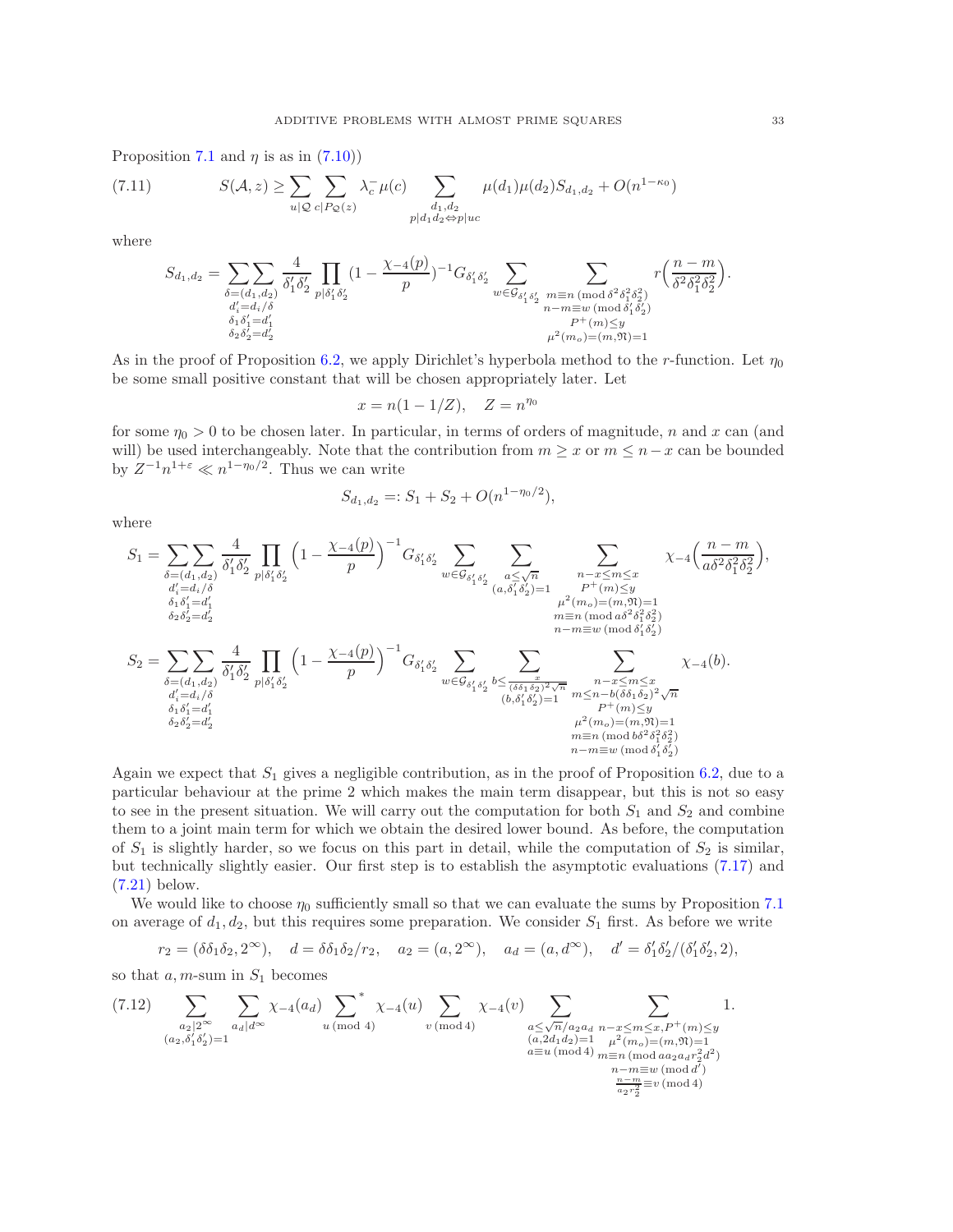Here we have used the fact that if  $2 | \delta'_1 \delta'_2$ , then we must have  $r_2 a_2 = 1$  and  $(w, 2) = 1$  so that the condition  $n - m \equiv w \pmod{2}$  is incorporated in the v-sum. As before, we can restrict  $a_2, a_d \leq n^{\eta_0}$ at the cost of an error of size  $O(n^{1+\varepsilon-\eta_0/2})$ . The a, m-sum in [\(7.12\)](#page-32-0) can be written as

<span id="page-33-0"></span>(7.13) 
$$
\sum_{\substack{a \le \sqrt{n}/a_2 a_d \\ (a, 2d_1 d_2) = 1 \\ a \equiv u \pmod{4}}} \sum_{\substack{n-x \le m \le x, P^+(m) \le y \\ \mu^2(m_o) = (m, \mathfrak{N}) = 1 \\ m \equiv n \pmod{a} \\ m \equiv n - va_2 r_2^2 \pmod{4a_2 r_2^2}}}} 1.
$$

By the Chinese remainder theorem, the congruence conditions modulo  $a_d d^2$ ,  $4a_2 r_2^2$ , d' can be written as a single congruence condition  $\frac{m}{g_1} \equiv c_1 \pmod{F_1}$  with  $(c_1, F_1) = 1$ , where

<span id="page-33-1"></span>(7.14) 
$$
F_1 = \frac{4a_2r_2^2a_d d^2d'}{g_1}, \quad g_1 = (n - va_2r_2^2, 4a_2r_2^2)(n - w, d')(n, a_d d^2).
$$

In order for the m-sum to be nonempty, we must have

<span id="page-33-3"></span>(7.15) 
$$
P^+(g_1) \leq y, \quad \mu((g_1)_o)^2 = (g_1, \mathfrak{N}) = 1,
$$

as well as

$$
P^+((a, n)) \le y, \quad \mu((a, n))^2 = (a, n, \mathfrak{N}) = 1,
$$

in which case we can re-write the  $a, m$ -sum in  $(7.13)$  as

$$
\sum_{\substack{a \le \sqrt{n}/a_2a_d \pmod{4} \\ (a,2d_1d_2)=1}} \sum_{\substack{p+ (m) \leq y \\ p+ (m) \leq y \\ m \equiv n \bar{g}_1 \pmod{4}}} 1 = \sum_{\substack{h|n \\ (h,2d_1d_2)=1}} \sum_{\substack{a \le \sqrt{n}/a_2a_dh \\ (h,2d_1d_2)=1}} \sum_{\substack{n-x \leq m g_1h \leq x \\ (a,2d_1d_2)=1 \\ p^2(h) = (h, \mathfrak{N}) = 1}} \sum_{\substack{a \leq \sqrt{n}/a_2a_dh \\ (a,2d_1d_2)=1 \\ (a,n/h)=1 \\ m \equiv \frac{n}{h} \bar{g}_1 \pmod{R} \\ m \equiv \frac{n}{h} \bar{g}_1 \pmod{R} \\ m \equiv c_1 \bar{h} \pmod{F_1}} 1.
$$

Note that from the construction of the sieve weights we have  $d_1, d_2 \leq QD \ll n^{\kappa_0}$  and thus we automatically have  $g_1 \ll n^{2\eta_0+4\kappa_0}$ , a small power of n. Also note that  $g_1 \mid (2d_1d_2)^\infty$ , so that automatically  $(g_1, h) = 1$ .

We can again restrict  $h \leq n^{\eta_0}$  with a total error of size  $O(n^{1+\epsilon-\eta_0/2})$ . Finally we detect the conditions  $\mu^2(m_o) = 1$  by Möbius inversion. We summarize that the a, m-sum in [\(7.12\)](#page-32-0) can, up to an admissible error of size  $O(n^{1+\epsilon-\eta_0/2})$ , be replaced with



where  $a_2, a_d \ll n^{\eta_0}, g_1 \ll n^{2\eta_0+4\kappa_0}$  are sufficiently small powers of *n*. We evaluate this as

<span id="page-33-2"></span>(7.16) 
$$
\sum_{\substack{h|n \ (h,2d_1d_2)=1 \ \mu^2(h)=(h,\mathfrak{N})=1}} \left( \sum_{\substack{a \leq \sqrt{n}/a_2a_dh \\ (a,2d_1d_2)=1 \ \mu^2(h)=(h,\mathfrak{N})=1}} \sum_{\substack{a \leq \sqrt{n}/a_2a_dh \\ (a,n/h)=1 \ (m,aF_1)=1 \ (m,F_1)=1 \ \mu^2(h) \leq y \\ h \leq n^{\eta_0}}} \frac{1}{\varphi(a)\phi(F_1)} + \tilde{r}_1 \right),
$$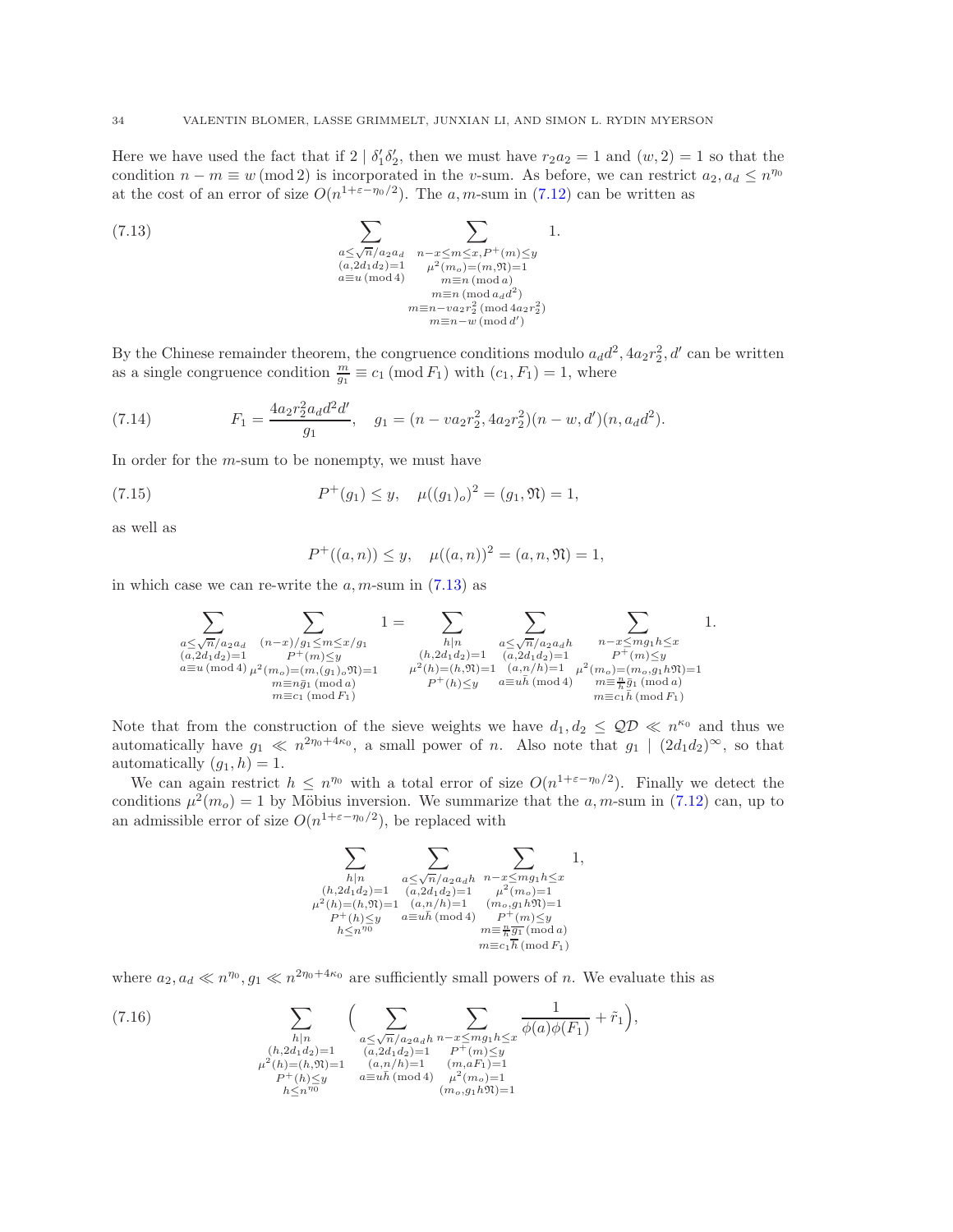where

$$
\tilde{r}_1 = \sum_{\substack{a \le \sqrt{n}/a_2a_dh \\ (a,2d_1d_2)=1}} \sum_{\substack{n-x \le mg_1h \le x \\ \mu^2(m_0)=1 \\ n \equiv u\bar{h} \,(\text{mod } 4)}} 1 - \sum_{\substack{a \le \sqrt{n}/a_2a_dh \\ (a,2d_1d_2)=1 \\ (a,n/h)=1}} \sum_{\substack{m \ge \sqrt{n}/a_2a_dh \\ (a,2d_1d_2)=1 \\ (a,n/h)=1 \\ n \equiv \frac{n}{n} \, \overline{g_1} \,(\text{mod } a)}} \frac{1}{\phi(a)\phi(F_1)}.
$$
\n
$$
\sum_{\substack{a \le \sqrt{n}/a_2a_dh \\ (a,2d_1d_2)=1 \\ (a,n/h)=1 \\ a \equiv u\bar{h} \,(\text{mod } 4)} \sum_{\substack{p^+(m) \le y \\ p^2(m_0)=1 \\ (m_0,g_1h\mathfrak{N})=1}} \frac{1}{\phi(a)\phi(F_1)}.
$$

We want to show that  $\tilde{r}_1$  that is small on average using Proposition [7.1](#page-24-0) with  $\mathbf{q} = a, \mathbf{a}_1 = \frac{n}{h}, \mathbf{d} = F_1$ . It is not enough to apply Proposition [7.1](#page-24-0) with  $a_2 = g_1$  and sum over  $g_1$  directly due to sparseness of smooth numbers when y is small and thus we need to be more precise about  $g_1$ . Note that  $a_2r_2^2a_d d^2d' | g_1F_1$  and so  $(h, d_1d_2) = 1$  and  $(a, 2d_1d_2)$  is equivalent to  $(a, g_1F_1) = 1$ . The coefficients of h can be bounded by 1. The coefficients of  $g_1, F_1$  is bounded by  $\tau(dd')^C \ll \tau(g_1F_1)^C$ . From [\(7.14\)](#page-33-1), we see that if  $p | g_1, p \nmid F_1$ , then we must have either  $p | (n - w, d')$  or  $p | 2n$  and  $p^2 | g_1$ . If  $p^2 \mid g_1$ , we also have  $p \mid 2n$ . Therefore we can write  $g_1 = g_0 g_1' g_3$  where  $g_1' = (n - w, d')$  is square-free,  $g_0 | (2n)^\infty$  is square-full and  $g_3 | F_1$ . We can then change the order of summation to move  $h, g_0, g'_1$  outside the summation over  $u, c$  or equivalently  $d_1, d_2$ . After dividing the m-sum into short intervals to separate the variables m from  $g_1$  similarly as in the proof of Proposition [6.2,](#page-18-3) we can apply Proposition [7.1](#page-24-0) for the c,  $a_2$ ,  $a_d$ ,  $a$ ,  $m$ -sum with  $\mathbf{d} = F_1$ ,  $\mathbf{a}_2 = g_0 g'_1$ ,  $\mathbf{a}_3 = g_3$  for fixed  $h$ ,  $g_0 g'_1$  (with  $h \leq n^{\eta_0}$  and  $g_0 g'_1 \ll n^{2\eta_0+4\kappa_0}$  for  $\eta_0$ ,  $\kappa_0$  sufficiently error  $\tilde{r}_1 = \tilde{r}_1(g_3)$  in [\(7.11\)](#page-32-1) can be bounded by

$$
\mathcal{E}_{1} \ll \sum_{\substack{h|n,h \nmid \mathfrak{N} \\ h \leq n^{700} \\ P^+(h) \leq y}} \sum_{\substack{g_1 \leq n^{2\eta_0 + 4\kappa_0} \\ g_1 \leq g_1 \\ g_0 | 2^{\infty} n \\ g_0 | 2^{\infty} n}} \tau(g_1 F_1)^C \sum_{\substack{d'|F_1 g'_1 \\ d''_1 d''_2(d') = 1}} \frac{\tau(d')}{d'} \sum_{\substack{w \in \mathcal{G}_{d'}} \\ (n - w, d') = g'_1}} |\tilde{r}_1(g_3)|
$$
\n
$$
\ll \sum_{\substack{h|n,h \nmid \mathfrak{N} \\ h \leq n^{700} \\ h \leq n^{700} \\ P^+(h) \leq y}} \sum_{\substack{g_0 | 2^{\infty} n \\ g_0 | 2^{\infty} n \\ g_1 | 2^{\infty} n}} \tau(g_0 g'_1)^C \sum_{\substack{F_1 \ll n^{4\kappa_0} \\ F_1 \ll n^{4\kappa_0}}} \tau(F_1)^{2C} \max_{\substack{g_3 | F_1 \\ g_3 | F_1}} \sum_{\substack{d'|F_1 g'_1 \\ d'| F_1 g'_1 \\ d''_2(d') = 1}} \frac{\tau(d')}{d'} \sum_{\substack{w \in \mathcal{G}_{d'}} \\ w \in \mathcal{G}_{d'}} |\tilde{r}_1(g_3)|.
$$

Note that

$$
\sum_{\substack{d' \mid F_1 g'_1 \\ \mu^2(d') = 1}} \frac{\tau(d')}{d'} \sum_{\substack{w \in \mathcal{G}_{d'}} \\ (n - w, d') = g'_1} 1 \ll \frac{\tau(F_1 g'_1)^2}{g'_1}
$$

and thus for  $y \ge \mathcal{L}(x) = (\log x)^D$  for some sufficiently large D, Proposition [7.1](#page-24-0) gives

$$
\mathcal{E}_1 \ll_C \sum_{\substack{h|n,h\nmid \mathfrak{N} \\ h \leq n^{\eta_0} \\ P^+(h) \leq y}} \sum_{\substack{g_0 g_1' \leq n^{2\eta_0 + 4\kappa_0} \\ P^+(g_0g_1') \leq y \\ g_0 | 2^{\infty} n}} \frac{\tau(g_0 g_1')^C}{g_1'} \Psi_{h g_0 g_1' \mathfrak{N}} \Big(\frac{x}{g_0 g_1'h}, y\Big) (\log x)^{-A}.
$$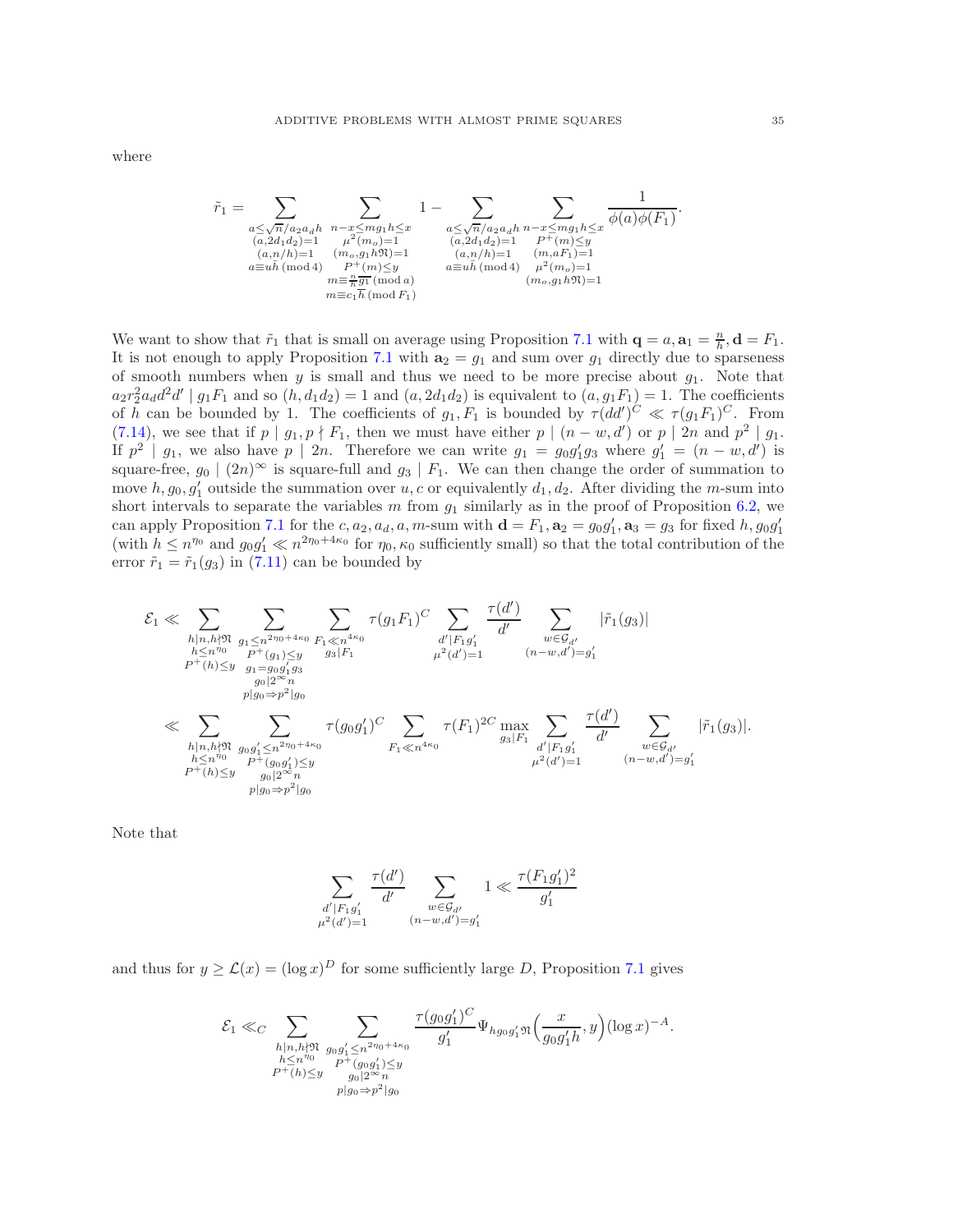We recall [\(7.1\)](#page-25-0), [\(7.2\)](#page-25-2) and note that for  $y \geq \mathcal{L}(x)$  we have  $\alpha \geq 1 - \frac{1}{D} + o(1)$ . Thus when  $y \geq \mathcal{L}(x)$ we have

$$
\mathcal{E}_1 \ll_C \sum_{\substack{h|n,h \nmid \mathfrak{N} \\ h \leq n^{70} \\ p+(h) \leq y}} \sum_{\substack{g_0 g_1' \leq n^{2\eta_0+4\kappa_0 \\ p^+(g_0g_1') \leq y \\ g_0 \geq \infty}} \frac{\tau(g_0g_1')^C}{g_1'} \Psi_{h g_0 g_1' \mathfrak{N}} \left(\frac{x}{g_0g_1'h}, y\right) (\log x)^{-A}
$$
\n
$$
\ll \sum_{\substack{h|n,h \nmid \mathfrak{N} \\ h \neq 0}} \frac{1}{h^{\alpha}} \prod_{\substack{g_0 \geq \infty \\ p \mid \mathfrak{N} \\ p \leq y}} (1-p^{-\alpha}) \sum_{\substack{g_0 \geq \infty \\ g_0 \geq \infty \\ p \mid g_0 \Rightarrow p^2 \mid g_0}} \frac{\tau(g_0)^C}{g_0^{\alpha}} \sum_{\substack{g_1' \leq n^{2\eta_0+4\kappa_0} \\ g_1' \leq n^{2\eta_0+4\kappa_0}}} \frac{\tau(g_1')^C}{(g_1')^{1+\alpha}} \Psi(x, y) (\log x)^{-A}
$$
\n
$$
\ll \prod_{\substack{p|n \\ p \leq y}} \left(1 + \frac{\chi_{-4}(p)}{p^{\alpha}}\right) \Psi(x, y) (\log x)^{-A'}
$$

by choosing A large enough in terms of C. Since  $\prod_{p|n}(1+\frac{1}{p}) \ll \log_2 n$ , we have

$$
\mathcal{E}_1 \ll \mathcal{F}(n,y) \Psi(x,y) (\log x)^{-A}
$$

for any  $A > 0$  with  $\mathcal{F}(n, y)$  defined as [\(1.5\)](#page-2-4).

For the main term, we can substitute the main term in  $(7.16)$  back into  $(7.12)$  and evaluating the u-sum, we obtain (writing the condition  $(7.15)$  on  $g_1$  in terms of the remaining variables and noting that  $\mu^2(d') = 1, a_d \mid d^{\infty}$  that we can replace  $S_1$  by  $\tilde{S}_1$  in [\(7.11\)](#page-32-1) up to a negligible error  $\mathcal{E}_1$  where

<span id="page-35-0"></span>(7.17) 
$$
\tilde{S}_1 = \sum_{\delta_1 \delta_1' = d_1'} \sum_{\delta_2 \delta_2' = d_2'} \frac{4}{\delta_1' \delta_2'} \prod_{p | \delta_1' \delta_2'} \left(1 - \frac{\chi_{-4}(p)}{p}\right)^{-1} G_{\delta_1' \delta_2'} \mathcal{M}_1,
$$

with

$$
\begin{array}{lcl} \mathcal{M}_1 = & \displaystyle \sum_{\substack{a_2 \mid 2^{\infty} \\ (a_2, \delta'_1 \delta'_2) = 1}} \sum_{\substack{a_d \mid d^{\infty}, a_d \leq n^{\eta_0} \\ \mu^2((n, a_d d^2)) \leq y \\ a_2 \leq n^{\eta_0}}} \chi_{-4}(a_d) \sum_{v \, (\operatorname{mod} 4)} \chi_{-4}(v) \\ & \displaystyle \sum_{\substack{a_2 \mid d^{\infty} \\ (a_3, \delta'_1 \delta'_2) = 1}} \sum_{\substack{\mu^2((n, a_d d^2)) = 1 \\ (b, 2d_1 d_2 \mathfrak{N}) = 1}} \chi_{-4}(h) \sum_{\substack{a \leq \sqrt{n}/a_2 a_d h \\ a \leq \sqrt{n}/a_2 a_d h \\ \mu^2(m_2 a_d h)}} \sum_{\substack{m \leq x/g_1 h \\ m \leq x/g_1 h \\ m \leq x/g_1 h \\ \mu^2(m_2 g_2 g_1 g_2 g_2 g_3 g_4 g_5 g_2 g_3 g_4 g_5 g_6 g_7 g_7 g_8 g_9 g_9 g_9 g_9 g_9 g_9 g_1 g_9 g_1 g_2 g_3 g_4 g_2 g_1 g_2 g_3 g_4 g_4 g_2 g_3 g_4 g_4 g_2 g_3 g_4 g_4 g_2 g_3 g_4 g_4 g_4 g_2 g_3 g_4 g_4 g_2 g_3 g_4 g_4 g_2 g_3 g_4 g_4 g_2 g_3 g_4 g_4 g_2 g_3 g_4 g_4 g_2 g_3 g_4 g_4 g_2 g_3 g_4 g_4 g_4 g_3 g_4 g_4 g_4 g_5 g_4 g_4 g_5 g_4 g_5 g_4 g_5 g_4 g_5 g_4 g_5 g_4 g_5 g_4 g_5 g_4 g_6 g_5 g_6 g_6 g_7 g_7 g_7 g_7 g_7 g_7 g_7 g_7 g_7 g_7 g_7 g_7 g_8 g_7 g_7 g_8 g_7 g_7 g_8 g_7 g_7 g_8 g_7 g_7 g_8 g_7 g_7 g_8 g_7 g_7 g_8 g_7 g_7 g_8 g_7 g_8 g_7 g_7 g_8 g_7 g_
$$

Next we change the summation order of m and a, evaluate the a-sum by  $[ABL, Lemma 5.2]$  and then complete the  $a_2, a_d, h$ -sums with an admissible error to finally obtain (with e.g.  $\eta_0 = 10\kappa_0$ ), uniformly for  $d_1, d_2 \ll n^{\kappa_0}$  (with  $\kappa_0$  sufficiently small), that

$$
\mathcal{M}_{1} = \frac{\pi}{4} \prod_{p} \left( 1 + \frac{\chi_{-4}(p)}{p(p-1)} \right) \sum_{\substack{a_{2}|2^{\infty} \\ (a_{2}, \delta'_{1}\delta'_{2}) = 1}} \sum_{\substack{P^{+}((n, a_{d}d^{2})) \leq y \\ \mu^{2}((n, a_{d}d^{2})) = 1}} \chi_{-4}(a_{d}) \sum_{v \pmod{4}} \chi_{-4}(v)
$$
\n
$$
\times \sum_{\substack{w \pmod{6'_{1}\delta'_{2}}} \\ w \in \mathcal{G}_{\delta'_{1}\delta'_{2}}} \sum_{\substack{h|n \\ (h, 2d_{1}d_{2}\mathfrak{N}) = 1}} \chi_{-4}(h) \sum_{\substack{m \leq x/g_{1}h \\ m \leq x/g_{1}h \\ P^{+}(m) \leq y \\ (n - w, d', \mathfrak{N}) = 1}} \frac{\mathfrak{c}(2d_{1}d_{2}mn/h)}{\phi(F_{1})} \overline{\phi(F_{1})}
$$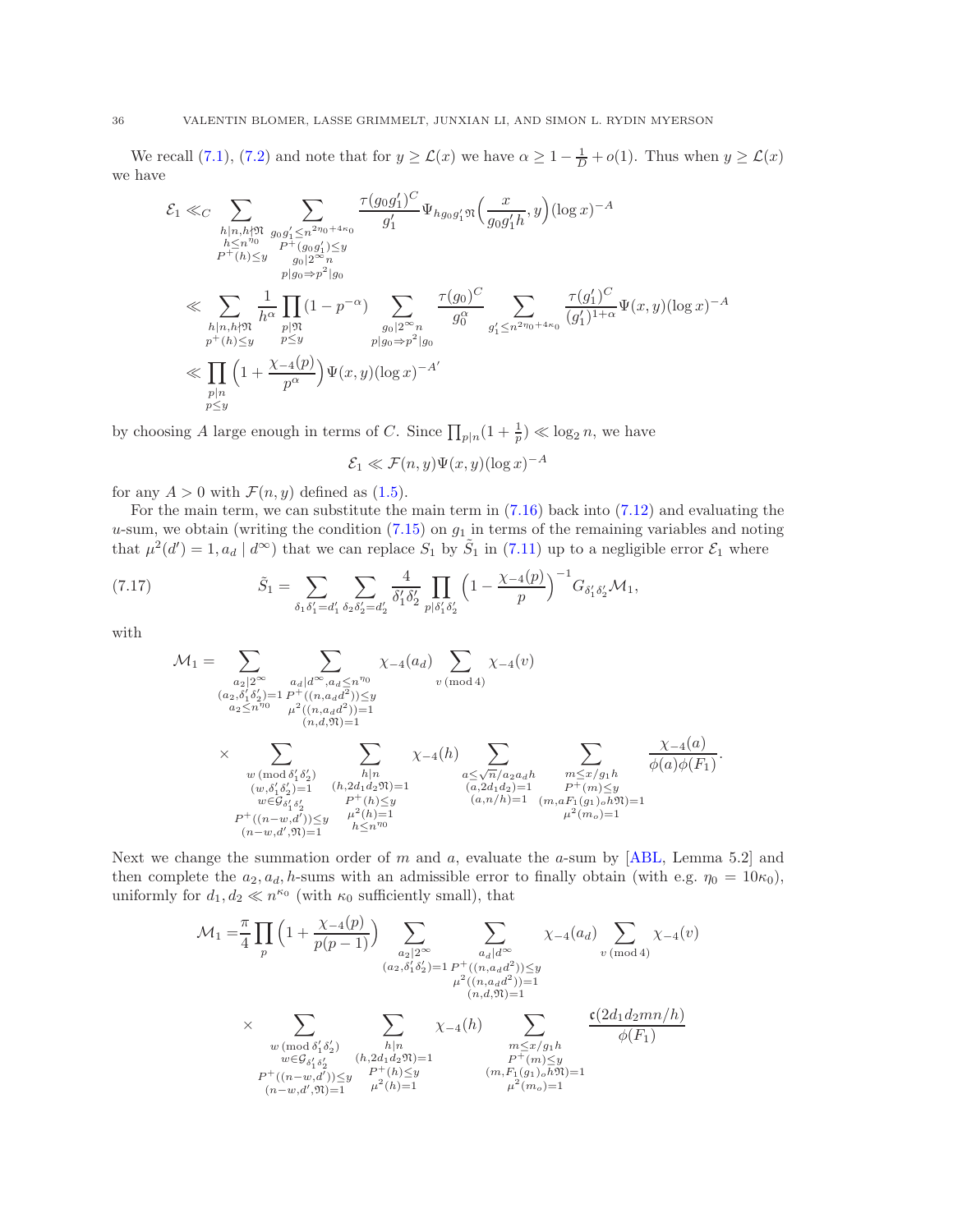with  $c(f)$  as in  $(6.4)$ .

The same strategy can be applied to  $S_2$ . We give a sketch of the manipulations highlighting the differences from those for  $S_1$ . To begin with, we do not need to separate  $r_2$  from  $\delta \delta_1 \delta_2$ , so that the  $b, m$ -sum in  $S_2$  becomes

<span id="page-36-0"></span>(7.18) 
$$
\sum_{\substack{b_d \mid (\delta \delta_1 \delta_2)^\infty \\ b_d \equiv u \pmod{4}}} \chi_{-4}(b_d) \sum_{\substack{u \pmod{4} \\ u \pmod{4}}}^* \chi_{-4}(u) \sum_{\substack{b \le \frac{x}{b_d(\delta \delta_1 \delta_2)^2 \sqrt{n} \\ (b, d_1 d_2) = 1 \\ b \equiv u \pmod{4}}} \sum_{\substack{m - x \le m \le x, P^+(m) \le y \\ m \le n - bb_d(\delta \delta_1 \delta_2)^2 \sqrt{n} \\ m \equiv n \pmod{b_d(\delta \delta_1 \delta_2)^2}}} 1.
$$

We can restrict  $b_d \n\t\leq n^{\eta_0}$  with an error of size  $O(n^{1+\varepsilon-\eta_0/2})$ . After splitting m into residue classes modulo  $d_1d_2$ , using the Chinese remainder theorem to rewrite the congruence condition modulo  $b_d(\delta \delta_1 \delta_2)^2 \delta'_1 \delta'_2$  as  $m \equiv c_2 \pmod{F_2}$  with

<span id="page-36-2"></span>(7.19) 
$$
F_2 = \frac{b_d(\delta \delta_1 \delta_2)^2 \delta'_1 \delta'_2}{g_2}, \ g_2 = (n - w, \delta'_1 \delta'_2)(n, b_d \delta^2 \delta_1^2 \delta_2^2)
$$

and then extracting  $(b, n)$ , we can write the  $b, m$ -sum in [\(7.18\)](#page-36-0) as

$$
\begin{array}{llll}1 & p +_{(g_2) \le y} & \displaystyle \sum_{\substack{(g_2, \mathfrak{N}) = 1\\ \mu^2((g_2)_o) = 1}} \sum_{\substack{h \mid n\\ h^2(h) = 1}} \chi_{-4}(h) & \displaystyle \sum_{\substack{\frac{x}{b_d(\delta \delta_1 \delta_2)^2 \sqrt{n}h}\\ (b, d_1 d_2) = 1\\ \mu^2(h) = 1}} \sum_{\substack{h \mid n \\ h^2(h) = 1}} \sum_{\substack{\frac{x}{b_d(\delta \delta_1 \delta_2)^2 \sqrt{n}h}\\ (b, n/h) = 1\\ b \equiv u \, (\text{mod } 4)}} \sum_{\substack{n - x \le mg_2h \le x, P^+(m) \le y\\ m \equiv \frac{n}{h} \overline{g}_2 \, (\text{mod } b)\\ m \equiv c_2 h \, (\text{mod } F_2)}} 1. \end{array}
$$

We can again restrict  $h \leq n^{\eta_0}$  with a total error of size  $O(n^{1+\varepsilon-\eta_0/2})$ . Additionally, we need to separate  $b, m$  in the summation condition as well as their dependency on  $g_2, F_2$  in order to apply Proposition [7.1.](#page-24-0) As usual, this can be achieved by splitting m into intervals of the form  $[M,(1+\Delta)M]$ with  $\Delta = R^{-\eta_0}$  so that at most one interval interferes with the condition  $mg_2h \leq n - bb_d\sqrt{n}(\delta\delta_1\delta_2)^2$ , in which case the contribution can be bounded by  $O(n^{1+\epsilon}\Delta)$  trivially. Here  $R = \exp(\sqrt{\log x})$ . Similarly we can split the b-sum into intervals of the form  $[M,(1 + \Delta)M]$  so that the condition  $b \leq \frac{x}{b_d(\delta\delta_1\delta_2)^2\sqrt{n}h}$  only interferes with one interval in which case the contribution is also negligible. After Möbius inversion to detect  $\mu^2(m_o) = 1$ , we can finally apply Proposition [7.1](#page-24-0) so that the b, m-sum in the last display can be evaluated as

<span id="page-36-1"></span>(7.20) 
$$
\sum_{\substack{b \le \frac{x}{b_d(\delta\delta_1\delta_2)^2\sqrt{n}h} \ n-x \le m g_2h \le x, P^+(m) \le y \\ (b, d_1d_2)=1 \\ (b, n/h)=1}} \sum_{\substack{m-x \le m g_2h \le x, P^+(m) \le y \\ m g_2h \le n - b b_d(\delta\delta_1\delta_2)^2\sqrt{n} \\ \mu^2(m_o)=(m, \mathfrak{N})=1 \\ (m, bF_2(g_2)_o h \mathfrak{N})=1}} \frac{1}{\phi(b)\phi(F_2)} + \tilde{r}_2'.
$$

Here the total contribution from the error terms  $\tilde{r}'_2$  in [\(7.11\)](#page-32-1) can be bounded using Proposition [7.1](#page-24-0) the same way as in  $\mathcal{E}_1$  so that

$$
\mathcal{E}_2 := \sum_{u|\mathcal{Q}} \sum_{c|P_{\mathcal{Q}}(z)} \lambda_c^- \mu(c) \sum_{\substack{d_1, d_2 \\ p|d_1d_2 \Leftrightarrow p|uc}} \mu(d_1)\mu(d_2) \sum_{\substack{\delta = (d_1, d_2) \\ d'_i = d_i/\delta \\ \delta_1 \delta'_1 = d'_1 \\ \delta_2 \delta'_2 = d'_2}} \frac{4}{\delta'_1 \delta'_2} \prod_{p|\delta'_1 \delta'_2} \left(1 - \frac{\chi_{-4}(p)}{p}\right)^{-1} G_{\delta'_1 \delta'_2} \sum_{w \in \mathcal{G}_{\delta'_1 \delta'_2}} |\tilde{r}'_2|
$$
  

$$
\ll_C \prod_{\substack{p|n \\ p|n}} \left(1 + \frac{\chi_{-4}(p)}{p^{\alpha}}\right) \Psi(x, y) (\log x)^{-A} \ll_C \mathcal{F}(n, y) \Psi(x, y) (\log x)^{-A+1}
$$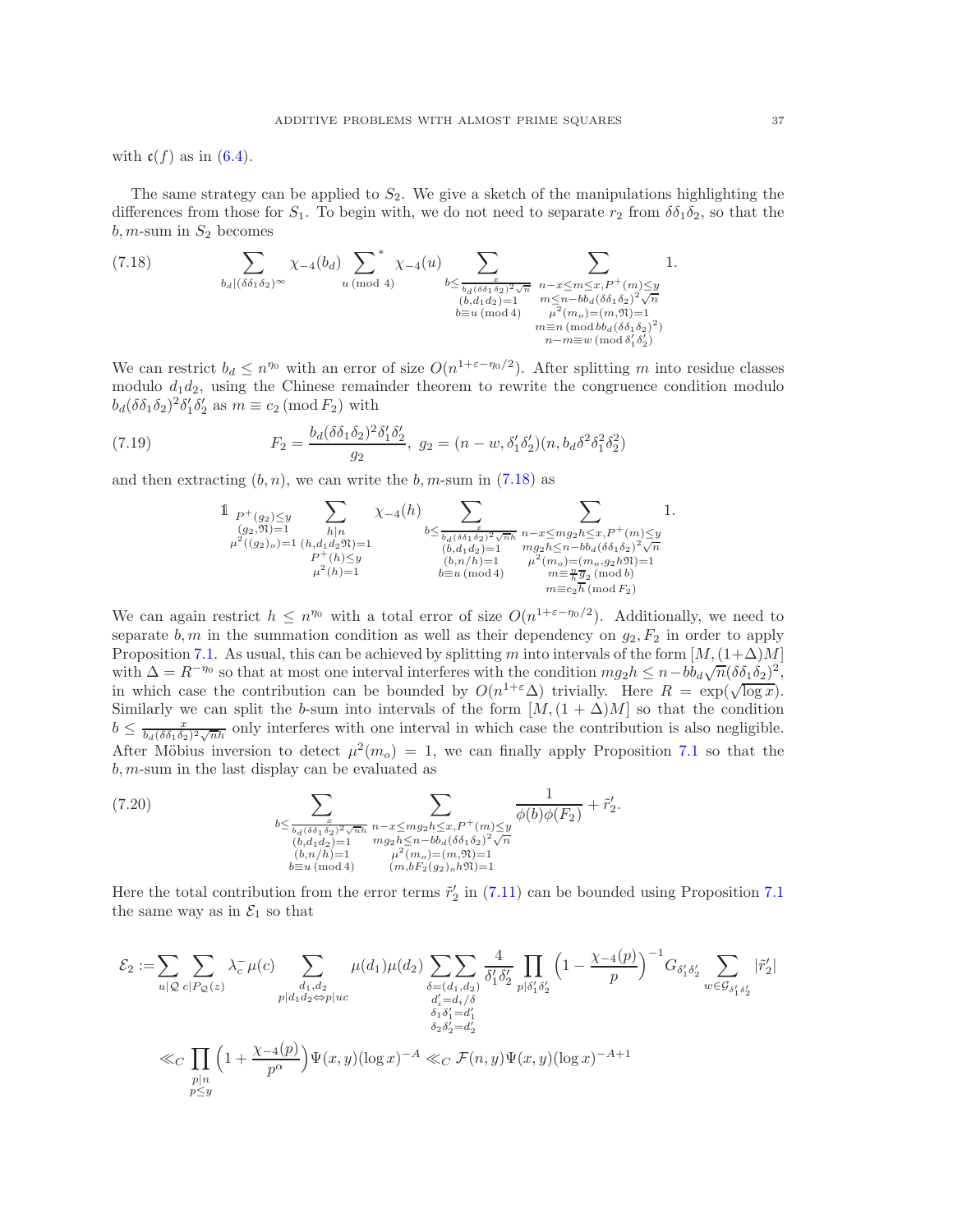for any  $A > 0$ . After changing the order of summation, evaluating the b-sum in [\(7.20\)](#page-36-1) by [\[ABL,](#page-48-2) Lemma 5.2] (note that the upper limit for  $b_d$  is always  $\gg n^{1/2-\eta_0}$  unless  $|n - mg_2 h| \leq n^{1-\eta_0}$  whose contribution can be bounded by  $O(n^{1-\eta_0/2})$  and completing the  $b_d$ , h-sums, we obtain, uniformly for  $d_1, d_2 \leq n^{\kappa_0}$ , that we can replace  $S_2$  by  $\tilde{S}_2$  in [\(7.11\)](#page-32-1) up to a negligible error  $\mathcal{E}_2$  where

<span id="page-37-0"></span>(7.21) 
$$
\tilde{S}_2 = \sum_{\delta_1 \delta_1' = d_1'} \sum_{\delta_2 \delta_2' = d_2'} \frac{4}{\delta_1' \delta_2'} \prod_{p | \delta_1' \delta_2'} (1 - \frac{\chi_{-4}(p)}{p})^{-1} G_{\delta_1' \delta_2'} \mathcal{M}_2,
$$

where

$$
\mathcal{M}_2 = \frac{\pi}{4} \prod_p \left( 1 + \frac{\chi_{-4}(p)}{p(p-1)} \right) \sum_{\substack{b_d \mid (\delta \delta_1 \delta_2)^\infty \\ P^+(n, b_d(\delta \delta_1 \delta_2)^2) \le y}} \chi_{-4}(b_d)
$$
\n
$$
\times \sum_{\substack{w \pmod{\delta'_1 \delta'_2} \\ w \in \mathcal{G}_{\delta'_1 \delta'_2}}} \sum_{\substack{h \mid n \\ (h, d_d) = 1}} \chi_{-4}(h) \sum_{\substack{m \le x/g_2 h \\ m \le x/g_2 h \\ w \in \mathcal{G}_{\delta'_1 \delta'_2}}} \frac{\mathfrak{c}(d_1 d_2 m n/h)}{\phi(F_2)} + O(n^{1-3\kappa_0}).
$$
\n
$$
P^+(n-w, \delta'_1 \delta'_2) \le y \sum_{\substack{h \mid n \\ (h, d_d) = 1}} \frac{\chi_{-4}(h)}{\chi_{-4}(h)} \sum_{\substack{m \le x/g_2 h \\ P^+(m) \le y \\ (m, F_2(g_2)_o h \mathfrak{N}) = 1}} \frac{\mathfrak{c}(d_1 d_2 m n/h)}{\phi(F_2)} + O(n^{1-3\kappa_0}).
$$

7.5. Computing the main term  $II$  – Euler products. We substitute [\(7.17\)](#page-35-0) and [\(7.21\)](#page-37-0) back into [\(7.11\)](#page-32-1). By choosing  $\mathcal{D} = n^{\kappa_0}$  sufficiently small, it follows from [\(7.9\)](#page-30-0) together with [\(7.10\)](#page-31-1) that

<span id="page-37-1"></span>(7.22) 
$$
S(\mathcal{A}, z) \geq \pi \prod_{p} \left( 1 + \frac{\chi_{-4}(p)}{p(p-1)} \right) (S_1^- + S_2^-) + O(\mathcal{E}_1 + \mathcal{E}_2) + O(n^{1-\kappa_0}),
$$

where

$$
S_{1}^{-} = \sum_{u | Q} \sum_{c | P_{Q}(z)} \lambda_{c}^{-} \mu(c) \sum_{\substack{d_{1}, d_{2} \\ p | d_{1} d_{2} \Leftrightarrow p | uc}} \mu(d_{1}) \mu(d_{2}) \sum_{\substack{\delta = (d_{1}, d_{2}) \\ \delta_{i} \leq d_{i} = d_{i}/\delta}} \frac{1}{\delta_{1}' \delta_{2}' \prod_{p | \delta_{1}' \delta_{2}'} \left(1 - \frac{\chi_{-4}(p)}{p}\right)^{-1}}{\delta_{1} \delta_{2}' \delta_{2}' \prod_{p | \delta_{1}' \delta_{2}' } \left(1 - \frac{\chi_{-4}(p)}{p}\right)^{-1}}
$$
\n
$$
\times \sum_{\substack{a_{2} | 2^{\infty} \\ a_{2} | 2^{\infty} \\ \delta_{i} \delta_{2}' = 1}} \sum_{\substack{P^{+}((n, a_{d}d^{2})) \leq y \\ \mu^{2}((n, a_{d}d^{2})) = 1 \\ \mu^{2}((n, a_{d}d^{2})) = 1}} \chi_{-4}(a_{d}) \sum_{v \, (\text{mod } 4)} \chi_{-4}(v)
$$
\n
$$
\times G_{d'} \sum_{\substack{w \text{ (mod } d' \\ w \text{ (mod } d')}} \sum_{\substack{h | n \\ h | n \\ \delta_{i} \in \mathcal{G}_{i} \\ \delta_{i} \delta_{i}' = d_{i}' \text{ (mod } 4)}} \chi_{-4}(h) \sum_{\substack{m \leq x / g_1 h \\ m \leq x / g_1 h \\ \delta_{i} \in \mathcal{G}_{i}' \\ \delta_{i} \in \mathcal{F}_{i}'}} \frac{c(2d_1 d_2 m n / h)}{\phi(F_1)}
$$
\n
$$
P^{+}(n - w, d')) \leq y \quad P^{+}(h) \leq y \quad (m, F_1(g_1), b \mathfrak{N}) = 1}{(n - w, d', \mathfrak{N}) = 1} \quad \mu^{2}(h) = 1
$$
\nh  $F_1, g_1$  as in (7.14), and\n
$$
G = \sum_{\substack{v \in \mathcal{G}_{i} \\ \delta_{i} \in \mathcal{F}_{i}'}} \sum_{\substack{v \, (\lambda \in \mathcal{K}) = 1 \\ \mu^{
$$

with with  $\frac{1}{2}$ 

$$
S_2^- = \sum_{u|\mathcal{Q}} \sum_{c|P_{\mathcal{Q}}(z)} \lambda_c^- \mu(c) \sum_{\substack{d_1, d_2 \\ p|d_1d_2 \Leftrightarrow p|uc}} \mu(d_1)\mu(d_2) \sum_{\substack{\delta = (d_1, d_2) \\ \delta_i \delta'_i = d'_i = d_i/\delta}} \frac{1}{\delta'_1 \delta'_2} \prod_{p|\delta'_1 \delta'_2} \left(1 - \frac{\chi_{-4}(p)}{p}\right)^{-1}
$$
  

$$
\times G_{d'} \sum_{\substack{b_d|d^{\infty} \\ b_d|d^{\infty}}} \chi_{-4}(b_d) \sum_{\substack{w \pmod{d'} \\ w \pmod{d'} \\ w \in \mathcal{G}_{d'}}} \sum_{\substack{h|n \\ h|n}} \chi_{-4}(h) \sum_{\substack{m \le x/g_2h \\ m \le x/g_2h \\ p^+(m) \le y \\ p^+(m) \le y \\ (n, d, \mathfrak{N}) = 1}} \frac{\mathfrak{c}(d_1d_2mn/h)}{\phi(F_2)}
$$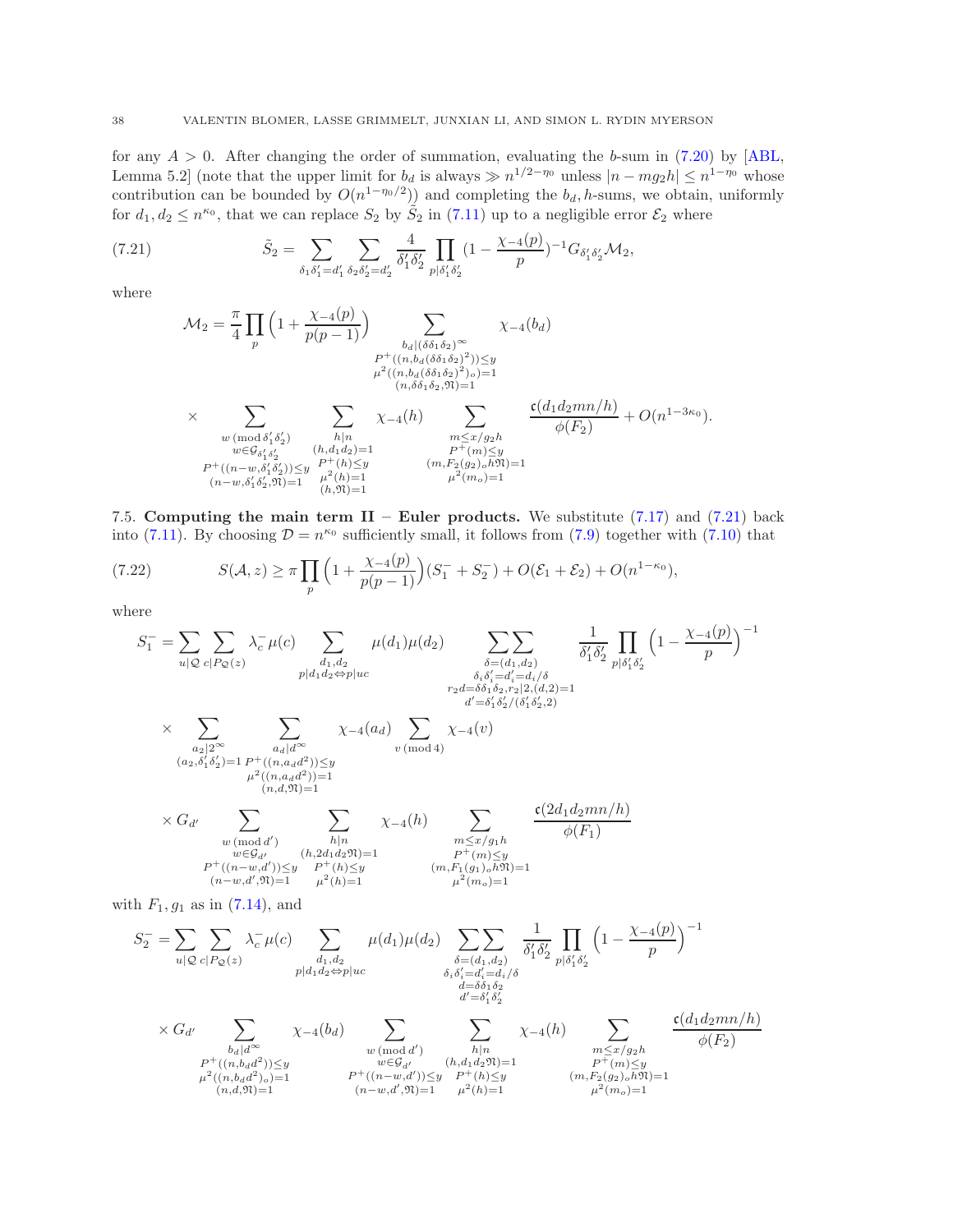with  $F_2, g_2$  as in [\(7.19\)](#page-36-2). Now we rename  $mg_i$  as m, change the order of summation and evaluate  $S_1^-, S_2^-$  in roughly the form

$$
\sum_{\substack{h|n \\ (\cdots) }}\sum_{\substack{m\leq x/h \\ (\cdots) } }\sum_{\substack{u| \mathcal{Q} \\ (u,h)=1}}\sum_{\substack{c|P(z) \\ (c,\mathcal{Q}h)=1}} \lambda_c^- w_{m,n,h}(c)
$$

for some multiplicative function  $w_{m,n,h}(c)$ . In particular, we postpone the summation over m to the last moment. Precisely, we write

<span id="page-38-0"></span>
$$
S_{1}^{-} = \sum_{\substack{h|n \\ P^{+}(h) \leq y \\ \mu^{2}(h) = 1}} \chi_{-4}(h) \sum_{\substack{m \leq x/h \\ (m, \mathfrak{N}) = 1 \\ (h, \mathfrak{N}) = 1}} \sum_{\substack{u|Q \\ u^{2}(h) = 1 \\ u^{2}(m_{o}h) = 1 \\ u^{2}(m_{o}h) = 1}} \sum_{\substack{u|Q \\ (u, h) = 1 \\ (u, h) = 1}} \chi_{-4}(c) \sum_{\substack{d_1, d_2 \\ (d_1, d_2 \Leftrightarrow p|uc \\ p|d_1d_2 \Leftrightarrow p|uc}} \mu(d_1)\mu(d_2)\mathfrak{c}\left(2d_1d_2\frac{n}{h}m\right)
$$
\n
$$
(7.23)
$$
\n
$$
\sum_{\substack{h|n \\ (h, \mathfrak{N}) = 1}} \sum_{\substack{p^{2}(m_{o}h) = 1 \\ \mu^{2}(m_{o}h) = 1}} \frac{G_{d'}}{\delta_{1}'\delta_{2}'} \prod_{\substack{p|\delta_{1}'\delta_{2}' \\ p|\delta_{1}'\delta_{2}'}} \left(1 - \frac{\chi_{-4}(p)}{p}\right)^{-1} \sum_{\substack{a_2, a_d, v, w \\ (a_2, a_d, v, w) \in \mathcal{R}_1}} \frac{\chi_{-4}(a_d)\chi_{-4}(v)}{\phi(F_1)}
$$
\n
$$
\sum_{\substack{r_2d = \delta\delta_{1}\delta_{2}, r_2|2, (d, 2) = 1 \\ d' = \delta_{1}'\delta_{2}'/(\delta_{1}'\delta_{2}', 2)}} \frac{\mathcal{L}_{d'}\left(1 - \frac{\chi_{-4}(p)}{p}\right)^{-1} \sum_{\substack{a_2, a_d, v, w \\ (a_2, a_d, v, w) \in \mathcal{R}_1}} \frac{\chi_{-4}(a_d)\chi_{-4}(v)}{\phi(F_1)}
$$

where  $c(f)$  is as in  $(6.4)$ ,  $F_1$  is as in  $(7.14)$ , and

$$
\mathcal{R}_1 = \left\{ \begin{array}{ll} a_2 \mid 2^{\infty}, a_d \mid d^{\infty} & (a_2, \delta'_1 \delta'_2) = 1 & w \in \mathcal{G}_{d'} \\ v \, (\text{mod } 4), w \, (\text{mod } d') & : & (m, 4a_2 r_2^2) = (n - v a_2 r_2^2, 4a_2 r_2^2) & (w, d') = 1 \\ (m, a_d d^2) = (n, a_d d^2) & (m, d') = (n - w, d') \end{array} \right\}.
$$

To see this, we recall the conditions [\(7.15\)](#page-33-3) and observe that after replacing  $mg_1$  with m, the new conditions  $P^+(m) \leq y, \mu^2(m_o) = 1, (m, \mathfrak{N}) = 1$  take care of the old conditions  $P^+((n, a_d d^2)) \leq y,$  $P^+((n-w, d')) \leq y, \mu^2((n, a_d d^2)) = (n, a_d d^2, \mathfrak{N}) = (n - w, d', \mathfrak{N}) = 1.$  Moreover, the old condition  $(m, F_1) = 1, mg_1 \le x/h$  is equivalent to the new condition  $(m, 4a_2r_2^2a_d d^2d') = g_1, m \le x/h$  after replacing  $mg_1$  with m. Note also that  $\mathcal{G}_{\delta'_1 \delta'_2} \simeq \mathcal{G}_{d'}$ . Similarly, we write

$$
S_2^- = \sum_{\substack{h|n \\ p^+(h) \le y \\ \mu^2(h) = 1}} \chi_{-4}(h) \sum_{\substack{m \le x/h \\ (m, \mathfrak{N}) = 1 \\ p^+(m) \le y \\ (h, \mathfrak{N}) = 1}} \sum_{\substack{u|Q \\ u^2(h) = 1 \\ u^2(m_0h) = 1 \\ u^2(m_0h) = 1}} \sum_{\substack{c|P(z) \\ c|P(z) = 1 \\ p^+(m) \le y \\ (h, \mathfrak{N}) = 1}} \lambda_c^- \mu(c) \sum_{\substack{d_1, d_2 \\ d_1, d_2 \Rightarrow p|u \le x}} \mu(d_1) \mu(d_2) \mathfrak{e}\left(d_1 d_2 \frac{n}{h} m\right)
$$
\n
$$
S_2^-(h_1, d_2) = \sum_{\substack{p^2(m_0h) = 1 \\ p^2(m_0h) = 1 \\ p| \delta_1' \delta_2'}} \sum_{\substack{u^2(m_0h) = 1 \\ u^2(m_0h) = 1 \\ u^2(m_0h) = 1}} \sum_{\substack{h \ge x/h \\ (h_2, u) \ge x/h} \sum_{\substack{d_1, d_2 \\ p^2(h_1, u) \ge x/h \\ (h_2, u) \in \mathcal{R}_2}} \mu(d_1) \mu(d_2) \mathfrak{e}\left(d_1 d_2 \frac{n}{h} m\right)
$$

where  $F_2$  is as in  $(7.19)$  and

<span id="page-38-2"></span> $($ 

$$
\mathcal{R}_2 = \left\{ \begin{array}{ll} b_d \mid d^{\infty} & ; & (m, b_d d^2) = (n, a_d d^2) \\ w \; (\text{mod } d') & ; & w \in \mathcal{G}_{d'} \end{array} \right. \quad (w, d') = 1 \\ (m, d') = (n - w, d') \end{array} \right\}.
$$

Our next aim is to write the second line in [\(7.23\)](#page-38-0) as an Euler product which will be given in  $(7.29)$  below. The *v*-sum modulo 4 in  $(7.23)$  contributes

<span id="page-38-1"></span>
$$
(7.25) \sum_{\substack{v \pmod{4} \\ (n - v a_2 r_2^2, 4 a_2 r_2^2) = (m, 4 a_2 r_2^2)}} \frac{\chi_{-4}(v)}{\phi(\frac{4 a_2 r_2^2}{(n - v a_2 r_2^2, 4 a_2 r_2^2)})} = \mathbb{1}_{2 a_2 r_2^2 |m} \mathbb{1}_{a_2 r_2^2 |n} \chi_{-4}\left(\frac{n}{a_2 r_2^2}\right) \times \begin{cases} -1 & 4 a_2 r_2^2 \nmid m, \\ 1 & 4 a_2 r_2^2 \mid m, \end{cases}
$$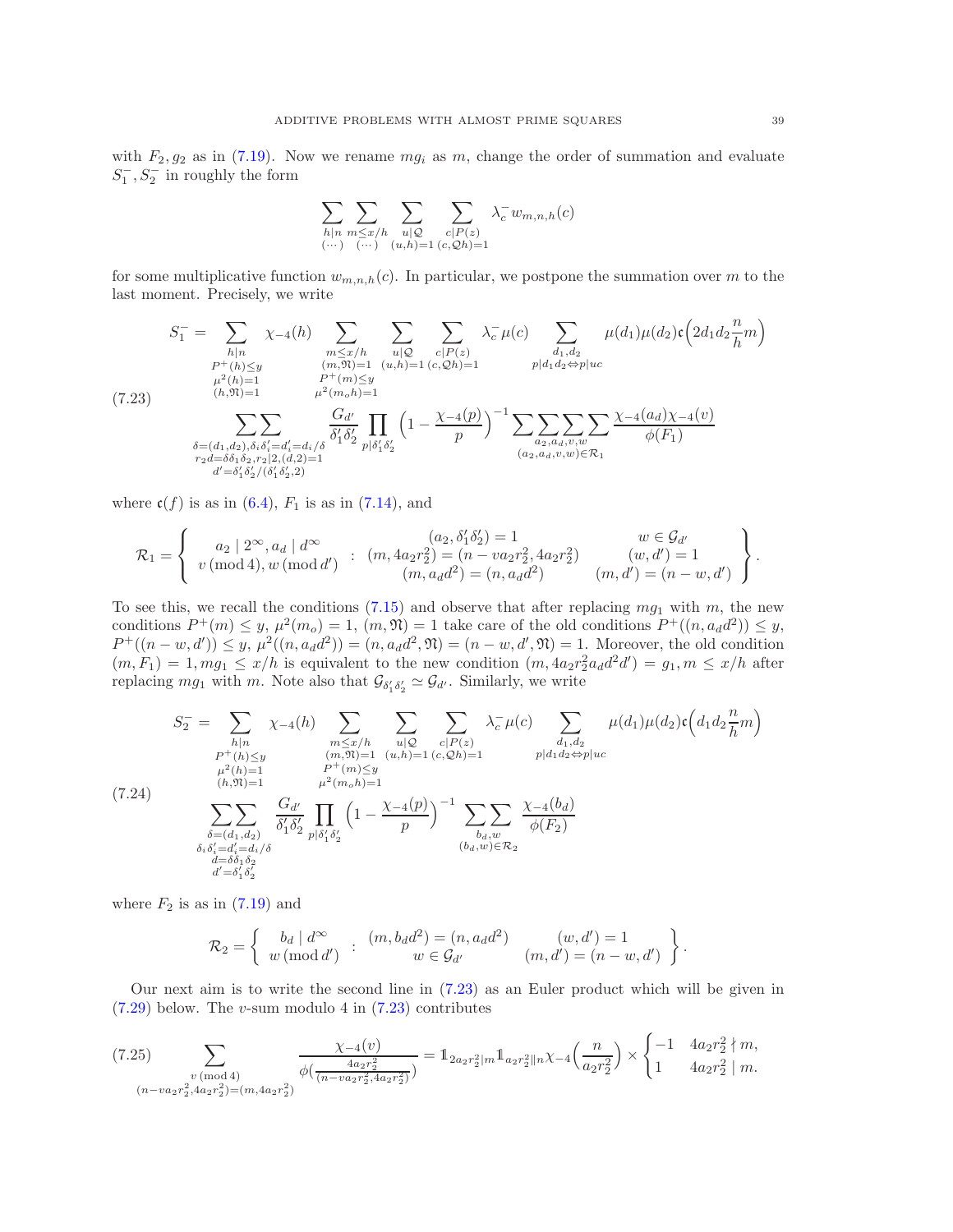In particular, we see that for each  $r_2$ , only one  $a_2$  with  $(a_2, \delta'_1 \delta'_2) = 1$  gives a non-zero contribution. The w-sum together with  $G_{d'}$  can be evaluated as (treat each prime  $p \mid d'$  at a time)

<span id="page-39-1"></span>
$$
(7.26) \quad G_{d'} \sum_{\substack{w \pmod{d'} \\ w \in \mathcal{G}_{d'}}} \frac{1}{\phi(d'/(n-w,d'))} = 1_{(d',m,n)=1} \prod_{\substack{p|d' \\ p \mid mn}} (1 + \chi_{p^*}(n)) \prod_{\substack{p|d' \\ p \nmid mn}} \left(1 - \frac{1 + \chi_{p^*}(n)}{p-1}\right).
$$

Finally, the sum over  $a_d | d^{\infty}$  gives

<span id="page-39-2"></span>(7.27) 
$$
\sum_{\substack{a_d | d^{\infty} \\ (n, a_d d^2) = (m, a_d d^2)}} \frac{\chi_{-4}(a_d)}{\phi(a_d d^2 / (n, a_d d^2))} = \prod_{p | d} \mathfrak{d}(p; m, n)
$$

where

<span id="page-39-6"></span>(7.28) 
$$
\mathfrak{d}(p;m,n) = \begin{cases} \frac{1}{(p-1)(p-\chi_{-4}(p))}, & p \nmid mn, \\ \frac{p}{(p-1)(p-\chi_{-4}(p))}, & \nu_p(m) = \nu_p(n) = 1, \\ 0, & \text{else.} \end{cases}
$$

Here we use crucially that (the odd part of)  $m$  is square-free. For more general  $m$ , the formula would look much more complicated, in particular the contribution could be much larger which would create considerable technical problems in applying Lemma [7.3.](#page-29-0)

We summarize: the second line in  $(7.23)$  can be written as an Euler product

<span id="page-39-0"></span>
$$
(7.29) \qquad \qquad \sum_{\substack{\delta_1' \delta_1 = d_1' \\ \delta_2' \delta_2 = d_2'}} \frac{G_{\delta_1' \delta_2'}}{\delta_1' \delta_2'} \prod_{p | \delta_1' \delta_2'} \left(1 - \frac{\chi_{-4}(p)}{p}\right)^{-1} \sum_{a_2, a_d, v, w} (\dots) =: \prod_{p^{\nu} || d_1 d_2} f_1(p, \nu; m, n)
$$

where the Euler factor is composed of  $(7.25)$ ,  $(7.26)$  and  $(7.27)$ .

We compute  $f_1(2, \nu; m, n)$  explicitly using  $(7.25)$ . If  $2 \nmid d_1 d_2$ , then  $r_2 = 1$  and only  $a_2 = 2^{\nu_2(n)}$ contributes. If  $2 \parallel d_1 d_2$ , then we have two cases: when  $2 \parallel \delta'_1 \delta'_2$ , we have  $r_2 = 1$  and only  $a_2 = 1$ contributes (since we require  $(a_2, \delta'_1 \delta'_2) = 1$ ); and when  $2 \parallel \delta_1 \delta_2$ , we have  $r_2 = 2$  and only  $a_2 =$  $2^{\nu_2(n)-2}$  contributes. If  $2 \mid (d_1, d_2)$ , then  $r_2 = 2$  and only  $a_2 = 2^{\nu_2(n)-2}$  contributes. Precisely, we have

<span id="page-39-4"></span>
$$
(7.30) \quad \mathfrak{f}_1(2,\nu;m,n)=\begin{cases}1\!\!\! 1_{2^{\nu_2(n)+1}|m}\chi_{-4}(n_o)(-1)^{1_{2^{\nu_2(n)+2}\nmid m}}, & \nu=0,\\ \frac{1}{2}1\!\!\! 1_{2|m}\chi_{-4}(n)(-1)^{1_{4\nmid m}}+1_{2^{\nu_2(n)+1}|m}1_{4|n}\chi_{-4}(n_o)(-1)^{1_{2^{\nu_2(n)+2}\nmid m}}, & \nu=1,\\ 1_{2^{\nu_2(n)+1}|m}1_{4|n}\chi_{-4}(n_o)(-1)^{1_{2^{\nu_2(n)+2}\nmid m}}, & \nu=2.\end{cases}
$$

<span id="page-39-5"></span>We can also compute  $f_1(p, \nu; m, n)$  for  $2 \nmid p$  using [\(7.26\)](#page-39-1) and [\(7.27\)](#page-39-2) as (7.31)

$$
\mathfrak{f}_1(p,\nu;m,n)=\begin{cases} 1, & \nu=0,\\ \frac{1}{(p-1)(p-\chi_{-4}(p))}+\frac{1}{p}(1-\frac{\chi_{-4}(p)}{p})^{-1}(1-\frac{1+\chi_{p^*}(n)}{p-1}), & p\nmid mn,\nu=1,\\ \frac{1}{p}(1-\frac{\chi_{-4}(p)}{p})^{-1}\left(1+\chi_{p^*}(n)\right), & p\mid mn,p\nmid (m,n),\nu=1,\\ \frac{p}{(p-1)(p-\chi_{-4}(p))}, & p\mid (m,n),\nu=1,\\ \mathfrak{d}(p;m,n), & \nu=2. \end{cases}
$$

For  $S_2^-$ , we have analogous results with  $f_1$  replaced by  $f_2$  where

<span id="page-39-3"></span>(7.32) 
$$
\mathfrak{f}_2(2,\nu;m,n) = \begin{cases} 1, & \nu = 0, \\ \frac{1}{2} \mathbb{1}_{2|mn,2\{(m,n)\}} + \mathbb{1}_{(m,4)=(n,4)} \frac{1}{\phi(4/(n,4))}, & \nu = 1, \\ \mathbb{1}_{(m,4)=(n,4)} \frac{1}{\phi(4/(n,4))}, & \nu = 2, \end{cases}
$$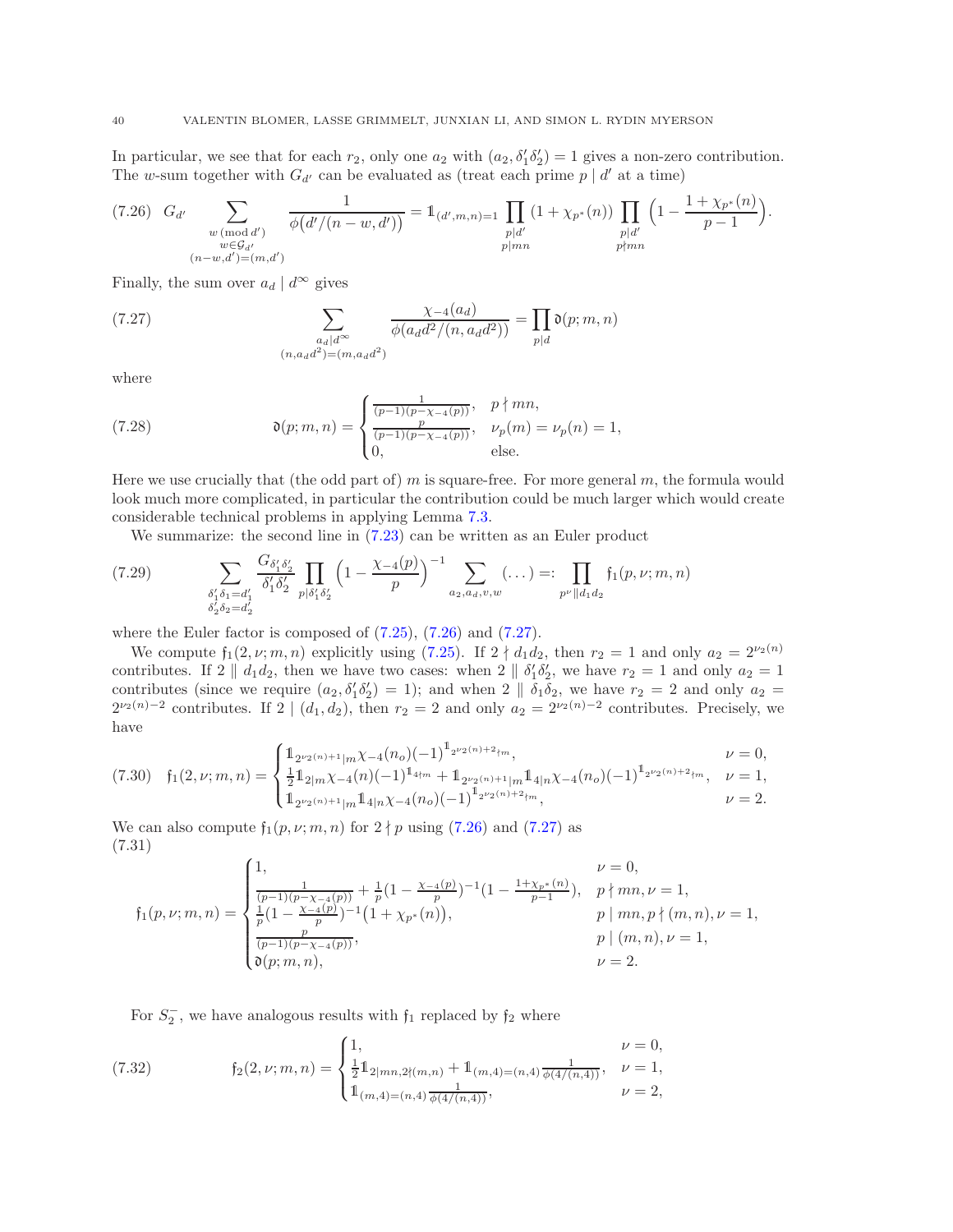(noting that if  $2 | \delta'_1 \delta'_2$  then the w-sum is zero unless  $2 | mn, 2 \nmid (m, n)$ ; and if  $2 | \delta \delta_1 \delta_2$  then the 2-part in the  $b_d$ -sum becomes  $\frac{1}{\phi(4/(n,4))}\mathbb{1}_{(m,4)=(n,4)}$ , and for  $2 \nmid p$  we have

<span id="page-40-0"></span>(7.33) 
$$
f_2(p,\nu;m,n) = f_1(p,\nu;m,n).
$$

7.6. Computation of the main term III – the sieve weights. We are now prepared to further evaluate  $S_1^-$  and  $S_2^-$ . We will bound  $S_1^- + S_2^-$  from below by  $(7.37)$  using properties of the lower bound sieve weights in Lemma [7.3.](#page-29-0)

To begin with, we substitute  $(7.29)$  into  $(7.23)$ . We still keep h and m fixed and consider the  $u, c, d_1, d_2$ -sum in [\(7.23\)](#page-38-0) which now equals

$$
\sum_{\substack{u|\mathcal{Q}\\(u,h)=1}}\sum_{\substack{c|P(z)\\(c,\mathcal{Q}h)=1}}\lambda_c^-\mu(c)\sum_{\substack{d_1,d_2\\p|d_1d_2\Leftrightarrow p|uc}}\mu(d_1)\mu(d_2)\mathfrak{c}\left(2d_1d_2\frac{n}{h}m\right)\prod_{p^{\nu}||d_1d_2}\mathfrak{f}_1(p,\nu;m,n).
$$

We recast this as (noting  $c(2) = 1$ )

$$
\mathfrak{c} \Big( \frac{n}{h} m \Big) \sum_{\substack{u \mid \mathcal{Q} \\ (u,h) = 1}} \sum_{\substack{c \mid P(z) \\ (c, \mathcal{Q}h) = 1}} \lambda_c^- \mu(c) \sum_{\substack{d_1, d_2 \\ p \mid d_1d_2 \Leftrightarrow p \mid uc}} \mu(d_1) \mu(d_2) \prod_{\substack{p^{\nu} \mid \mid d_1d_2 \\ p \nmid 2}} \mathfrak{w}(p, \nu; m, n, h) \prod_{2^{\nu} \mid \mid d_1d_2} \mathfrak{f}_1(2, \nu; m, n)
$$

(of course each of the products over primes has only one factor, since  $\nu$  is unique) where

<span id="page-40-2"></span>(7.34) 
$$
\mathfrak{w}(p,\nu;m,n,h) = \begin{cases} \mathfrak{c}(p) \mathfrak{f}_1(p,\nu;m,n), & p \nmid 2 \frac{n}{h} m, \\ \mathfrak{f}_1(p,\nu;m,n), & 2 \nmid p \mid \frac{n}{h} m. \end{cases}
$$

We observe that the sum over  $d_1, d_2$  gives

$$
\tilde{\mathfrak{f}}_1(2; m, n; u) \prod_{\substack{p \mid uc \\ p \nmid 2}} (-2\mathfrak{w}(p, 1; m, n, h) + \mathfrak{w}(p, 2; m, n, h))
$$

where

<span id="page-40-1"></span>(7.35) 
$$
\tilde{\mathfrak{f}}_1(2; m, n; u) = \begin{cases} -2\mathfrak{f}_1(2, 1; m, n) + \mathfrak{f}_1(2, 2; m, n), & 2 \mid u, \\ \mathfrak{f}_1(2, 0; m, n), & 2 \nmid u. \end{cases}
$$

Using the formulas [\(7.32\)](#page-39-3) and [\(7.33\)](#page-40-0) instead of [\(7.30\)](#page-39-4) and [\(7.31\)](#page-39-5), the same computation evaluates the corresponding  $u, c, d_1, d_2$ -sums of  $S_2^-$  in  $(7.24)$  as

$$
\sum_{\substack{u|\mathcal{Q} \\ (u,h)=1}} \sum_{\substack{c|P(z) \\ (c,\mathcal{Q}h)=1}} \lambda_c^- \mu(c) \sum_{\substack{d_1,d_2 \\ p|d_1d_2\Leftrightarrow p|uc}} \mu(d_1)\mu(d_2) \mathfrak{c} \left(d_1d_2\frac{n}{h}m\right) \prod_{p^\nu ||d_1d_2} \mathfrak{f}_2(p,\nu;m,n)
$$
\n
$$
= \mathfrak{c} \left(\frac{n}{h}m\right) \sum_{\substack{u|\mathcal{Q} \\ (u,h)=1}} \sum_{\substack{c|P(z) \\ (c,\mathcal{Q}h)=1}} \lambda_c^- \mu(c) \tilde{\mathfrak{f}}_2(2;m,n;u) \prod_{2\nmid p|uc} (-2\mathfrak{w}(p,1;m,n,h) + \mathfrak{w}(p,2;m,n,h))
$$

where  $\tilde{f}_2(2; m, n; u)$  is defined in the same way as  $(7.35)$ , replacing the index 1 with the index 2. Combining the above calculations, we have shown

$$
S_1^- + S_2^- = \sum_{j=1}^2 \sum_{\substack{h|n \ p^+(h) \le y \\ \mu^2(h) = (h, \mathfrak{N}) = 1}} \chi_{-4}(h) \sum_{\substack{hm \le x \\ P^+(m) \le y \\ \mu^2(h) = 1}} \mathfrak{c} \left(\frac{n}{h}m\right) \sum_{\substack{u|Q \ c|P(z) \\ (u,h) = 1}} \sum_{\substack{c|P(z) \\ (u,h) = 1}} \lambda_c^- \mu(c)
$$
  

$$
\times \tilde{\mathfrak{f}}_j(2; m, n; u) \prod_{\substack{2 \nmid p | cu}} (-2\mathfrak{w}(p, 1; m, n, h) + \mathfrak{w}(p, 2; m, n, h)).
$$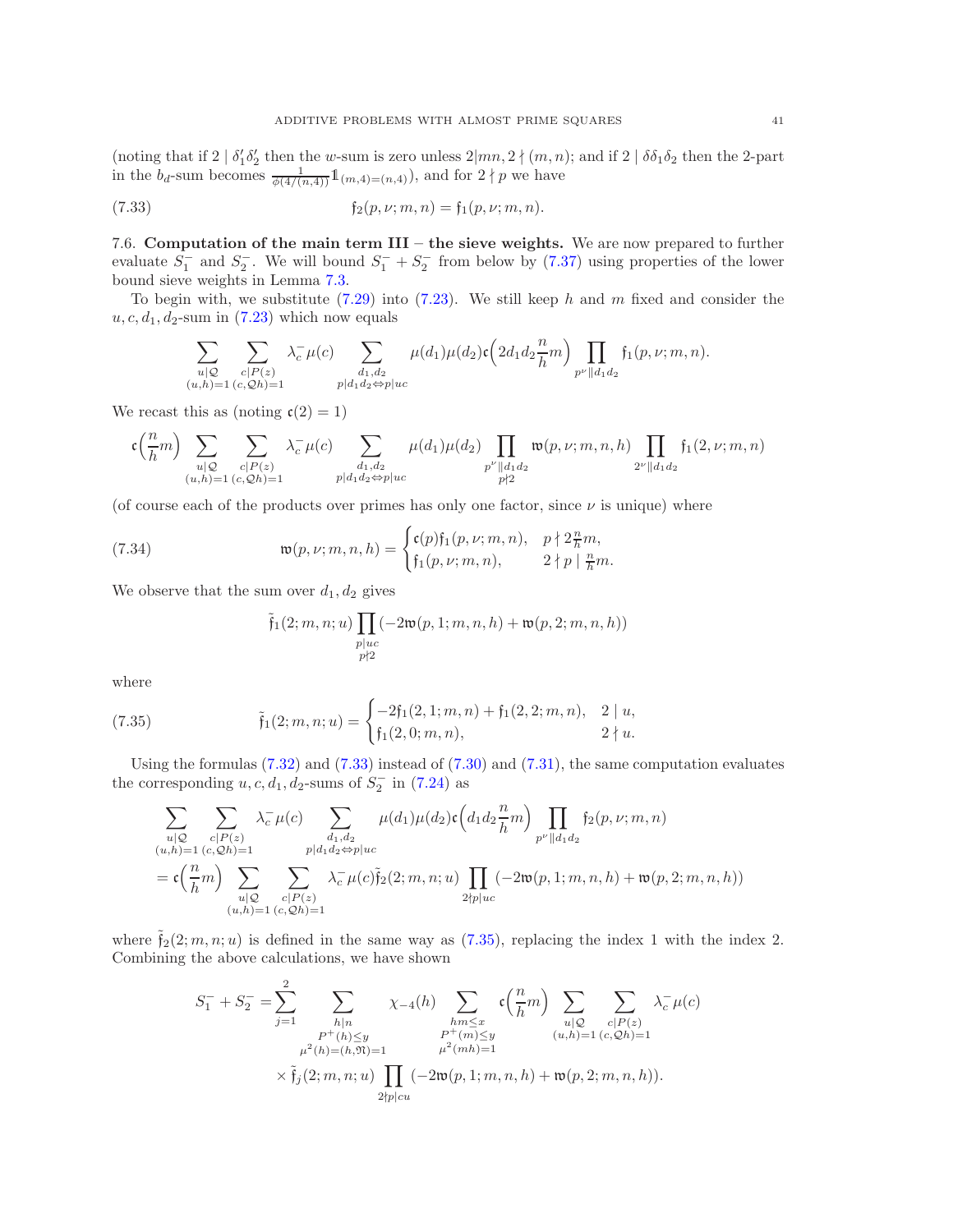We are now finally in a position to apply Lemma [7.3](#page-29-0) to bound from below the sum over the sieve weights. We make the following important observations. From [\(7.34\)](#page-40-2), [\(7.31\)](#page-39-5), [\(7.28\)](#page-39-6), [\(6.4\)](#page-20-0) we have

<span id="page-41-1"></span>(7.36) 
$$
0 \leq 2\mathfrak{w}(p, 1; m, n, h) - \mathfrak{w}(p, 2; m, n, h)
$$

$$
= \begin{cases} \frac{1}{p}(2 - \frac{2\chi_{p^*}(n) + 1}{p-1})(1 + \frac{\chi_{-4}(p)}{p(p-1)})^{-1}, & p \nmid nm \\ \frac{2}{p}(1 - \frac{\chi_{-4}(p)}{p})^{-1}(1 + \chi_{p^*}(n)), & p \mid \frac{n}{h}m, p \nmid (m, n) \\ \frac{1}{p-1}(1 - \frac{\chi_{-4}(p)}{p})^{-1}1_{\nu_p(n) = 1}, & p \mid (m, n) \end{cases} \leq \frac{5}{p},
$$

for  $p \nmid 2h$ . So we can choose  $\mathcal{Q} = 30$  and use a sieve of dimension  $\gamma = 5$ . Secondly, since h |  $n, (h, 2\mathfrak{N}) = 1$ , we have  $\chi_{-4}(h) = 1$ , so that a lower bound for the sum of sieve weights with multiplicative coefficients suffices. This is an important device in the argument. Now applying Lemma  $7.3$  and  $(7.22)$ , we obtain

<span id="page-41-0"></span>
$$
(7.37) \qquad S(\mathcal{A}, n^{1/C}) \geq \mathcal{S}(n) \Big( f_5(C\kappa_0) + O\Big(\frac{e^{-C\kappa_0}}{(\log \mathcal{D})^{1/3}} \Big) \Big) + O_A(\mathcal{F}(n, y) \Psi(x, y) (\log x)^{-A}),
$$

where  $f_5$  has the same meaning as in Lemma [7.3,](#page-29-0)  $\mathcal{D} = n^{\kappa_0}$  for some small  $\kappa_0 > 0$  and C a large constant such that  $f_5(C\kappa_0) > 0$  and

$$
\mathcal{S}(n) = \sum_{\substack{h|n \\ P^+(h) \leq y \\ \mu^2(h) = 1 \\ (h,2\mathfrak{N}) = 1}} \sum_{\substack{hm \leq x \\ P^+(m) \leq y \\ (m, \mathfrak{N}) = 1}} \mathfrak{c}\Big(\frac{n}{h}m\Big) \mathfrak{F}_{\mathcal{Q}}(m,n,h) \prod_{\substack{p \leq z \\ p \nmid \mathcal{Q}h}} (1 - 2\mathfrak{w}(p,1;m,n,h) + \mathfrak{w}(p,2;m,n,h)),
$$

where  $\mathfrak{F}_{\mathcal{Q}}(m, n, h) = \prod_{\substack{p \mid \mathcal{Q} \\ p \nmid h}}$  $\mathfrak{F}_{p}(m,n,h)$  with

<span id="page-41-2"></span>(7.38) 
$$
\mathfrak{F}_2(m,n,h) = \sum_{j=1}^2 (\mathfrak{f}_j(2,0;m,n) - 2\mathfrak{f}_j(2,1;m,n) + \mathfrak{f}_j(2,2;m,n))
$$

(the right hand side is independent of  $h$ ) and

<span id="page-41-3"></span>(7.39) 
$$
\mathfrak{F}_p(m,n,h) = \begin{cases} (1-2\mathfrak{w}(p,1;m,n,h) + \mathfrak{w}(p,2;m,n,h)), & p \nmid 2h, \\ 1, & p \mid h. \end{cases}
$$

Recalling [\(7.36\)](#page-41-1), we define multiplicative functions  $\mathfrak{g}_i$  supported on square-free integers with  $\mathfrak{g}_i(p)$  = 1 except for  $p \mid P_{\mathcal{Q}}(z)$  where

<span id="page-41-4"></span>(7.40)  
\n
$$
\mathfrak{g}_0(p) = 1 - \left(\frac{2}{p} - \frac{2\chi_{p^*}(n) + 1}{p(p-1)}\right) \left(1 + \frac{\chi_{-4}(p)}{p(p-1)}\right)^{-1},
$$
\n
$$
\mathfrak{g}_1(p) = 1 - \frac{2}{p} \left(1 + \chi_{p^*}(n)\right) \left(1 - \frac{\chi_{-4}(p)}{p}\right)^{-1},
$$
\n
$$
\mathfrak{g}_2(p) = 1 - \frac{1}{p-1} \left(1 - \frac{\chi_{-4}(p)}{p}\right)^{-1} \mathbb{1}_{\nu_p(n) = 1},
$$

so that

$$
\mathcal{S}(n) = \sum_{\substack{h|n \\ P^+(h) \leq y \\ \mu^2(h) = (h,2\mathfrak{N}) = 1}} \sum_{\substack{hm \leq x \\ P^+(m) \leq y \\ \mu^2(m_0h) = 1}} \mathfrak{c}\left(\frac{n}{h}m\right) \mathfrak{F}_{\mathcal{Q}}(m,n,h) \prod_{\substack{p|nm \\ p\nmid h}} \mathfrak{g}_0(p) \prod_{\substack{p|\frac{n}{h}m \\ p\nmid h(m,n)}} \mathfrak{g}_1(p) \prod_{\substack{p|(m,n) \\ p\nmid h}} \mathfrak{g}_2(p).
$$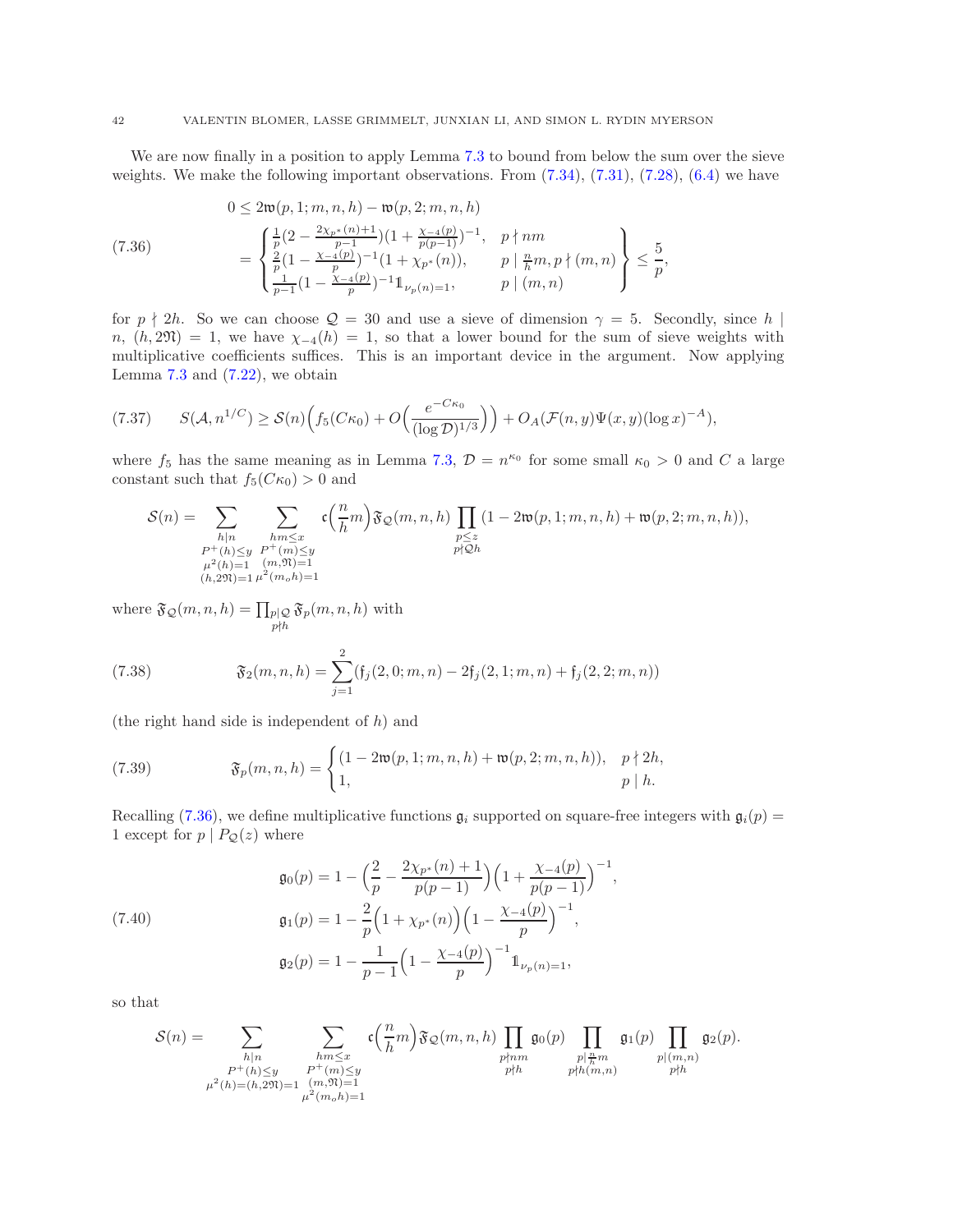We rename mh by m, h by hg where  $h \mid (m, n), h \nmid \mathcal{Q}$ , and  $2 \nmid g \mid (m, n, \mathcal{Q})$ . In this way we can re-write  $S(n)$  as

$$
\prod_{p|P_{\mathcal{Q}}(z)} \mathfrak{g}_{0}(p) \sum_{\substack{m \leq x \\ P^{+}(m) \leq y \\ (m, \mathfrak{N}) = 1}} \mathfrak{F}_{0}\left(\frac{m}{g}, n, g\right) \prod_{\substack{p|Q \mid \mathfrak{D} \\ p \nmid \frac{n}{g} \frac{m}{g}}} \mathfrak{c}(p) \sum_{\substack{h|(m,n) \\ (h, \mathfrak{D}) = 1}} \frac{1}{\mathfrak{g}_{0}(h)} \prod_{\substack{p|m,n \\ p \nmid \frac{n}{g}}} \frac{\mathfrak{g}_{2}(p)}{\mathfrak{g}_{0}(p)} \prod_{\substack{p|Q \mid \mathfrak{D} \\ p \nmid \frac{n}{g}}} \frac{\mathfrak{g}_{1}(p)}{\mathfrak{g}_{0}(p)} \prod_{\substack{p|Q \mid \mathfrak{D} \\ p \nmid \frac{n}{g}}} \mathfrak{c}(p) \n= \prod_{\substack{p|P_{\mathcal{Q}}(z) \\ (r, \mathfrak{N}) = 1}} \mathfrak{g}_{0}(p) \sum_{\substack{r|2 \approx \mathfrak{D} \\ (r, \mathfrak{N}) = 1}} \left( \sum_{\substack{p|q|n,r,\mathfrak{D} \\ (g,2\mathfrak{N}) = 1}} \mathfrak{F}_{\mathcal{Q}}\left(\frac{r}{g}, n, g\right) \prod_{\substack{p|Q \mid \mathfrak{D} \\ p \nmid \frac{n}{g} \frac{r}{g}}} \mathfrak{c}(p) \right) \n\times \sum_{\substack{m \leq x/r \\ P^{+}(m) \leq y \\ (m, \mathfrak{D}) = 1}} \left( \sum_{\substack{h|(m,n) \\ p \nmid \frac{n}{g}}} \frac{1}{\mathfrak{g}_{0}(h)} \prod_{\substack{p|m,n \\ p \nmid \frac{n}{g}}} \frac{\mathfrak{g}_{2}(p)}{\mathfrak{g}_{0}(p)} \prod_{\substack{p|m,n \\ p \nmid \frac{n}{g}}} \frac{\mathfrak{g}_{1}(p)}{\mathfrak{g}_{0}(p)} \prod_{\substack{p|Q \mid \mathfrak{D} \\ p \nmid \frac{n}{g}}} \mathfrak{c}(p) \right).
$$

We first see that the sum over  $g$  can be written as (note that  $\mathfrak{F}_p(\bullet,\bullet,p)=1)$ 

$$
\prod_{p|\mathcal{Q}} \left( \mathfrak{F}_p(r,n,1) \prod_{p|r n} \mathfrak{c}(p) + \mathbb{1}_{\substack{p|(n,r) \\ p\nmid 2\mathfrak{N}}} \cdot \prod_{p|\frac{n}{p}\frac{r}{p}} \mathfrak{c}(p) \right) =: \mathfrak{F}_{\mathcal{Q}}(r,n) = \prod_{p|\mathcal{Q}} \mathfrak{F}_p(r,n).
$$

With  $Q = 30$ ,  $\mu^2(r_o) = 1$ , this becomes

$$
\mathfrak{F}_2(r,n,1)\mathfrak{F}_3(r,n,1)\prod_{3|nr}\mathfrak{c}(3)\Big(\mathfrak{F}_5(r,n,1)\prod_{5|nr}\mathfrak{c}(5)+1\!\!1_{5|(n,r)}\cdot\prod_{p|\frac{n}{5}}\mathfrak{c}(5)\Big).
$$

Using [\(7.38\)](#page-41-2), [\(7.30\)](#page-39-4), [\(7.32\)](#page-39-3) and [\(7.39\)](#page-41-3), [\(7.36\)](#page-41-1), we compute explicitly

<span id="page-42-0"></span>(7.41) 
$$
\mathfrak{F}_2(r,n) = \begin{cases} \frac{1}{2} \mathbb{1}_{2 \nmid r}, & n \equiv 1 \pmod{2}, \\ 2 \mathbb{1}_{8 \mid r}, & n \equiv 2 \pmod{8}, \\ 2 \mathbb{1}_{4 \mid \mid r}, & n \equiv 6 \pmod{8}, \\ \mathbb{1}_{2 \mid r}, & n \equiv 0 \pmod{4}. \end{cases}, \mathfrak{F}_3(r,n) = \begin{cases} \frac{4}{5} \mathbb{1}_{3 \nmid r}, & n \equiv 1 \pmod{3}, \\ \frac{8}{5} \mathbb{1}_{3 \mid r}, & n \equiv 2 \pmod{3}, \\ \frac{4}{5} \mathbb{1}_{3 \nmid r}, & n \equiv 0 \pmod{3}, \end{cases}
$$

(note that if  $3 | n$  then  $(r, 3) = 1$  since  $(r, \mathfrak{N}) = 1$ ) and (with  $\mathfrak{c}(5) = \frac{16}{21}$ )

<span id="page-42-1"></span>(7.42) 
$$
\mathfrak{F}_5(r,n) = \begin{cases} \mathfrak{c}(5) \mathbb{1}_{5 \nmid r}, & n \equiv 1,4 \pmod{5}, \\ \mathfrak{c}(5) \mathbb{1}_{5 \mid r} + \frac{4}{7} \mathbb{1}_{5 \nmid r}, & n \equiv 2,3 \pmod{5}, \\ 2\mathfrak{c}(5) \mathbb{1}_{5 \mid n} + \frac{1}{2}\mathfrak{c}(5) \mathbb{1}_{5 \nmid r}, & n \equiv 0 \pmod{5}. \end{cases}
$$

In particular, we can always find some residue class  $r_0 \pmod{120}$  such that  $\mathfrak{F}_{\mathcal{Q}}(r, n) > 0$  for  $r \equiv$  $r_0 \pmod{120}$ .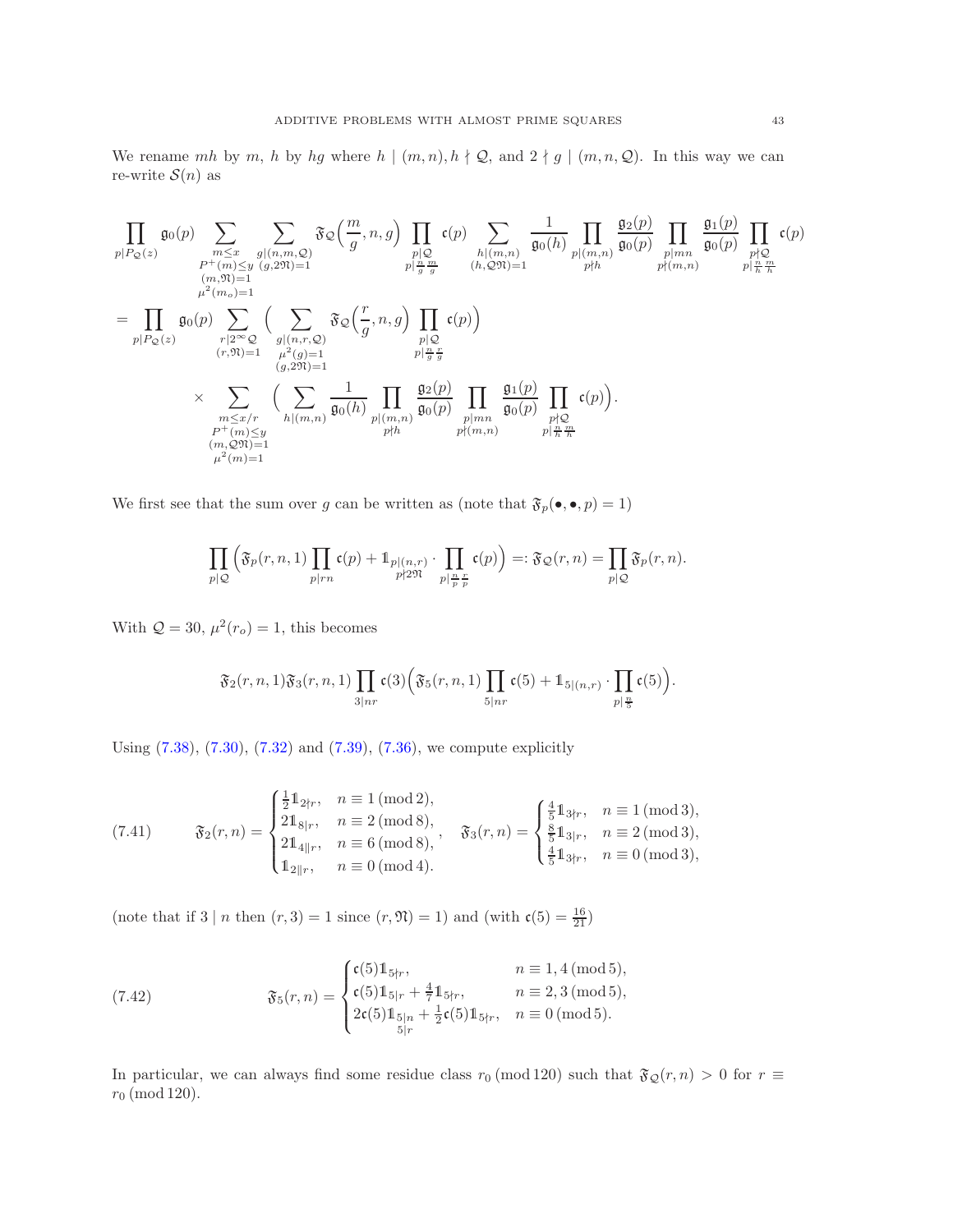<span id="page-43-2"></span>Noting that  $(m, Q) = \mu^2(m) = 1$  and  $\mathfrak{g}_i(p) = 1$  if  $p \mid Q$ , we next evaluate the inner sum over h as (7.43)

$$
\sum_{h|(m,n)} \frac{1}{\mathfrak{g}_{0}(h)} \prod_{p | (m,n)} \frac{\mathfrak{g}_{2}(p)}{\mathfrak{g}_{0}(p)} \prod_{p | n} \frac{\mathfrak{g}_{1}(p)}{\mathfrak{g}_{0}(p)} \prod_{p | n} \frac{\mathfrak{g}_{1}(p)}{\mathfrak{g}_{0}(p)} \prod_{p | n} \frac{\mathfrak{g}_{2}(p)}{\mathfrak{g}_{0}(p)} \prod_{p | n} \frac{\mathfrak{g}_{2}(p)}{\mathfrak{g}_{0}(p)} \prod_{p | n} \frac{\mathfrak{g}_{2}(p)}{\mathfrak{g}_{0}(p)} \prod_{p | n} \frac{\mathfrak{g}_{1}(p)}{\mathfrak{g}_{0}(p)} \prod_{p | n} \frac{\mathfrak{g}_{1}(p)}{\mathfrak{g}_{0}(p)} \prod_{p | n} \frac{\mathfrak{g}_{1}(p)}{\mathfrak{g}_{0}(p)} \prod_{p | n} \frac{\mathfrak{g}_{1}(p)}{\mathfrak{g}_{0}(p)} \prod_{p | n} \frac{\mathfrak{g}_{1}(p)}{\mathfrak{g}_{0}(p)} \prod_{p | n} \frac{\mathfrak{g}_{1}(p)}{\mathfrak{g}_{1}(p)} \prod_{p | n} \frac{\mathfrak{g}_{1}(p)}{\mathfrak{g}_{1}(p)} \prod_{p | n} \frac{\mathfrak{g}_{1}(p)}{\mathfrak{g}_{1}(p)} \prod_{p | n} \frac{\mathfrak{g}_{2}(p)}{\mathfrak{g}_{1}(p)} \prod_{p | n} \frac{\mathfrak{g}_{2}(p)}{\mathfrak{g}_{1}(p)} \prod_{p | n} \frac{\mathfrak{g}_{1}(p)}{\mathfrak{g}_{0}(p)} \mathfrak{c}(p) \prod_{p | n} \frac{\mathfrak{g}_{1}(p)}{\mathfrak{g}_{0}(p)} \mathfrak{c}(p) \prod_{p | n} \frac{\mathfrak{g}_{1}(p)}{\mathfrak{g}_{0}(p)} \mathfrak{c}(p) \prod_{p | n} \frac{\mathfrak{g}_{1}(p)}{\mathfrak{g}_{0}(p)} \mathfrak{c}(p) \prod_{p | n} \frac{\mathfrak{g}_{1}(p)}{\mathfrak{g}_{0}(p)} \mathfrak{c}(p) \prod_{p | n} \frac{\mathfrak{g}_{1}(p)}{\mathfrak{g}_{0}(p)} \mathfrak{c}(
$$

where  $\mathfrak{G}(m; n)$  is a multiplicative function of m with  $\mathfrak{G}(p^{\nu}; n) = 0$  for  $\nu \geq 2$  and  $\mathfrak{G}(p; n) = 0$  for  $p \mid \mathcal{Q} \mathfrak{N}$ . We summarize

<span id="page-43-1"></span>(7.44) 
$$
\mathcal{S}(n) = \prod_{p|P_{\mathcal{Q}}(z)} \mathfrak{g}_0(p) \sum_{\substack{r|2 \sim \mathcal{Q} \\ (r,\mathfrak{N})=1}} \mathfrak{F}_{\mathcal{Q}}(r,n) \prod_{\substack{p \nmid \mathcal{Q} \\ p|n}} \frac{\mathfrak{g}_1(p)}{\mathfrak{g}_0(p)} \mathfrak{c}(p) \sum_{\substack{m \leq x/r \\ P^+(m) \leq y}} \mathfrak{G}(m;n).
$$

<span id="page-43-0"></span>7.7. Computation of the main term IV – summing over smooth square-free numbers. Our last goal is a lower bound for  $S(n)$  based on the formula [\(7.44\)](#page-43-1).

In order to carry out the sum over m in [\(7.44\)](#page-43-1), it is useful to define  $\mathfrak{h}(\bullet; n) = \mathfrak{G}(\bullet; n) * \mu$ . Recall that the definition of  $\mathfrak{G}(m; n)$  is implicit in [\(7.43\)](#page-43-2), so that  $\mathfrak{h}(p^{\nu}; n) = 0$  if  $\nu > 2$ , and for  $\nu \leq 2$  we have

$$
\mathfrak{h}(p;n) = \begin{cases}\n(1 + \frac{1}{\mathfrak{c}(p)\mathfrak{g}_2(p)}\frac{\mathfrak{g}_2(p)}{\mathfrak{g}_1(p)} - 1, & p \mid n, p \nmid \mathcal{QN}, \nu_p(n) = 1, \\
(1 + \frac{1}{\mathfrak{g}_2(p)}\frac{\mathfrak{g}_2(p)}{\mathfrak{g}_1(p)} - 1, & p \mid n, p \nmid \mathcal{QN}, \nu_p(n) > 1, \\
-1, & p \mid \mathcal{QN}, \\
\frac{\mathfrak{g}_1(p)}{\mathfrak{g}_0(p)}\mathfrak{c}(p) - 1, & p \nmid n \mathcal{Q}\n\end{cases}
$$

and

$$
\mathfrak{h}(p^2; n) = -\mathfrak{h}(p, n).
$$

In particular, from  $(7.40)$  and  $(6.4)$  we have

<span id="page-43-4"></span>(7.45) 
$$
\mathfrak{h}(p;n) = \begin{cases} 1 + \frac{4}{p-3}, & p \mid n, p \nmid \mathcal{Q}\mathfrak{N}, \\ -1, & p \mid \mathcal{Q}\mathfrak{N}, \\ O(\frac{1}{p}), & p \nmid n\mathcal{Q}, \end{cases} \qquad \mathfrak{h}(p^2;n) = O(1),
$$

where we can take 5 as implied constants. Using [\(7.1\)](#page-25-0) and  $\alpha \geq 1 - \frac{1}{D} + o(1)$  with D sufficiently large, the contribution from  $r \ge K = n^{1/100}$  in [\(7.44\)](#page-43-1) can be bounded by

<span id="page-43-3"></span>
$$
(7.46) \qquad \Psi(x,y) \sum_{t_1 t_2^2 \ge K} \frac{(t_1,n)}{t_1(t_1 t_2^2)^{\alpha}} \ll \Psi(x,y) \frac{1}{K^{2\alpha/5}} \sum_{t_1,t_2} \frac{(t_1,n)}{t_1(t_1 t_2^2)^{3\alpha/5}} \ll K^{-1/3} n^{\varepsilon} \Psi(x,y).
$$

To evaluate the contribution from  $r \leq K$ , we consider two cases depending on the size of y.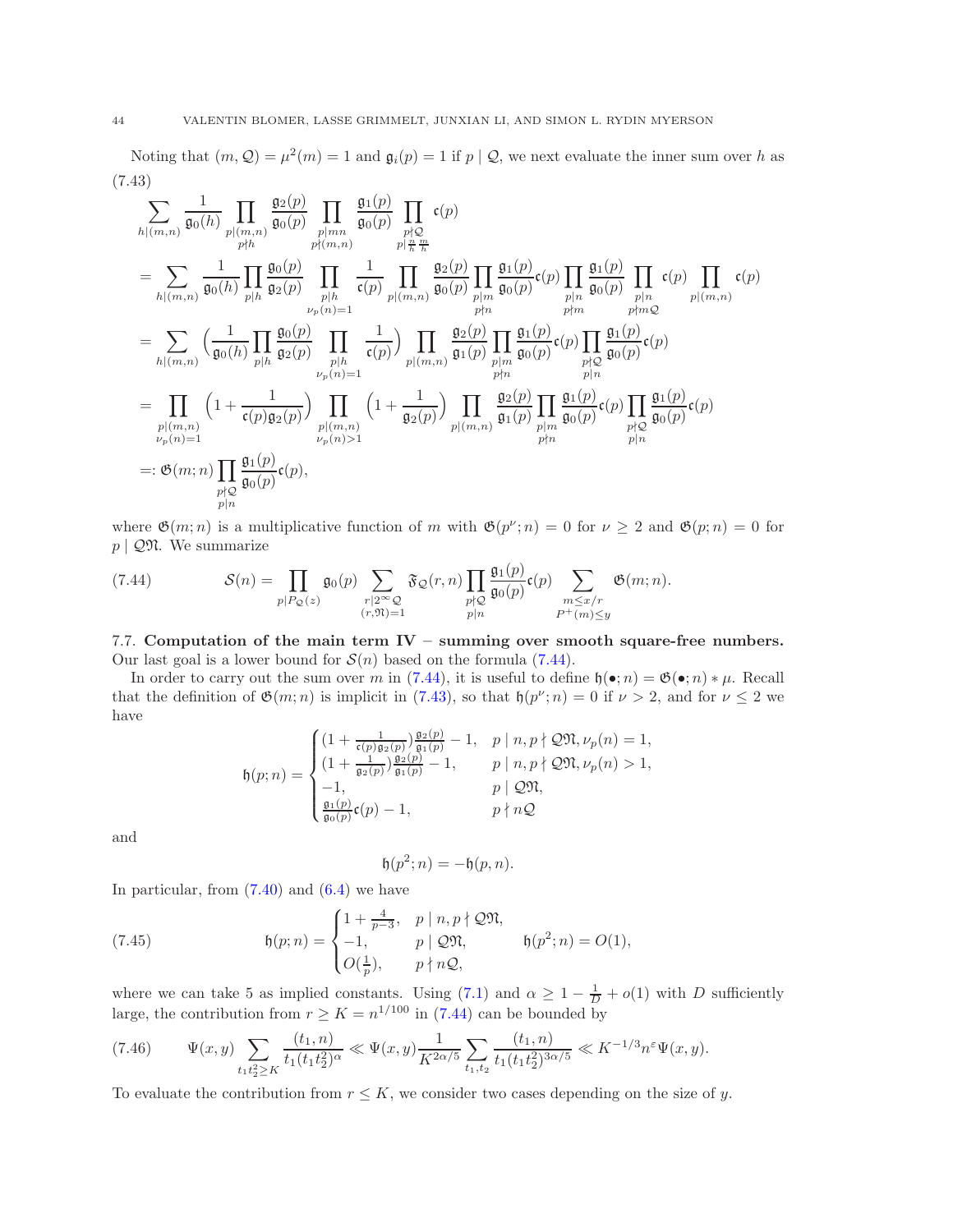7.7.1. *Case I:*  $y \ge \exp((\log_2 x)^2)$ . We write

<span id="page-44-0"></span>(7.47) 
$$
\sum_{\substack{m \leq x/r \\ P^+(m) \leq y}} \mathfrak{G}(m; n) = \sum_{\substack{t \leq x/r \\ P^+(t) \leq y}} \mathfrak{h}(t; n) \Psi\left(\frac{x}{tr}, y\right).
$$

We can truncate the t-sum using [\(7.1\)](#page-25-0) as in [\(7.46\)](#page-43-3) so that the contribution from  $t \geq K$  [\(7.47\)](#page-44-0) can be bounded by  $K^{-1/3}n^{\epsilon}\Psi(x,y)$ . For  $t, r \leq K$  we evaluate the sum by [\[FT2,](#page-48-17) Theorem 2 with  $q = 1$ ] getting

<span id="page-44-1"></span>(7.48) 
$$
\sum_{\substack{t \leq K \\ P^+(t) \leq y}} \mathfrak{h}(t;n) \frac{x}{tr} \int_{0^-}^{\infty} \rho \Big( \frac{\log x}{\log y} - \frac{\log (tr)}{\log y} - v \Big) dR(y^v) \Big( 1 + O\big( \exp(-(\log y)^{0.55}) \big) \Big).
$$

where  $R(x) = |x|/x$ . Strictly speaking, the application of [\[FT2,](#page-48-17) Theorem 2] requires  $y \le x/K^2 \le$  $x/(tr)$ , which we can assume without loss of generality since  $\Psi(x, y) \approx \Psi(x, x)$  for  $y > x^{1/2}$ , say.

To estimate the error term, we use [\(7.1\)](#page-25-0) again, and obtain the bound

<span id="page-44-4"></span>(7.49) 
$$
\sum_{t \leq K} |\mathfrak{h}(t; n)| \Psi\left(\frac{x}{tr}, y\right) \exp(-(\log y)^{0.55}) \ll \prod_{p | n} \left(1 + \frac{O(1)}{p^{\alpha}}\right) \Psi(x, y) \exp(-(\log y)^{0.55})
$$

$$
\ll \Psi(x, y) \frac{(\log n)^{O(1)}}{\exp((\log y)^{0.55})} \ll \frac{\Psi(x, y)}{(\log x)^{100}}
$$

for  $y \ge \exp((\log_2 x)^2)$ .

We now focus on the main term in  $(7.48)$  which we substitute back as the m-sum in  $(7.44)$ . By partial summation, the main term equals

<span id="page-44-3"></span>(7.50) 
$$
\prod_{p|P_{\mathcal{Q}}(z)} \mathfrak{g}_0(p) \cdot x \int_{0^-}^{\infty} \rho(u-v) dW(y^v)
$$

where

$$
W(U) = \frac{1}{U} \prod_{\substack{p \nmid \mathcal{Q} \\ p \mid n}} \frac{\mathfrak{g}_1(p)}{\mathfrak{g}_0(p)} \mathfrak{c}(p) \sum_{\substack{r \leq K \\ r \mid 2^{\infty} \mathcal{Q} \\ (r, \mathfrak{N}) = 1}} \mathfrak{F}_{\mathcal{Q}}(r, n) \sum_{\substack{t \leq K \\ P^+(t) \leq y}} \mathfrak{h}(t; n) \sum_{m \leq U/tr} 1.
$$

It is clear that  $W(U) = 0$  for  $U < 1$  and  $W(U) = c + O(1/U)$  for some constant c (depending on n and  $z$ ). In preparation for an application of [\[FT1,](#page-48-11) Lemme 4.1] we define

$$
M(s) = \int e^{-sv} dW(e^v).
$$

We compute  $M(s)$  as

$$
M(s) = \mathfrak{S}_K(n, s) \frac{s}{s+1} \zeta(s+1)
$$

where

$$
\mathfrak{S}_K(n,s) = \prod_{\substack{p \nmid \mathcal{Q} \\ p \mid n}} \frac{\mathfrak{g}_1(p)}{\mathfrak{g}_0(p)} \mathfrak{c}(p) \sum_{\substack{r \leq K \\ r \mid 2^{\infty} \mathcal{Q} \\ (r,\mathfrak{N}) = 1}} \frac{\mathfrak{F}_\mathcal{Q}(r,n)}{r^{s+1}} \sum_{\substack{t \leq K \\ P^+(t) \leq y}} \frac{\mathfrak{h}(t;n)}{t^{s+1}}.
$$

Recalling  $(7.40)$  and  $(6.4)$  we have

<span id="page-44-2"></span>(7.51) 
$$
\frac{60}{67} \le \frac{\mathfrak{g}_1(p)}{\mathfrak{g}_0(p)} \mathfrak{c}(p) = 1 - \frac{\chi_{-4}(p)}{p} + O(p^{-2}), \quad p \mid n, \ p \nmid \mathcal{Q} = 30.
$$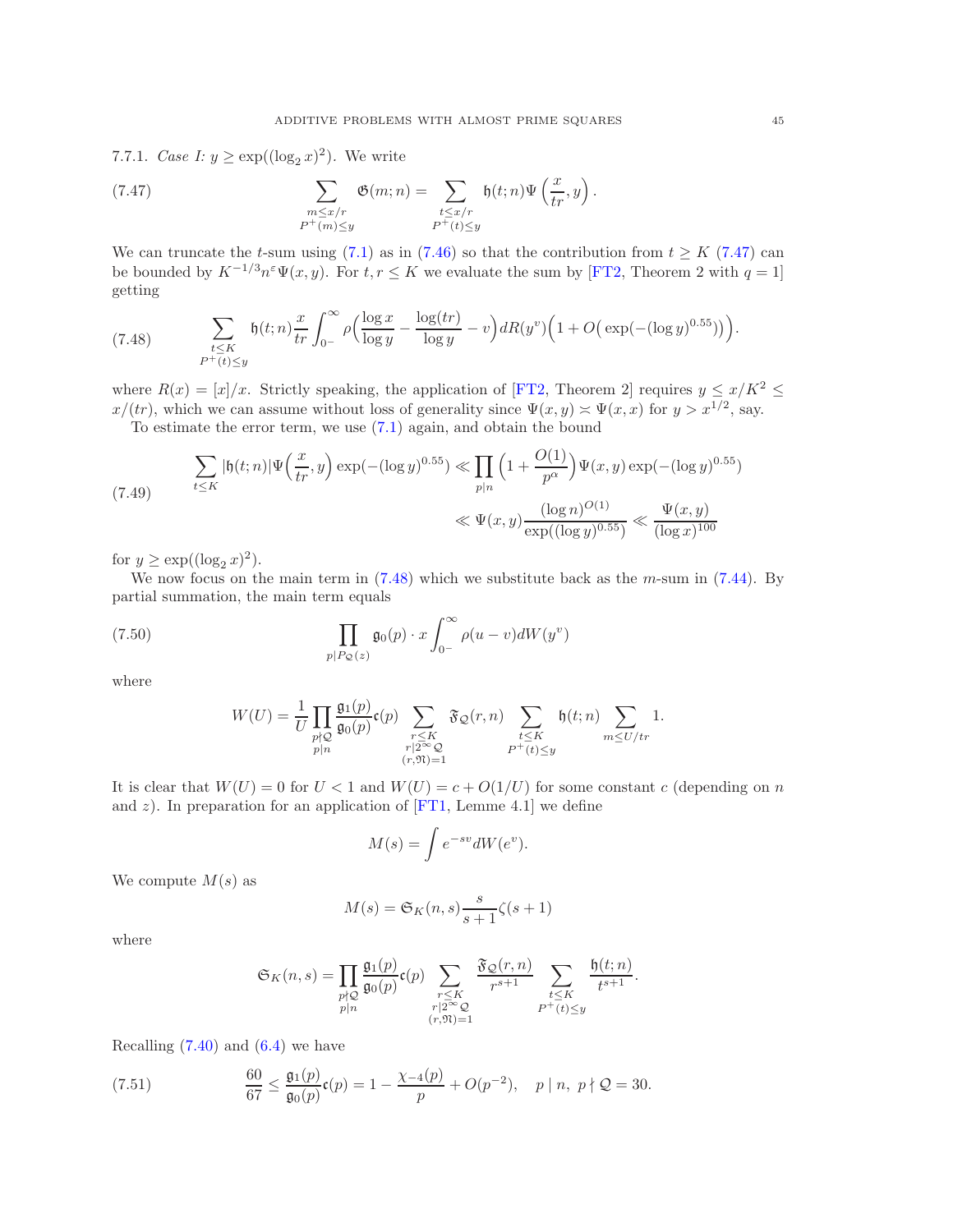We can extend  $r, t$  to infinity getting

$$
\mathfrak{S}(n,s) = \prod_{\substack{p \nmid \mathcal{Q} \\ p \mid n}} \frac{\mathfrak{g}_1(p)}{\mathfrak{g}_0(p)} \mathfrak{c}(p) \sum_{k=0}^{\infty} \frac{\mathfrak{F}_2(2^k, n)}{2^{k(s+1)}} \prod_{\substack{p \mid \mathcal{Q} \\ (p,2\mathfrak{N})=1}} \left( \mathfrak{F}_p(1,n) + \frac{\mathfrak{F}_p(p,n)}{p^{s+1}} \right) \prod_{p \leq y} \left( 1 + \frac{\mathfrak{h}(p;n)}{p^{s+1}} + \frac{\mathfrak{h}(p^2;n)}{p^{s+2}} \right)
$$

where uniformly in  $|s| \leq 1/2$  we have (once again by Rankin's trick)

<span id="page-45-1"></span>(7.52) 
$$
\mathfrak{S}(n,s) - \mathfrak{S}_K(n,s) \ll \frac{1}{K^{1/2}} \prod_{p|n} \left(1 + \frac{1}{p^{\Re s + 1/2}}\right) \ll \frac{1}{K^{1/4}} = n^{-1/400},
$$

and by Cauchy's formula this bound remains true for all fixed derivatives with respect to s. Note that by [\(7.45\)](#page-43-4) we have

<span id="page-45-0"></span>(7.53) 
$$
\frac{6}{7} \le 1 + \frac{6(p;n)}{p} + \frac{6(p^2;n)}{p^2} = 1 + \frac{\chi_{-4}(p)}{p} + O(p^{-2}), \quad p \mid n.
$$

Combing [\(7.41\)](#page-42-0), [\(7.42\)](#page-42-1), [\(7.45\)](#page-43-4), [\(7.51\)](#page-44-2) and [\(7.53\)](#page-45-0), we obtain for all  $j \ge 0$  that

$$
\frac{d^j}{ds^j}\mathfrak{S}(n,s)|_{s=0}\asymp \prod_{\substack{p|n\\p\leq \min(y,z)}}\left(1+O\Big(\frac{(\log p)^j}{p^2}\Big)\right)\prod_{\substack{p|n\\p\geq \min(y,z)}}\left(1+O\Big(\frac{(\log p)^j}{p}\Big)\right)\ll 1
$$

for  $y \ge \exp((\log_2 x)^2)$  and  $\log z \asymp \log n$ , and we also see  $\mathfrak{S}(n,0) \gg 1$ .

We are now prepared to apply [\[FT1,](#page-48-11) Lemme 4.1] to evaluate  $(7.50)$ , which we complement with [\[FT2,](#page-48-17) Lemme 4.1] for bounds of  $\rho^{(j)}(u)$ . Using again  $y \geq \mathcal{L}(n)$  and  $\log z \approx \log n$  and recalling the error terms  $(7.49)$ ,  $(7.46)$  and  $(7.52)$ , we conclude

$$
S(n) \asymp \Big(\prod_{p|P_{\mathcal{Q}}(z)} \mathfrak{g}_0(p)\Big) \mathfrak{S}(n,0) x \rho(u) \Big(1+O\Big(\frac{\log\log n}{\log y}\Big)\Big) + O\Big(\frac{\Psi(x,y)}{(\log x)^{100}}\Big)
$$
  

$$
\gg \frac{x \rho(u)}{(\log z)^2} + O\Big(\frac{\Psi(x,y)}{(\log x)^{100}}\Big) \asymp \frac{\Psi(x,y)}{(\log z)^2}.
$$

We plug this lower bound back into [\(7.37\)](#page-41-0), noting that  $\mathcal{F}(n, y) \approx 1$  when  $y \ge \exp((\log_2 x)^2)$ , and choose  $C = C(\kappa_0)$  a sufficiently large constant so that  $f_5(C\kappa_0) > 0$  getting

$$
S(\mathcal{A}, n^{1/C}) \gg (\log z)^{-2} \Psi(x, y)
$$

provided that  $y \ge \exp((\log_2 x)^2)$  and  $\mathcal{D} = n^{\kappa_0}$  for some sufficiently small  $\kappa_0 > 0$ . This concludes the proof of Theorem [1.3](#page-2-1) when  $y \ge \exp((\log_2 x)^2)$ .

**Remark.** We close this computation by a short comment on the "singular series"  $\mathfrak{S}(n,0)$  encountered in the final lower bound, which might look a bit unexpected. This is due to our restrictions on  $m$ , in particular the fact that we impose a square-free condition on  $m$ . As square-free numbers are not equidistributed among all residue classes, the singular series  $\mathfrak{S}(n,0)$  will genuinely depend on the factorization of n in our set-up. For example, we can see from  $(7.41)$  that there are fewer solutions to  $n = m + x^2 + y^2$  with  $(xy, 3) = 1$ ,  $\mu^2(m_o) = 1$  when  $n \equiv 2 \pmod{3}$  than in the other cases, whilst the number of solutions to  $n = m + x^2 + y^2$  with  $(xy, 3) = 1$  and no extra conditions on m would be approximately equal for all residue classes of  $n \pmod{3}$ .

7.7.2. Case II:  $(\log x)^D \leq y \leq \exp((\log_2 x)^2)$ . When y is small, the factor  $\prod_{p|n}(1 + \frac{O(1)}{p^{\alpha}})$  in [\(7.49\)](#page-44-4) can be much bigger than a large power of  $\log x$  and so we cannot bound  $\mathfrak{h}(t; n)$  by absolute values. Instead, we apply Perron's formula to evaluate the m-sum in [\(7.44\)](#page-43-1) directly as follows. Write

<span id="page-45-2"></span>(7.54) 
$$
\mathcal{S}_0(n, x/r) := \sum_{\substack{m \le x/r \\ P^+(m) \le y}} \mathfrak{G}(m; n) = \frac{1}{2\pi i} \int_{(\alpha)} G(s; n) \left(\frac{x}{r}\right)^s \frac{ds}{s}
$$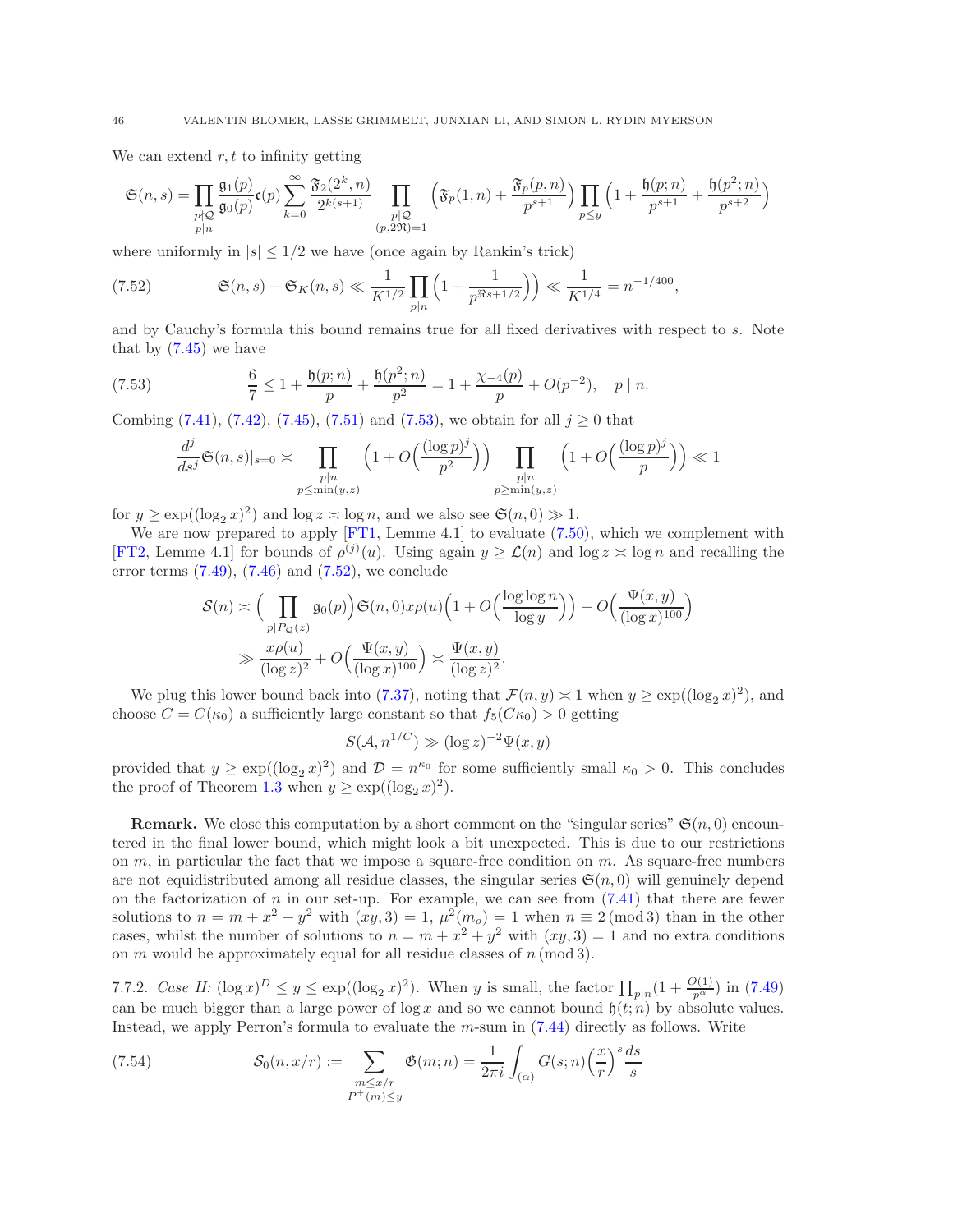where  $G(s; n) = \sum_{m=1}^{\infty} \mathfrak{G}(m; n) n^{-s}$  and as before  $\alpha$  is defined in [\(1.6\)](#page-2-3). (Recall that for D large enough we have  $9/10 \le \alpha \le 1$ .) Denote

$$
\zeta_m(s, y) = \prod_{\substack{p \le y \\ p \nmid m}} (1 - p^{-s})^{-1}, \quad \zeta(s, y) = \zeta_1(s, y).
$$

Using  $(7.53)$  we can write

<span id="page-46-7"></span>(7.55) 
$$
G(s; n) = \sum_{m=1}^{\infty} \frac{\mathfrak{h}(m; n)}{m^s} \zeta(s, y) = \prod_{p | n_y} \left(1 - \frac{1}{p^s}\right)^{-\chi_{-4}(p)} \zeta(s, y) \tilde{G}(s; n)
$$

for some function  $\tilde{G}(s; n)$  which is holomorphic and uniformly bounded in  $\Re(s) \geq 2/3$ , say. We use the saddle point method to evaluate [\(7.54\)](#page-45-2). The main term comes from a small neighbourhood of the point  $s = \alpha$ . Precisely, we truncate the integral in [\(7.54\)](#page-45-2) at height  $1/\log y$  to write

<span id="page-46-2"></span>(7.56) 
$$
\mathcal{S}_0(n, x/r) = \frac{1}{2\pi i} \int_{\alpha - i/\log y}^{\alpha + i/\log y} G(s; n) \left(\frac{x}{r}\right)^s \frac{ds}{s} + E(x, y),
$$

say. To handle the error term  $E(x, y)$  we need some estimate of  $G(s; n)$  when  $s = \alpha + i\tau$  for  $|\tau| \geq 1/\log y$ . This can be done following the proof of the bound for  $\zeta_m(s, y)/\zeta_m(\alpha; y)$  in [IBT, (4.42)]. In fact, the bound for  $\zeta_m(s, y)/\zeta_m(\alpha; y)$  follows from the case of  $m = 1$  together with bounds for the contribution from primes satisfying  $p \mid m$ . In our case, we can bound the contribution from  $p | n_y$  in the same way (since  $\omega(n_y) \ll \sqrt{y}$  for  $y \ge \mathcal{L}(x)$ ) and thus we can obtain for  $s = \alpha + i\tau$  that

<span id="page-46-0"></span>(7.57) 
$$
\frac{G(s; n)}{G(\alpha; n)} \ll \begin{cases} \exp\left(-\frac{c_0 y}{\log y} \log\left(1 + \frac{\tau^2 \sigma_2}{y/\log y}\right)\right), & |\tau| \le 1/\log y, \\ \exp\left(\frac{-c_0 \tau^2 u}{(1 - \alpha)^2 + \tau^2}\right), & 1/\log y < |\tau| \le Y_{\varepsilon} \end{cases}
$$

where  $Y_{\varepsilon} = \exp\left( (\log y)^{3/2-\varepsilon} \right)$  and

<span id="page-46-5"></span>(7.58) 
$$
\sigma_k = \frac{d^k}{ds^k} \log \zeta(s, y)\Big|_{s=\alpha}.
$$

Note that we have (see e.g. [\[lBT,](#page-48-16) eq. (3.9)])

<span id="page-46-4"></span>(7.59) 
$$
\sigma_k \asymp u(\log y)^k \asymp \log x(\log y)^{k-1}
$$

for  $k \geq 1$ . Similarly to the proof of [IBT, eq. (4.49)], we can show that for  $1 \leq z \leq Y_{\epsilon}$  we have

<span id="page-46-1"></span>(7.60) 
$$
S_0(n, x + x/z) - S_0(n, x) \ll x^{\alpha} G(\alpha; n) (1/z + e^{-cu})
$$

for some small  $c > 0$ . Set

<span id="page-46-3"></span>
$$
(7.61) \t\t R := e^{-c'u/(\log 2u)^2} + 1/Y_{\varepsilon}
$$

for some  $c' > 0$ . With  $(7.57)$  and  $(7.60)$ , we can follow [\[HT,](#page-49-17) Lemma 10] to bound the contribution from  $1/\log y \le |\tau| \le T$  and  $|\tau| \ge T$  in [\(7.54\)](#page-45-2) respectively with  $T := 1/R^2$ , so that [\(7.56\)](#page-46-2) holds with

$$
E(x, y) \ll (x/r)^{\alpha} G(\alpha; n) R,
$$

which can be bounded using  $(7.61)$  and  $(7.59)$  by

<span id="page-46-6"></span>(7.62) 
$$
E(x,y) \ll \frac{x^{\alpha}G(\alpha;n)}{r^{\alpha}\alpha\sqrt{\sigma_2}u}.
$$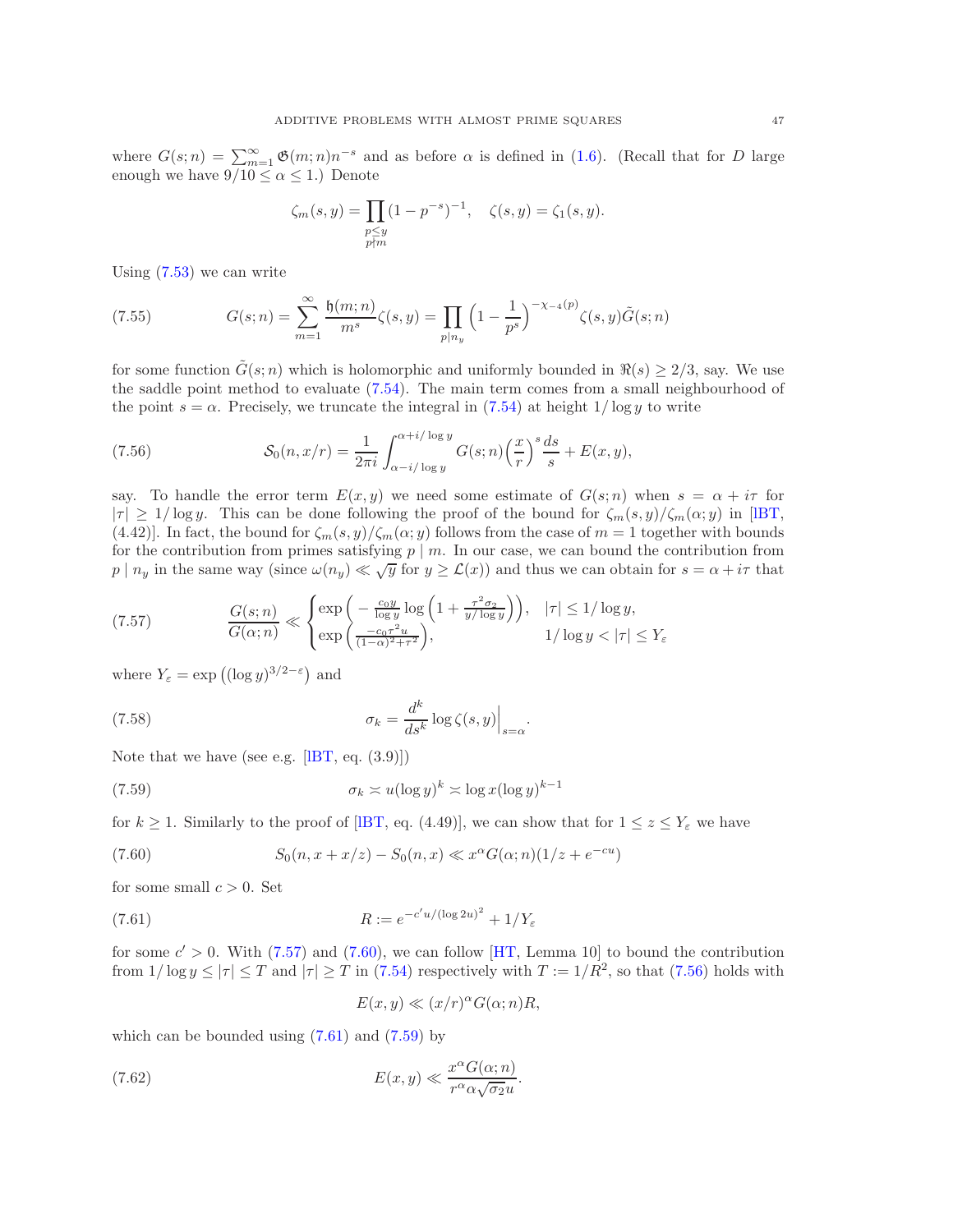It remains to evaluate the integral in [\(7.56\)](#page-46-2). Let  $T_0 = (u^{1/3} \log y)^{-1}$ . Using [\(7.57\)](#page-46-0), the contribution from  $|\tau| \leq T_0$  can be bounded (see also [\[HT,](#page-49-17) p. 281])

<span id="page-47-4"></span>
$$
(7.63) \qquad \frac{x^{\alpha}}{r^{\alpha}} \frac{G(\alpha;n)}{\alpha} \int_{T_0}^{1/\log y} \left(1 + \frac{\tau^2 \sigma_2}{y/\log y}\right)^{-c_0 y/\log y} d\tau \ll \frac{x^{\alpha}}{r^{\alpha}} \frac{G(\alpha;n)}{\alpha \sqrt{\sigma_2}} \int_{T_0 \sqrt{\sigma_2}} e^{-c_0 \tau^2/2} d\tau
$$
\n
$$
\ll \frac{x^{\alpha}}{r^{\alpha}} \frac{G(\alpha;n) e^{-c_1 u^{1/3}}}{\alpha \sqrt{\sigma_2}}.
$$

The contribution from  $|\tau| \leq T_0$  in the integral [\(7.56\)](#page-46-2) gives the main term. We can show that

<span id="page-47-0"></span>(7.64) 
$$
\frac{1}{2\pi i} \int_{\alpha - T_0}^{\alpha + T_0} G(\alpha; n) \frac{(x/r)^s}{s} ds = \frac{x^{\alpha} G(\alpha; n)}{r^{\alpha} \alpha \sqrt{2\pi \sigma_2}} \left( 1 + O\left(\frac{1}{u^{1/3}}\right) \right).
$$

To prove [\(7.64\)](#page-47-0), we compare it with the estimation for  $\Psi(x, y)$ . Using [\[HT,](#page-49-17) last equation on p. 280 in the proof of Lemma 11] which states that uniformly for  $x \ge y \ge 2$  we have

$$
\frac{1}{2\pi i} \int_{\alpha - iT_0}^{\alpha + iT_0} \zeta(s, y) \frac{x^s}{s} ds = \frac{x^{\alpha} \zeta(\alpha, y)}{\alpha \sqrt{2\pi \sigma_2}} \left( 1 + O\left(\frac{1}{u}\right) \right),
$$

we can write

<span id="page-47-1"></span>(7.65) 
$$
\frac{1}{2\pi i} \int_{\alpha - iT_0}^{\alpha + iT_0} G(\alpha; n) \frac{(x/r)^s}{s} ds
$$

$$
= \frac{x^{\alpha} G(\alpha; n)}{r^{\alpha} \alpha \sqrt{2\pi \sigma_2}} \left(1 + O\left(\frac{1}{u}\right)\right) + \frac{1}{2\pi i} \int_{\alpha - iT_0}^{\alpha + iT_0} \left(\frac{G(s; n)}{\zeta(s, y)} - \frac{G(\alpha; n)}{\zeta(\alpha, y)}\right) \zeta(s, y) \left(\frac{x}{r}\right)^s \frac{ds}{s}.
$$

Thus it remains to show that second term in [\(7.65\)](#page-47-1) is of smaller order. Set

$$
\gamma(s) := \log \frac{G(s; n)}{\zeta(s, y)}.
$$

Then we have uniformly for  $1/2 < \sigma < 1$  and  $\Re(s) = \sigma$  that

<span id="page-47-2"></span>(7.66) 
$$
|\gamma'(s)| \le \gamma'(\sigma) \ll \sum_{p|n_y} \frac{\log p}{p^{\sigma} - 1} \ll (\log n)^{1-\sigma},
$$

<span id="page-47-3"></span>(7.67) 
$$
|\gamma''(s)| \le \gamma'(\sigma) \ll \sum_{p|n_y} \frac{(\log p)^2 p^{\sigma}}{(p^{\sigma}-1)^2} \ll (\log n)^{1-\sigma} \log_2 n.
$$

We have the Taylor expansion around  $\tau = 0$  for  $|\tau| \le T_0 \ll (\sigma_3)^{-1/3}$  (see e.g. [IBT, eq. (4.54)])

$$
\frac{\zeta(s,y)x^s}{s} = \frac{\zeta(\alpha,y)x^{\alpha}}{s}e^{-\tau^2\sigma_2/2}(1+O(\tau^3\sigma_3+\tau/\alpha))
$$

where  $\sigma_i$  is as in [\(7.58\)](#page-46-5), and for  $|\tau| \le T_0$  we have

$$
\frac{G(s;n)}{\zeta(s,y)} - \frac{G(\alpha;n)}{\zeta(\alpha,y)} = \frac{G(\alpha;n)}{\zeta(\alpha;n)} \exp\left(i\tau\gamma'(\alpha) + O(\tau^2\gamma''(\alpha)) - 1\right)
$$

$$
= \frac{G(\alpha;n)}{\zeta(\alpha;n)} \left(i\tau\gamma'(\alpha) + O(\tau^2(|\gamma''(\alpha)| + \gamma'(\alpha)^2))\right).
$$

Using this together with the formulas

$$
\int_{-T_0}^{T_0} \tau e^{-\sigma_2 \tau^2/2} d\tau = 0, \quad \int_{-T_0}^{T_0} |\tau|^k e^{-\sigma_2 \tau^2/2} d\tau \ll_k \sigma_2^{-(k+1)/2} \quad (k \ge 1),
$$

we see that

$$
\frac{1}{2\pi i} \int_{\alpha - iT_0}^{\alpha + iT_0} \left( \frac{G(s;n)}{\zeta(s,y)} - \frac{G(\alpha;n)}{\zeta(\alpha,y)} \right) \zeta(s,y) \left( \frac{x}{r} \right)^s \frac{ds}{s} \ll \frac{x^{\alpha} G(\alpha;n)}{r^{\alpha} \alpha \sqrt{\sigma_2}} \left( |\gamma'(\alpha)| \left( \frac{\sigma_3}{\sigma_2^2} + \frac{1}{\sigma_2 \alpha} \right) + \frac{|\gamma''(\alpha)| + \gamma'(\alpha)^2}{\sigma_2} \right).
$$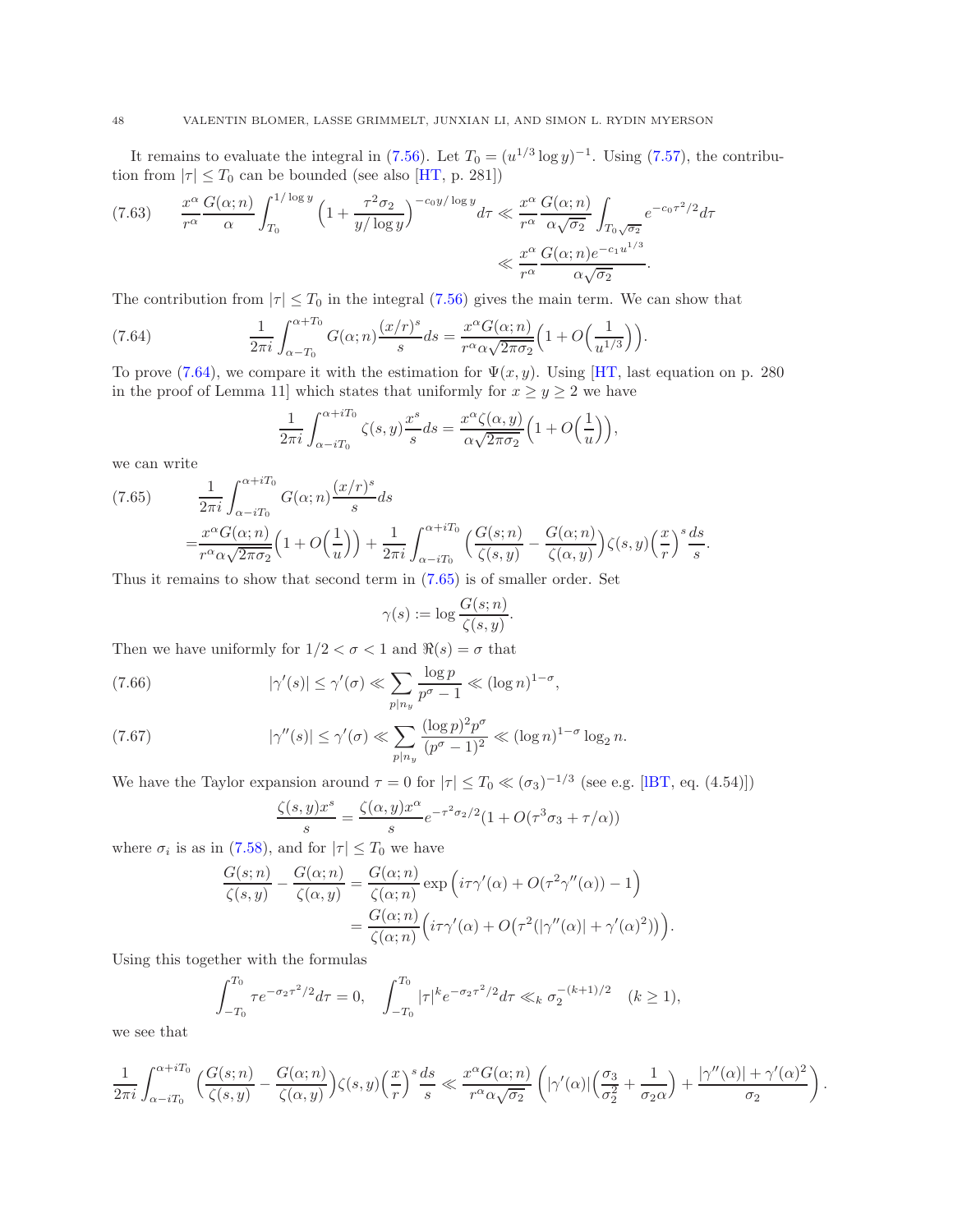Using [\(7.59\)](#page-46-4), [\(7.66\)](#page-47-2) and [\(7.67\)](#page-47-3) this can be bounded by (for  $\alpha \ge 9/10$ )

$$
\frac{x^{\alpha}G(\alpha; n)}{r^{\alpha}\alpha\sqrt{\sigma_2}} \left( \frac{|\gamma'(\alpha)|}{u \log y} + \frac{|\gamma''(\alpha)| + (\gamma'(\alpha))^2}{u(\log y)^2} \right) \ll \frac{x^{\alpha}}{r^{\alpha}} \frac{G(\alpha; n)}{\alpha\sqrt{\sigma_2}} u^{-1/3}
$$

This completes the proof of [\(7.64\)](#page-47-0).

Combining [\(7.56\)](#page-46-2), [\(7.62\)](#page-46-6), [\(7.63\)](#page-47-4) and [\(7.64\)](#page-47-0), we see that

$$
S_0(n, x/r) = \frac{x^{\alpha} G(\alpha; n)}{r^{\alpha} \alpha \sqrt{2\pi \sigma_2}} \left(1 + O\left(\frac{1}{u^{1/3}}\right)\right).
$$

Recalling [\(7.51\)](#page-44-2), [\(7.55\)](#page-46-7) and  $\Psi(x, y) \approx \frac{x^{\alpha} \zeta(\alpha, y)}{\alpha \sqrt{2\pi \sigma_2}}$  $\frac{\partial^2 C(\alpha, y)}{\partial (\alpha \sqrt{2\pi}\sigma_2)}$  (see e.g. [\[HT,](#page-49-17) Theorem 1]), we conclude that when  $y \geq \mathcal{L}(x)$  the formula [\(7.44\)](#page-43-1) becomes

$$
\begin{split} \mathcal{S}(n) &= \prod_{p|P_{\mathcal{Q}}(z)} \mathfrak{g}_0(p) \sum_{\substack{r|2 \sim \mathcal{Q} \\ (r,\mathfrak{N})=1}} \mathfrak{F}_{\mathcal{Q}}(r,n) \prod_{\substack{p\nmid \mathcal{Q} \\ p|n}} \frac{\mathfrak{g}_1(p)}{\mathfrak{g}_0(p)} \mathfrak{c}(p) \sum_{\substack{m \leq x/r \\ P^+(m) \leq y \\ P^+(m) \leq y}} \mathfrak{G}(m;n) \\ &\asymp \prod_{p|n} \Big(1-\frac{\chi_{-4}(p)}{p}\Big) \prod_{\substack{p|n \\ p\leq y}} \Big(1+\frac{\chi_{-4}(p)}{p^{\alpha}}\Big) \Psi(x,y) \Big(1+O\Big(\frac{1}{u^{1/3}}\Big)\Big). \end{split}
$$

We plug this lower bound back into [\(7.37\)](#page-41-0) and choose  $C = C(\kappa_0)$  a sufficiently large constant so that  $f_5(C\kappa_0) > 0$  getting

$$
S(\mathcal{A}, n^{1/C}) \gg (\log z)^{-2} \mathcal{F}(n, y) \Psi(x, y)
$$

provided that  $y \geq \mathcal{L}(x)$  and  $\mathcal{D} = n^{\kappa_0}$  for some sufficiently small  $\kappa_0 > 0$ . This concludes the proof of Theorem [1.3](#page-2-1) when  $\mathcal{L}(x) \leq y \leq \exp((\log_2 x)^2)$ .

# **REFERENCES**

- <span id="page-48-2"></span>[ABL] E. Assing, V. Blomer, J. Li, *Uniform Titchmarsh divisor problems*, Adv. Math. 393 (2021), 108076.
- <span id="page-48-4"></span>[Ba] A. Balog, *On additive representation of integers*, Acta Math. Hungar. 54 (1989), 297-301.
- <span id="page-48-5"></span>[BBD] V. Blomer, J. Brüdern, R. Dietmann, *Sums of smooth squares*, Compos. Math. 145 (2009), 1401-1441.
- <span id="page-48-14"></span>[BFI] E. Bombieri, J. B. Friedlander and H. Iwaniec, *Primes in arithmetic progressions to large moduli. II*, Math. Ann. 277 (1987) 361-393.
- <span id="page-48-6"></span>[BF] J. Brüdern, É. Fouvry, *Lagrange's four squares theorem with almost prime variables*, J. Reine Angew. Math. 454 (1994), 59–96.
- <span id="page-48-16"></span>[IBT] R. de la Bretèche and G. Tenenbaum, *Propriétés statistiques des entiers friables*, Ramanujan J. 9 (2005), 139–202.
- <span id="page-48-7"></span>[Co] D. A. Cox, *Primes of the form*  $x^2 + ny^2$ , John Wiley, 1989.
- <span id="page-48-12"></span>[Dr1] S. Drappeau, *Th´eor`emes de type Fouvry-Iwaniec pour les entiers friables*, Compositio Math. 151 (2015), 828–862.
- <span id="page-48-13"></span>[Dr2] S. Drappeau, *Sums of Kloosterman sums in arithmetic progressions, and the error term in the dispersion method*, Proc. Lond. Math. Soc. 114 (2017), 684-732.
- <span id="page-48-8"></span>[DFI] W. Duke, J. Friedlander, H. Iwaniec. *Bounds for automorphic L-functions*, Invent. Math. 112 (1993), 1–8.
- <span id="page-48-1"></span>[EH] P. D. T. A. Elliott, H. Halberstam, *Some applications of Bombieri's theorem*, Mathematika 13 (1966), 196-203.
- <span id="page-48-11"></span>[FT1] E. Fouvry, G. Tenenbaum, *Diviseurs de Titchmarsh des entiers sans grand facteur premier*, in: Analytic number theory (Tokyo, 1988), Lecture Notes in Mathematics 1434 (Springer, Berlin, 1990), 86–102.
- <span id="page-48-17"></span>[FT2] É. Fouvry, G. Tenenbaum, *Entiers sans grand facteur premier en progressions arithmétiques*, Proc. London Math. Soc. (3) **63** (1991), 449-494.
- <span id="page-48-10"></span>[FT3] E. Fouvry, G. Tenenbaum, *R´epartition statistique des entiers sans grand facteur premier dans les progressions arithm´etiques*, Proc. London Math. Soc. 72 (1996), 481-514.
- <span id="page-48-9"></span>[FI1] J. B. Friedlander and H. Iwaniec, *Opera de cribro*, Coll. Publ. 57 (2010), AMS, Providence, RI.
- <span id="page-48-3"></span>[FI2] J. B. Friedlander and H. Iwaniec, *Coordinate distribution of Gaussian primes*, J. Eur. Math. Soc. 24 (2022), 737–772.
- <span id="page-48-15"></span>[Ha] A. Harper, *Bombieri-Vinogradov and Barban-Davenport-Halberstam type theorems for smooth numbers*, arXiv:1208.5992
- <span id="page-48-0"></span>[HL] G. H. Hardy, J. E. Littlewood, *Some problems of partitio numerorum; III: on the expression of a number as a sum of primes*, Acta Math. 44 (1922), 1-70.

.